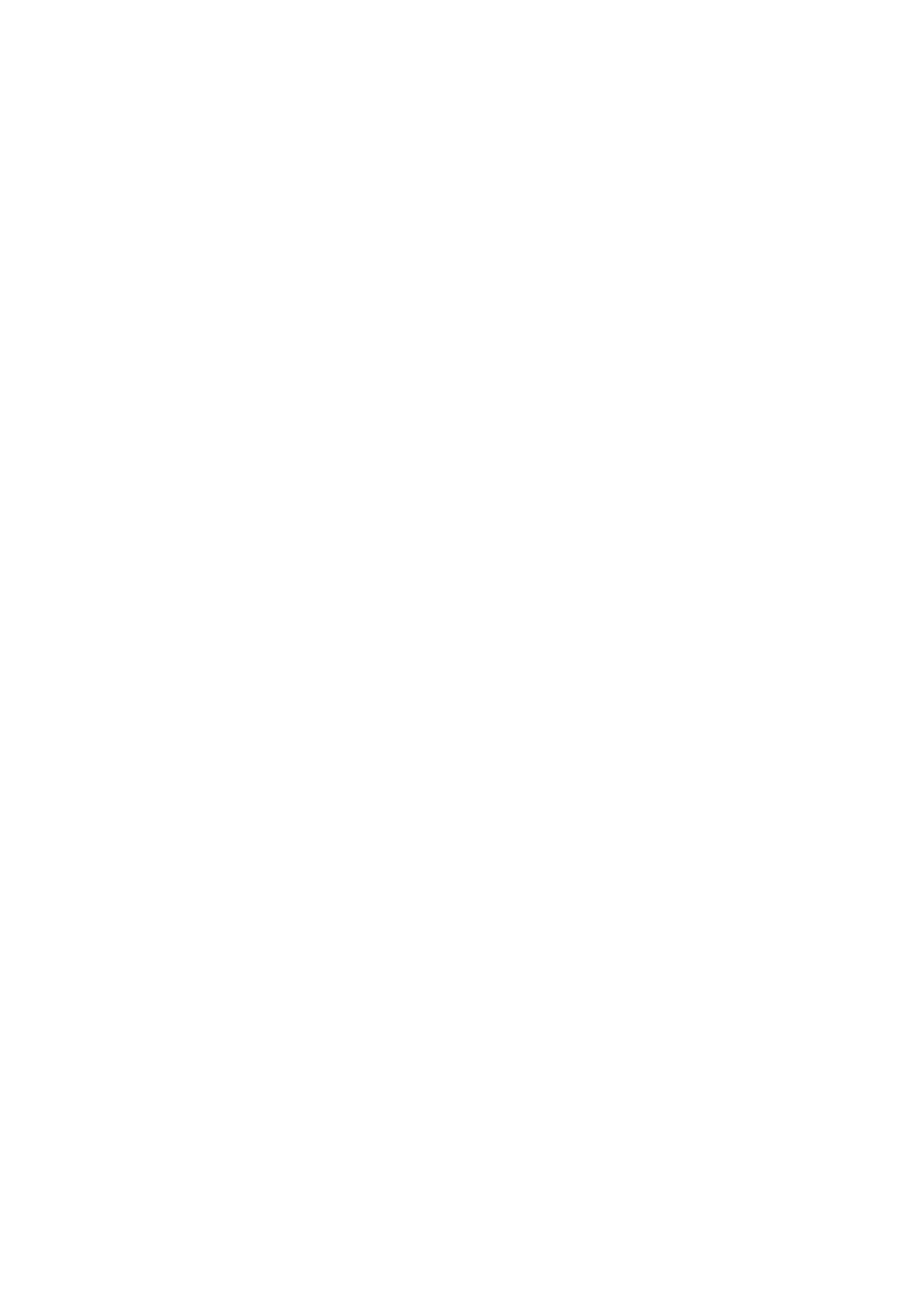#### **Abstract**

We consider the set of Haar functions  $\{h_I \mid I \text{ dyadic}, I \subset [0,1)\}$  restricted to sets  $E \subset [0, 1)$ . We show that if  $p > \frac{2}{3}$  and  $E \subset [0, 1)$  then the set of all normalized functions  $h_I \mathbb{1}_E$  with  $|I \cap E| \geq p|I|$  is a Riesz basic sequence. The proof can be seen as an instance of the Bellman function technique. For  $p \leq \frac{2}{3}$  we provide a counterexample. We further extend this result to a slightly more general setting where for each  $p$  we additionally formulate a guess for the optimal constant that holds for all Riesz basic sequences. For certain sequences we prove this constant.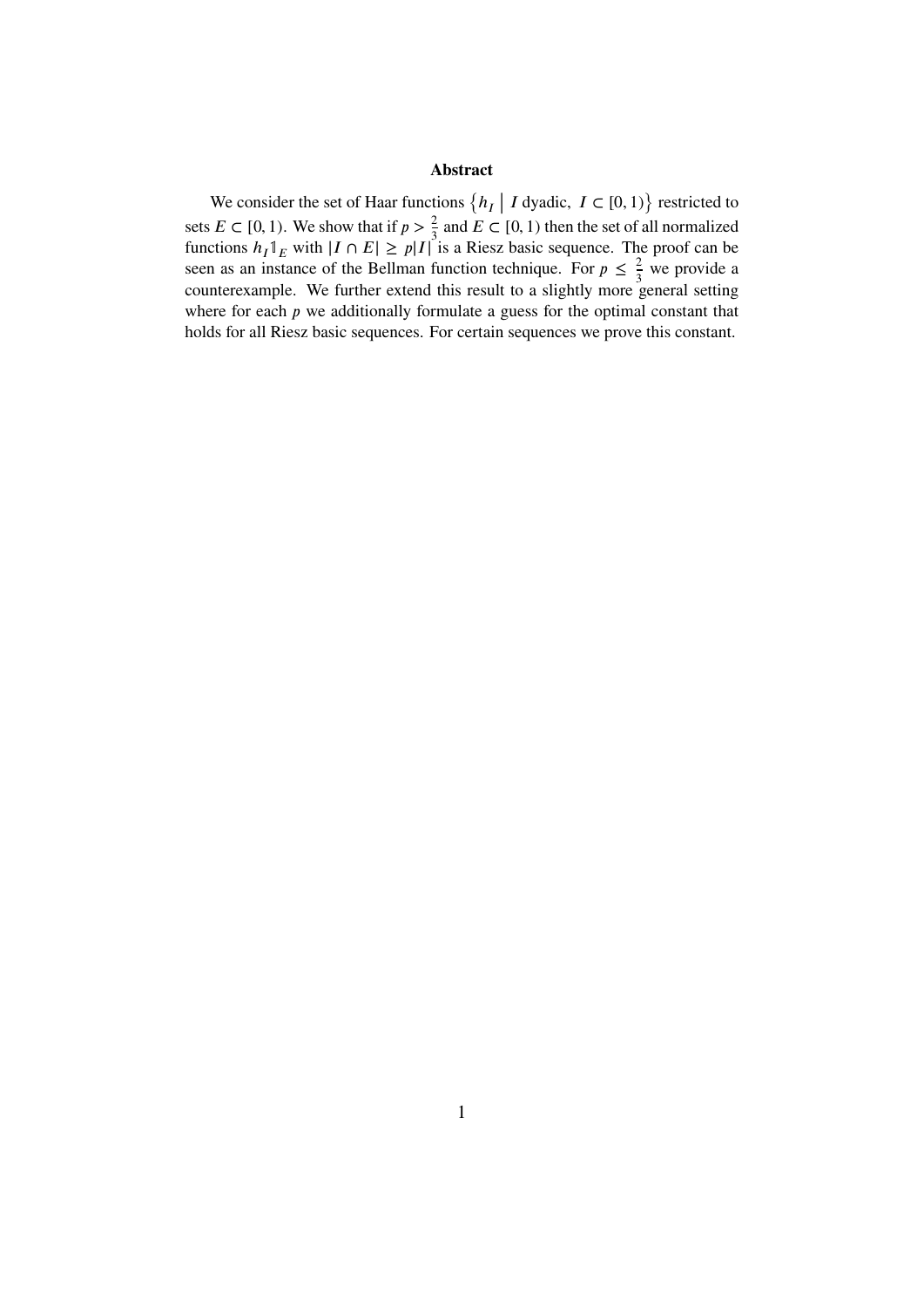# **Contents**

| $\mathbf{1}$            | <b>Introduction</b>         |                                                                                                  |                |
|-------------------------|-----------------------------|--------------------------------------------------------------------------------------------------|----------------|
|                         | 1.1                         |                                                                                                  | $\overline{2}$ |
|                         | 1.2                         |                                                                                                  | 3              |
|                         | 1.3                         |                                                                                                  | $\overline{4}$ |
| $\overline{2}$          | <b>Proof of Theorem 1.1</b> |                                                                                                  |                |
|                         | 2.1                         |                                                                                                  | 6              |
|                         |                             | 2.1.1                                                                                            | 9              |
|                         |                             | 2.1.2                                                                                            | 14             |
|                         |                             | 2.1.3                                                                                            | 14             |
|                         |                             | 2.1.4<br>Motivation for the Choice of $g \dots \dots \dots \dots \dots \dots$                    | 15             |
|                         |                             | Bellman Function Interpretation<br>2.1.5                                                         | 17             |
|                         | 2.2                         |                                                                                                  | 20             |
| 3                       |                             | <b>Explicit Optimum for a Special Case</b>                                                       | 22             |
|                         | 3.1                         |                                                                                                  | 22             |
|                         | 3.2                         |                                                                                                  | 26             |
|                         | 3.3                         |                                                                                                  | 30             |
| $\overline{\mathbf{4}}$ |                             | <b>Extensions of Theorem 3.1</b>                                                                 | 36             |
|                         | 4.1                         |                                                                                                  | 36             |
|                         | 4.2                         | The Case of $4.5$ Scales $\ldots \ldots \ldots \ldots \ldots \ldots \ldots \ldots \ldots \ldots$ | 48             |
| 5                       |                             | <b>On Question 1</b>                                                                             | 63             |
| $\mathbf{A}$            |                             | <b>Elementary Lemmas</b>                                                                         | 66             |
|                         | A.1                         |                                                                                                  | 66             |
|                         | A.2                         |                                                                                                  | 71             |
|                         | A.3                         |                                                                                                  | 80             |
| B                       | <b>Notation</b>             |                                                                                                  | 86             |
|                         | <b>Index</b>                |                                                                                                  |                |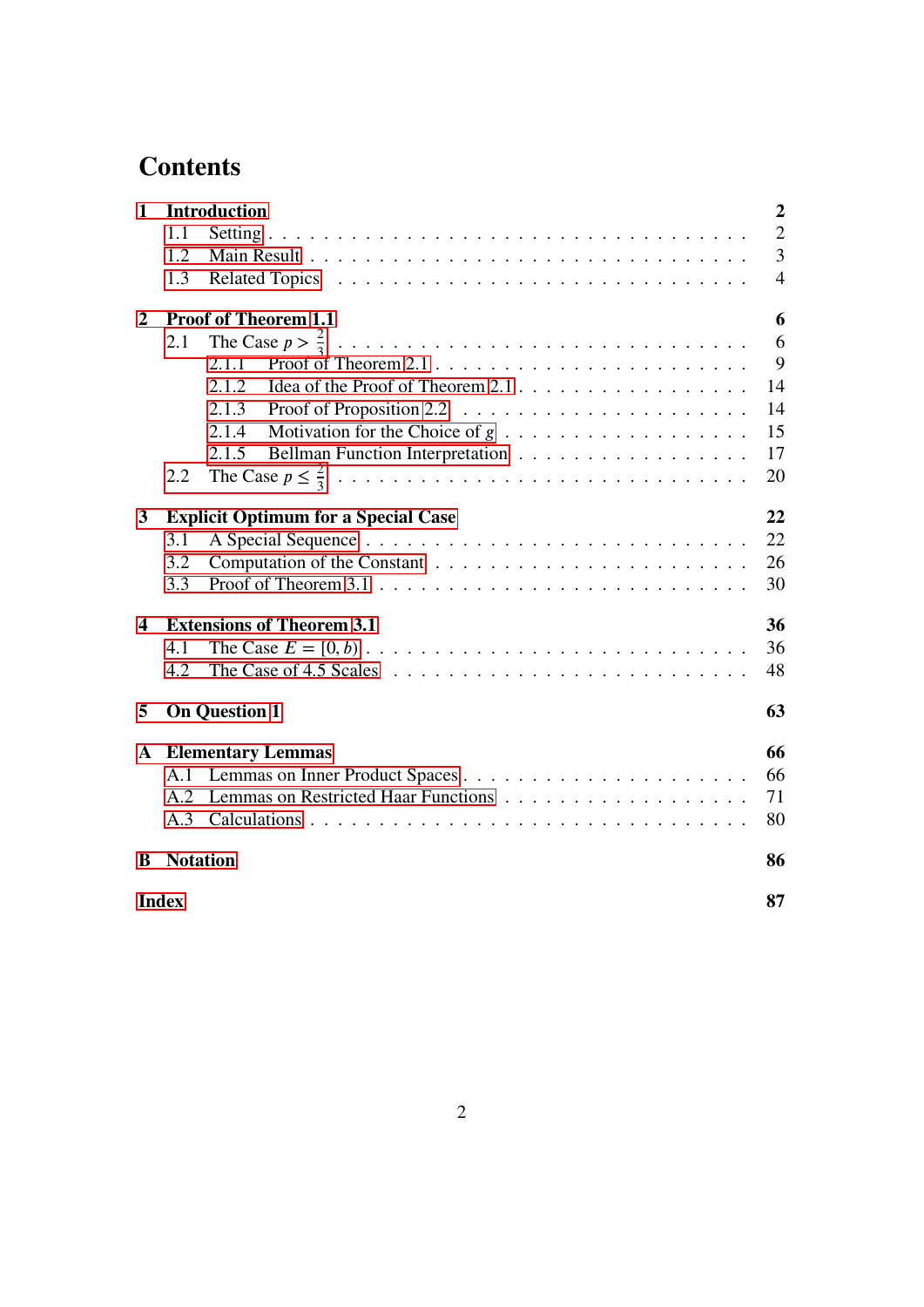# <span id="page-4-0"></span>**1 Introduction**

## <span id="page-4-1"></span>**1.1 Setting**

**Riesz basic sequences** Let  $H$  be a Hilbert space and  $V$  a set of vectors. Then  $V$  is called a *Bessel sequence* if there is a C such that for all finite subsets  $U \subset V$  and  $u \in H$ we have

<span id="page-4-2"></span>
$$
\sum_{v \in U} |\langle u, v \rangle|^2 \le C ||u||^2. \tag{1}
$$

Note that this is equivalent to asking [\(1\)](#page-4-2) to hold for at most countable subsets. This in turn is the definition of the analysis operator

$$
u \mapsto (\langle u, v \rangle)_{v \in U}
$$

being a map  $H \to l^2$  with bound C. This is the case if and only if the synthesis operator

$$
(a_v)_{v \in U} \mapsto \sum_{v \in U} a_v v,
$$

the dual of the analysis operator, has bound C as an operator  $l^2 \rightarrow H$ . This means that the condition given by  $(1)$  is equivalent to

<span id="page-4-3"></span>
$$
\|\sum_{v\in U} a_v v\|^2 \le C \sum_{v\in U} |a_v|^2 \tag{2}
$$

If  $(1)$  and for some c its reverse inequality

<span id="page-4-4"></span>
$$
||u||^2 \le c \sum_{v \in U} |\langle u, v \rangle|^2 \tag{3}
$$

holds, the vectors are called *frame*. If instead the reverse inequality of [\(2\)](#page-4-3)

<span id="page-4-5"></span>
$$
\sum_{v \in U} |a_v|^2 \le c \| \sum_{v \in U} a_v v \|^2 \tag{4}
$$

holds in addition to [\(1\)](#page-4-2), they are called *Riesz basic sequence*.

**Example.** Consider the case that  $V$  is finite. Then

- $V$  is a Bessel sequence.
- $V$  is a frame if and only if it is spanning.
- $V$  is a Riesz basic sequence if and only if it is linearly independent.

Hence neither of the conditions given by [\(3\)](#page-4-4) and [\(4\)](#page-4-5) imply the respective other.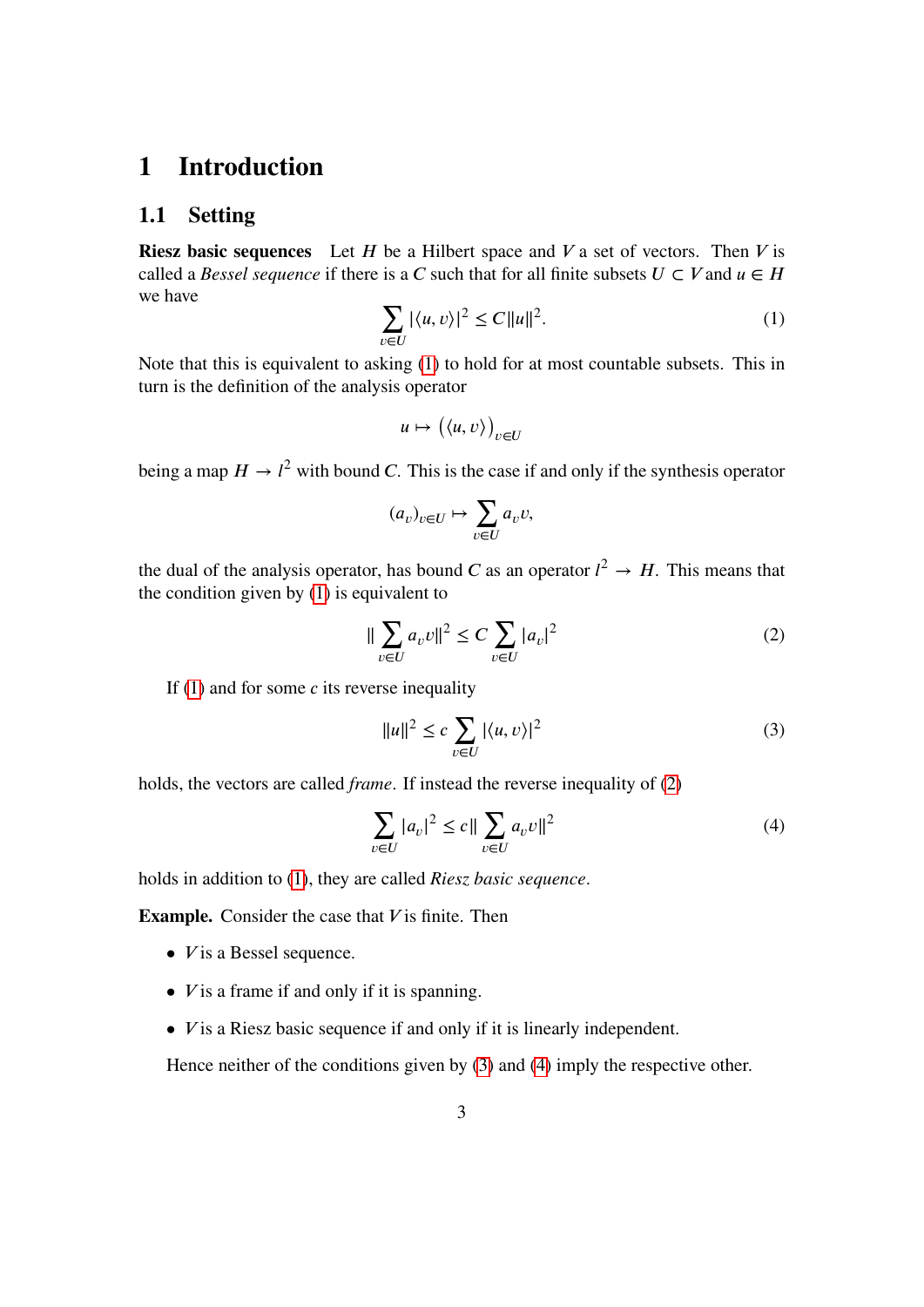**Restricted Haar functions** For an interval  $I := [a, b)$  we write  $I(I) := [a, \frac{a+b}{2})$  and  $\mathfrak{r}(I) \coloneqq \left[\frac{a+b}{2}, b\right)$ . We denote by  $h_I$  the *Haar function* of *I*,

$$
h_I := -\mathbb{1}_{\mathfrak{l}(I)} + \mathbb{1}_{\mathfrak{r}(I)}
$$

and further denote

$$
h_{I,E} := h_I \mathbb{1}_E.
$$

We call the latter a *restricted Haar function*.

We call two intervals  $I_1$ ,  $I_2$  *compatible* if they are disjoint or one is contained in one half of the other. We call a set of intervals  $\mathbb I$  compatible if all  $I, J \in \mathbb I$  with  $I \neq J$  are compatible. For example the set of dyadic intervals contained in [0, 1), which we denote by  $\mathcal{D}$ , is compatible. We will be mostly interested in the case of dyadic intervals, but the compatibility of intervals is actually the only property we need. Note that for a set of compatible intervals  $\mathbb{I}$ ,  $\left\{\frac{h_I}{\|\mathbf{h}_I\|}\right\}$  $\frac{h_I}{\|h_I\|_2}$  |  $I \in \mathbb{I}$ } is an orthogonal subset of  $L^2([0, 1))$ . A few questions are even more easily answered in the setting of compatible intervals than in the dyadic setting.

Let  $p \in [0, 1]$  and  $E \subset \mathbb{R}$ . An interval *I* is called  $(E, p)$ -dominant if  $|I \cap E| \geq p|I|$ .

### <span id="page-5-0"></span>**1.2 Main Result**

The main result of this work is the following Theorem [1.1.](#page-5-1)

<span id="page-5-1"></span>**Theorem 1.1.**  $p > \frac{2}{3}$  if and only if for all  $E \subset [0, 1)$  and compatible sets  $\mathbb{I}$  of  $(E, p)$ *dominant intervals,*

<span id="page-5-2"></span>
$$
\left\{ \frac{h_{I,E}}{\|h_{I,E}\|_2} \mid I \in \mathbb{I} \right\}
$$
\n<sup>(5)</sup>

*is a Riesz basic sequence.*

*Proof.* The theorem will be a consequence of Theorem [2.1](#page-9-0) and Theorem [2.3.](#page-22-1)  $\Box$ 

For the reverse direction of the theorem we show that for  $\mathbb{I} = \mathcal{D}$ ,  $p = \frac{2}{3}$ ,  $E = [0, \frac{2}{3})$ , [\(5\)](#page-5-2) is not a Riesz basic sequence.

For every  $p > \frac{2}{3}$  we also compute a constant  $c(p)$  with respect to which all [\(5\)](#page-5-2) are Riesz basic sequences; see Theorem [2.1.](#page-9-0) Then in Section [3](#page-24-0) we compute the optimal constant for  $E = [0, p)$  and a certain Riesz sequence; see Theorem [3.1](#page-25-0) and Proposition [3.2.](#page-28-1) For p close to  $\frac{2}{3}$  it is by a factor  $\frac{8}{3}$  greater than the constant we find for the general case in Theorem [2.1.](#page-9-0) In Section [4](#page-38-0) we show that the constant for that special case is actually valid for certain types of Riesz basic sequences; see Theorem [4.1](#page-38-2) and Theorem [4.7.](#page-50-1) We currently believe that this constant is actually also the optimal constant for the general case, i.e. that Theorem [2.1](#page-9-0) still holds with this constant.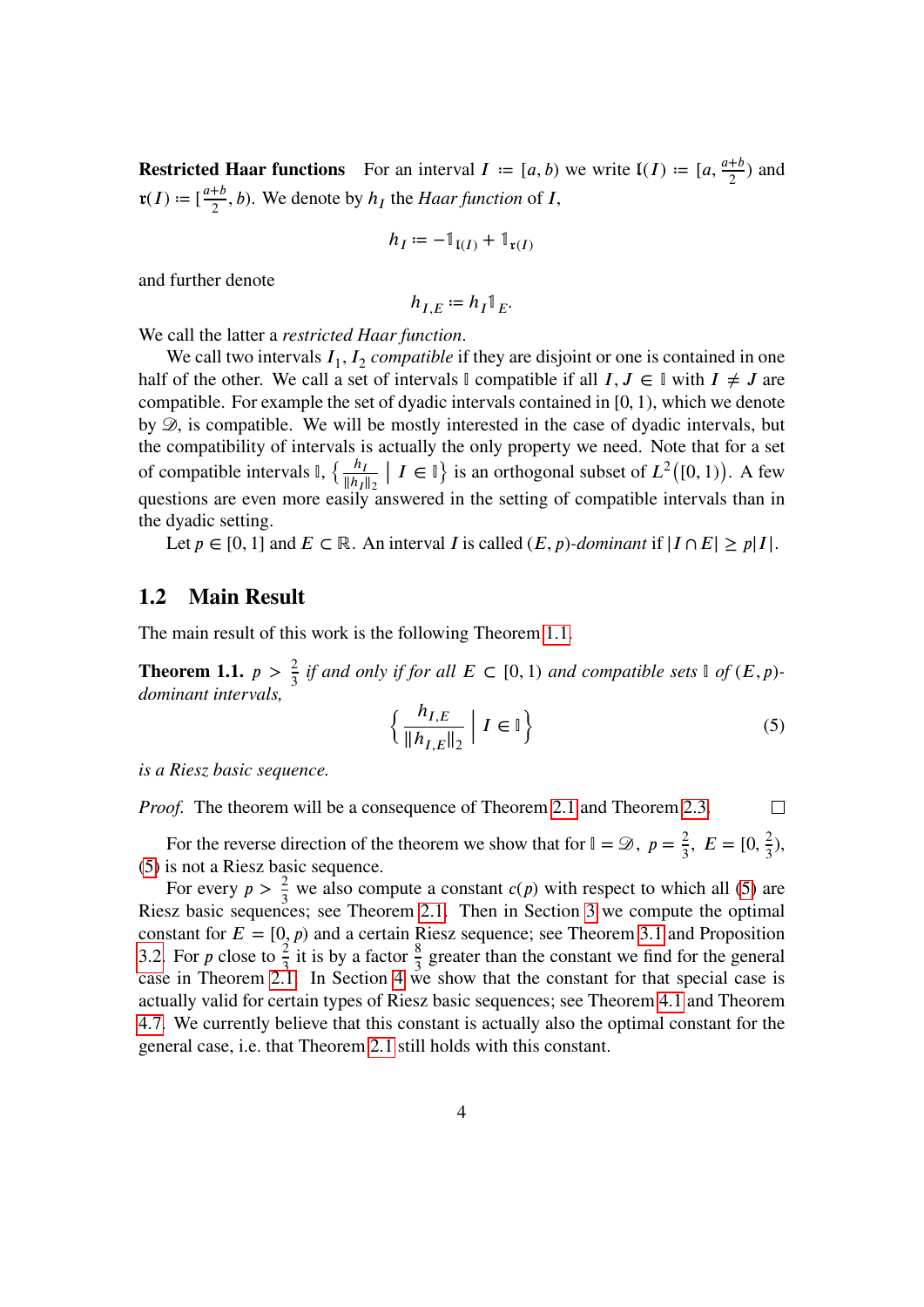*Remark.* It can also be proven directly from Theorem [1.1](#page-5-1) that the constant of the Riesz basic sequence  $(5)$  can be chosen to only depend on  $p$ ; see Lemma [A.15.](#page-77-0)

*Remark.* The statements and constants do not change if we also allow the function  $\frac{1_E}{\|1_E\|_2}$ to be in [\(5\)](#page-5-2). We may also express this by allowing the interval  $[-1, 1)$  to be in  $\mathbb{I}$ , even though [-1, 1) is never *E*-dominant for  $p > \frac{1}{2}$ . For a proof; see Lemma [A.14.](#page-76-0)

Note that any  $I \subset [0, 1)$  is compatible to  $[-1, 1)$ . Allowing  $[-1, 1) \in \mathbb{I}$  simplifies the arguments in Sections [3](#page-24-0) and [4.](#page-38-0)

### <span id="page-6-0"></span>**1.3 Related Topics**

The initial question of the thesis was the following:

<span id="page-6-1"></span>**Question 1.** Let  $\mathcal{D}$  be the set of dyadic intervals of [0, 1). Let [0, 1) =  $E_0 \cup E_1$  be a partition. Is there a partition  $\mathscr{D} = \mathscr{D}_0 \cup \mathscr{D}_1$  such that for  $i = 0, 1$ 

<span id="page-6-4"></span>
$$
\left\{ \frac{h_{I,E_i}}{\|h_{I,E_i}\|_2} \; \middle| \; I \in \mathcal{D}_i \right\} \tag{6}
$$

*is a Riesz basic sequence?*

By this we mean that if  $|I \cap E_i| = 0$  then we must put I into  $\mathcal{D}_{1-i}$ . We were not able to answer this question. However in Section [5](#page-65-0) we prove a first result.

An initial approach to Question [1](#page-6-1) could be to construct a partition by a majority decision: For  $i = 0, 1$  take  $\mathcal{D}_i$  s.t. for all  $I \in \mathcal{D}_i$  we have

<span id="page-6-3"></span>
$$
|I \cap E_i| \ge \frac{1}{2}|I|.\tag{7}
$$

However by Theorem [1.1](#page-5-1) with  $p = \frac{1}{2}$  $\frac{1}{2}$  this strategy does not produce Riesz basic sequences for all E. It even fails if we take some  $p \leq \frac{2}{3}$  and don't assign the intervals with  $|I \cap E| < p|I|$  to either of  $\mathcal{D}_1$  $\mathcal{D}_1$  and  $\mathcal{D}_2$ .<sup>1</sup> What the majority decision [\(7\)](#page-6-3) does achieve however, is that [\(6\)](#page-6-4) is a Bessel sequence: For  $i = 0, 1$  let  $(a_I)_{I \in \mathcal{D}_i} \in l^2(\mathcal{D}_i)$ . Define  $\tilde{a}_I = \left(\frac{|I|}{|I \cap E_i|}\right)^{\frac{1}{2}} a_I$ . Then

$$
\Big\| \sum_{I \in \mathcal{D}_i} a_I \frac{h_{I, E_i}}{\|h_{I, E_i}\|_2} \Big\|_2^2 = \Big\| \sum_{I \in \mathcal{D}_i} \tilde{a}_I \frac{h_{I, E_i}}{|I|^{\frac{1}{2}}} \Big\|_2^2 = \Big\| \sum_{I \in \mathcal{D}_i} \tilde{a}_I \frac{h_I}{|I|^{\frac{1}{2}}} \mathbb{1}_{E_i} \Big\|_2^2
$$

<span id="page-6-2"></span><sup>&</sup>lt;sup>1</sup>In the particular counterexample  $E = [0, \frac{2}{3})$  in Theorem [2.3](#page-22-1) we actually assign all intervals. However the proof idea still works for  $E = \left[\frac{1}{4}, \frac{2}{3}\right]$  $\frac{2}{3}$ ) where the dyadic interval  $[0, \frac{1}{2})$  lies in E and  $E^{\text{C}}$  with a portion of only  $\frac{1}{2}$  each and hence is not assigned.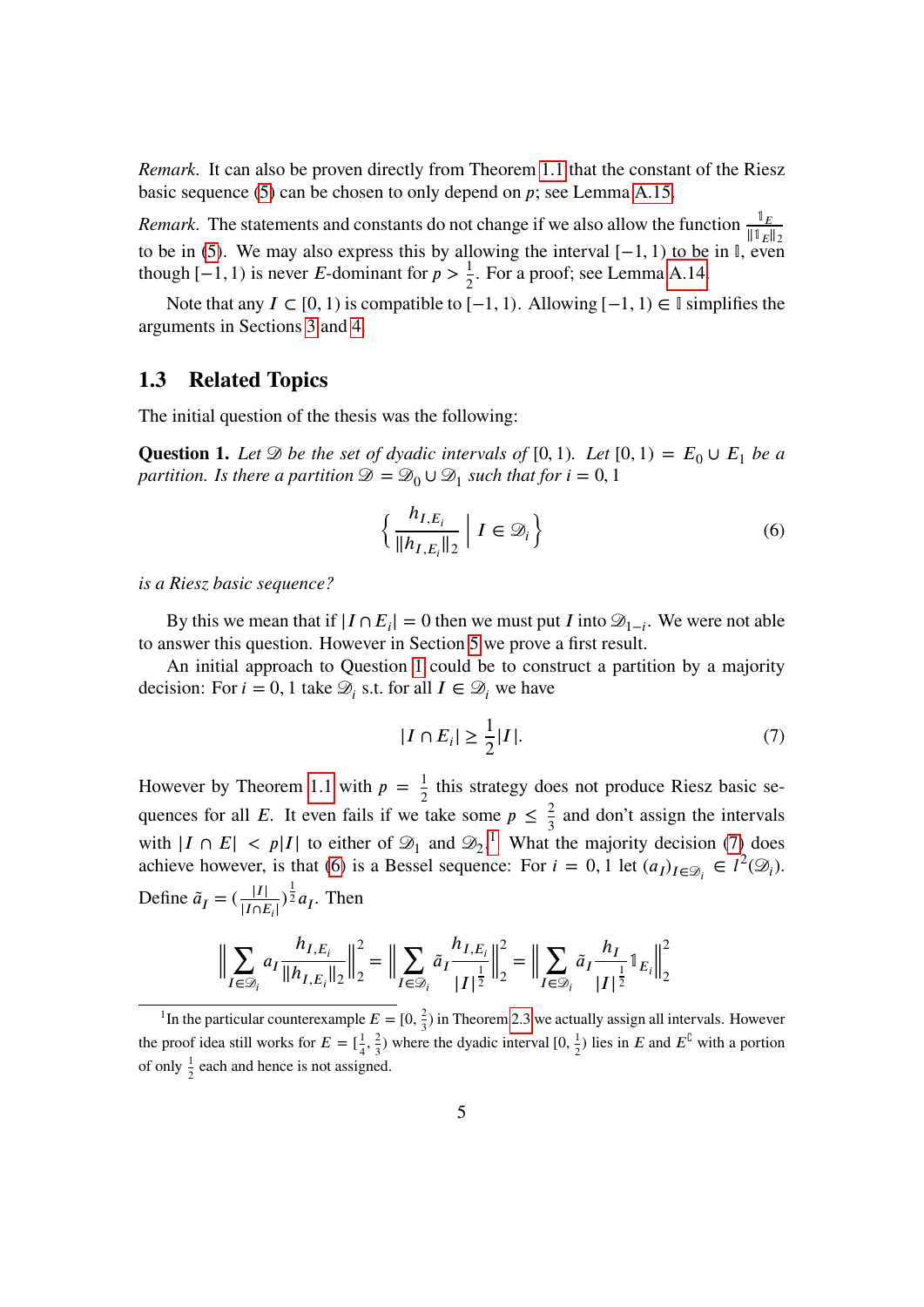$$
\leq \Big\| \sum_{I \in \mathcal{D}_i} \tilde{a}_I \frac{h_I}{|I|^{\frac{1}{2}}} \Big\|_2^2 = \sum_{I \in \mathcal{D}_i} |\tilde{a}_I|^2 \leq 2 \sum_{I \in \mathcal{D}_i} |a_I|^2
$$

By the same argument, actually for any  $p > 0$  and any set of compatible  $(E, p)$ -dominant intervals  $\mathbb{I}$ , [\(5\)](#page-5-2) is a Bessel sequence with constant  $\frac{1}{p}$ .

In [\[1\]](#page-90-0) Bownik, Casazza, Marcus and Speegle proved the following Theorem [1.2,](#page-7-0) based on the resolution of the Kadison-Singer problem by Marcus, Spielman and Srivastava in [\[3\]](#page-90-1). It directly implies Corollary [1.3,](#page-7-1) a weaker version of Theorem [1.1.](#page-5-1)

<span id="page-7-0"></span>**Theorem 1.2** (Corollary 6.5 in [\[1\]](#page-90-0)). *Let*  $0 < \delta_0 < \frac{1}{4}$  $\frac{1}{4}$ ,  $\varepsilon_0 = \frac{1}{2}$  $\frac{1}{2} - \sqrt{2\delta_0(1-2\delta_0)}$ . Let  $\Phi$ *be a finite Bessel sequence with bound* 1 *where for all*  $\varphi \in \Phi$  *we have*  $\|\varphi\|_2^2 \geq 1 - \delta_0$ . *Then there is a partition*  $\Phi = \Phi_0 \cup \Phi_1$  *such that*  $\Phi_0$  *and*  $\Phi_1$  *are Riesz sequences with*  $constant \varepsilon_0$ .

As they note in [\[1\]](#page-90-0), it can be extended to countable sequences.

<span id="page-7-1"></span>**Corollary 1.3.** Let  $p > \frac{3}{4}$  and  $E \subset [0, 1)$ . Then

<span id="page-7-3"></span><span id="page-7-2"></span>
$$
\left\{ \frac{h_{I,E_0}}{\|h_{I,E_0}\|_2} \mid I \in \mathcal{D}, \ |I \cap E_0| \ge p|I| \right\}
$$
\n
$$
(8)
$$

$$
\bigcup \left\{ \frac{h_{I,E_1}}{\|h_{I,E_1}\|_2} \middle| I \in \mathcal{D}, \ |I \cap E_1| \ge p|I| \right\} \tag{9}
$$

can be partitioned into two Riesz sequences with lower bound  $\frac{1}{2} - \sqrt{2(1-p)(2p-1)}$ .

Note that Theorem [1.1](#page-5-1) says, that [\(8\)](#page-7-2) and [\(9\)](#page-7-3) are already Riesz basic sequences. And since they are orthogonal to one another, by Lemma [A.2](#page-69-0) also their union is already a Riesz basic sequence prior to partitioning. Also this already holds for  $p > \frac{2}{3}$ .

*Proof of Corollary [1.3.](#page-7-1)* Let  $\delta_0 = 1 - p \in (0, \frac{1}{4})$ . For  $i = 0, 1$  consider

$$
H_i \coloneqq \left\{ \frac{h_{I, E_i}}{\|h_I\|_2} \mid I \in \mathcal{D}, \ |I \cap E_i| \ge p |I| \right\}
$$

Similarly to what we already discussed above,  $H_0$  and  $H_1$  are Bessel sequences with bound 1. And because  $H_0$  and  $H_1$  are orthogonal to one another, by Lemma [A.3](#page-69-1) also  $H_0 \cup H_1$  is a Bessel sequence. Furthermore for  $I \in \mathcal{D}$  and  $i = 0, 1$  with  $|I \cap E_i| \geq p|I|$ we have

$$
||h_{I,E_i}||_2^2 = |I \cap E_i| \ge p|I| = p||h_I|_2^2 = (1 - \delta_0) ||h_I||_2^2.
$$

Hence we can apply Theorem [1.2](#page-7-0) and obtain that  $H_0 \cup H_1$  can be partitioned into two Riesz basic sequences with constant  $\frac{1}{2} - \sqrt{2(1-p)(2p-1)}$ . Now for each *I* with the corresponding *i* replace  $\frac{h_{I,E_i}}{||h_i||}$  $\frac{h_{I,E_i}}{\|h_I\|_2}$  by  $\frac{h_{I,E_i}}{\|h_{I,E_i}\|_2}$  $\frac{m_{i,E_i}}{||h_{I,E_i}||_2}$ . This only increases the norm of the vectors and hence conserves the constant of the Riesz sequence.  $\Box$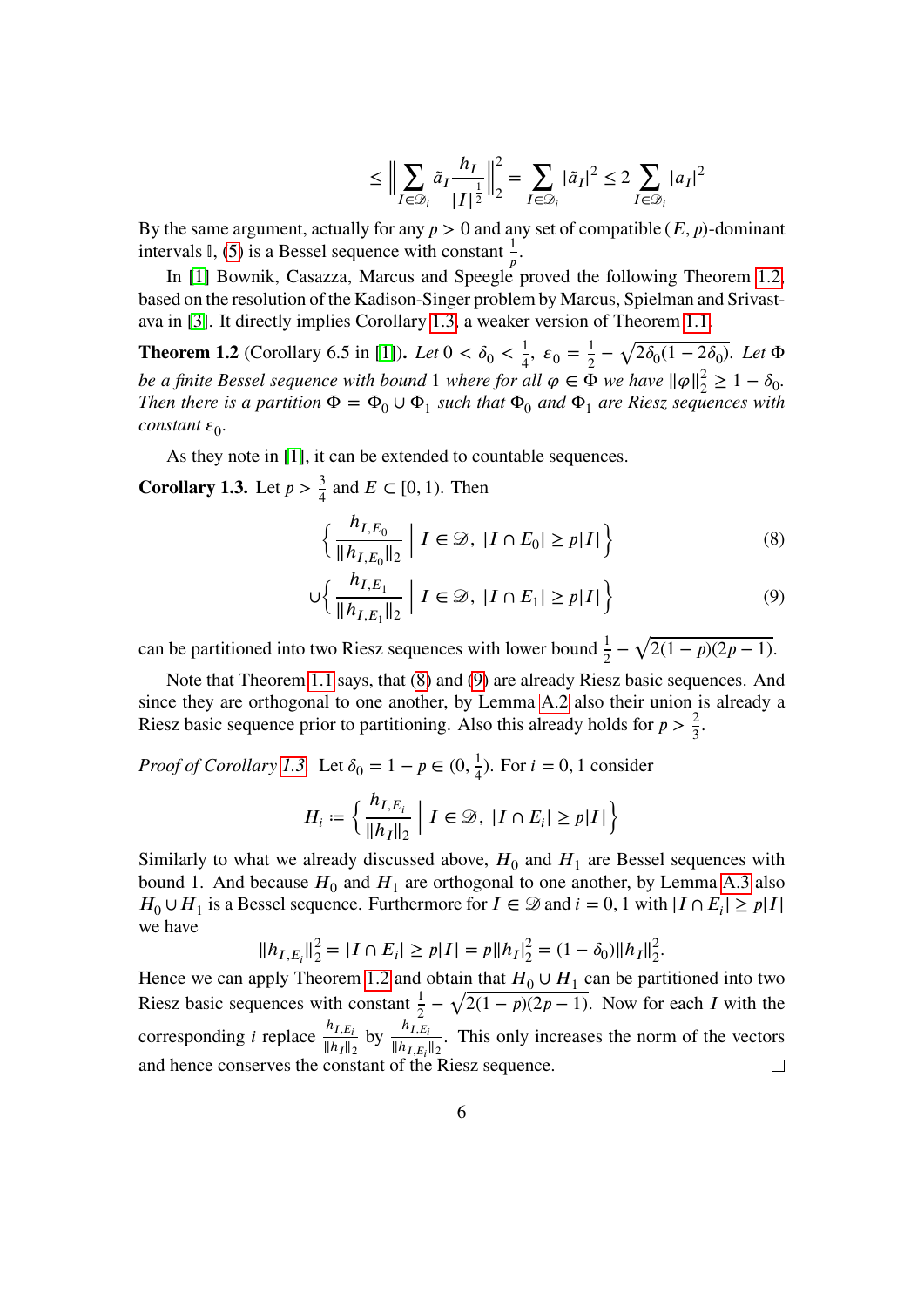The advantage of Corollary [1.3](#page-7-1) over Theorem [1.1](#page-5-1) is that the former still has the chance to be strengthened to  $p \leq \frac{2}{3}$ . Assume that we can apply Corollary [1.3](#page-7-1) to [\(8\)](#page-7-2)∪[\(9\)](#page-7-3) with  $p = \frac{1}{2}$  $\frac{1}{2}$  and obtain a partition  $\Phi_0 \cup \Phi_1$ . Now for all  $I \in \mathcal{D}$  there is an  $i \in \{0, 1\}$  such that  $|I \cap E_i| \ge \frac{1}{2}|I|$ , which means  $h_{I,E_0}$  or  $h_{I,E_1}$  appears in  $\Phi_0 \cup \Phi_1$ . Unfortunately this kind of partition might still not be the partition we are looking for in Question [1:](#page-6-1)  $\Phi_0$  and  $\Phi_1$  might each contain some restricted Haar functions of  $E_0$ -dominant intervals and some of  $E_1$ -dominant ones. In fact, it is even somewhat likely that they do, because we might also prove Corollary [1.3](#page-7-1) as follows: Use Theorem [1.2](#page-7-0) to show that [\(8\)](#page-7-2) and [\(9\)](#page-7-3) can separately be partitioned into two Riesz basic sequences each. The partition of [\(8\)](#page-7-2) is orthogonal to the partition of [\(9\)](#page-7-3). That means by Lemma [A.2](#page-69-0) we can combine these two partitions to one partition of [\(8\)](#page-7-2)∪[\(9\)](#page-7-3) into two Riesz basic sequences.

Theorem [1.1](#page-5-1) is not a consequence of the fact that  $\{h_{I,E} \mid I \in \mathbb{I}\}\$  is only a small perturbation of the orthogonal set  $\{h_I \mid I \in \mathbb{I}\}\$ , in the sense that  $||h_I - h_{I,E}||_2^2$  $\frac{2}{2}$   $\leq$  $(1-p)\|h_I\|_2^2$  $\frac{2}{2}$  <  $\frac{1}{3}$  $\frac{1}{3} \|h_I\|_2^2$  $\frac{2}{2}$ . Take the following example: Assume that  $u_1, \ldots, u_n$  are orthonormal. Abbreviate  $u := u_1 + \dots + u_n$  and for  $i = 1, \dots, n$  set

$$
u_i' := u_i - \frac{1}{n}u.
$$

Then

$$
||u_i - u'_i||^2 = \frac{1}{n^2} ||u||^2 = \frac{1}{n^2} \sum_{i=1}^n ||u_i||^2 = \frac{1}{n}.
$$

but

$$
u'_1 + \dots + u'_n = u - u = 0,
$$

i.e.  $\{u'_1, ..., u'_n\}$  is an arbitrarily small perturbation of  $\{u_1, ..., u_n\}$  but is no Riesz basic sequence.

## <span id="page-8-0"></span>**2 Proof of Theorem [1.1](#page-5-1)**

# <span id="page-8-1"></span>**2.1** The Case  $p > \frac{2}{3}$

First we introduce some notation: Let  $\mathbb{I}$  be a set of intervals and  $S = \{(a_I, I) \mid I \in \mathbb{I}\}\$ be a set of pairs of real numbers and intervals. In order to reduce the number of symbols we will usually omit the (, ) and write  $S = \{a_I I \mid I \in \mathbb{I}\}.$ 

Let  $E \subset [0, 1)$ . Then define

$$
F_E(S) := \sum_{aI \in S} a h_{I,E},
$$
  

$$
A_E(S) := \sum_{aI \in S} ||a h_{I,E}||_2^2,
$$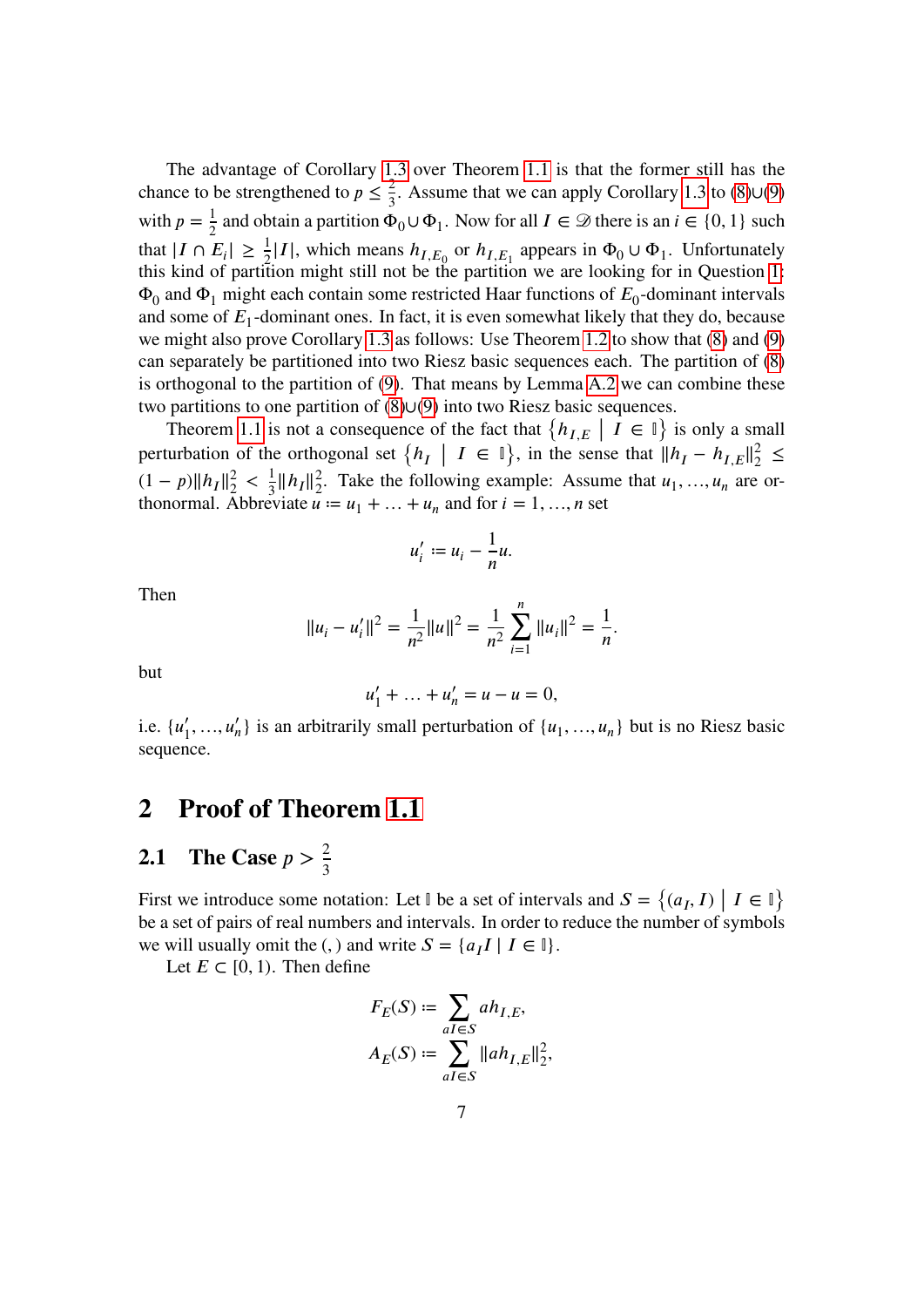$$
B_E(S) \coloneqq \| \sum_{aI \in S} a h_{I,E} \|^2_2
$$

.

In order to reduce the number of symbols we will also write  $F_E(a_1I_1, a_2I_2, ...)$  for  $F_E(\{a_1I_1, a_2I_2, ...\}).$ 

For any set  $S$  of pairs of coefficients and intervals we will denote the set of intervals by  $\mathbb{I}(S)$ .

Now one direction of Theorem [1.1](#page-5-1) reads as follows:

<span id="page-9-0"></span>**Theorem 2.1.** *Let*  $\frac{2}{3} < p \le 1$ *. Then there is a c(p)* > 0 *s.t. for all*  $E \subset [0, 1)$  *and for all S* where  $\mathbb{I}(S)$  is compatible and consists of  $(E, p)$ -dominant intervals, we have

$$
\frac{B_E(S)}{A_E(S)} \ge c(p)
$$

*with*

$$
c(p) = \frac{81}{8}(p - \frac{2}{3})^2 + \mathcal{O}(p - \frac{2}{3})^3.
$$

We first introduce a function  $g$  that we need for the proof of Theorem [2.1.](#page-9-0)

**Definition.** For  $p > \frac{2}{3}$  define  $\varepsilon := p - \frac{2}{3}$  $\frac{2}{3}$ ,

$$
a := \frac{4}{27} \frac{1}{\epsilon} + \frac{10}{9} + \frac{4}{3} \epsilon,
$$
  

$$
b := 1 + \frac{3}{2} \epsilon
$$

and  $g : [0, 1) \rightarrow \mathbb{R}$  by

<span id="page-9-2"></span>
$$
g(q) := \begin{cases} \frac{a-q}{b-q} & q \ge p \\ g(p)\frac{q}{p} & q \le p \end{cases}
$$
 (10)

This definition makes sense because  $b > 1$ . Also g is continuous. Proposition [2.2](#page-9-1) lists all the properties of  $g$  that we use in the proof of Theorem [2.1.](#page-9-0)

<span id="page-9-1"></span>**Proposition 2.2.** *g* as defined above has the following properties:

1. For all  $q \in (0, 1]$  we have

<span id="page-9-3"></span>
$$
1 \le \frac{1}{p} \le \frac{g(q)}{q} \le g(1) \tag{11}
$$

and

$$
g(1) = \frac{8}{81} \frac{1}{\varepsilon^2} + \mathcal{O}(\frac{1}{\varepsilon}).
$$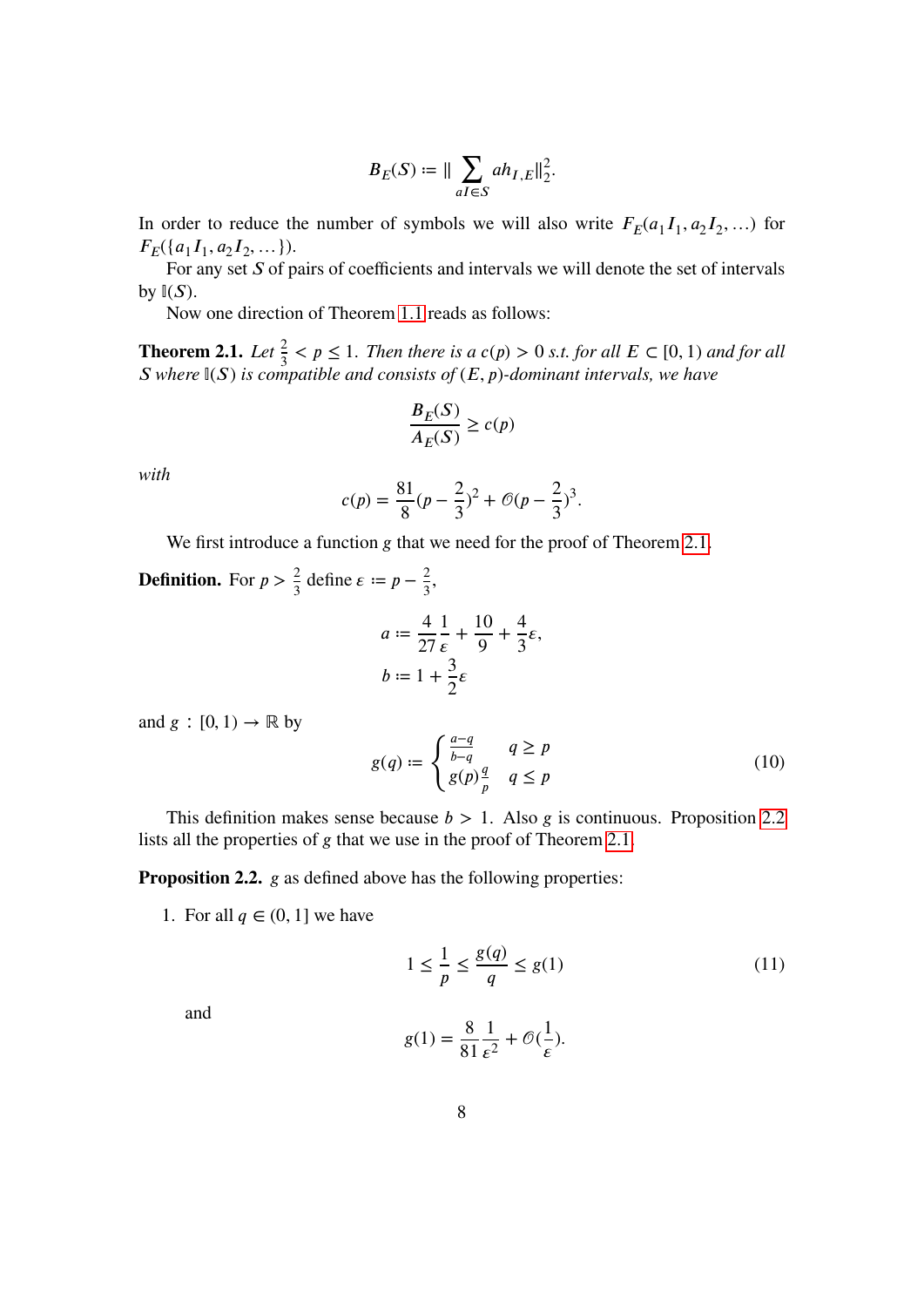2. For all  $q_1, q_2 \in [0, 1]$  with  $\frac{q_1 + q_2}{2} =: q \in [p, 1]$  and  $x \in \mathbb{R}$  we have

<span id="page-10-0"></span>
$$
G(x, q_1, q_2) \coloneqq \frac{(1-x)^2}{2} g(q_1) + \frac{(1+x)^2}{2} g(q_2) - g(q) \ge x^2 \ge qx^2. \tag{12}
$$

For  $q \in [0, 1]$ , g is convex.

*Remark.* Note that [\(12\)](#page-10-0) for  $q \in [0, 1]$  and  $x = 0$  would be midpoint convexity of g. In order to prove Theorem [2.1](#page-9-0) for the case  $\mathbb{I}(S) \subset \mathcal{D}$  we will in fact only use midpoint convexity and not convexity. However we get convexity from midpoint convexity by Lemma [A.20](#page-82-1) anyways.

*Remark.* We do not actually need  $\frac{g(q)}{q} \geq \frac{1}{p}$  $\frac{1}{p}$  and  $G(x, q_1, q_2) \geq x^2$ : For the proof of Theorem [2.1](#page-9-0)  $\frac{g(q)}{q} \ge 1$  and  $G(x, q_1, q_2) \ge qx^2$  suffice. However the g we found also happens to satisfy the stronger bounds.  $G(x, q_1, q_2) \geq x^2$  probably comes from the fact that we actually found g by solving the ODE that arises when sending  $q_1 \rightarrow q_2$  in  $G(x, q_1, q_2) \ge x^2$ . We did this because we could not solve the corresponding ODE for  $G(x, q_1, q_2) \ge qx^2$ . Details on how we came up with the explicit function g can be found in subsubsection [2.1.4.](#page-17-0)

The constant in Theorem [2.1](#page-9-0) which we find is

<span id="page-10-1"></span>
$$
\left[\sup_{q\in(0,1]} \frac{g(q)}{q}\right]^{-1},\tag{13}
$$

otherwise the value of  $g(1)$  is not important. Hence if there is another g that also satisfies Proposition [2.2](#page-9-1) but with an even smaller upper bound for  $\frac{g(q)}{q}$ , then Theorem [2.1](#page-9-0) can  $\boldsymbol{q}$ be proven with a greater constant. However we will show later that if we minimize  $g(1)$  over all a, b and g given by [\(10\)](#page-9-2) under which the other statements of Proposition [2.2](#page-9-1) hold, then we get  $\frac{8}{81}$ 1  $\frac{1}{\epsilon^2} + \mathcal{O}(\frac{1}{\epsilon})$  as the minimal value. Since by [\(11\)](#page-9-3) we have

$$
\frac{g(1)}{1} \le \sup_{q \in (0,1]} \frac{g(q)}{q} \le g(1)
$$

this means that  $\frac{81}{8} \varepsilon^2 + \mathcal{O}(\varepsilon^3)$  is the maximal value for [\(13\)](#page-10-1) among all such g. That means the choice of a, b in the definition of g is optimal for p close to  $\frac{2}{3}$ . It is not clear however if the function with the minimal value for  $g(1)$  that satisfies the other properties of Proposition [2.2](#page-9-1) has to be of the form [\(10\)](#page-9-2). It actually seems rather unlikely, since as remarked above, the *g* we found satisfies stronger conditions than necessary for the proof of Theorem [2.1.](#page-9-0)

Before we prove Proposition [2.2](#page-9-1) we use it to prove Theorem [2.1.](#page-9-0)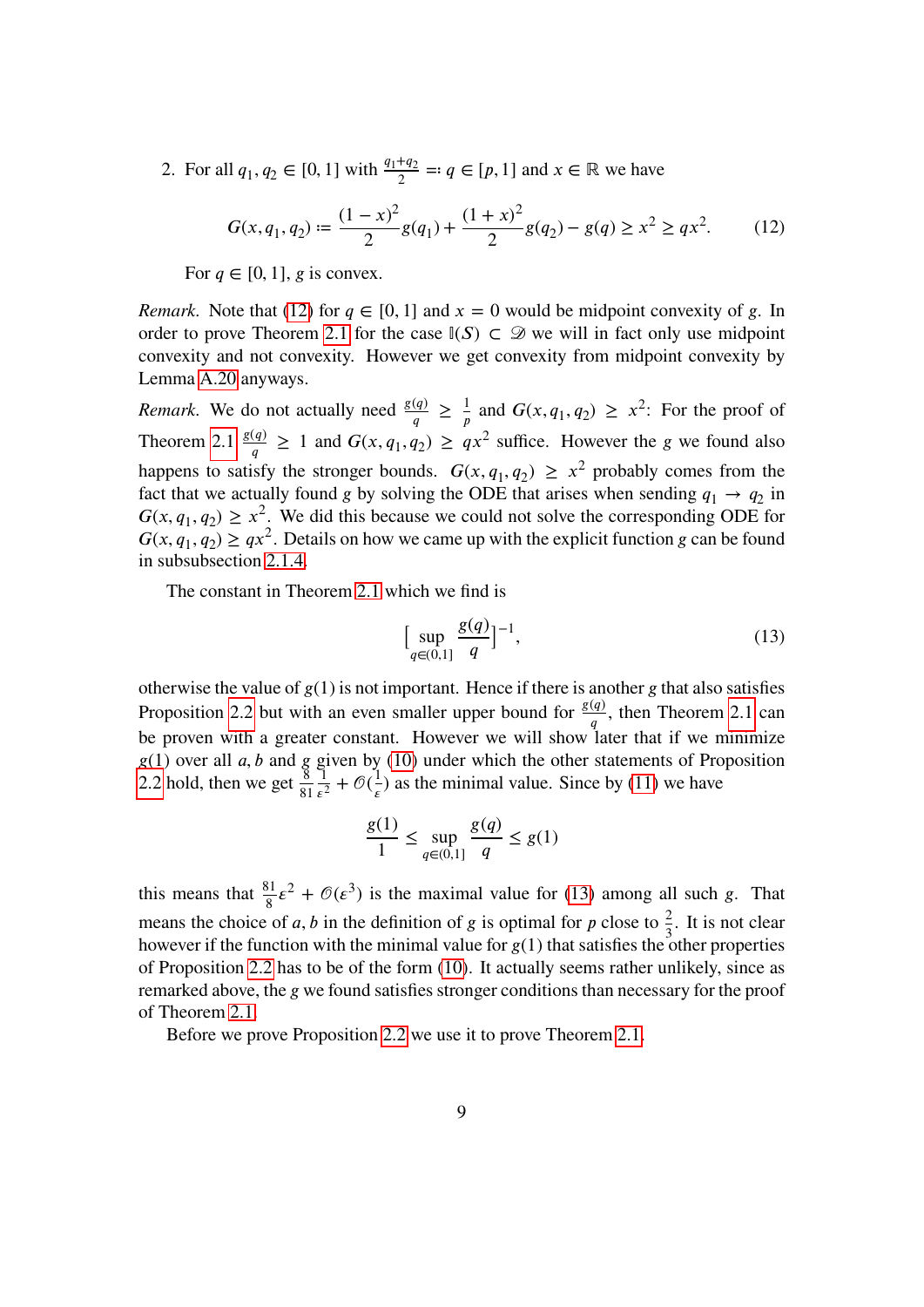#### <span id="page-11-0"></span>**2.1.1 Proof of Theorem [2.1](#page-9-0)**

We start with the proof for the special case  $\mathbb{I}(S) \subset \mathcal{D} \cup \{[-1,1)\}\$  which is a bit easier to understand but already showcases the central idea used in the proof for a general  $S$ .

For each *n* denote by  $\mathcal{D}_n$  the set of dyadic intervals of length between  $2^{-n}$  and 1 plus the interval  $[-1, 1)$ .

*Proof of Theorem* [2.1](#page-9-0) *for*  $\mathbb{I}(S) \subset \mathcal{D} \cup \{[-1,1)\}\$ . We only need to prove the theorem for finite S. That means there is an *n* with  $\mathbb{I}(S) \subset \mathcal{D}_n$ . It suffices to consider the case  $\mathbb{I}(S) = \mathcal{D}_n$  since adding intervals with coefficient zero does not change A or B, also if the intervals are not  $E$ -dominant.

Let g be given by Proposition [2.2.](#page-9-1) Then define  $f : [0, 1] \rightarrow \mathbb{R}$  on  $(0, 1]$  by

$$
f(q) \coloneqq \frac{g(q)}{q}
$$

and  $f(0) \coloneqq f(p)$ .<sup>[2](#page-11-1)</sup> Then for each  $n, I \in \mathcal{D}_{n+1}$  and  $X \subset I \cap E$  set

$$
\mu_n(X) := f\left(\frac{|E \cap I|}{|I|}\right)|X|
$$

This defines a measure  $\mu_n$  on E.<sup>[3](#page-11-2)</sup>

**Claim.** For each *n* and *S* with  $\mathbb{I}(S) = \mathcal{D}_n$  we have

$$
||F_E(S)||_{L^2(\mu_n)}^2 \ge A_E(S).
$$

By Proposition [2.2](#page-9-1) we have for all  $q \in [0, 1]$  that

$$
f(q) \le g(1)
$$

and thus by the claim

$$
B_E(S) = ||F_E(S)||_2^2 \ge \frac{1}{g(1)} ||F_E(S)||_{L^2(\mu_n)} \ge \frac{1}{g(1)} A_E(S)
$$

which implies the theorem.

*Proof of claim.* We proceed by induction on *n*. If  $n = 1$  then  $\tilde{S} = \{a[-1, 1)\}\$ . By Proposition [2.2](#page-9-1) we have  $f(|E|) \ge \frac{1}{p} \ge 1$  and thus  $\mu_0(|E|) \ge |E|$  so that

$$
||F_E(\tilde{S})||_{L^2(\mu_0)}^2 = a^2\mu_0(|E|) \ge a^2|E| = A_E(\tilde{S}).
$$

<span id="page-11-1"></span><sup>&</sup>lt;sup>2</sup>Note that this makes f constant on [0, p] by [\(10\)](#page-9-2). We don't use this fact though. Also, the value of f at 0 does not actually matter.

<span id="page-11-2"></span><sup>&</sup>lt;sup>3</sup>We don't actually need the  $\sigma$ -properties of the measure  $\mu_n$  because we will only integrate simple functions w.r.t. { $I \cap E \mid I \in \mathcal{D}_{n+1}$  }.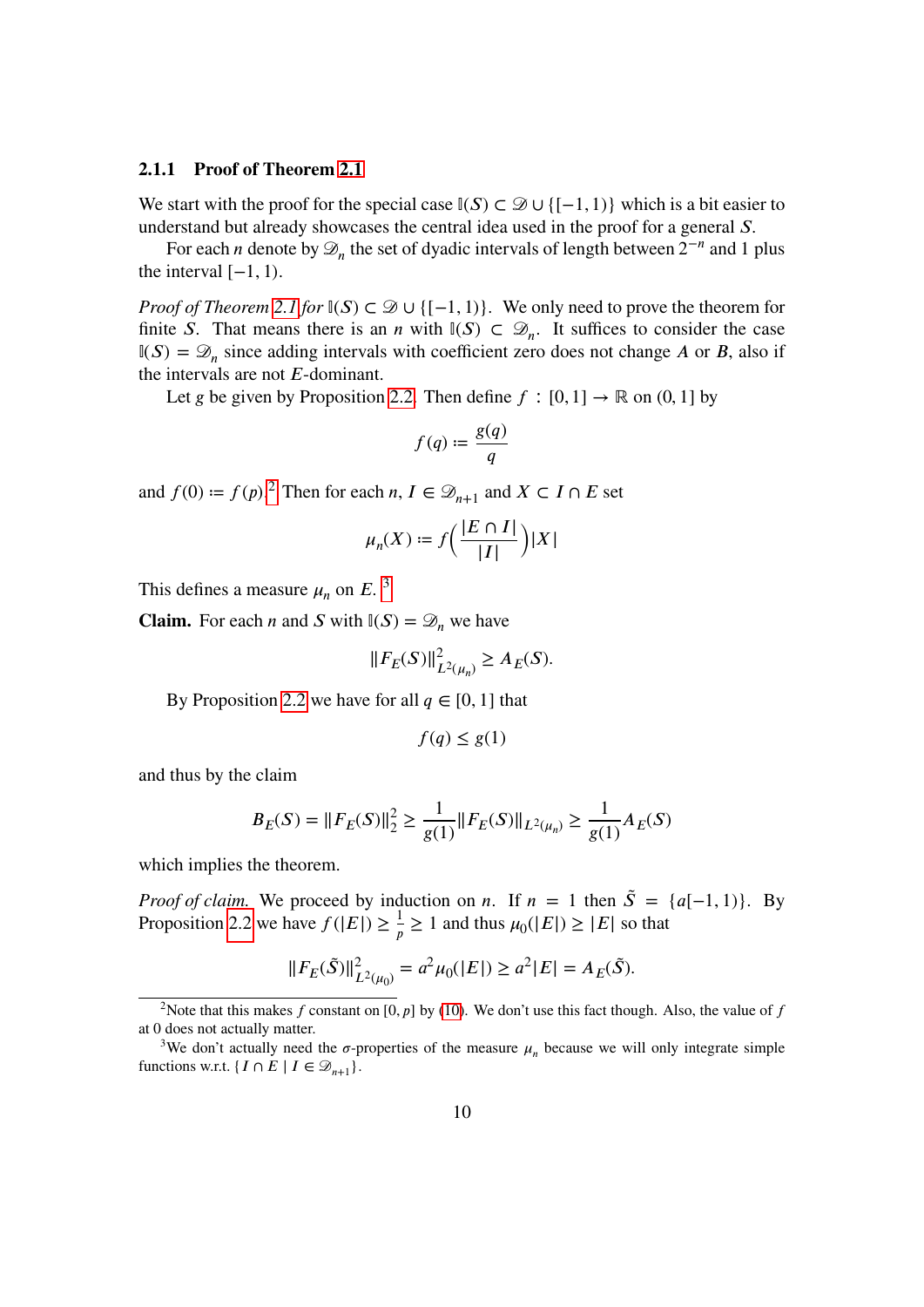Now let  $n \geq 0$ ,  $\mathbb{I}(S) = \mathcal{D}_{n+1}$ . Define  $\tilde{S} = \{aI \mid aI \in S, I \in \mathcal{D}_n\}$ . Then we may apply the inductive hypothesis to  $\tilde{S}$ . Since

$$
A_E(S) = A_E(\tilde{S}) + \sum_{I \in \mathcal{D}_{n+1} \setminus \mathcal{D}_n, aI \in S} a^2 \|h_{I,E}\|_2^2
$$

it suffices to show that

<span id="page-12-0"></span>
$$
||F_E(S)||_{L^2(\mu_{n+1})} \ge ||F_E(\tilde{S})||_{L^2(\mu_n)} + \sum_{I \in \mathcal{D}_{n+1} \setminus \mathcal{D}_n, \ aI \in S} a^2 ||h_{I,E}||_2^2 \tag{14}
$$

in order to prove the induction hypothesis for  $S$ . For that in turn it suffices to prove for all  $I \in \mathcal{D}_{n+1} \setminus \mathcal{D}_n$  that

<span id="page-12-1"></span>
$$
||F_E(S)||_{L^2(\mu_{n+1},I)} \ge ||F_E(\tilde{S})||_{L^2(\mu_n,I)} + a^2 ||h_{I,E}||_2^2
$$
\n(15)

because then summing over  $I \in \mathcal{D}_{n+1} \setminus \mathcal{D}_n$  will lead to [\(14\)](#page-12-0). Now we write [\(15\)](#page-12-1) out

<span id="page-12-2"></span>
$$
\int_{I} [F_{E}(\tilde{S}) + ah_{I,E}]^{2} d\mu_{n+1} \ge \int_{I} F_{E}(\tilde{S})^{2} d\mu_{n} + a^{2} \|h_{I,E}\|_{2}^{2}.
$$
 (16)

 $F_E(\tilde{S})$  is constant on *I*. If  $F_E(\tilde{S})$  is zero on *I* then [\(16\)](#page-12-2) follows from  $f \ge 1$ , similarly to the case  $n = 0$ . Otherwise we divide everything by  $F_I(\tilde{S})^2$ . After renaming a we then only have to show

$$
\int_{I} [1 + ah_{I,E}]^{2} d\mu_{n+1} \ge \mu_{n}(I) + a^{2} ||h_{I,E}||_{2}^{2}.
$$

Written out, this is

$$
(1-a)^{2}|\mathfrak{l}(I) \cap E|f\left(\frac{|\mathfrak{l}(I) \cap E|}{|\mathfrak{l}(I)|}\right) + (1+a)^{2}|\mathfrak{r}(I) \cap E|f\left(\frac{|\mathfrak{r}(I) \cap E|}{|\mathfrak{r}(I)|}\right)
$$
  
\n
$$
\geq |I \cap E|f\left(\frac{|I \cap E|}{|I|}\right) + a^{2}|I \cap E|.
$$

Now we divide by  $|I|$  and call

$$
q_1 = 2\frac{|{\bf i}(I) \cap E|}{|I|} = \frac{|{\bf i}(I) \cap E|}{|{\bf i}(I)|},
$$
  
\n
$$
q_2 = 2\frac{|{\bf i}(I) \cap E|}{|I|} = \frac{|{\bf i}(I) \cap E|}{|{\bf i}(I)|},
$$
  
\n
$$
x = a,
$$

so that

$$
\frac{q_1+q_2}{2}=\frac{|I\cap E|}{|I|}.
$$

Then we obtain exactly [\(12\)](#page-10-0). Now there are two cases to consider. If  $I$  is  $E$ -dominant, then  $\frac{q_1+q_2}{2} \ge p$  and  $q_1, q_2 \in [2p-1, 1]$ , where [\(12\)](#page-10-0) is valid. If *I* is not *E*-dominant, then we assumed  $x = a = 0$  where [\(12\)](#page-10-0) is also valid since g is convex.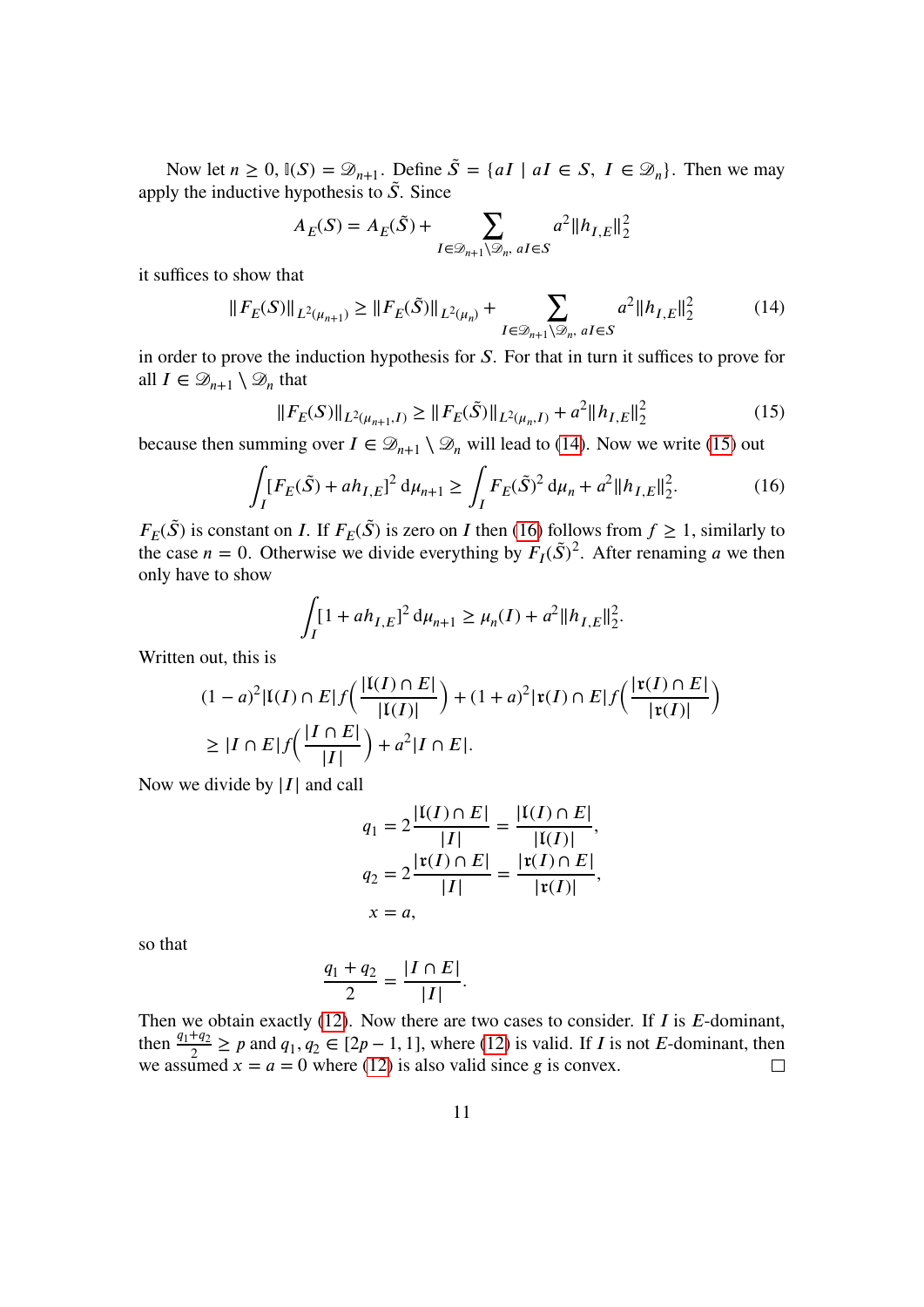Now the claim is proven and hence so is Theorem [2.1](#page-9-0) for the case  $\mathbb{I}(\tilde{S}) \subset \mathcal{D} \cup \mathcal{D}$  ${[-1,1)}.$  $\Box$ 

*Proof of Theorem [2.1.](#page-9-0)* First we need to establish a few notions. For a finite set of intervals  $\mathbb I$  that contains  $[0, 1)$  and subintervals of  $[0, 1)$  such that for all  $I, J \in \mathbb I$   $\Lambda \cap J \in$  $\{\emptyset, I, J\}$  define

$$
leaves(\mathbb{I}) := \{ I \in \mathbb{I} \mid \forall J \in \mathbb{I}, J \neq I : J \not\subset I \}
$$

For  $n = 0, 1, \ldots$  define

$$
\mathbb{I}_n := \text{leaves} \big( \mathbb{I} \setminus \bigcup_{i < n} \mathbb{I}_i \big).
$$

Note, that  $\mathbb{I}_0, \mathbb{I}_1, \dots$  is a partition of  $\mathbb{I}$ . Define inductively for  $n = 0, 1, \dots$ 

$$
\tilde{\mathbb{I}}_n := \bigcup_{n=0,1,\dots} \left\{ I \setminus \bigcup_{i < n} \bigcup \tilde{\mathbb{I}}_i \; \middle| \; I \in \mathbb{I}_n \right\}
$$

and

$$
p(\mathbb{I}) := \mathbb{I}_0 \cup \mathbb{I}_1 \cup \dots
$$

Note that  $p(\mathbb{I})$  is a partition of [0, 1).

Let g be given by Proposition [2.2.](#page-9-1) Then define  $f : [0, 1] \rightarrow \mathbb{R}$  on  $(0, 1]$  by

$$
f(q) \coloneqq \frac{g(q)}{q}
$$

and  $f(0) := f(p)^{4}$  $f(0) := f(p)^{4}$  $f(0) := f(p)^{4}$ . Now assume that P is a partition of [0, 1) and  $E \subset [0, 1)$ . Then for each  $M \in P$  and  $X \subset M \cap E$  set

<span id="page-13-1"></span>
$$
\mu_P(X) \coloneqq f\left(\frac{|M \cap E|}{|M|}\right)|X|.\tag{17}
$$

This defines a measure  $\mu_P$  on E.

Let S be a compatible sequence of intervals. If  $[-1, 1)$  is not already in  $\mathbb{I}(S)$  we may add it to  $S$  with coefficient 0. Then with

$$
h(S) \coloneqq \left\{ \mathfrak{l}(I), \mathfrak{r}(I) \mid I \in \mathbb{I}(S) \right\} \setminus \{ [-1, 0) \}
$$

we may define  $p(h(S))$  and  $\mu_{p(h(S))}$ . Note that for each  $M \in p(h(S))$  we have that  $F_E(S)$ is constant on  $E \cap M$ .

<span id="page-13-0"></span><sup>&</sup>lt;sup>4</sup>Note that this make *f* constant on [0,  $p$ ] by [\(10\)](#page-9-2). We don't use this fact though. Also, the value of *f* at 0 does not matter actually.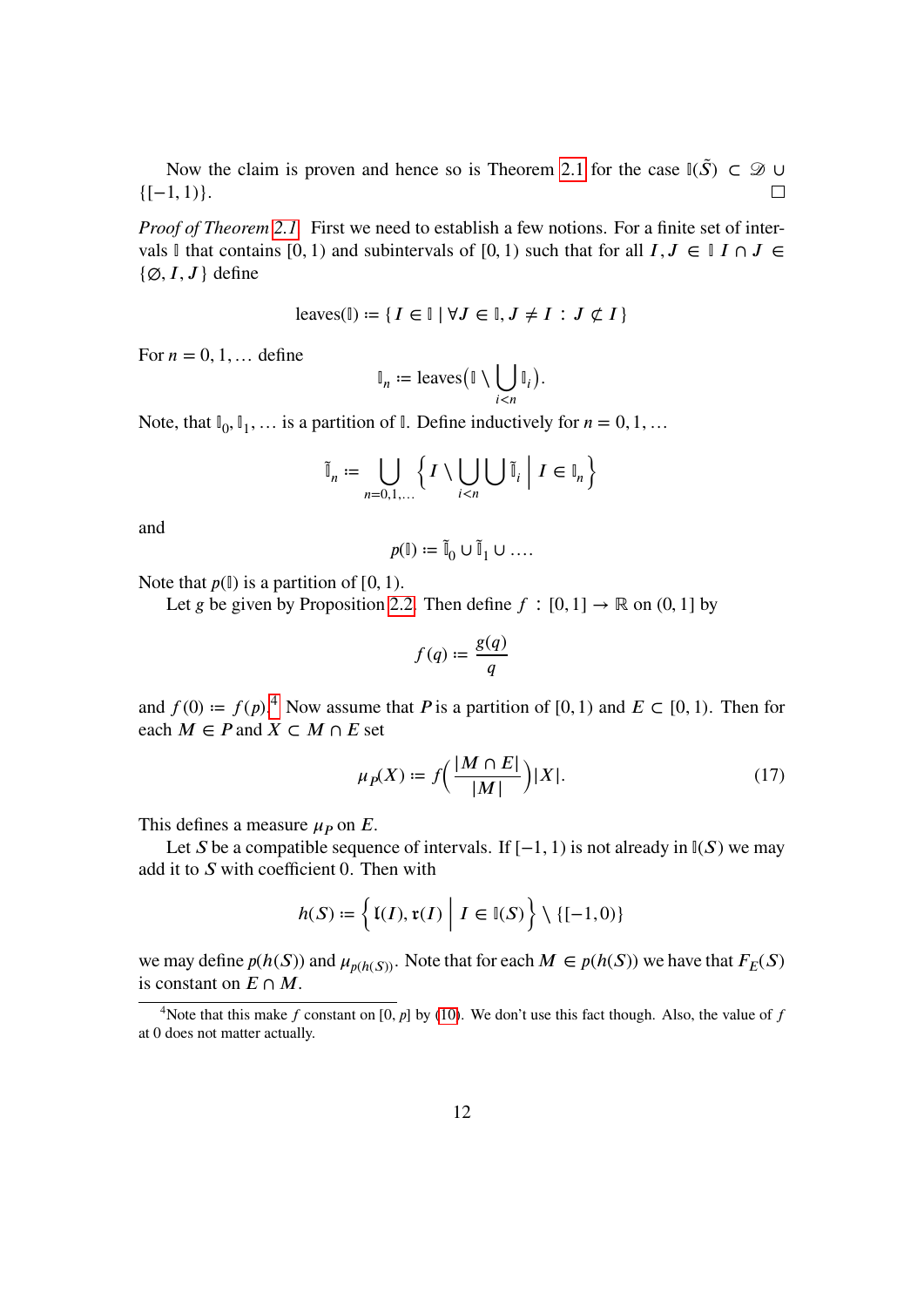**Claim.** For each  $S$  we have

$$
||F_E(S)||_{L^2(\mu_{p(h(S))})}^2 \ge A_E(S).
$$

By Proposition [2.2](#page-9-1) we have for all  $q \in [0, 1]$  that

$$
f(q) \le g(1)
$$

and thus by the claim

$$
B_E(S) = ||F_E(S)||_2^2 \ge \frac{1}{g(1)} ||F_E(S)||_{L^2(\mu_{p(h(S))})} \ge \frac{1}{g(1)} A_E(S)
$$

which implies the theorem.

*Proof of claim.* We proceed by induction on *n*. If  $n = 1$  then  $S = \{a[-1, 1)\}\$ and  $p(h(S)) = \{ [-1, 0), [0, 1) \}.$  By Proposition [2.2](#page-9-1) we have  $f(|E|) \ge \frac{1}{p} \ge 1$  and thus  $\mu_S(|E|) \geq |E|$  so that

$$
||F_E(S)||_{L^2(\mu_{p(h(S))})}^2 = a^2 \mu_S(|E|) \ge a^2|E| = A_E(S).
$$

So assume it holds for  $n \ge 1$  and let  $|S| = n + 1$ . Then there is an  $I \in \text{leaves}(\mathbb{I}(S))$ and  $aI \in S$ . Define  $\tilde{S} = S \setminus \{aI\}$ . Then there is a set  $M \in p(h(\tilde{S}))$  which contains I. Then note that

$$
p(h(\tilde{S}) \cup \{I\}) = p(h(\tilde{S})) \setminus \{M\} \cup \{M \setminus I, I\}
$$
  

$$
p(h(\tilde{S} \cup \{aI\})) = p(h(\tilde{S}) \cup \{I(I), \mathfrak{r}(I)\})
$$
  

$$
= p(h(\tilde{S}) \cup \{I\}) \setminus \{I\} \cup \{I(I), \mathfrak{r}(I)\}
$$
  

$$
= p(h(\tilde{S})) \setminus \{M\} \cup \{M \setminus I, I(I), \mathfrak{r}(I)\}.
$$

 $F_E(\tilde{S})$  and  $F_E(\tilde{S} \cup \{aI\})$ , and  $\mu_{p(h(\tilde{S} \cup \{aI\}))}$  and  $\mu_{p(h(\tilde{S}))}$  are equal on the complement of  $M \cap E$ . Hence it suffices to show

$$
\int_M (F_E(\tilde{S}) + ah_{I,E})^2 d\mu_{p(h(\tilde{S} \cup \{aI\}))} - \int_M F_E(\tilde{S})^2 d\mu_{p(h(\tilde{S}))} \ge a^2 \|h_{I,E}\|_2^2
$$

in order to conclude [\(17\)](#page-13-1) for *S* from the inductive hypothesis (17) for  $\tilde{S}$ .  $F_E(\tilde{S})$  is constant on M. If  $F_E(\tilde{S})$  is zero on I then [\(16\)](#page-12-2) follows from  $f \ge 1$ , similarly to the case  $n = 0$ . Otherwise we divide everything by  $F_I(\tilde{S})^2$ . After renaming a we then only have to show

<span id="page-14-0"></span>
$$
\int_{M} (1 + ah_{I,E})^2 d\mu_{p(h(\tilde{S} \cup \{aI\}))} - \mu_{p(h(\tilde{S}))}(M) \ge a^2 \|h_{I,E}\|_2^2.
$$
 (18)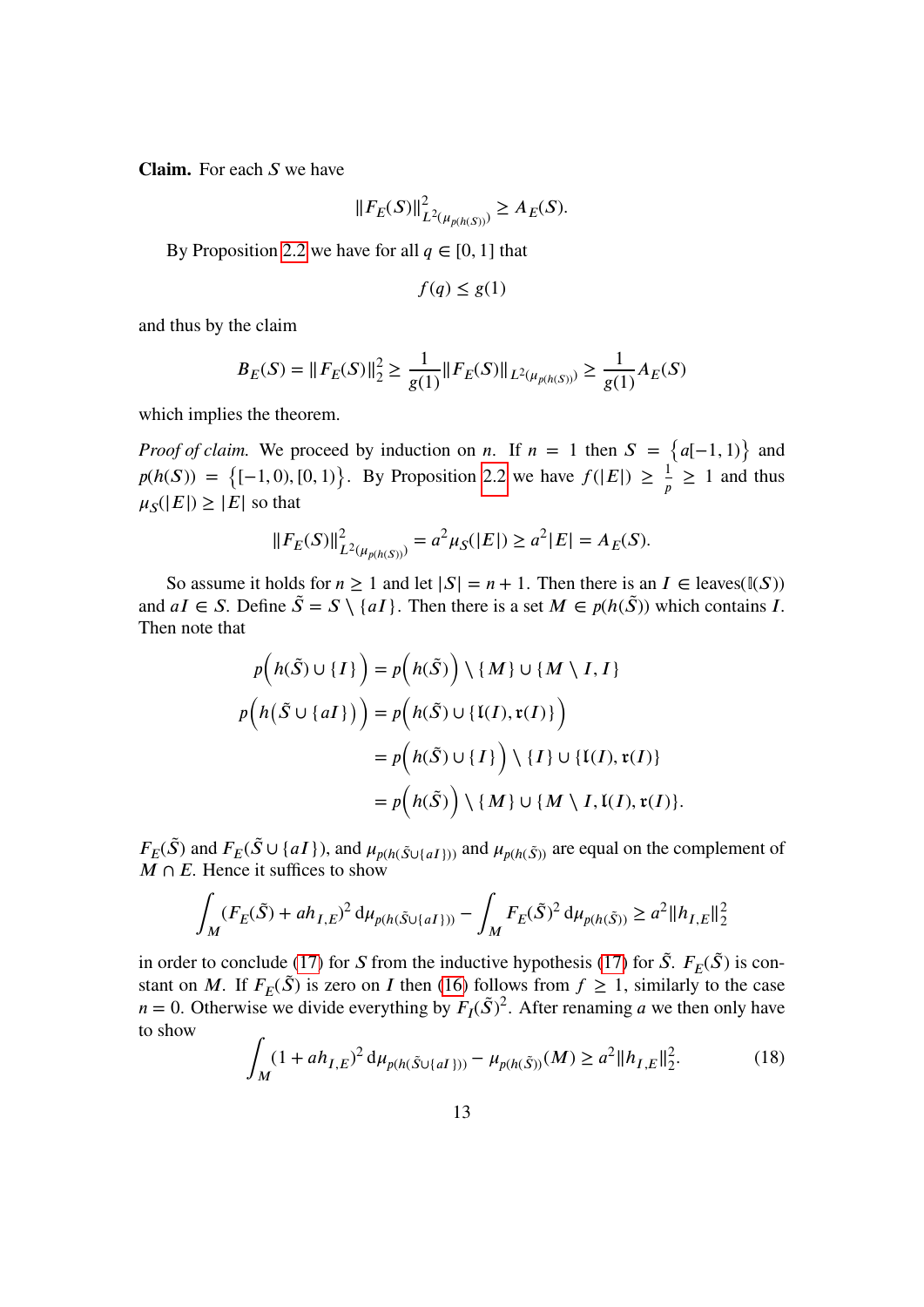Firstly take 
$$
t := \frac{|I|}{|M|}
$$
 so that  $1 - t = \frac{|M \setminus I|}{|M|}$  and  

$$
t \frac{|I \cap E|}{|I|} + (1 - t) \frac{|(M \setminus I) \cap E|}{|M \setminus I|} = \frac{|M \cap E|}{|M|}.
$$

Then we get by the convexity of  $g$  that

$$
\frac{1}{|M|} \mu_{p(h(\tilde{S}))}(M) = \frac{|M \cap E|}{|M|} f\left(\frac{|M \cap E|}{|M|}\right) = g\left(\frac{|M \cap E|}{|M|}\right)
$$
\n
$$
\leq t g\left(\frac{|I \cap E|}{|I|}\right) + (1-t)g\left(\frac{|(M \setminus I) \cap E|}{|M \setminus I|}\right)
$$
\n
$$
\leq \frac{|I \cap E|}{|M|} f\left(\frac{|I \cap E|}{|I|}\right) + \frac{|(M \setminus I) \cap E|}{|M|} f\left(\frac{|(M \setminus I) \cap E|}{|M \setminus I|}\right)
$$
\n
$$
= \frac{1}{|M|} \mu_{p(h(\tilde{S}) \cup \{I\})}(M). \tag{19}
$$

 $\mu_{p(h(\tilde{S}\cup\{aI\}))}$  equals  $\mu_{p(h(\tilde{S})\cup\{I\})}$  on  $I^{\complement}$  and  $ah_{I,E}$  is 0 on  $I^{\complement}$  so that

$$
\int_M (1 + ah_{I,E})^2 d\mu_{p(h(\tilde{S} \cup \{aI\}))} = \int_I (1 + ah_{I,E})^2 d\mu_{p(h(\tilde{S} \cup \{aI\}))} + \mu_{p(h(\tilde{S}) \cup \{I\})}(M \setminus I).
$$

This means by [\(19\)](#page-15-0) it suffices to prove

<span id="page-15-0"></span>
$$
\int_{I} (1 + ah_{I,E})^2 d\mu_{p(h(\tilde{S} \cup \{aI\}))} \ge \mu_{p(h(\tilde{S}) \cup \{I\})}(I) + a^2 \|h_{I,E}\|_2^2
$$

to get [\(18\)](#page-14-0). Calculating both sides this means

$$
(1-a)^{2}|\mathfrak{l}(I) \cap E|f\left(\frac{|\mathfrak{l}(I) \cap E|}{|\mathfrak{l}(I)|}\right) + (1+a)^{2}|\mathfrak{r}(I) \cap E|f\left(\frac{|\mathfrak{r}(I) \cap E|}{|\mathfrak{r}(I)|}\right)
$$
  
\n
$$
\geq I \cap E|f\left(\frac{|I \cap E|}{|I|}\right) + a^{2}|I \cap E|
$$

14

or equivalently

$$
\frac{(1-a)^2}{2} \frac{|\mathfrak{l}(I) \cap E|}{|\mathfrak{l}(I)|} f\left(\frac{|\mathfrak{l}(I) \cap E|}{|\mathfrak{l}(I)|}\right) + \frac{(1+a)^2}{2} \frac{|\mathfrak{r}(I) \cap E|}{|\mathfrak{r}(I)|} f\left(\frac{|\mathfrak{r}(I) \cap E|}{|\mathfrak{r}(I)|}\right)
$$
\n
$$
\geq \frac{|I \cap E|}{|I|} f\left(\frac{|I \cap E|}{|I|}\right) + a^2 \frac{|I \cap E|}{|I|}. \tag{20}
$$

Now since  $\frac{|I \cap E|}{|I|} \ge p$  and  $\frac{|I(I) \cap E|}{|I(I)|}$ ,  $\frac{|I(I) \cap E|}{|I(I)|} \ge 2p - 1$  and 1 2  $|{\mathfrak l}(I) \cap E|$  $\frac{[I] \cap E}{|{\mathfrak{l}}(I)|} + \frac{1}{2}$ 2  $|\mathfrak{r}(I) \cap E|$  $\frac{(-1)^{11}-1}{|\mathfrak{r}(I)|}$  =  $|I \cap E|$  $|I|$ 

we may invoke [\(12\)](#page-10-0) in order to conclude [\(20\)](#page-15-1).

<span id="page-15-1"></span> $\Box$  $\Box$ 

Now the claim is proven and hence so is Theorem [2.1.](#page-9-0)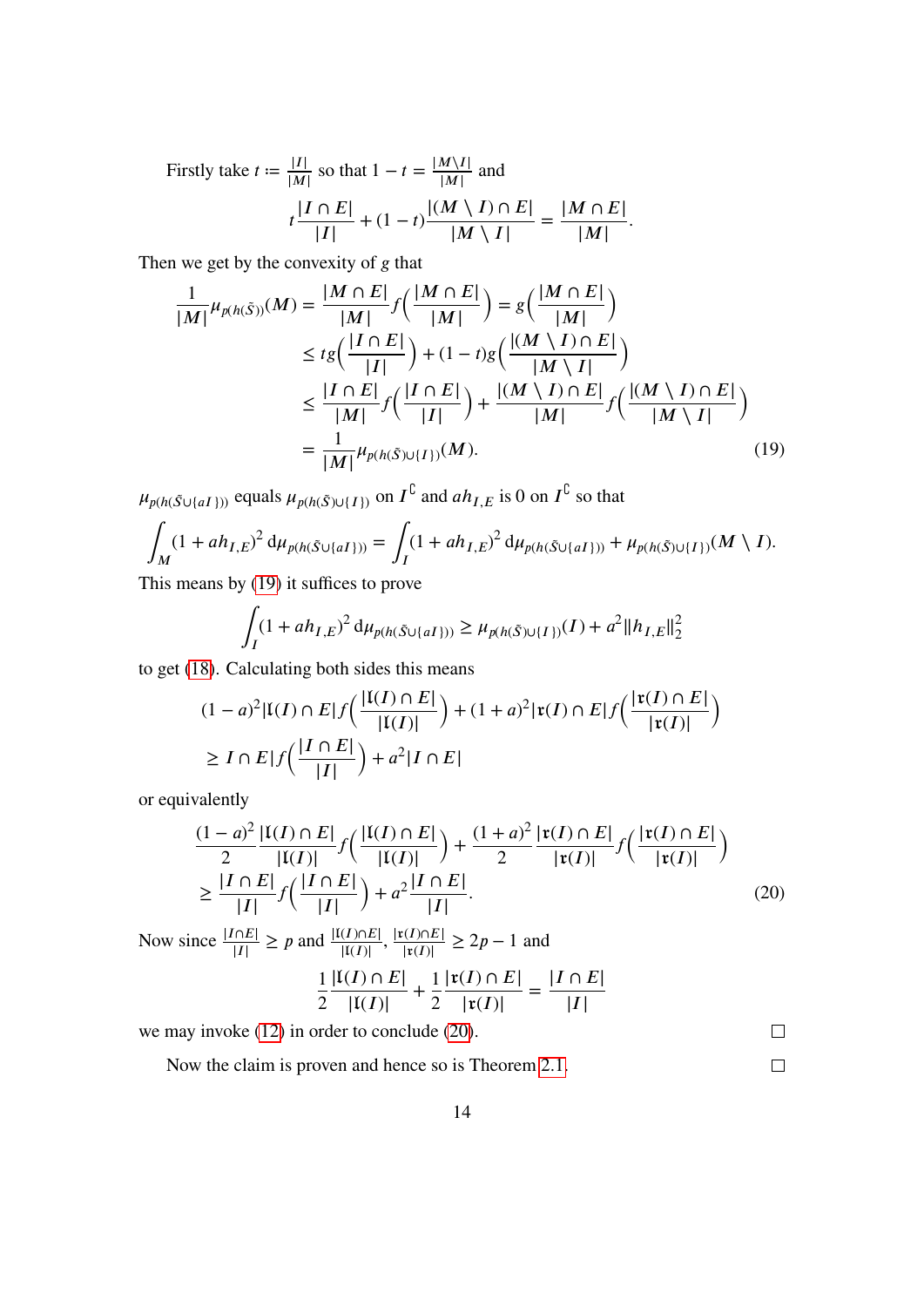#### <span id="page-16-0"></span>**2.1.2 Idea of the Proof of Theorem [2.1](#page-9-0)**

If one wants to prove that  $\{\frac{h_l}{\|\mathbf{h}_l\|}\}$  $\frac{n_I}{\|h_I\|_2}$  |  $I \in \mathcal{D}$ } is a Riesz basic sequence, one could proceed as follows: First sort  $\mathcal D$  decreasing in scale. Then assume we have already linearly combined the first  $n - 1$  Haar functions to the function  $F_{n-1}$ . Now check, that after adding  $ah_{I_n}$ , the increase of  $\int_{I_n} F_{n-1}^2$  to  $\int_{I_n} F_n^2$  is just  $||ah_{I_n}||_2^2$  $rac{2}{2}$ .

This strategy is not going to work for restricted Haar functions as  $F_n$  might even have a smaller  $L^2$ -norm on  $I_n$  than  $F_{n-1}$ . We can however make the strategy work again by integrating  $F_{n-1}^2$  and  $F_n^2$  with respect to weights. The corresponding measures will nevertheless be comparable to the Lebesgue measure. Consider for example the case  $|I_n \cap E| = |I|, |I(I_n) \cap E| = |I(I_n)|.$  Then the interesting case is  $a \ge 0.$  After having added  $ah_{I_n}$  it does not make any sense to add any more Haar functions with support intersecting  $\mathfrak{l}(I_n)$  because they are orthogonal to  $F_k$  for each  $k \geq n$ ;  $\mathfrak{l}(I_n)$  is "used up" now. That means that  $F_k$  and  $F_n$  agree on  $\mathfrak{l}(I_n)$ . On  $\mathfrak{r}(I_n)$  it is different: Many more functions with support in  $\mathfrak{r}(I_n)$  may be added to  $F_n$  that might reduce  $\int_{\mathfrak{r}(I_n)} F_n^2$  and ) contribute to  $A_k$ . Hence it is reasonable to weigh the  $L^2$ -norm of  $F_n$  less on  $\mathfrak{r}(I_n)$  than on  $\mathfrak{l}(I_n)$ .  $\frac{g(q)}{q}$  $\frac{q}{q}$  plays the role of such a weight where here  $q = \frac{|\mathfrak{r}(I_n) \cap E|}{|\mathfrak{r}(I_n)|}$  $\frac{g(q)}{|\mathfrak{r}(I_n)|}$ . Note that  $\frac{g(q)}{q}$ is constant on [0,  $p$ ] and increasing on [0, 1]. In the case of  $p = 1$  we could choose the weight to be constantly 1.

#### <span id="page-16-1"></span>**2.1.3 Proof of Proposition [2.2](#page-9-1)**

*Proof of Proposition* [2.2.](#page-9-1) Lemma [A.22](#page-83-0) with  $x = 0$  implies that  $\frac{a-q}{b-q}$  is midpoint convex and thus convex by Lemma [A.20.](#page-82-1) By definition, on  $[2p - 1, p]$  g is just the linear interpolation between  $g(2p - 1)$  and  $g(p)$ . Furthermore  $g(p) = \frac{a - p}{b - p}$  and by Lemma [A.23](#page-84-0) we have  $g(2p - 1) \ge \frac{a - (2p - 1)}{b - (2p - 1)}$ . Therefore for all  $q \in [2p - 1, p]$  we have

$$
g(q) \ge \frac{a-q}{b-q}.
$$

By Lemma [A.22](#page-83-0) this implies [\(12\)](#page-10-0) for  $q = \frac{q_1 + q_2}{2}$  $\frac{q}{2} \geq p$  as

$$
G(q_1, q_2, x) \ge \frac{(1-x)^2}{2} \frac{a-q_1}{b-q_1} + \frac{(1+x)^2}{2} \frac{a-q_2}{b-q_2} - \frac{a-q}{b-q} \ge x^2.
$$

Now we prove that  $g$  is convex on [0, 1]. Since  $g$  is continuous, by Lemma [A.20](#page-82-1) it suffices to show that g is midpoint convex, i.e. that for all  $q_1, q_2 \in D$  we have

$$
\frac{1}{2}g(q_1) + \frac{1}{2}g(q_2) \ge g(\frac{q_1 + q_2}{2}).
$$
\n(21)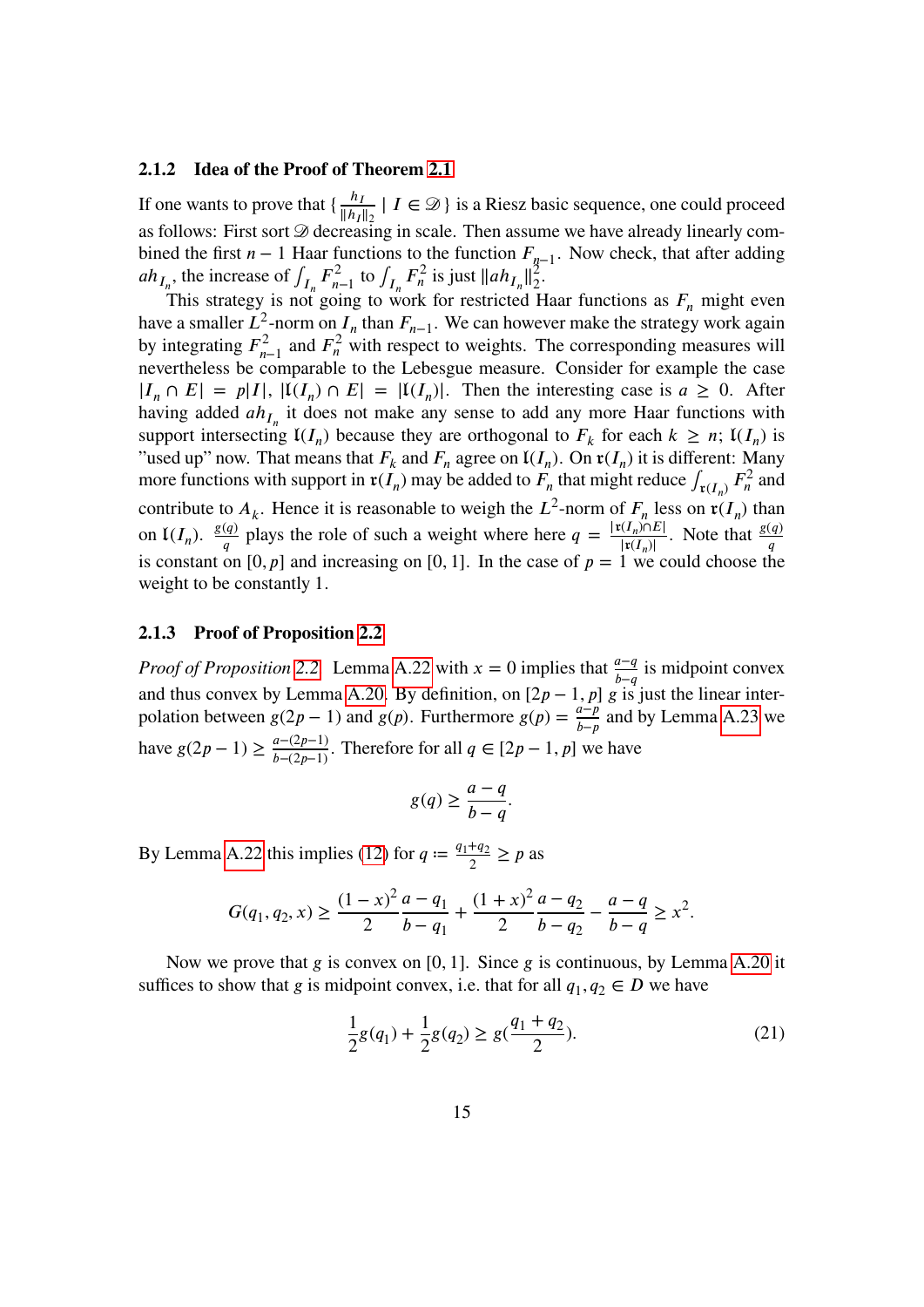For  $q_1, q_2 \leq p$  this is true since g is linear there and for  $\frac{q_1+q_2}{2} \geq p$  we just showed it. Hence it remains to consider the case  $\frac{q_1+q_2}{2} \leq p$ ,  $q_2 \geq p$  upon renaming. Then

$$
\frac{1}{2}g(q_1) - g(\frac{q_1 + q_2}{2}) = \frac{g(p)}{p}(\frac{q_1}{2} - \frac{q_1 + q_2}{2})
$$

$$
= \frac{g(p)}{p}(-\frac{q_2}{2})
$$

Now take  $2p - 1 \leq \tilde{q}_1 \leq p$  s.t.  $\frac{\tilde{q}_1 + q_2}{2} = p$  and

$$
= \frac{g(p)}{p}(\frac{\tilde{q}_1}{2} - \frac{\tilde{q}_1 + q_2}{2})
$$

$$
= \frac{1}{2}g(\tilde{q}_1) - g(\frac{\tilde{q}_1 + q_2}{2})
$$

and since we already proved [\(12\)](#page-10-0) for  $\frac{\tilde{q}_1 + q_2}{2} = p$  we have

$$
\geq -\frac{1}{2}g(q_2)
$$

Now it remains to prove that for all  $q \in [0, 1]$ 

$$
\frac{q}{p} \le g(q) \le g(1)q.
$$

Since g is convex and  $g(0) = 0$  we already get the upper bound. Since  $1 \le b \le a$  we have  $g(p) \ge 1 = \frac{p}{p}$ . Because for  $q \in [0, p]$  g is linear we also get  $g(q) \ge \frac{q}{p}$  there. Now by convexity we may extend this to [0, 1].

*Remark.* Lemma [A.23](#page-84-0) says that our choice of a, b is even optimal for p close to  $\frac{2}{3}$ .

#### <span id="page-17-0"></span>**2.1.4 Motivation for the Choice of**

First we motivate why it is reasonable to choose g linear on  $[0, p]$ . Let S be compatible and E-dominant and  $S_0 \subset S$  and  $M \in p(h(S_0))$  with  $|M \cap E| \leq p|M|$ . Then the union of all intervals  $\mathbb{I}(S) \setminus \mathbb{I}(S_0)$  can only cover a part of M of size  $\frac{1}{p} |M \cap E| \leq |M|$ . This means the uncovered empty space of size  $\frac{1}{p} |M \cap E| - |M|$  in M does not have any effect. The measures given by  $(17)$  reflect this, because if we remove that uncovered part, i.e. take some  $M' \in P'$  with  $E \subset M' \subset M$  and  $|M' \cap E'| = p|M'|$ , then g being linear on [0, p] means that with  $q := \frac{|M \cap E|}{|M|} \le p = \frac{|M' \cap E|}{|M'|}$  we have

$$
\mu_{p(h(S_0))}(M \cap E) = \frac{g(q)}{q} |M \cap E| = \frac{g(p)}{p} |M \cap E| = f(p) |M' \cap E| = \mu_{P'}(M' \cap E).
$$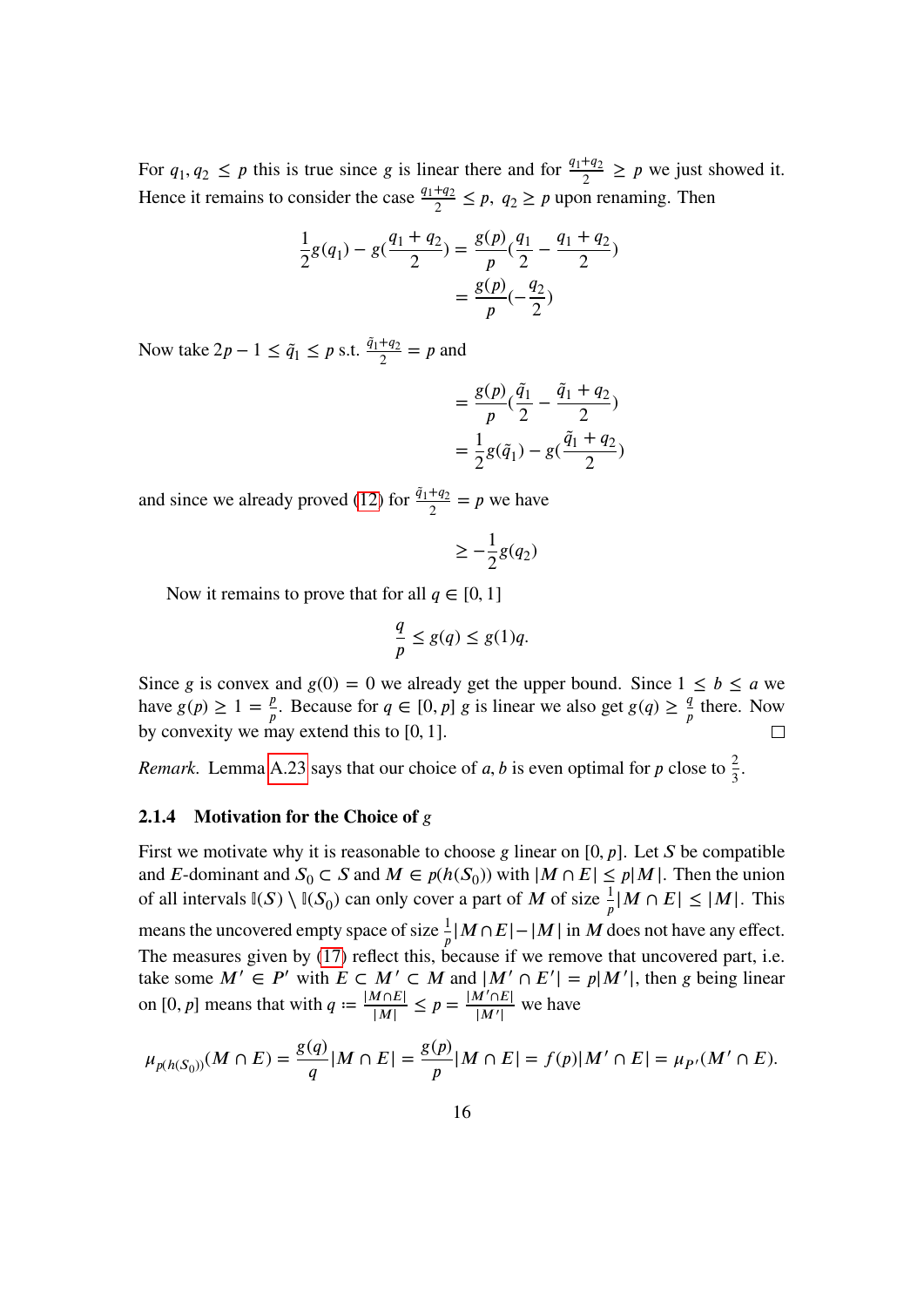It also seems reasonable to take g linear on  $[0, p]$  from the point of view of Proposition [2.2,](#page-9-1) because we mainly want g to be convex on [0, p], with  $\frac{g(q)}{q}$  having the smallest  $\boldsymbol{q}$ possible maximum, while g should still be somewhat large on  $[2p - 1, p]$ . A linear increasing function likely could have these properties.

Now we motivate how we chose g on [p, 1]. By Lemma [A.21](#page-83-1) we have for any function  $g: (0, 1) \to (1, \infty)$  and any  $q_1, q_2 \in (0, 1)$  that

$$
\inf_{x} [g(q_1) + g(q_2) - 2][G(q_1, q_2, x) - x^2]
$$
  
= -[g(q\_1) + g(q\_2)]g(\frac{q\_1 + q\_2}{2}) + 2g(q\_1)g(q\_2) - g(q\_1) - g(q\_2) + 2g(\frac{q\_1 + q\_2}{2}). (22)

**Claim.** Letting  $q_1, q_2 \rightarrow q$  in [\(22\)](#page-18-0)  $\geq 0$  we obtain the ODE

<span id="page-18-1"></span><span id="page-18-0"></span>
$$
g''(g-1) - 2(g')^2 \ge 0.
$$
 (23)

*Proof.* We do a Taylor expansion of [\(22\)](#page-18-0) around  $\frac{q_1+q_2}{2}$ . Abbreviate  $g(\frac{q_1+q_2}{2}) = y$  and  $\Delta q = q_2 - \frac{q_1 + q_2}{2}$  $\frac{+q_2}{2} = -[q_1 - \frac{q_1+q_2}{2}]$  $\frac{1}{2}$ . The terms constant in  $\Delta q$  vanish. The terms linear in  $\Delta q$  are

$$
-[y'(-\Delta q) + y'\Delta q]y + 2yy'(-\Delta q) + 2yy'\Delta q - y'(-\Delta q) - y'\Delta q = 0
$$

The quadratic terms are

$$
- \left[\frac{1}{2}y''\Delta q^2 + \frac{1}{2}y''\Delta q^2\right]y + 2\frac{1}{2}y''y\Delta q^2 - 4\frac{1}{2}y'y'\Delta q^2 + 2\frac{1}{2}yy''\Delta q^2 - \frac{1}{2}y''\Delta q^2 - \frac{1}{2}y''\Delta q^2
$$
  
= 
$$
[y''(y-1) - 2(y')^2]\Delta q^2
$$

Hence dividing [\(22\)](#page-18-0)  $\geq 0$  by  $\Delta q^2$  and letting  $\Delta q \to 0$ , all terms vanish except [\(23\)](#page-18-1).  $\Box$ 

All functions of the form

$$
q\mapsto \frac{a-q}{b-q}
$$

are solutions of  $(23) = 0$ . Interestingly we have shown in the proof of Proposition [2.2](#page-9-1) that they also satisfy  $(22) = 0$ , even though the calculation above shows only the reverse direction  $(22) = 0 \implies (23) = 0$  $(22) = 0 \implies (23) = 0$  $(22) = 0 \implies (23) = 0$ .

Now we want to find  $a, b$  such that  $g$  satisfies all the properties of Proposition [2.2](#page-9-1) with  $g(1)$  as small as possible.  $q \leq g(q) \leq g(1)q$  implies g to be bounded and positive. This requires  $a, b \ge 1$  or  $a, b \le 0$ . Since in the proof of the claim we used  $g(q) \ge 1$  the cases  $a \ge b \ge 1$  and  $a \le b \le 0$  remain. Now

$$
\frac{a-q}{b-q} = 1 + \frac{a-b}{b-q}
$$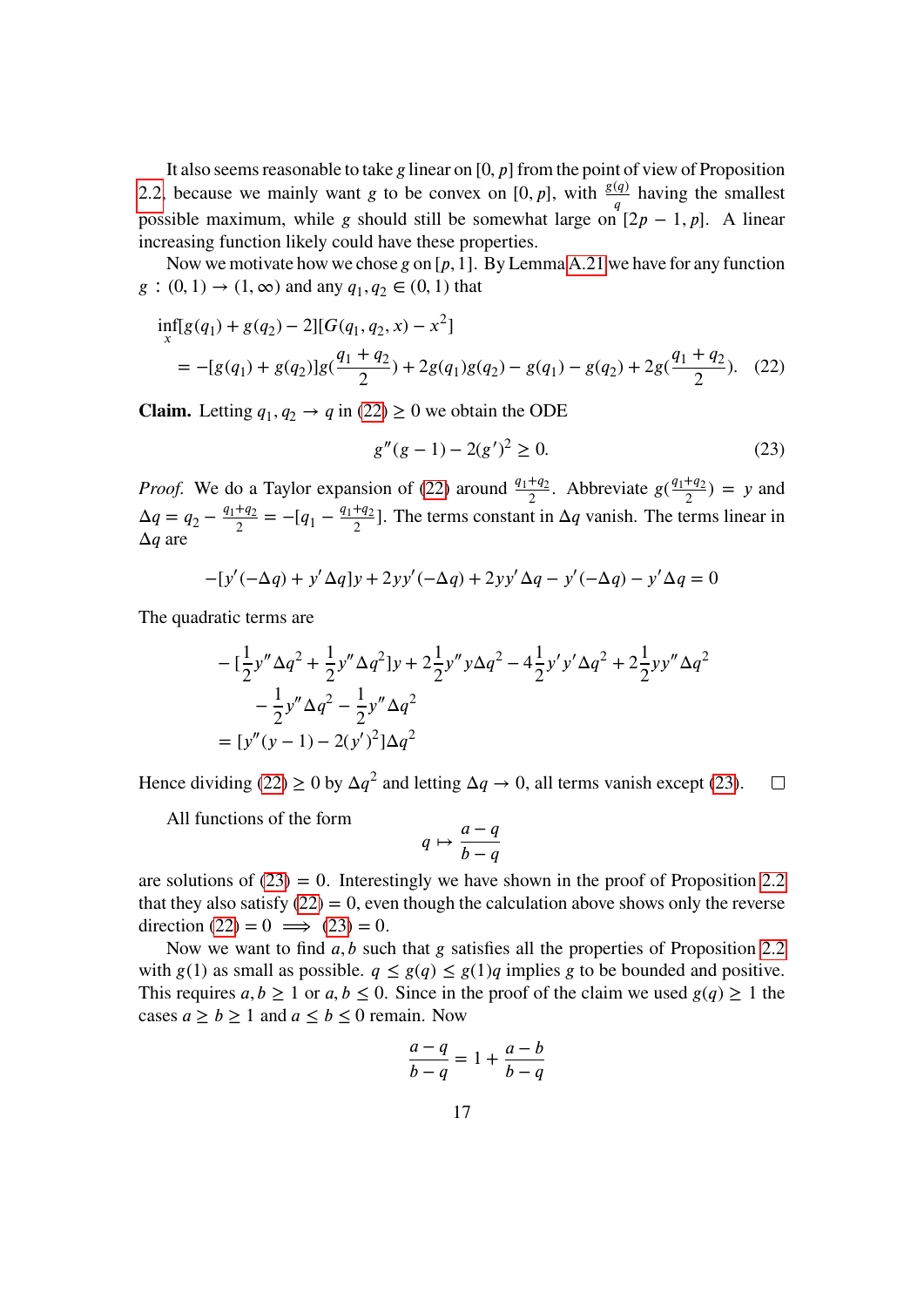$$
\frac{\mathrm{d}}{\mathrm{d}q} \frac{a-q}{b-q} = \frac{a-b}{(b-q)^2}
$$

$$
\frac{\mathrm{d}^2}{\mathrm{d}q^2} \frac{a-q}{b-q} = 2 \frac{a-b}{(b-q)^3}
$$

Note, that the functions  $q \mapsto \frac{q-q}{b-q}$  arising from  $a, b \le 0$  are just the ones arising from  $a, b \ge 1$ , mirrored at  $q = \frac{1}{2}$ . Now since we want  $q \le g(q) \le g(1)q$  we are rather looking for functions with positive derivatives, i.e. those with  $a \ge b$ . Actually when looking at the idea of the proof of Theorem [2.1,](#page-9-0) subsubsection [2.1.2,](#page-16-0) we even expect  $\frac{g(q)}{q}$  to have  $\boldsymbol{q}$ a positive derivative. Since we also want g to be convex,  $a \ge b$  requires  $b \ge q$ . And since we want it to be well defined at  $q = 1$  we actually need  $b > 1$ . That means it is reasonable to consider only

 $1 < b \le a$ .

We calculated in Lemma [A.23](#page-84-0) how we should choose  $a, b$  in detail. The other properties of g then follow as presented in the proof of Proposition [2.2,](#page-9-1) subsubsection [2.1.3.](#page-16-1)

#### <span id="page-19-0"></span>**2.1.5 Bellman Function Interpretation**

There are strong parallels between the proof of Theorem [2.1](#page-9-0) for the case  $\mathbb{I}(S) \subset \mathcal{D}$ , and the strategy of the following instances of the Bellman function technique: Lemma 3.3, (5.1) and Theorem 9.1 in [\[4\]](#page-90-2). Note that by Lemma [A.14](#page-76-0) the case  $\mathbb{I}(S) \subset \mathcal{D} \cup \{[-1, 1)\}\$ is already a consequence of the case  $\mathbb{I}(S) \subset \mathcal{D}$ .

In what follows the two strategies are reformulated and written in one go. At the places where the strategies differ, this is how we mark the

Bellman function technique in [\[4\]](#page-90-2) and (the proof of Theorem [2.1](#page-9-0) for  $\mathbb{I}(S) \subset \mathcal{D}$ ).

The goal is for some  $c > 0$ ,  $N$ ,  $(x_I)_{I \in \mathcal{D}_N}$  and

<span id="page-19-1"></span>
$$
|X_{[0,1)}| \in [0,\infty)
$$
\n
$$
(|X_I|)_{I \in \mathcal{D}_{N+1} \setminus \mathcal{D}_N} \subset [0,\infty)
$$

to establish a bound

$$
c \sum_{I \in \mathcal{D}_N} x_I |I| \le |X_{[0,1)}| \qquad \left( c \sum_{I \in \mathcal{D}_N} x_I |I| \le \sum_{I \in \mathcal{D}_{N+1} \setminus \mathcal{D}_N} |I| |X_I| \right).
$$
 (24)

We will see later how  $x_I$ ,  $|X_I|$  can be chosen such that [\(24\)](#page-19-1) becomes Theorem [2.1.](#page-9-0) Note that usually the sum on the left hand side of [\(24\)](#page-19-1) is over all  $I \in \mathcal{D}$  but it suffices to obtain a uniform bound for all  $N$ . As you can see on the right hand sides, the number  $N$  is a bit more important in our technique than in the Bellman function technique. In order to prove [\(24\)](#page-19-1) they come up with a positive function B with arguments  $I \in \mathcal{D}$  and a tuple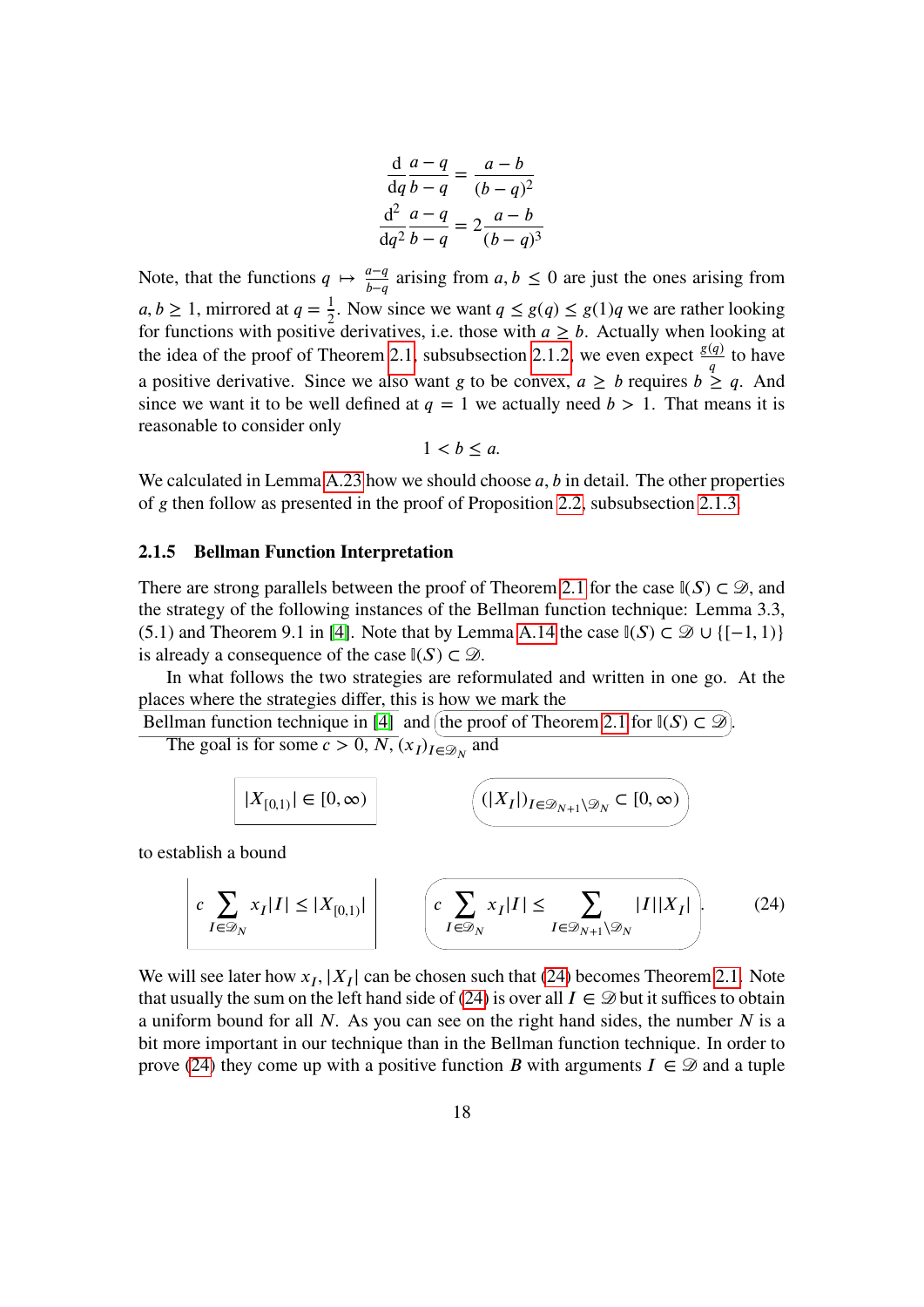of parameters X. Here  $|\cdot|$  denotes just denotes a function from the parameter space to [0,  $\infty$ ). *B* satisfies a concavity convexity condition: For all  $I \in \mathcal{D}$  and  $X, X_1, X_2 \in \mathbb{R}$ such that in some sense  $X = \frac{X_1 + X_2}{2}$ , we have

$$
B_{I}(X) - \frac{B_{I(I)}(X_1) + B_{\mathfrak{r}(I)}(X_2)}{2} \ge x_I \left[ \frac{B_{I(I)}(X_1) + B_{\mathfrak{r}(I)}(X_2)}{2} - B_{I}(X) \ge x_I \right].
$$
\n(25)

Furthermore

<span id="page-20-0"></span>
$$
cB_I(X) \le |X_I|. \tag{26}
$$

That way for each *n* and  $X = 2^{-(n+1)} \sum_{I \in \mathcal{D}_{n+1} \setminus \mathcal{D}_n} X_I$  by induction

$$
\frac{\displaystyle\sum_{I\in \mathcal{D}_n}x_I|I|\leq B_{[0,1)}(X)-\sum_{I\in \mathcal{D}_{n+1}\backslash D_n}|I|B_I(X_I)}{\displaystyle\sum_{I\in \mathcal{D}_n}x_I|I|\leq \sum_{I\in \mathcal{D}_{n+1}\backslash \mathcal{D}_n}|I|B_I(X_I)-B_{[0,1)}(X)}.
$$

This implies

$$
\sum_{I \in \mathcal{D}_N} x_I |I| \leq B_{[0,1)}(X) \qquad \qquad \left( \sum_{I \in \mathcal{D}_N} x_I |I| \leq \sum_{I \in \mathcal{D}_{N+1} \setminus \mathcal{D}_N} |I| B_I(X_I) \right)
$$

and by [\(26\)](#page-20-0) we are done.

Now we show how to choose  $B_I, x_I, X_I, |\cdot|$  in order to get Theorem [2.1](#page-9-0) using (this strategy) from above. Recall that Theorem [2.1](#page-9-0) states

$$
c \sum_{I \in \mathcal{D}_N} a_I^2 \|h_{I,E}\|_2^2 \le \|\sum_{I \in \mathcal{D}_N} a_I h_{I,E}\|_2^2.
$$

Here  $X$  is of the form

$$
X = (q, s), \t q \in [0, 1], s \in [0, \infty)
$$

For the interval  $I$  we will have the interpretation

$$
q = \frac{|I \cap E|}{|I|},
$$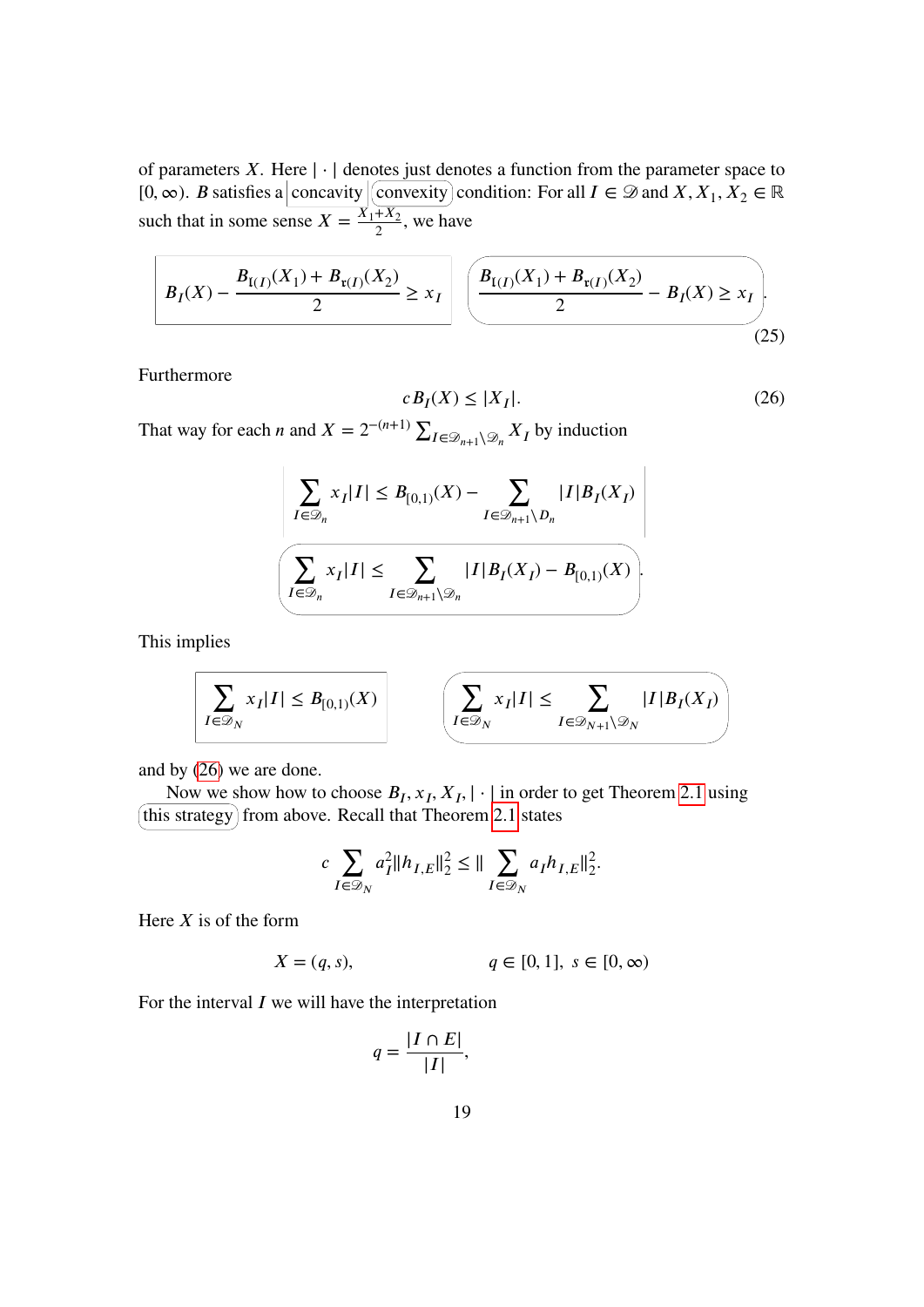$$
s = \sum_{I \subset \mathfrak{r}(J)} a_J - \sum_{I \subset \mathfrak{l}(J)} a_J
$$

We further have

$$
x_I = q_I(\frac{s_{\mathfrak{r}(I)} - s_{\mathfrak{l}(I)}}{2})^2 = q_I a_I^2
$$

and

$$
|X|=qs^2.
$$

The Bellman function would be

$$
B(X) = g(q)s^2.
$$

This means

$$
\sum_{I \in \mathcal{D}_N} x_I |I| = \sum_{I \in \mathcal{D}_N} q_I a_I^2 |I| = \sum_{I \in \mathcal{D}_N} |E \cap I| a_I^2 = \sum_{I \in \mathcal{D}_N} ||a_I h_{I,E}||_2^2
$$

and

$$
\sum_{I \in \mathcal{D}_{N+1} \setminus \mathcal{D}_{N}} |I||X_{I}| = \sum_{I \in \mathcal{D}_{N+1} \setminus \mathcal{D}_{N}} |E \cap I| (\sum_{I \subset \mathfrak{x}(J)} a_{J} - \sum_{I \subset I(J)} a_{J})^{2}
$$
\n
$$
= \sum_{I \in \mathcal{D}_{N+1} \setminus \mathcal{D}_{N}} \int_{E} 1_{I} (\sum_{I \subset \mathfrak{x}(J)} a_{J} - \sum_{I \subset I(J)} a_{J})^{2}
$$
\n
$$
= \int_{E} \sum_{I \in \mathcal{D}_{N+1} \setminus \mathcal{D}_{N}} (\sum_{I \subset \mathfrak{x}(J)} 1_{I \cap \mathfrak{x}(J)} a_{J} - \sum_{I \subset I(J)} 1_{I \cap I(J)} a_{J})^{2}
$$
\n
$$
= \int_{E} \sum_{I \in \mathcal{D}_{N+1} \setminus \mathcal{D}_{N}} (\sum_{J \in \mathcal{D}_{N}} 1_{I \cap \mathfrak{x}(J)} a_{J} - \sum_{J \in \mathcal{D}_{N}} 1_{I \cap I(J)} a_{J})^{2}
$$
\n
$$
= \int_{E} \sum_{I \in \mathcal{D}_{N+1} \setminus \mathcal{D}_{N}} ( \sum_{J \in \mathcal{D}_{N}} 1_{I} a_{J} h_{J})^{2}
$$
\n
$$
= \int_{E} \sum_{I \in \mathcal{D}_{N+1} \setminus \mathcal{D}_{N}} 1_{I} (\sum_{J \in \mathcal{D}_{N}} a_{J} h_{J})^{2}
$$
\n
$$
= \int_{E} (\sum_{J \in \mathcal{D}_{N}} a_{J} h_{J})^{2}
$$
\n
$$
= \| \sum_{J \in \mathcal{D}_{N}} a_{J} h_{J, E} \|_{2}^{2}
$$

That means [\(24\)](#page-19-1) reads

$$
\|\sum_{I\in\mathcal{D}_N}a_Ih_{I,E}\|_2^2 \geq c\sum_{I\in\mathcal{D}_N}\|a_Ih_{I,E}\|_2^2.
$$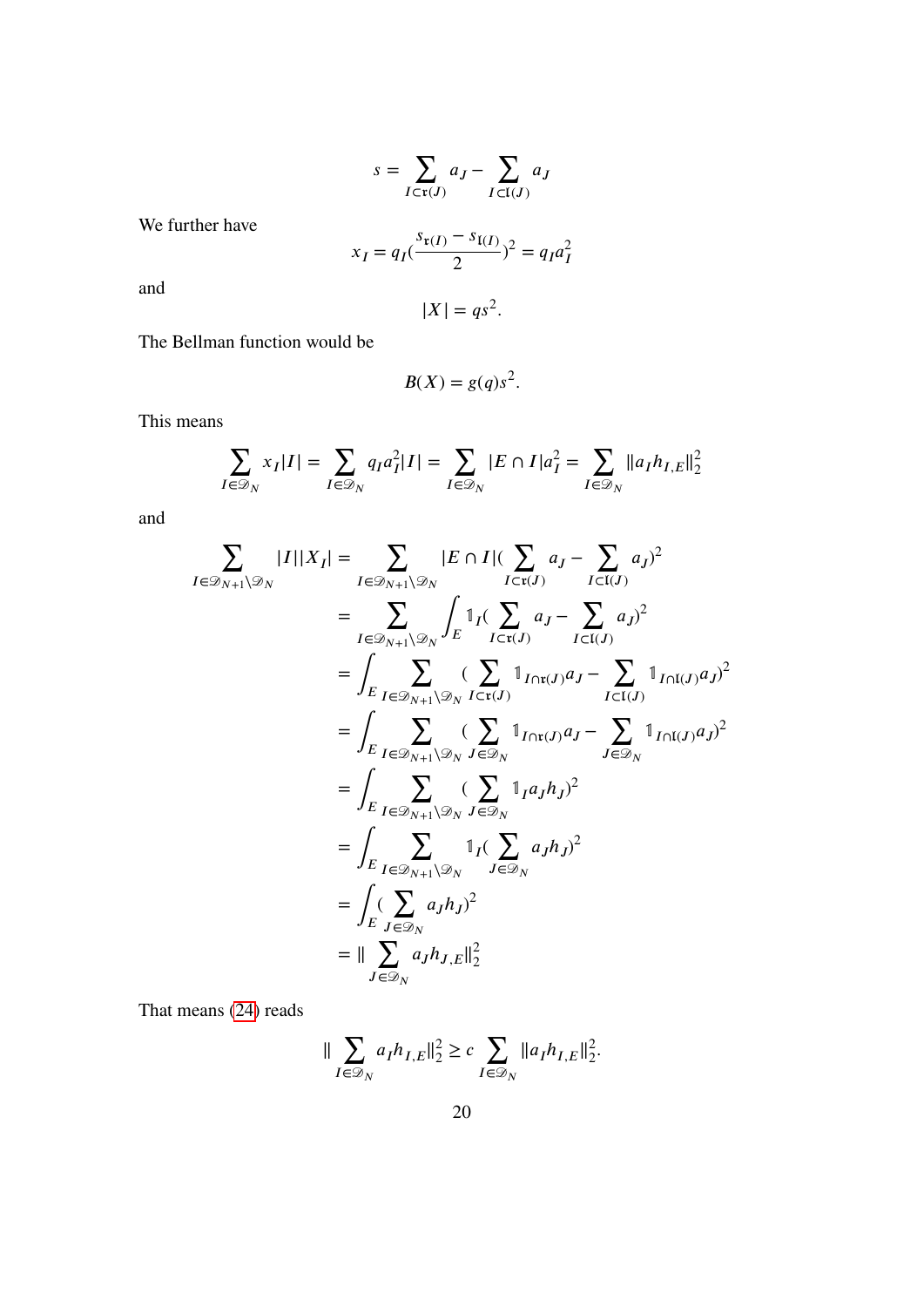which is what we want to show.

As for an idea why (our technique) uses equalities that are somehow converse to those of the Bellman function technique, note that Lemma 3.3,  $(5.1)$  and Theorem 9.1 in [\[4\]](#page-90-2) resemble operator bounds from above, while Theorem [2.1](#page-9-0) is an operator bound from below.

# <span id="page-22-0"></span>**2.2** The Case  $p \leq \frac{2}{3}$

The remaining direction of Theorem [1.1](#page-5-1) follows from the following Theorem [2.3.](#page-22-1)

<span id="page-22-1"></span>**Theorem 2.3.** *For*  $E = [0, \frac{2}{3})$ *,* 

<span id="page-22-2"></span>
$$
\left\{ \frac{h_{I,E}}{\|h_{I,E}\|_2} \middle| I \in \mathcal{D}, \ |I \cap E| = \frac{2}{3} |I| \right\}
$$
 (27)

*is no Riesz basic sequence.*

*Proof.* In this proof we denote numbers by their binary representation instead of their decimal representation.

Let  $I_i$  be the dyadic interval with  $|I_i| = 2^{-i}$  which contains  $\frac{2}{3} = .1010 \cdots$ . For any dyadic I with  $|I| = 2^{-i}$  there is a sequence of binary digits s of length  $i - 1$  such that

$$
h_I: x \mapsto \begin{cases} -1 & x \in [.s00, .s01), \\ 1 & x \in [.s01, .s10), \\ 0 & \text{else} \end{cases}
$$

For  $i = 0$  this is ment in such a way that s is empty and everything that comes after s is moved one place further to the left. For  $h_{I_{2i}}$ , s consists of the sequence of digits  $101010 \cdots$  of length  $2i - 1$ . Note, that the sequence starts and ends with the digit 1. Since  $.1010 \cdots$  is between  $.1010 \cdots$ 01 and  $.1010 \cdots$ 10 this means

$$
h_{I_{2i},E}: x \mapsto \begin{cases} -1 & x \in [.1010\cdots 00, .1010\cdots 01), \\ 1 & x \in [.1010\cdots 01, .1010\cdots ), \\ 0 & \text{else} \end{cases}
$$

$$
= \begin{cases} -1 & x \in [.1010\cdots 01, .1010\cdots 1), \\ 1 & x \in [.1010\cdots 0, .1010\cdots 1), \\ 1 & x \in [.1010\cdots 1, .1010\cdots 1), \\ 0 & \text{else} \end{cases}
$$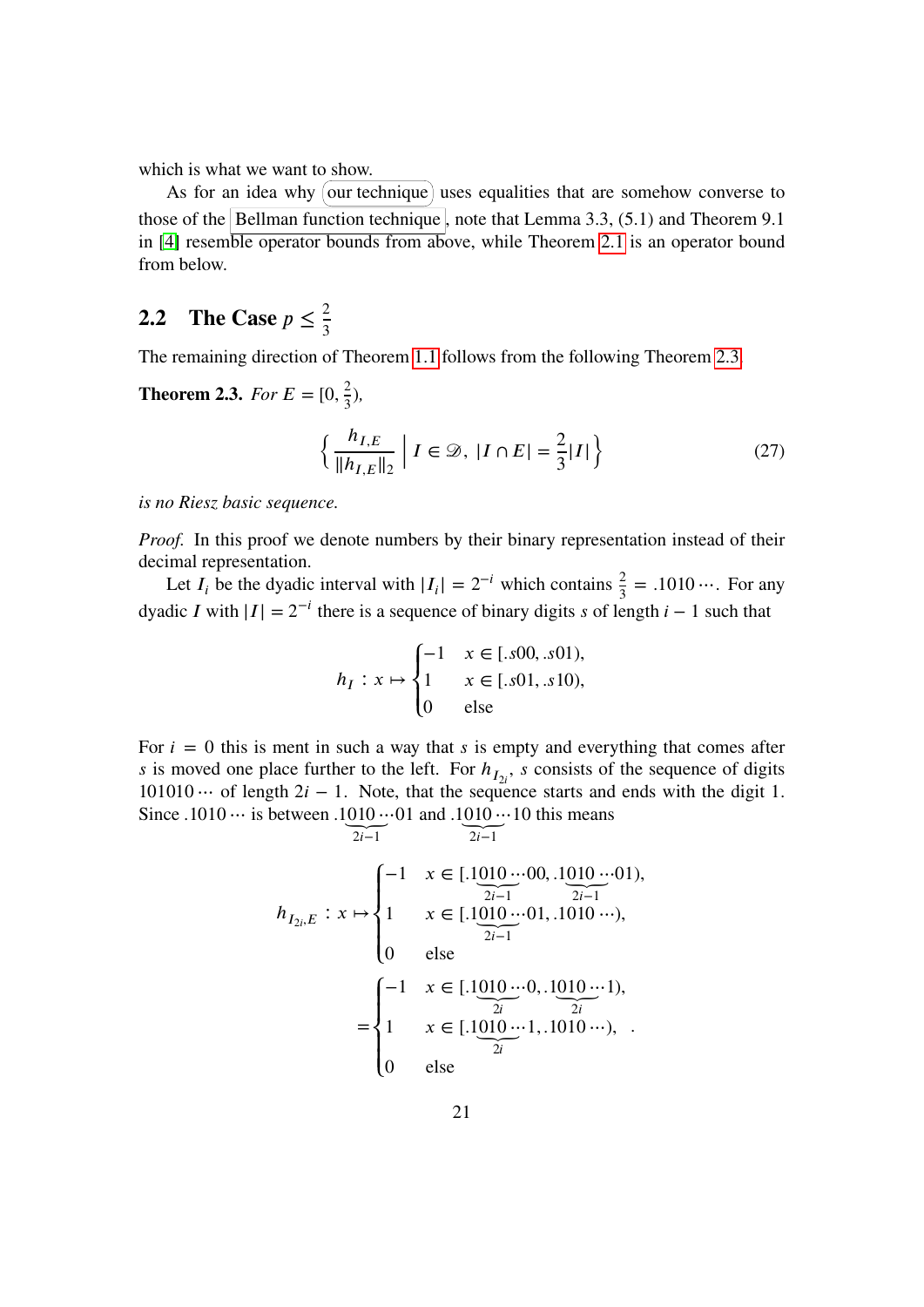Thus

$$
|I_i \cap E| = .1010 \cdots - .1 \underbrace{010 \cdots}_{2i} = .00 \cdots 101 \cdots = 2^{-2i} \frac{2}{3} = \frac{2}{3} |I_i|
$$

which means that  $I_i$  is selected in [\(27\)](#page-22-2).

For each I denote by  $a_I$  the coefficient in front  $h_{I,E}$ . Set

$$
a_{I_0} := 1,
$$
  

$$
i \ge 1: a_{I_{2i}} := 2^{i-1}
$$

and abbreviate

$$
F_n = \sum_{i=0}^n a_{I_{2i}} h_{I_{2i},E}.
$$

**Claim.** For all

 () = ⎧ ⎪ ⎪ ⎨ ⎪ ⎪ ⎩ −1 ∈ [0, .1), 0 ∈ [.1, .10 ⋯⏟2+1 ), 2 ∈ [.10 ⋯⏟2+1 , .1010 ⋯).

*Proof.* We proceed by induction on *n*. The claim is clear for  $n = 0$ . Assume the claim holds for *n*. When adding  $a_{I_{2(n+1)}} h_{I_{2(n+1)}}$  the domain  $[0, .1010 \cdots)$  remains unchanged.

 $2(n+1)$ On the domain  $[0, .1010 \dots]$  $2(n+1)$  $0, .1010 \cdots$  $2(n+1)$ 1),  $F_{n+1}$  is zeroed. On the domain  $[.1010\cdots 1, .1010\cdots), F_{n+1}$  is increased by  $2^n$  to  $2^{n+1}$ . This proves the claim for  $n+1$ .  $2(n+1)$  $\boldsymbol{n}$ 

The next claim clearly implies the statement of the theorem:

**Claim.** For all  $n$  we have

$$
\sum_{i=0}^{n} \|a_{I_{2i}} h_{I_{2i},E}\|_{2}^{2} = \frac{2}{3} + \frac{n}{6},
$$

$$
\|F_{n}\|_{2}^{2} = \frac{2}{3}
$$

*Proof.* For each *i* we have

$$
|\mathfrak{l}(I_{2(i+1)}) \cap E| = \frac{1}{4} |\mathfrak{l}(I_{2i}) \cap E|,
$$
  

$$
|\mathfrak{r}(I_{2(i+1)}) \cap E| = \frac{1}{4} |\mathfrak{r}(I_{2i}) \cap E|.
$$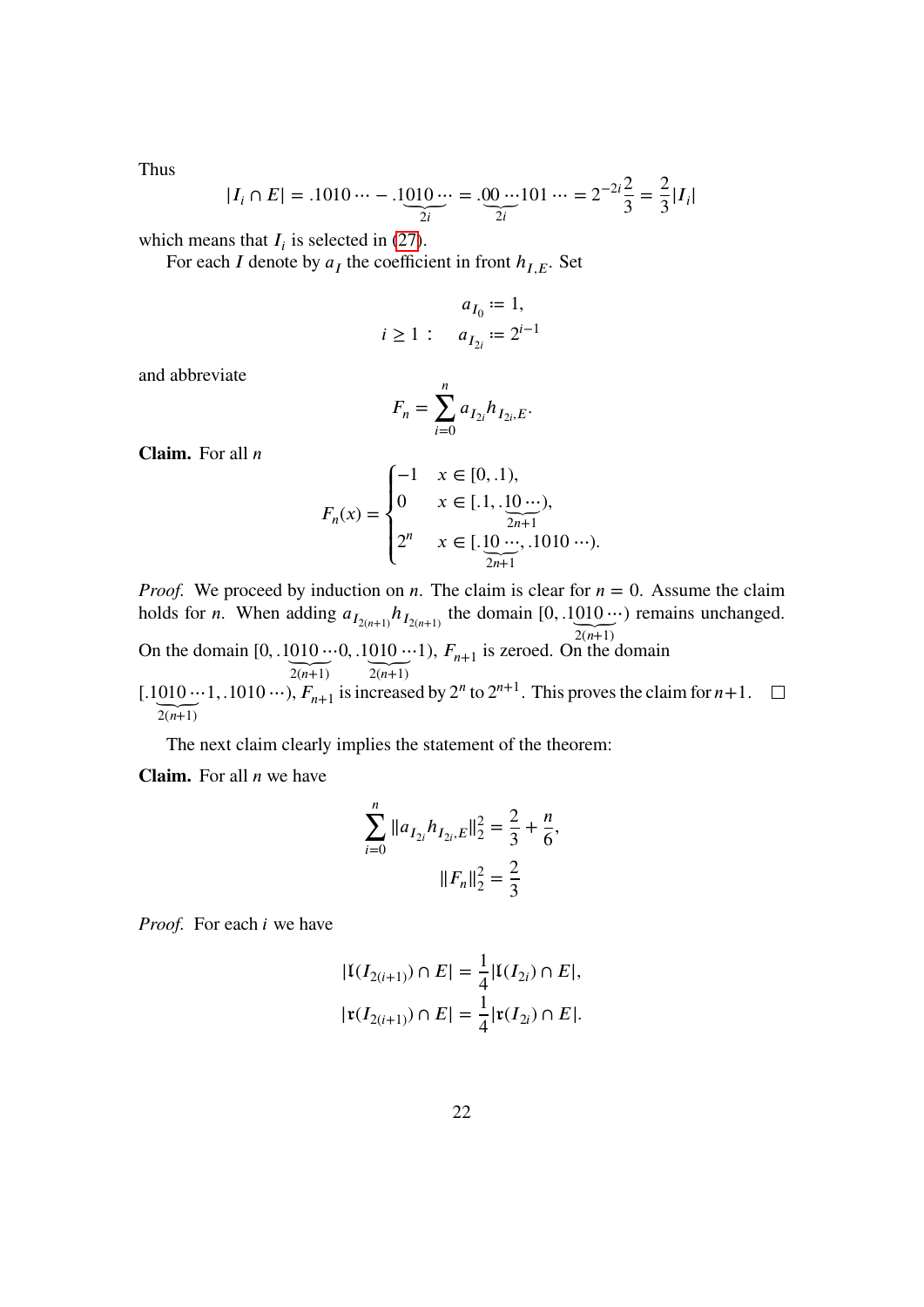So by the choice of the coefficients we get

$$
||a_{I_0}h_{0,E}||_2^2 = \frac{2}{3},
$$
  

$$
i \ge 1: \qquad ||a_{I_{2i}}h_{I_{2i},E}||_2^2 = \frac{1}{6}.
$$

The size of the domain where  $F_n(x) = 2^n$  is .00...  $2n+1$  $0101 \cdots = \frac{1}{3}(\frac{1}{2})$  $\frac{1}{2}$ )<sup>2n+1</sup>. So

$$
||F_n||_2^2 = \frac{1}{2} \cdot 1 + \frac{1}{3} (\frac{1}{2})^{2n+1} 2^{2n} = \frac{2}{3}.
$$

The claim is proven and hence so is the theorem.

# <span id="page-24-0"></span>**3 Explicit Optimum for a Special Case**

### <span id="page-24-1"></span>**3.1 A Special Sequence**

We first introduce a few notions: We extend the definition of  $A, B, F$ , because in the following sections we will not exclusively be dealing with restricted Haar functions anymore but with slightly more general functions. So if S is a finite set of functions in  $L^2(\mathbb{R})$ we write

$$
F_E(S) := \sum_{f \in S} f \mathbb{1}_E,
$$
  
\n
$$
A_E(S) := \sum_{f \in S} ||f \mathbb{1}_E||_2^2,
$$
  
\n
$$
B_E(S) := ||\sum_{f \in S} f \mathbb{1}_E||_2^2.
$$

For a set of pairs of numbers and intervals S we identify  $(a, I)$  with  $ah<sub>I</sub>$  so that this definition agrees with the original one.

**Definition.** Let  $p \in [\frac{1}{2}, 1)^5$  $p \in [\frac{1}{2}, 1)^5$ . Let  $E \subset I$  be two intervals with the same left boundary. An interval  $J \subset I$  with

$$
|E \cap J| = p|J|,
$$

 $\Box$ 

 $\Box$ 

<span id="page-24-2"></span><sup>&</sup>lt;sup>5</sup>If  $p = 1$  we may call every interval J with  $|E \cap J| = |J|$  most p-antiparallel. The case  $p = 1$ is never interesting in this work though. Also we could obviously extend this definition to  $p \in (0, \frac{1}{2})$ . However there the notion does not reflect the intended meaning anymore, as Lemma [A.13](#page-73-1) does not hold for  $p \in (0, \frac{1}{2})$ . And we will never consider the case  $p \in (0, \frac{1}{2})$  anyways.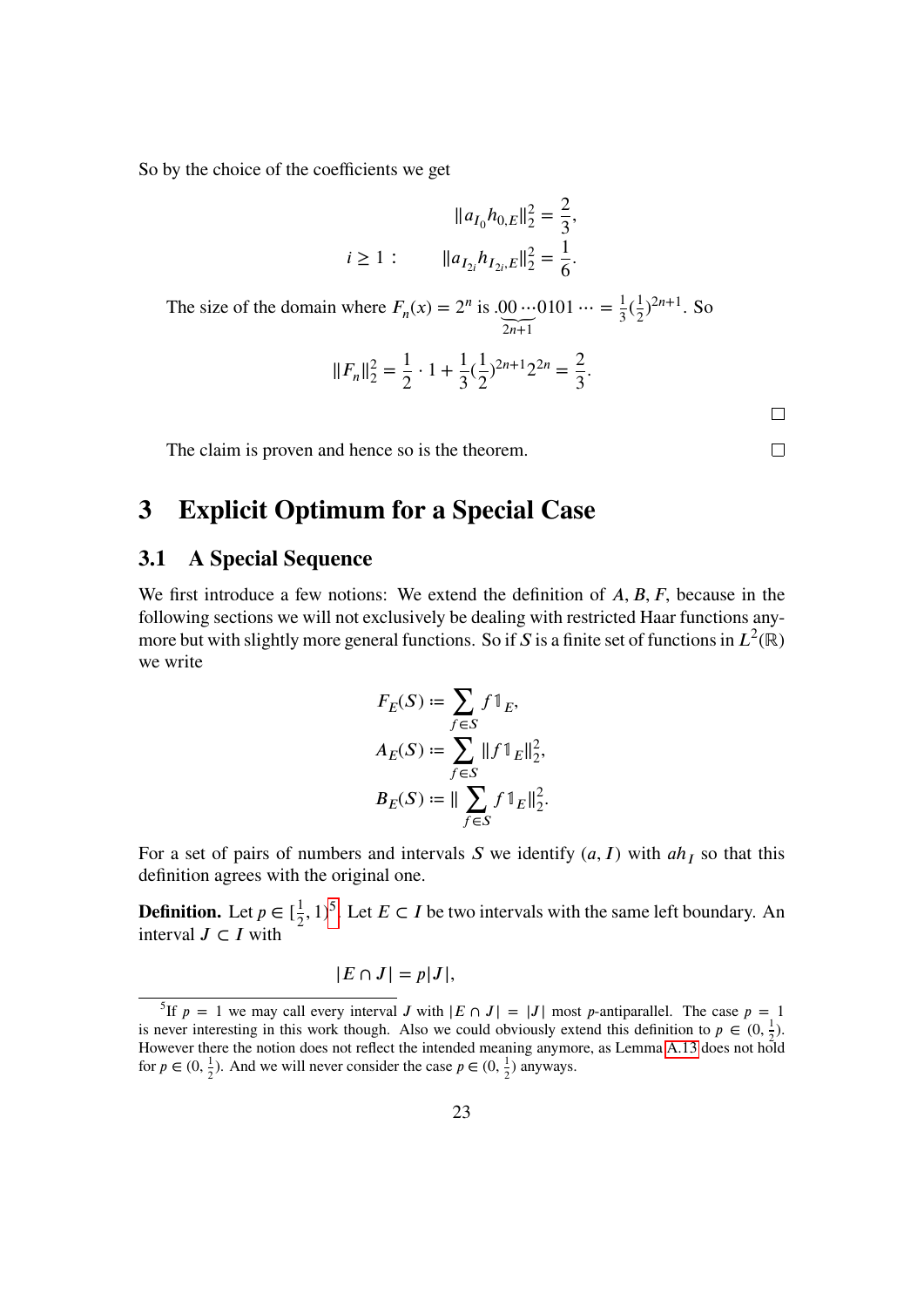$$
|J| = \begin{cases} \frac{|E|}{|I| - |E|} & |E| \le p|I| \\ \frac{|I| - |E|}{1 - p} & |E| \ge p|I| \end{cases}
$$

is called a *most p*-antiparallel interval to I w.r.t. E.

If  $E$  is not contained in  $I$  we say that  $J$  most antiparallel to  $I$  w.r.t.  $E$  if it is most antiparallel to I w.r.t.  $E \cap I$ . We sometimes leave p and E away if it is clear what they are.

Lemma [A.13](#page-73-1) provides a characterisation of this notion.

Fix  $\frac{2}{3} < p \le 1$ . From now on throughout this entire section we will have  $E = [0, p)$ . We define  $(I_n^p)_n$  inductively as follows: Set  $I_0^p := [-1, 1)$  and for  $I_n^p$  given let  $I_{n+1}^p$  be the most antiparallel interval to  $\mathfrak{r}(I_n^p)$ . Now define<sup>[6](#page-25-1)</sup>

$$
\mathbb{I}_n^p := \{I_0^p, ..., I_n^p\},
$$
  
\n
$$
\mathbb{I}^p := \{I_0^p, I_1^p, ...\},
$$
  
\n
$$
S_n(r) := \{I_0^p\} \cup \left\{r(1+r)^{k-1}I_k^p \middle| 1 \le k \le n\right\},
$$
  
\n
$$
S_\infty(r) := S_0(r) \cup S_1(r) \cup ....
$$

Further define

$$
A_n(r) := A(S_n(r)),
$$
  
\n
$$
B_n(r) := B(S_n(r)),
$$
  
\n
$$
A_{\infty} := \lim_{n \to \infty} A_n(r),
$$
  
\n
$$
B_{\infty} := \lim_{n \to \infty} B_n(r).
$$

The main result of this section is the following Theorem [3.1:](#page-25-0)

<span id="page-25-0"></span>**Theorem 3.1.** *Let*  $p \geq \frac{2}{3}$ *. Then* 

<span id="page-25-2"></span>
$$
\inf \left\{ \frac{B(S)}{A(S)} \middle| \mathbb{I}(S) = \mathbb{I}^p \right\} = \inf_{r \in \mathbb{R}} \frac{B_{\infty}(r)}{A_{\infty}(r)}.
$$
 (28)

We believe that the left hand side in  $(28)$  can actually be replaced by

$$
\inf \Bigl\{ \frac{B_E(S)}{A_E(S)} \Bigm| E \subset [0, 1), \ S \text{ compatible and } (E, p)\text{-dominant} \Bigr\}.
$$

We couldn't prove that though. But in the next section [4](#page-38-0) we will show some reductions that allow to enlarge the domain of the infimum in [\(28\)](#page-25-2) a bit, see Theorem [4.1](#page-38-2) and

<span id="page-25-1"></span><sup>&</sup>lt;sup>6</sup>We don't mention the parameter p in  $S_n(r)$  because p is fixed in this section anyways.  $\mathbb{I}_n^p$ ,  $\mathbb{I}^p$  will also be used outside this section though.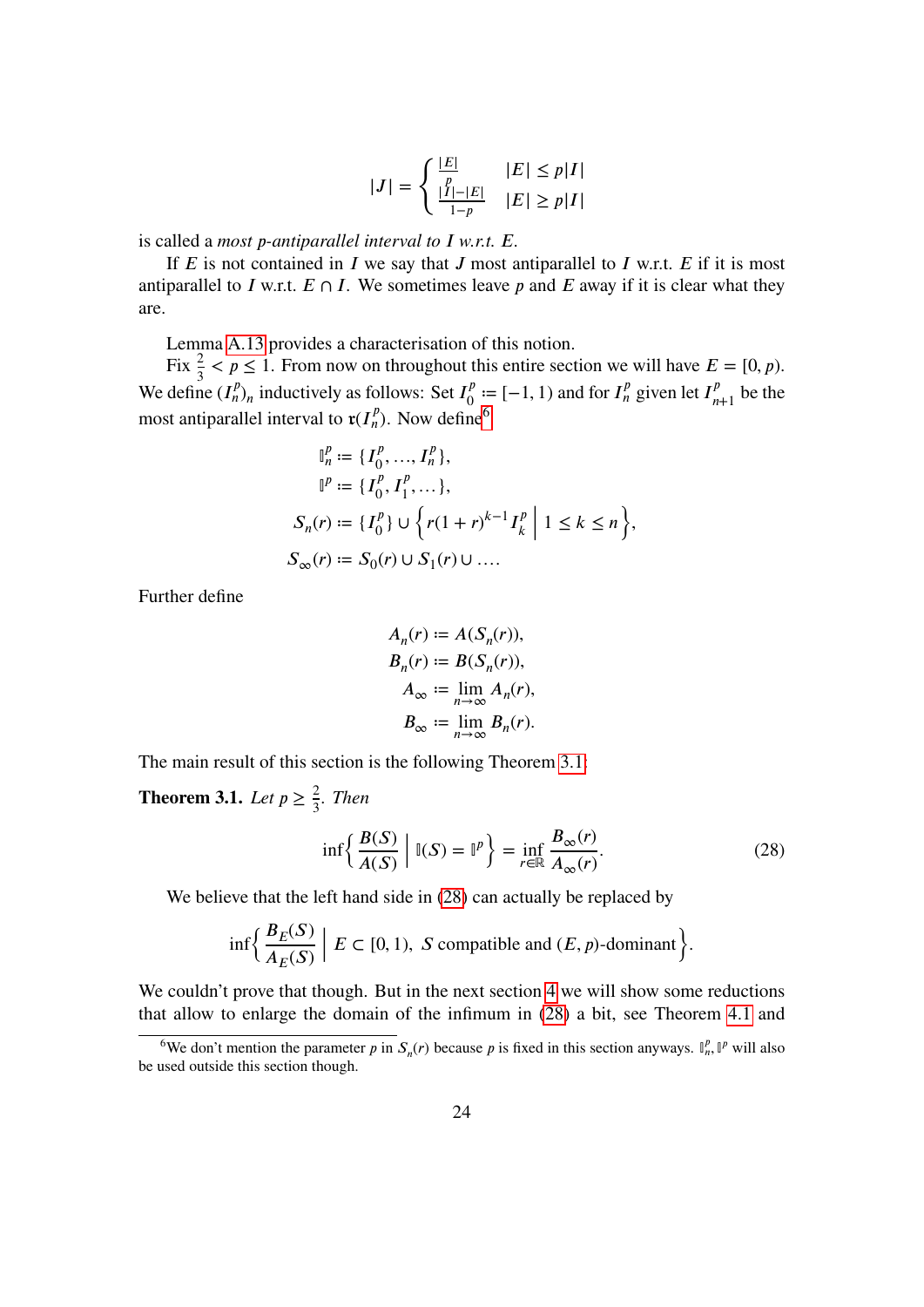Theorem [4.7.](#page-50-1) We will soon also compute the right hand side in [\(28\)](#page-25-2); see Proposition [3.2.](#page-28-1) But first, we will show that for all  $p$  of the form

<span id="page-26-0"></span>
$$
p = \frac{2^e}{d} > \frac{2}{3} \tag{29}
$$

for any  $e, d \in \mathbb{N}$ , we also get a dyadic version of Theorem [3.1,](#page-25-0) i.e. there is an  $E_p$  and a set of dyadic  $E_p$ , *p*-dominant intervals  $\mathbb{I}^{\text{dyadic}}$  with

<span id="page-26-1"></span>
$$
\inf \left\{ \frac{B_{E_p}(S)}{A_{E_p}(S)} \; \middle| \; \mathbb{I}(S) = \mathbb{I}^{\text{dyadic}} \right\} = \inf_{r \in \mathbb{R}} \frac{B_{\infty}(r)}{A_{\infty}(r)}.
$$
\n(30)

Note that the set of such p satisfying [\(29\)](#page-26-0) is dense in  $(\frac{2}{3})$  $\frac{2}{3}$ , 1] so that we can approach the value inf<sub>r</sub>  $\frac{B_{\infty}(r)}{A_{\infty}(r)}$  by dyadic S for any  $p > \frac{2}{3}$ .

The intervals in  $\mathbb{I}_n^p$  are indeed not necessarily dyadic. All that we do in the construction of  $I^{\text{dyadic}}$  is replace each  $I_n^p$  by a bunch of small translates and dilates of  $I_n^p$  $\frac{p}{n}$  that are dyadic and have in total the same length as  $I_n^p$  $\mu$ <sup>*P*</sup>. The parameter *p* is just chosen in such a way that this is possible. We redistribute  $E_p$  accordingly.

Lets do this in detail. For  $p = \frac{2^e}{d}$  $rac{2^e}{d}$  set  $N_p := 2^{e+1} \frac{p-\frac{1}{2}}{p}$ 2  $\frac{-\frac{1}{2}}{p} = 2^{e+1}(1 - \frac{1}{2p}) = 2^{e+1} - d.$ Denote by

$$
\mathcal{T} \coloneqq \{s \mid s = s_1...s_n, \ i = 1,...,n : s_i = 1,...,N_p, \ n = 0,1,...\}
$$

the set of all finite sequences *s* over  $\{1, 2, ..., N_p\}$ . This set  $\mathcal{T}$  will be the index set of our tree of intervals

$$
\mathbb{I}^{\text{dyadic}}_{n} := \{ [-1, 1) \} \cup \left\{ I_s^p \mid s \in \mathcal{T} \right\},
$$
  

$$
\mathbb{I}^{\text{dyadic}}_{n} := \{ [-1, 1) \} \cup \left\{ I_s^p \mid s \in \mathcal{T}, \ |s| \leq n - 1 \right\}.
$$

We define the intervals inductively. Set

$$
I_{\emptyset}^{p}:=[0,1).
$$

Given  $I_s^p$  and  $k \in \{1, ..., N_p\}$  we take  $I_{sk}^p$  to be the kth dyadic interval of size  $|I_s^p|2^{-(e+1)}$ from the left boundary of in  $\mathfrak{r}(I_s^p)$ . Then  $I_{sk}^p \subset \mathfrak{r}(I_s^p)$  because

$$
k|I_s^p|2^{-(e+1)} \le N_p|I_s^p|2^{-(e+1)} = |I_s^p|(1 - \frac{1}{2p}) \le \frac{1}{2}|I_s^p|.
$$

This means that for each  $s \in \mathcal{T}$  we have

$$
\sum_{k=1}^{N_p} |I_{sk}^p| = N_p |I_s^p| 2^{-(e+1)} = (1 - \frac{1}{2p}) |I_s^p|,\tag{31}
$$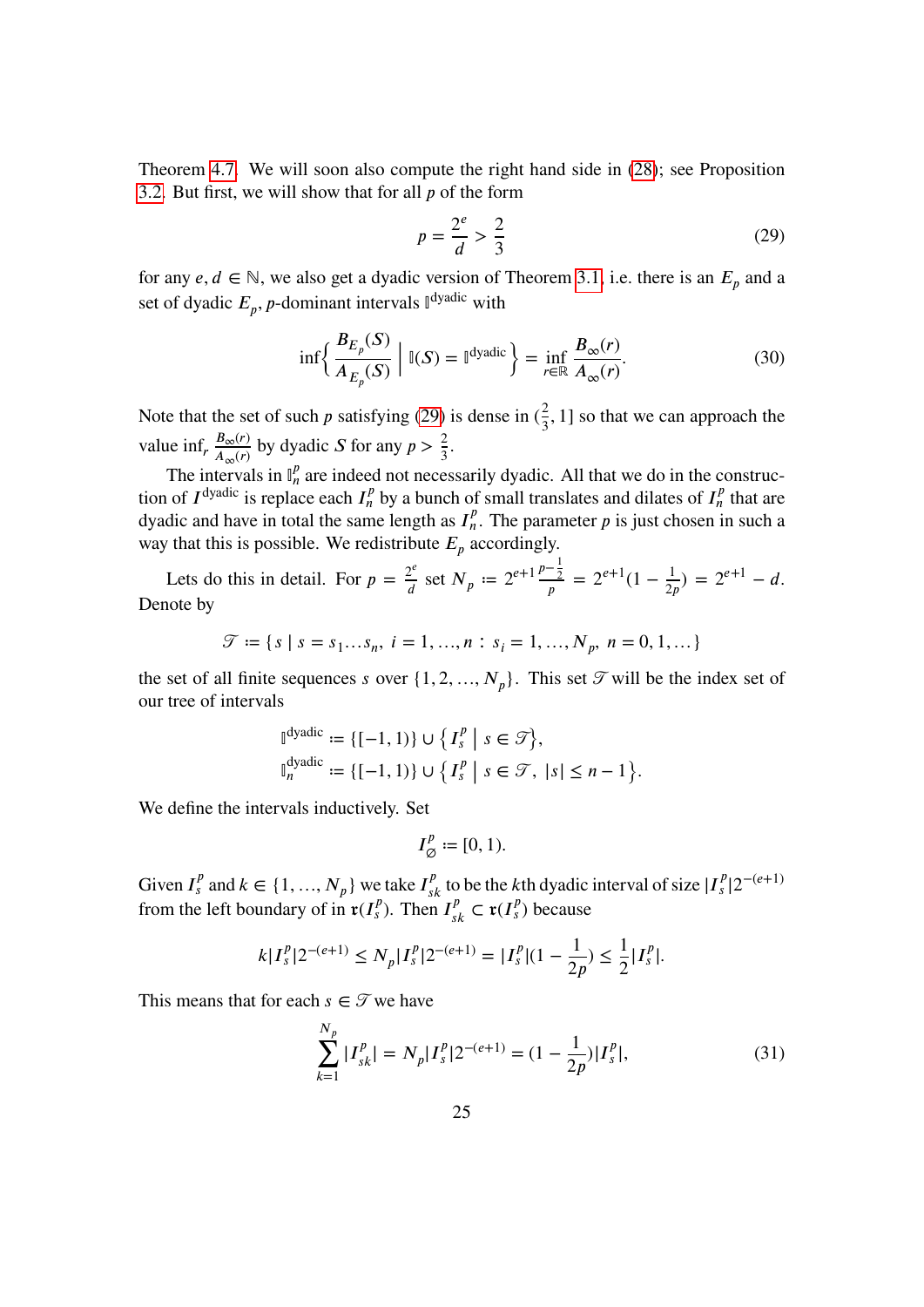$$
\sum_{t \in \mathcal{T}, s \subset t} |I_t^p| = |I_s^p| \frac{1}{1 - (1 - \frac{1}{2p})} = 2p|I_s^p|.
$$
 (32)

Now set  $E_p := \bigcup_{s \in \mathcal{T}} \mathfrak{l}(I_s^p)$ . Note that this union is disjoint. Then by [\(32\)](#page-27-0) for each  $s \in \mathcal{T}$ 

<span id="page-27-0"></span>
$$
|I_s^p \cap E_p| = p|I_s^p|.
$$

For any  $r \in \mathbb{R}$  and  $n = 0, 1, \dots$  set

$$
S_n^{\text{dyadic}}(r) \coloneqq \{ [-1, 1) \} \cup \{ r(1+r)^{|s|} I_s^p \mid s \in \mathcal{T}, \ |s| \leq n-1 \}
$$

where  $|s|$  is the length of the sequence s.

This way for each *n* we have that  $\{I_s^p | |s| = n\}$  consists of disjoint intervals and

$$
\sum_{|s|=n} |I_s^p| = |I_{n+1}^p|.
$$

So

$$
A_{E_p}(S_n^{\text{dyadic}}(r)) = A_{[0,p)}(S_n(r)),
$$
  

$$
B_{E_p}(S_n^{\text{dyadic}}(r)) = B_{[0,p)}(S_n(r)).
$$

hold. This already implies ' $\leq$ ' in [\(30\)](#page-26-1). Thus it remains to show that for each *n* and *S* with  $\mathbb{I}(S) \subset \mathbb{I}_n^{\text{dyadic}}$  there is a finite T with  $\mathbb{I}(T) \subset \mathbb{I}_n^p$  and

<span id="page-27-1"></span>
$$
\frac{B_{[0,p)}(T)}{A_{[0,p)}(T)} \le \frac{B_{E_p}(S)}{A_{E_p}(S)}.\tag{33}
$$

Let  $\mathbb{I}(S) \subset \mathbb{I}_n^{\text{dyadic}}$ . Then S is of the form

$$
S = \{a \mathbb{1}_{E_p}, bh_{[0,1),E_p}\} \cup T_1 \cup \ldots \cup T_{N_p}.
$$

We claim that there is a partition [0, 1) =  $I_1 \cup I_2 \cup ...$ , an E and disjointly supported  $S_1, S_2, ...$  where for each  $i = 1, 2, ...$   $a \mathbb{1}_{I_i \cap E} \in S_i$  and  $\mathbb{I}(S_i)$ ,  $E \cap I_i$  is a dilate and translate of  $\mathbb{I}_n^p$  $_{n}^{P}$ , [0, *p*) and

$$
A_{E_p}(S) = \sum_i A_E(S_i),
$$
  

$$
B_{E_p}(S) = \sum_i B_E(S_i).
$$

Then [\(33\)](#page-27-1) will follow from Lemma [A.9](#page-71-0) and by rescaling.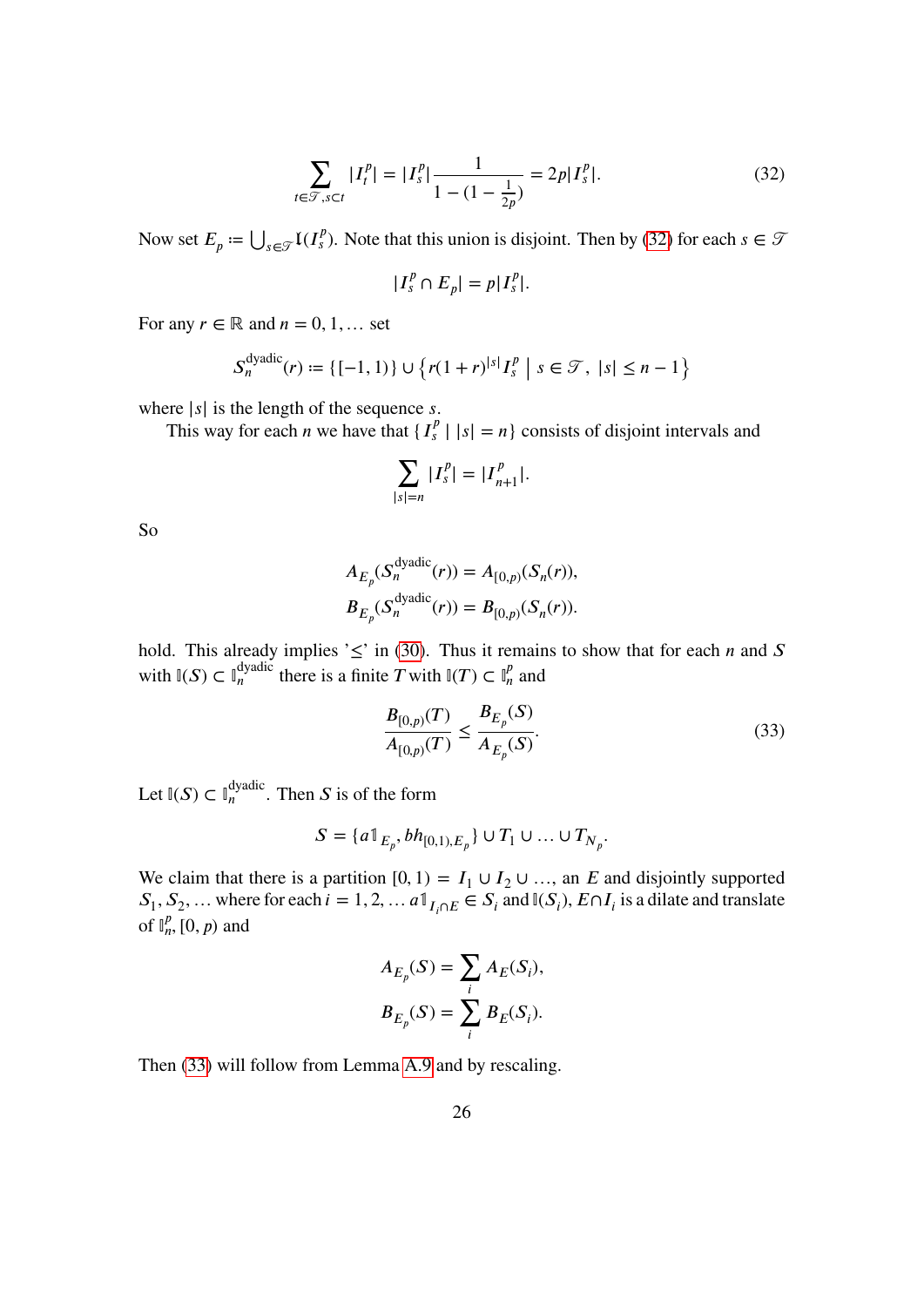We prove the claim by by induction on *n*. For  $n = 0$  there is nothing to be done. So assume the claim holds for  $n - 1$ . Then we may apply the inductive hypothesis for each  $k = 1, ..., N_p$  to

$$
\{(a+b)\mathbb{1}_{I_k^{\text{dyadic}}\cap E_p}\}\cup T_k'
$$

and obtain a partition  $\{I_{ki} | k = 1, ..., N_p, i = 1, 2, ...\}$  of  $I_2^p$  $I_2^p$ , an  $E' \subset I_2^p \subset [\frac{1}{2}, 1)$  and  $T'_{ki}$  for  $k = 1, ..., N_p$ ,  $i = 1, 2, ...$  with  $(a + b) \mathbb{1}_{I'_{ki} \cap E'} \in T'_{ki}$ . Add  $[0, \frac{1}{2})$  to  $E'$  and set

$$
S' := \left\{ a \mathbb{1}_{E'}, bh_{[0,1),E'} \right\} \cup \bigcup_{k,i} T_{ki} \setminus \left\{ (a+b) \mathbb{1}_{I'_{ki} \cap E'} \right\}.
$$

Then

$$
A_{E_p}(S) = A_{E'}(S'),
$$
  

$$
B_{E_p}(S) = B_{E'}(S').
$$

Applying Lemma [A.16](#page-77-1) to  $S'$ ,  $E'$  proves the claim. This completes the proof of [\(30\)](#page-26-1).

## <span id="page-28-0"></span>**3.2 Computation of the Constant**

<span id="page-28-1"></span>**Proposition 3.2.** Abbreviate  $\frac{2p}{2p-1} = (2p)'$ . Then

$$
\inf_{r \in \mathbb{R}} \frac{B_{\infty}(r)}{A_{\infty}(r)} = \frac{1}{2p} \frac{(2 - \sqrt{(2p)')^2}}{(1 - \sqrt{(2p)')^2}} = 27(p - \frac{2}{3})^2 + \mathcal{O}(p - \frac{2}{3})^3
$$

Because this term will appear quite often, abbreviate

$$
f(r) = \frac{1}{1 - (1 - \frac{1}{2p})(1 + r)^2}.
$$

Note that  $I_1^p$  $\prod_{i=1}^{p} I_i^p$ , ... all satisfy the first case  $|I_{n+1}^p| = \frac{|v(I_n^p) \cap E|}{p}$  $\frac{1}{p}$  in the definition of 'most antiparallel'. Thus for  $n \geq 1$  we have

$$
|I_n^p| = (1 - \frac{1}{2p})^{n-1}.
$$

Therefore

$$
A_n(r) = |E \cap I_0^p| + \sum_{k=0}^{n-1} (1+r)^{2k} r^2 |E \cap I_{k+1}^p|
$$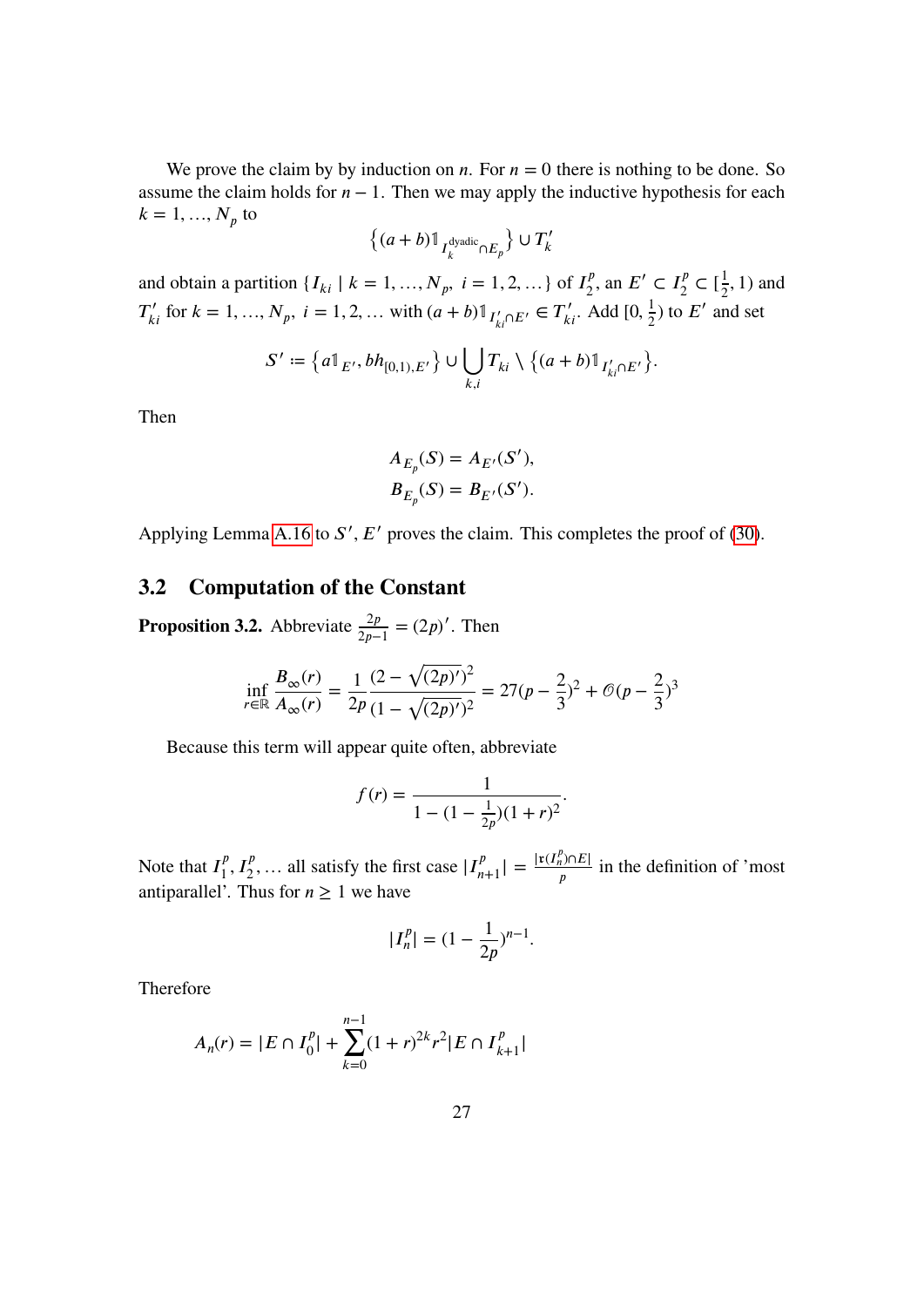$$
= p + pr2 \sum_{k=0}^{n-1} [(1+r)2(1 - \frac{1}{2p})]^{k}
$$
  
=  $p + pr2 \begin{cases} \{1 - [(1 - \frac{1}{2p})(1+r)2]^{n}\} f(r) & (1 - \frac{1}{2p})(1+r)2 \neq 1\\ n & (1 - \frac{1}{2p})(1+r)2 = 1 \end{cases}$ 

This converges for  $n \to \infty$  if and only if

$$
(1 - \frac{1}{2p})(1+r)^2 < 1
$$
\n
$$
|1+r| < \frac{\sqrt{2p}}{\sqrt{2p-1}} = \sqrt{(2p)'}.
$$

Hence

$$
A_{\infty}(r) = \begin{cases} p + pr^2 f(r) & r \in \left(-\sqrt{(2p)'} - 1, \sqrt{(2p)'} - 1\right) \\ \infty & \text{else} \end{cases}
$$

Now to  $B_n(r)$ . First, by the definition of  $S_k(r)$  it can be checked inductively that for  $0 \le k \le n$  on  $\mathfrak{r}(I_k^p \cap E)$  the function  $F_k(r)$  attains the value

$$
(1+r)^{k-1} + r(1+r)^{k-1} = (1+r)^k
$$

and for  $k \geq 1$  on  $\mathfrak{l}(I_k^p \cap E)$  it attains the value

$$
(1+r)^{k-1} - r(1+r)^{k-1} = (1-r)(1+r)^{k-1}.
$$

The latter is also the value that  $F_n(r)$  attains on  $\mathfrak{l}(I_k^p \cap E)$ . Furthermore

<span id="page-29-0"></span>
$$
|\mathfrak{r}(I_k^p \cap E)| = (p - \frac{1}{2})|I_k^p| = p(1 - \frac{1}{2p})^k,
$$
  

$$
|\mathfrak{l}(I_k^p \cap E)| = |\mathfrak{l}(I_k^p)| = \frac{1}{2}(1 - \frac{1}{2p})^{k-1}.
$$

Now as  $I(I_1^p) \cup ... \cup I(I_n^p) \cup \mathfrak{r}(I_n^p \cap E)$  is a partition of E this means

$$
B_n(r) = \sum_{k=0}^{n-1} \frac{1}{2} (1 - \frac{1}{2p})^k (1 - r)^2 (1 + r)^{2k} + p(1 - \frac{1}{2p})^n (1 + r)^{2n}
$$
(34)  

$$
= \frac{1}{2} (1 - r)^2 \begin{cases} \left\{ 1 - \left[ (1 - \frac{1}{2p}) (1 + r)^2 \right]^n \right\} f(r) & (1 - \frac{1}{2p}) (1 + r)^2 \neq 1\\ n & (1 - \frac{1}{2p}) (1 + r)^2 = 1\\ + p \left[ (1 - \frac{1}{2p}) (1 + r)^2 \right]^n \end{cases}
$$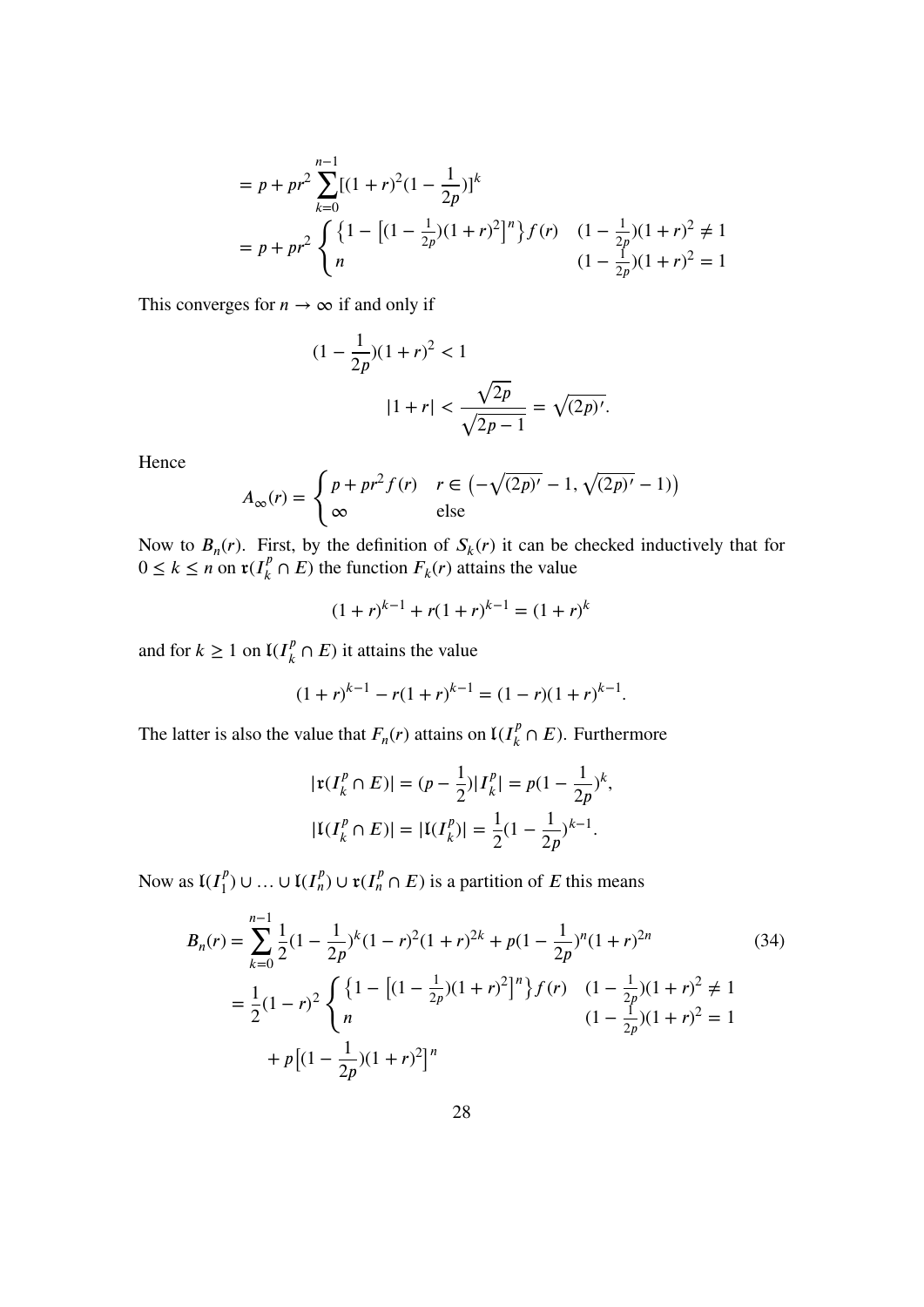$$
= \begin{cases} \frac{1}{2}(1-r)^2 \left\{ 1 - \left[ (1-\frac{1}{2p})(1+r)^2 \right]^n \right\} f(r) \\ + p \left[ (1-\frac{1}{2p})(1+r)^2 \right]^n & (1-\frac{1}{2p})(1+r)^2 \neq 1 \\ \frac{1}{2}(1-r)^2 n + p & (1-\frac{1}{2p})(1+r)^2 = 1 \end{cases}
$$

Hence just like for  $A_{\infty}(r)$  we get

<span id="page-30-3"></span>
$$
B_{\infty}(r) = \begin{cases} \frac{1}{2}(1-r)^{2} f(r) & r \in (-\sqrt{(2p)^{r}} - 1, \sqrt{(2p)^{r}} - 1), \\ \infty & \text{else} \end{cases}
$$
(35)

<span id="page-30-0"></span>**Lemma 3.3.** The allowed range of r,  $(-\sqrt{(2p)^{7}}-1, \sqrt{(2p)^{7}}-1)$ , lies left of the point 1.

*Proof.* Since  $2p > \frac{4}{3}$  we have

<span id="page-30-2"></span>
$$
(2p)' < \left(\frac{4}{3}\right)' = \frac{\frac{4}{3}}{\frac{4}{3} - 1} = \frac{\frac{4}{3}}{\frac{1}{3}} = 4\tag{36}
$$

<span id="page-30-1"></span> $\Box$ 

so that  $\sqrt{(2p)'} - 1 < 2 - 1 = 1$ .

*Proof of Proposition [3.2.](#page-28-1)*

$$
\frac{B_{\infty}(r)}{A_{\infty}(r)} = \frac{\frac{1}{2}(1-r)^2 f(r)}{p + pr^2 f(r)} = \frac{1}{2p} \frac{(1-r)^2}{1 - (1 - \frac{1}{2p})(1+r)^2 + r^2}.
$$

This means

$$
p[1 - (1 - \frac{1}{2p})(1+r)^2 + r^2]^2 \frac{d}{dr} \frac{B_{\infty}(r)}{A_{\infty}(r)}
$$
  
= -(1 - r)[1 - (1 - \frac{1}{2p})(1+r)^2 + r^2] - (1 - r)^2[-(1 - \frac{1}{2p})(1+r) + r]  
= -1 + r - r^2 + r^3 - r + 2r^2 - r^3 + (1 - \frac{1}{2p})(1 - r^2)[1 + r + 1 - r]  
= -1 + r^2 + (1 - \frac{1}{2p})(1 - r^2)2  
= (1 - r^2)[1 - \frac{1}{p}]. (37)

By Lemma [3.3](#page-30-0) in the allowed range of r, [\(37\)](#page-30-1) is positive for  $r \le -1$  and negative for  $r \ge -1$ . Thus the infimum of  $\frac{B_{\infty}(r)}{A_{\infty}(r)}$  will be approached at the boundaries, where  $(1 - \frac{1}{2p})(1 + r)^2 = 1$  so that

$$
\frac{B_{\infty}(r)}{A_{\infty}(r)} \to \frac{1}{2p} \frac{(1-r)^2}{r^2}
$$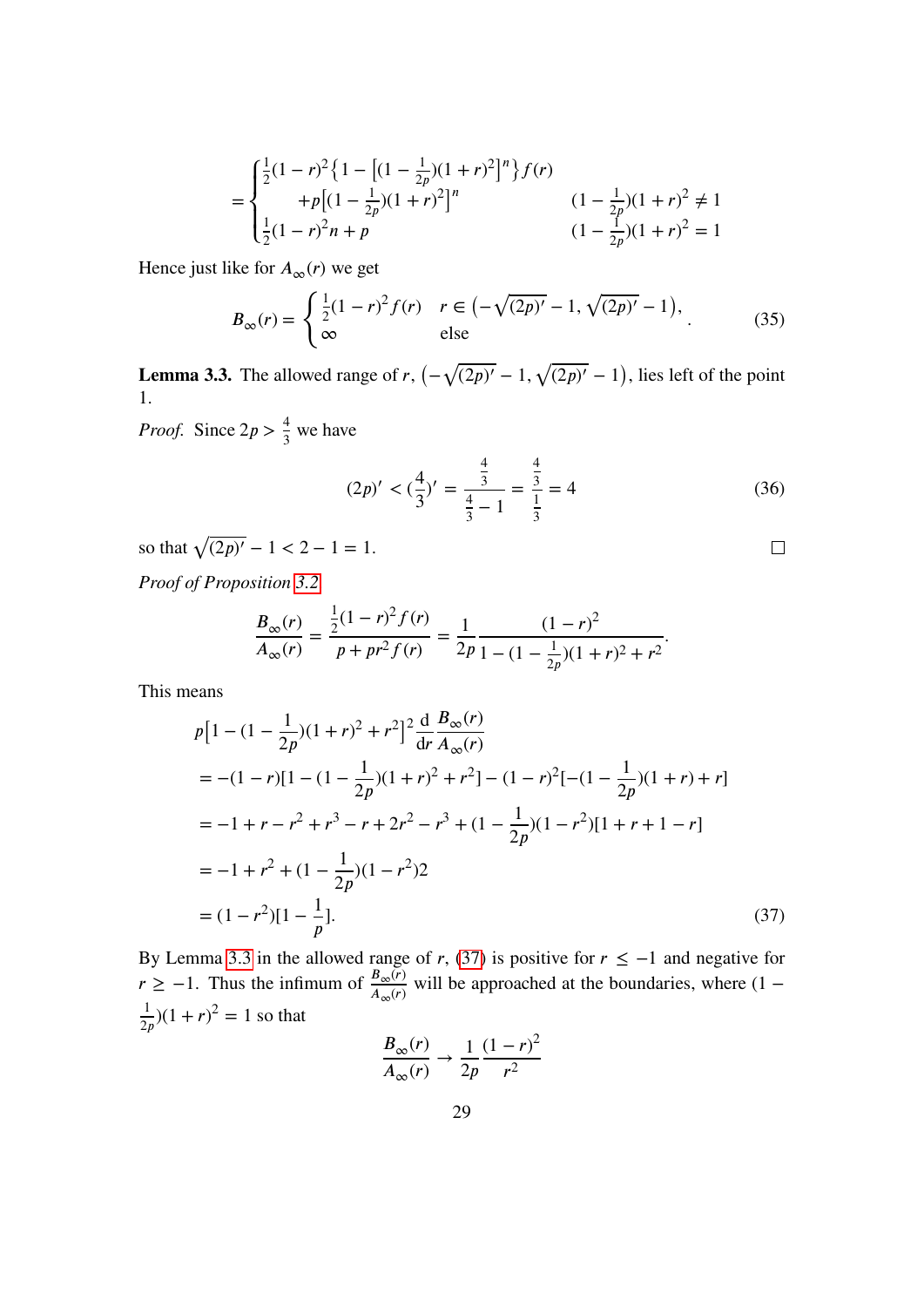and thus

$$
r \to -\sqrt{(2p)'} - 1: \qquad \frac{B_{\infty}(r)}{A_{\infty}(r)} \to \frac{1}{2p} \frac{(2 + \sqrt{(2p)'})^2}{(1 + \sqrt{(2p)'})^2},
$$

$$
r \to \sqrt{(2p)'} - 1: \qquad \frac{B_{\infty}(r)}{A_{\infty}(r)} \to \frac{1}{2p} \frac{(2 - \sqrt{(2p)'})^2}{(1 - \sqrt{(2p)'})^2}.
$$

Now note that  $2p \le 2$  so that  $(2p)' \ge 2' = 2$  so that together with [\(36\)](#page-30-2), Lemma [A.24](#page-86-0) says that the smaller of the two limits is

<span id="page-31-0"></span>
$$
\frac{1}{2p} \frac{(2 - \sqrt{(2p)')^2}}{(1 - \sqrt{(2p)')^2}}
$$
(38)

which thus is the global infimum of  $\frac{B_{\infty}(r)}{A_{\infty}(r)}$ .

It remains to compute [\(38\)](#page-31-0) for p close to  $\frac{2}{3}$ . First note that if  $a > 0$  and  $f \ge 0$ ,  $f(x) =$  $\mathcal{O}(x)$  then

<span id="page-31-1"></span>
$$
\frac{1}{a+f(x)} = \frac{1}{a} + \mathcal{O}(x). \tag{39}
$$

 $\Box$ 

Thus since  $2p - 1 = \frac{1}{3} + 2(p - \frac{2}{3})$  we have

$$
\frac{1}{2p-1} = 3 + \mathcal{O}(p - \frac{2}{3})
$$

and

$$
(2p)' - 4 = \frac{2p - 8p + 4}{2p - 1} = -\frac{6}{2p - 1}(p - \frac{2}{3}) = -18(p - \frac{2}{3}) + \mathcal{O}(p - \frac{2}{3})^2.
$$

Therefore by  $\sqrt{4 + x} = 2 + \frac{1}{4}x + \mathcal{O}(x^2)$  and with  $x = (2p)' - 4$  we get

<span id="page-31-2"></span>
$$
\sqrt{(2p)' - 2} = \frac{1}{4}[(2p)' - 4] + \mathcal{O}[(2p) - 4]^2 = -\frac{9}{2}(p - \frac{2}{3}) + \mathcal{O}(p - \frac{2}{3})^2. \tag{40}
$$

Invoking [\(39\)](#page-31-1) once more and  $2p = \frac{4}{3} + 2(p - \frac{2}{3})$  we get

$$
\frac{1}{2p} = \frac{4}{3} + \mathcal{O}(p - \frac{2}{3}),
$$

and by [\(39\)](#page-31-1) and [\(40\)](#page-31-2)

$$
\frac{1}{\sqrt{(2p)'}-1} = 1 + \mathcal{O}(p-\frac{2}{3}).
$$

Altogether this implies

$$
\frac{1}{2p}\frac{(2-\sqrt{(2p)')^2}}{(1-\sqrt{(2p)')^2}} = \frac{4}{3}\frac{9^2}{2^2}(p-\frac{2}{3})^2 + \mathcal{O}(p-\frac{2}{3})^3 = 27(p-\frac{2}{3})^2 + \mathcal{O}(p-\frac{2}{3})^3.
$$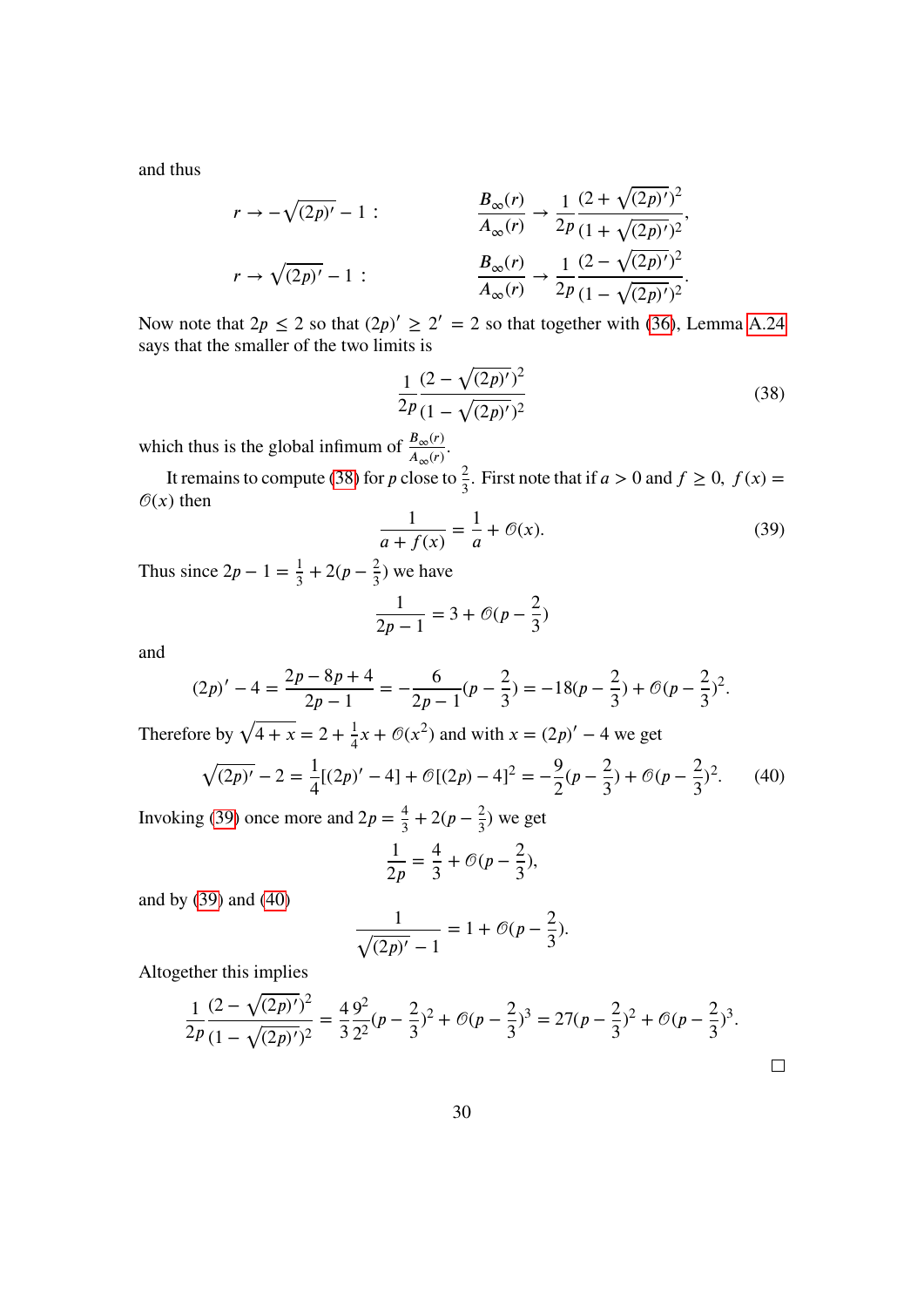### <span id="page-32-0"></span>**3.3 Proof of Theorem [3.1](#page-25-0)**

<span id="page-32-5"></span>**Lemma 3.4.** There is a  $r_{\text{min}} \geq 0$  such that

<span id="page-32-1"></span>
$$
B_{\infty}(r_{\min}) = \inf \{ B_E(S) \mid 11_E \in S, \, \mathbb{I}(S) = \mathbb{I}^p \}. \tag{41}
$$

*Proof.* Let  $m$  be the infimum on the right hand side of [\(41\)](#page-32-1). By Theorem [2.1](#page-9-0) we have  $m > 0$ . Applying the minimization to the interval  $\left[\frac{1}{2}\right]$  $(\frac{1}{2}, p)$  instead of [0, p) we obtain

$$
m = \inf_{r \in \mathbb{R}} \frac{1}{2}(1 - r)^2 + \frac{(p - \frac{1}{2})}{p}(1 + a)^2 m.
$$

Since the right hand side is a quadratic polynomial, the infimum is attained for some  $r_{\text{min}}$ , i.e.

<span id="page-32-2"></span>
$$
m = \frac{1}{2}(1 - r_{\min})^2 + (1 - \frac{1}{2p})(1 + r_{\min})^2 m.
$$
 (42)

First note that we can't have  $r_{\text{min}} = 1$  because then by Lemma [3.3](#page-30-0) we'd have  $(1 - \frac{1}{2p})(1 +$  $(r_{\text{min}})^2 > 1$ , and together with  $m > 0$  this would contradict [\(42\)](#page-32-2). Thus  $\frac{1}{2}(1 - r_{\text{min}})^2 > 0$ so that [\(42\)](#page-32-2) and  $m > 0$  give

<span id="page-32-4"></span>
$$
(1 - \frac{1}{2p})(1 + r_{\min})^2 < 1. \tag{43}
$$

Now we insert [\(42\)](#page-32-2) for  $m$  in the right hand side of (42)  $n$  times and get

<span id="page-32-3"></span>
$$
m = \sum_{k=0}^{n} \frac{1}{2} (1 - \frac{1}{2p})^{k} (1 + r_{\min})^{2k} (1 - r_{\min})^{2} + \left[ (1 - \frac{1}{2p}) (1 + r_{\min})^{2} \right]^{n+1} m.
$$
 (44)

Comparing this with [\(34\)](#page-29-0) we see that the right hand side of [\(44\)](#page-32-3) tends to  $B_{\infty}(r_{\min})$  for  $n \to \infty$  because the second summand in [\(44\)](#page-32-3) tends to 0 by [\(43\)](#page-32-4).  $\Box$ 

*Remark.* Another way to prove Lemma [3.4](#page-32-5) is to compute the left hand side of [\(41\)](#page-32-1) using [\(35\)](#page-30-3), and to compute the right hand side of [\(41\)](#page-32-1) by induction on  $n$  where we only take the infimum over S with  $|S| = n$ . This way we could also avoid the use of Theorem [2.1.](#page-9-0)

**Lemma 3.5.** For  $r > r_{\text{min}}$  in the allowed range of  $r$  we have

$$
\frac{\partial}{\partial r}B_{\infty}(r) > 0.
$$

*Proof.*

$$
\frac{\partial}{\partial r}f(r) = 2(1 - \frac{1}{2p})(1+r)f(r)^2
$$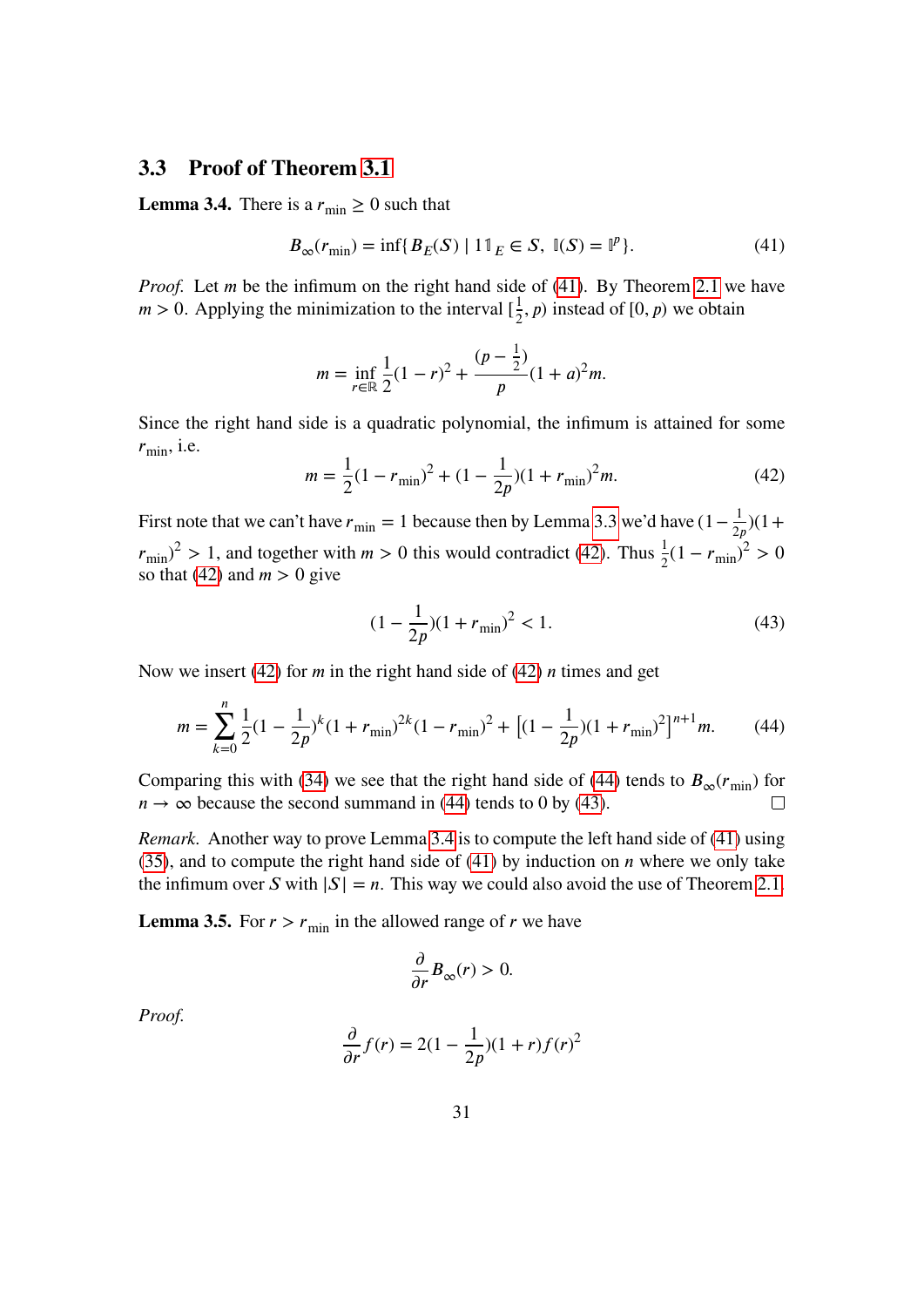$$
\frac{\partial}{\partial r} B_{\infty}(r) = -(1-r)f(r) + \frac{1}{2}(1-r)^2 \frac{\partial}{\partial r} f(r)
$$
  
=  $f(r)^2 (1-r) \Big[ -[1 - (1 - \frac{1}{2p})(1+r)^2] + (1-r)(1 - \frac{1}{2p})(1+r) \Big]$   
=  $f(r)^2 (1-r) \Big[ -1 + 2(1 - \frac{1}{2p})(1+r) \Big]$ 

The first two factors are strictly greater than zero by Lemma [3.3.](#page-30-0) Since we know by Lemma [3.4](#page-32-5) that  $B_{\infty}(r)$  has a minimum at  $r_{\min}$ , the third factor must be zero at  $r_{\min}$ . Since the third factor is a first order polynomial in  $r$  with strictly positive derivative, it will be positive for all  $r > r_{\text{min}}$ . Hence such will be the entire product.  $\Box$ 

*Proof of Theorem [3.1.](#page-25-0)* We only have to consider finite S on the left hand side of [\(28\)](#page-25-2). By Lemma [A.1](#page-68-2) it suffices to consider the case that all coefficients in  $S$  are nonnegative. Now let  $I_n^p$  be the largest interval in S with nonzero coefficient. By scaling we may assume that the coefficient is 1. Orthogonally split

$$
h_{I_n^p,E}=-\mathbb{1}_{\mathfrak{l}(I_n^p)\cap E}+\mathbb{1}_{\mathfrak{r}(I_n^p)\cap E}.
$$

We apply Lemma [A.8](#page-71-1) with  $u = -\mathbb{1}_{[(I_n^p) \cap E}, v = \mathbb{1}_{\mathfrak{r}(I_n^p) \cap E}$  and then apply Lemma [A.10.](#page-72-0) The validity of the hypothesis of Lemma [A.10](#page-72-0) can be seen when looking at the calcu-lations of the proof of Lemma [A.1.](#page-68-2) So this means it suffices to consider  $S \setminus \{h_{I_n^p,E}\}$  $\boldsymbol{n}$  $\{\mathbb{1}_{\mathfrak{r}(I_n^p)\cap E}\}\)$ . Then by dilating and translating from  $\mathfrak{r}(I_n^p)$  to [0, 1), we may pass to an S with  $\mathbb{I}(S) \subset \mathbb{I}^p$ ,  $1 \cdot [-1, 1) \in S$ . Since we may furthermore always add intervals with coefficients 0, it suffices to consider the case that for some *n*,  $\mathbb{I}(S) = \mathbb{I}_n^p$ .

So we have shown that it remains to prove that for all *n* and *S* with  $\mathbb{I}(S) = \mathbb{I}_n^p$ , 1 · [-1, 1) ∈ *S* there is an  $r \ge 0$  with  $(1 - \frac{1}{2p})(1 + r)^2 < 1$  such that

$$
A_E(S_{\infty}(r)) \ge A_E(S),
$$
  

$$
B_E(S_{\infty}(r)) \le B_E(S).
$$

We proceed by induction on  $n$ .

The case  $n = 0$  works with  $r = 0$ . Now assume it holds for *n* and let *S* be a sequence with  $\mathbb{I}(S) = \mathbb{I}_{n+1}^p$ ,  $1 \cdot [-1, 1) \in S$ . Again by Lemma [A.1](#page-68-2) it suffices to consider the case that all coefficients are positive. Denote the coefficient in front of  $I_1^p$  $\int_1^p$  by  $r_1$ . Now set

$$
T := S \setminus \left\{ I_0^p, r_1 I_1^p \right\} \cup \left\{ (1+r_1) \mathbb{1}_{I_2^p \cap E} \right\}.
$$

Then by the inductive hypothesis translated and dilated to  $I_2^p$  $\frac{p}{2}$  instead of [0, 1) and with the coefficients scaled by  $(1 + r_1)$ , there is an  $r_2 \ge 0$  with  $(1 - \frac{1}{2p})(1 + r_2)^2 < 1$  such that

$$
T' := \{ (1+r_1) \mathbb{1}_{I_2^p \cap E}, (1+r_1)r_2 I_2^p, (1+r_1)(1+r_2)r_2 I_3^p, (1+r_1)(1+r_2)^2 r_2 I_4^p, \dots \}
$$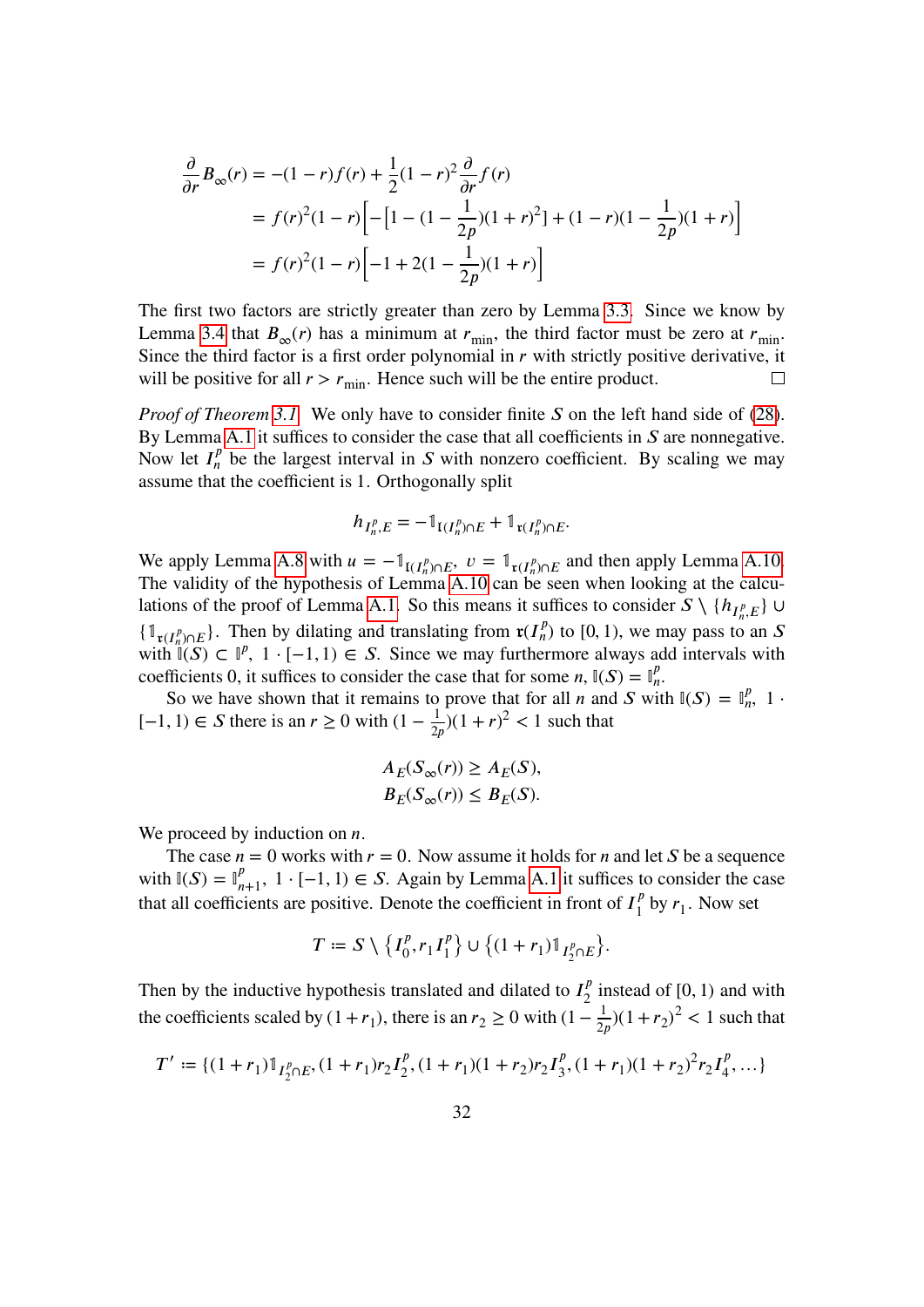satisfies

$$
A_E(T') \ge A_E(T),
$$
  

$$
B_E(T') \le B_E(T).
$$

Now with

$$
S' := T' \setminus \{ (1+r_1) \mathbb{1}_{I_2^p \cap E} \} \cup \{ I_0^p, r_1 I_1^p \}
$$

we have

$$
A_E(S') = A_E(T') - ||(1 + r_1)1_{I_2^p \cap E}||_2^2 + ||h_{I_0^p, E}||_2^2 + ||r_1 h_{I_1^p, E}||_2^2
$$
  
\n
$$
\geq A_E(T) - ||(1 + r_1)1_{I_2^p \cap E}||_2^2 + ||h_{I_0^p, E}||_2^2 + ||r_1 h_{I_1^p, E}||_2^2
$$
  
\n
$$
= A_E(S),
$$
  
\n
$$
B_E(S') = ||F_E(S')||_{L^2([0, \frac{1}{2}))}^2 + ||F_E(S')||_{L^2([\frac{1}{2}, 1))}
$$
  
\n
$$
= ||h_{I_0^p, E} + r_1 h_{I_1^p, E}||_{L^2([0, \frac{1}{2}))}^2 + ||F_E(T')||_{L^2([\frac{1}{2}, 1))}^2
$$
  
\n
$$
\leq ||h_{I_0^p, E} + r_1 h_{I_1^p, E}||_{L^2([0, \frac{1}{2}))}^2 + ||F_E(T)||_{L^2([\frac{1}{2}, 1))}^2
$$
  
\n
$$
= B_E(S).
$$

So if we can show that we may now pass to  $r = r_1 = r_2$  while further increasing A and decreasing B, then note that we have transformed S' into the form  $S_{\infty}(r)$  needed for the induction step. Denote

$$
A(r_1, r_2) := A_E(S'),
$$
  

$$
B(r_1, r_2) := B_E(S').
$$

Then

$$
A(r_1, r_2) = p + pr_1^2 + (1 - \frac{1}{2p})(1 + r_1)^2 (A_{\infty}(r_2) - p)
$$
  
=  $p + pr_1^2 + (1 - \frac{1}{2p})(1 + r_1)^2 pr_2^2 f(r_2),$   

$$
B(r_1, r_2) = \frac{1}{2}(1 - r_1)^2 + (1 - \frac{1}{2p})(1 + r_1)^2 B_{\infty}(r_2)
$$
  
=  $\frac{1}{2}(1 - r_1)^2 + (1 - \frac{1}{2p})(1 + r_1)^2 \frac{1}{2}(1 - r_2)^2 f(r_2).$ 

It remains to show that there is an  $r \ge 0$  with  $(1 - \frac{1}{2p})(1 + r)^2 < 1$  such that  $A_{\infty}(r) \ge$  $A(r_1, r_2)$  and  $B_{\infty}(r) \leq B(r_1, r_2)$ . If with  $r_{\min}$  from Lemma [3.4](#page-32-5) we have  $A(r_1, r_2) \leq$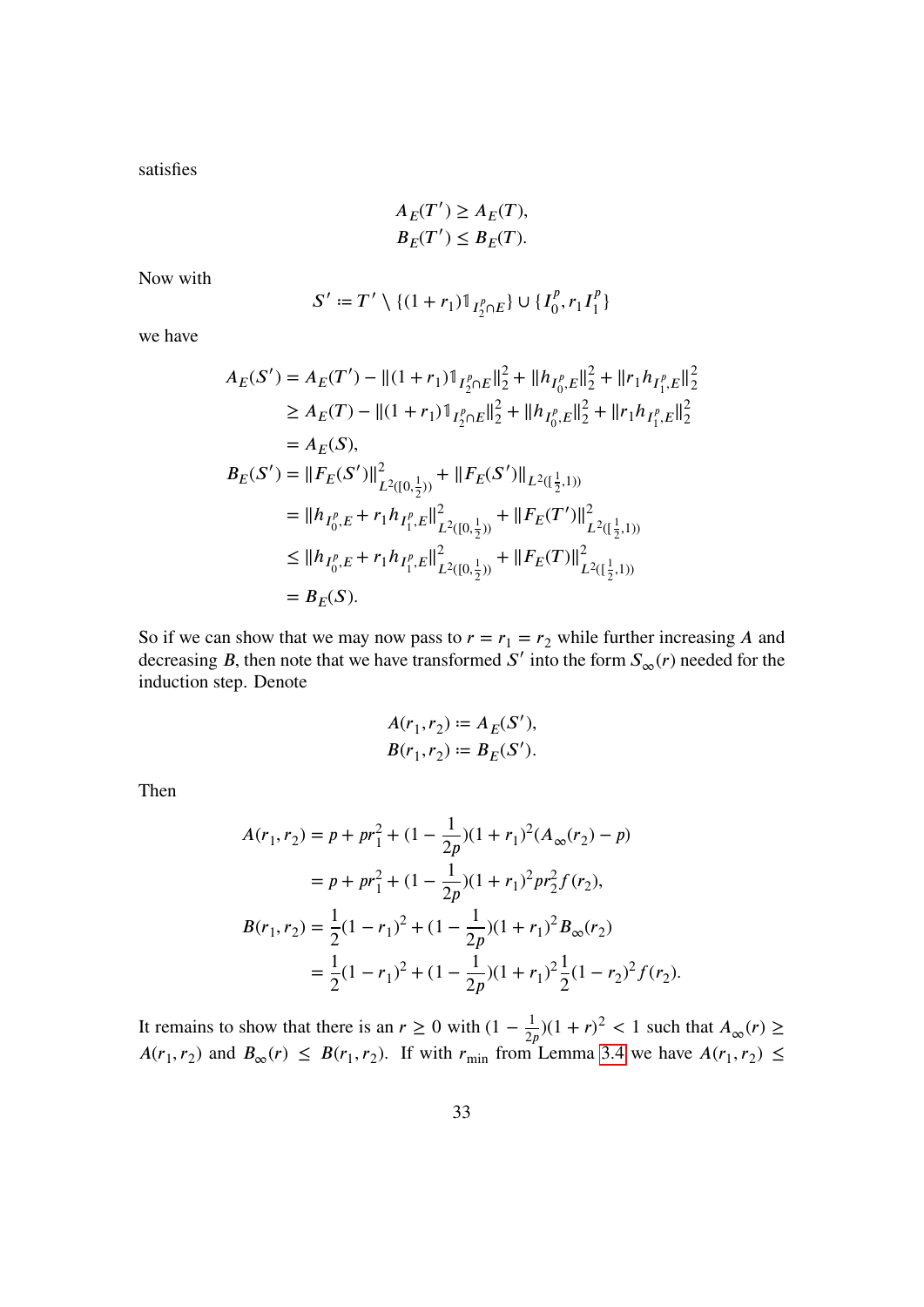$A(r_{\text{min}})$ , then by Lemma [3.4](#page-32-5)  $r = r_{\text{min}}$  already does the job. So it suffices to show that for each  $c > A_{\infty}(r_{\min})$ 

$$
\inf \left\{ B(r_1, r_2) \mid r_1 \ge 0, r_2 \ge 0, (1 - \frac{1}{2p})(1 + r_2)^2 < 1, A(r_1, r_2) = c \right\}
$$

is attained on the diagonal  $r_1 = r_2$ . Denote the strip

$$
D := \left\{ (r_1, r_2) \mid (1 - \frac{1}{2p})(1 + r_2)^2 < 1 \right\}
$$

and for  $c > A_{\infty}(r_{\min})$  denote

$$
D_c := \Big\{ (r_1, r_2) \in D \; \Big| \; A(r_1, r_2) = c \Big\}.
$$

Then on  $D \cap \{r_1 \ge 0\}$ , A is smooth and increases with  $r_1$  and  $r_2$ , i.e.  $\nabla A$  points into the upper right quadrant. Furthermore on  $D \cap \{r_1 \geq 0\}$ , A tends to  $\infty$  whenever  $(r_1, r_2)$ approaches the boundary of D, while  $A(0,0) \leq A_{\infty}(r_{\min}) < c$ . That means  $D_c \cap \{r_1, r_2 \geq 0\}$ 0} is a smooth curve of finite length that starts and ends somewhere on  $r_1 = 0$ . In order to get the infimum of B on  $D_c \cap \{r_1, r_2 \ge 0\}$ , we look for the points where  $\nabla A$  and  $\nabla B$ are parallel.

$$
\partial_1 A(r_1, r_2) = 2pr_1 + 2(1 - \frac{1}{2p})(1 + r_1)pr_2^2 f(r_2)
$$
  
\n
$$
= f(r_2)\Big\{2pr_1[1 - (1 - \frac{1}{2p})(1 + r_2)^2] + 2(1 - \frac{1}{2p})(1 + r_1)pr_2^2\Big\}
$$
  
\n
$$
= f(r_2)\Big\{2pr_1 + (2p - 1)[-r_1(1 + r_2)^2 + (1 + r_1)r_2^2]\Big\}
$$
  
\n
$$
= f(r_2)\Big\{2pr_1 + (2p - 1)[-r_1 - 2r_1r_2 + r_2^2]\Big\}
$$
  
\n
$$
= f(r_2)\Big\{r_1 + (2p - 1)r_2(-2r_1 + r_2)\Big\}
$$
  
\n
$$
\partial_2 A(r_1, r_2) = (1 - \frac{1}{2p})(1 + r_1)^2 p \Big\{2r_2 f(r_2) + r_2^2 (1 - \frac{1}{2p})2(1 + r_2)f(r_2)^2\Big\}
$$
  
\n
$$
= (1 - \frac{1}{2p})(1 + r_1)^2 p f(r_2)^2 \Big\{2r_2[1 - (1 - \frac{1}{2p})(1 + r_2)^2]
$$
  
\n
$$
+ r_2^2 (1 - \frac{1}{2p})2(1 + r_2)\Big\}
$$
  
\n
$$
= (1 - \frac{1}{2p})(1 + r_1)^2 p f(r_2)^2 \Big\{r_2 (1 - \frac{1}{2p})(1 + r_2)[-2(1 + r_2) + 2r_2]
$$
  
\n
$$
+ 2r_2\Big\}
$$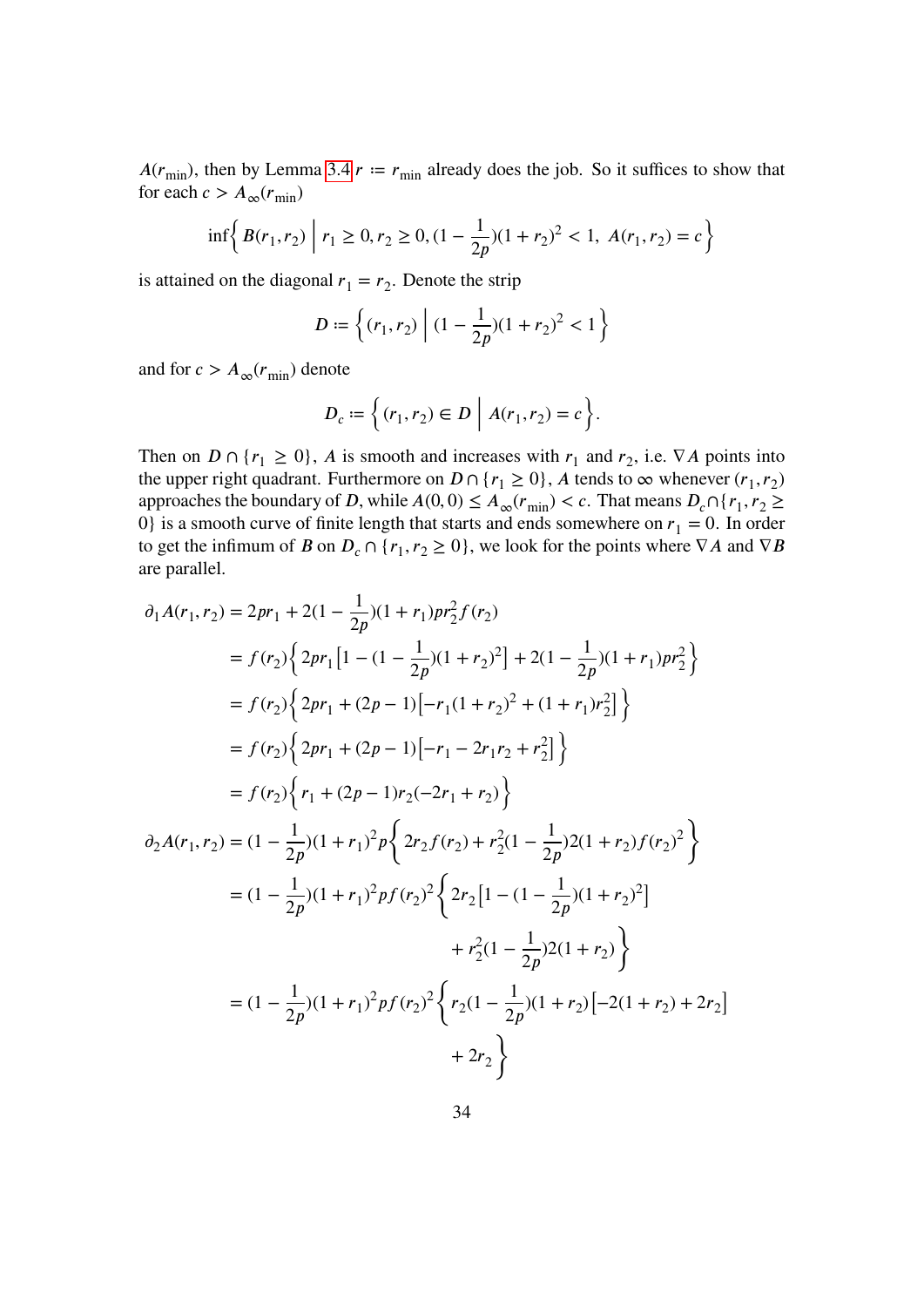$$
= (1 - \frac{1}{2p})(1 + r_1)^2 p f(r_2)^2 \left\{-2r_2(1 - \frac{1}{2p})(1 + r_2) + 2r_2\right\}
$$
  
\n
$$
= (1 - \frac{1}{2p})(1 + r_1)^2 2pr_2 [1 - (1 - \frac{1}{2p})(1 + r_2)] f(r_2)^2
$$
  
\n
$$
= (1 - \frac{1}{2p})(1 + r_1)^2 r_2 [1 - (2p - 1)r_2] f(r_2)^2
$$
  
\n
$$
\partial_1 B(r_1, r_2) = -(1 - r_1) + (1 - \frac{1}{2p})(1 + r_1)(1 - r_2)^2 f(r_2)
$$
  
\n
$$
= f(r_2) \left\{ -(1 - r_1)[1 - (1 - \frac{1}{2p})(1 + r_2)^2] + (1 - \frac{1}{2p})(1 + r_1)(1 - r_2)^2 \right\}
$$
  
\n
$$
= f(r_2) \left\{ -(1 - r_1) + (1 - \frac{1}{2p})(1 + r_2)^2 + (1 + r_1)(1 - r_2)^2 \right\}
$$
  
\n
$$
= f(r_2) \left\{ -(1 - r_1) + (1 - \frac{1}{2p})[1 + r_2^2 - 2r_1 r_2] \right\}
$$
  
\n
$$
\partial_2 B(r_1, r_2) = (1 - \frac{1}{2p})(1 + r_1)^2 \left\{ -(1 - r_2)f(r_2) + (1 - r_2)^2(1 - \frac{1}{2p})(1 + r_2)f(r_2)^2 \right\}
$$
  
\n
$$
= (1 - \frac{1}{2p})(1 + r_1)^2 f(r_2)^2
$$
  
\n
$$
\cdot \left\{ -(1 - r_2)[1 - (1 - \frac{1}{2p})(1 + r_2)^2] + (1 - r_2)^2(1 - \frac{1}{2p})(1 + r_2)^2 \right\}
$$
  
\n
$$
= (1 - \frac{1}{2p})(1 + r_1)^2 f(r_2)^2
$$
  
\n
$$
\cdot \left\{ (1 - r_2)(1 - \frac{1}{2p})(1 + r_2)(1 + r_2 + 1 - r_2) - (1 - r_2) \right\}
$$
  
\n

The gradients are parallel if and only if the following expression equals zero:

$$
f(r_2)^{-3} \det(\nabla A(r_1, r_2) | \nabla B(r_1, r_2))
$$
  
= 
$$
[r_1 + (2p - 1)r_2(-2r_1 + r_2)](1 - \frac{1}{2p})(1 + r_1)^2 2(1 - r_2)[(1 - \frac{1}{2p})(1 + r_2) - \frac{1}{2}]
$$

$$
- (1 - \frac{1}{2p})(1 + r_1)^2 r_2 [1 - (2p - 1)r_2] \Big\{ -(1 - r_1) + (1 - \frac{1}{2p})2 [1 + r_2^2 - 2r_1r_2] \Big\}
$$

$$
= (1 - \frac{1}{2p})(1 + r_1)^2 \Big\{ [r_1 + (2p - 1)r_2(-2r_1 + r_2)]2(1 - r_2)[(1 - \frac{1}{2p})(1 + r_2) - \frac{1}{2}]
$$

$$
- r_2 [1 - (2p - 1)r_2] \Big( -(1 - r_1) + (1 - \frac{1}{2p})2 [1 + r_2^2 - 2r_1r_2] \Big) \Big\}
$$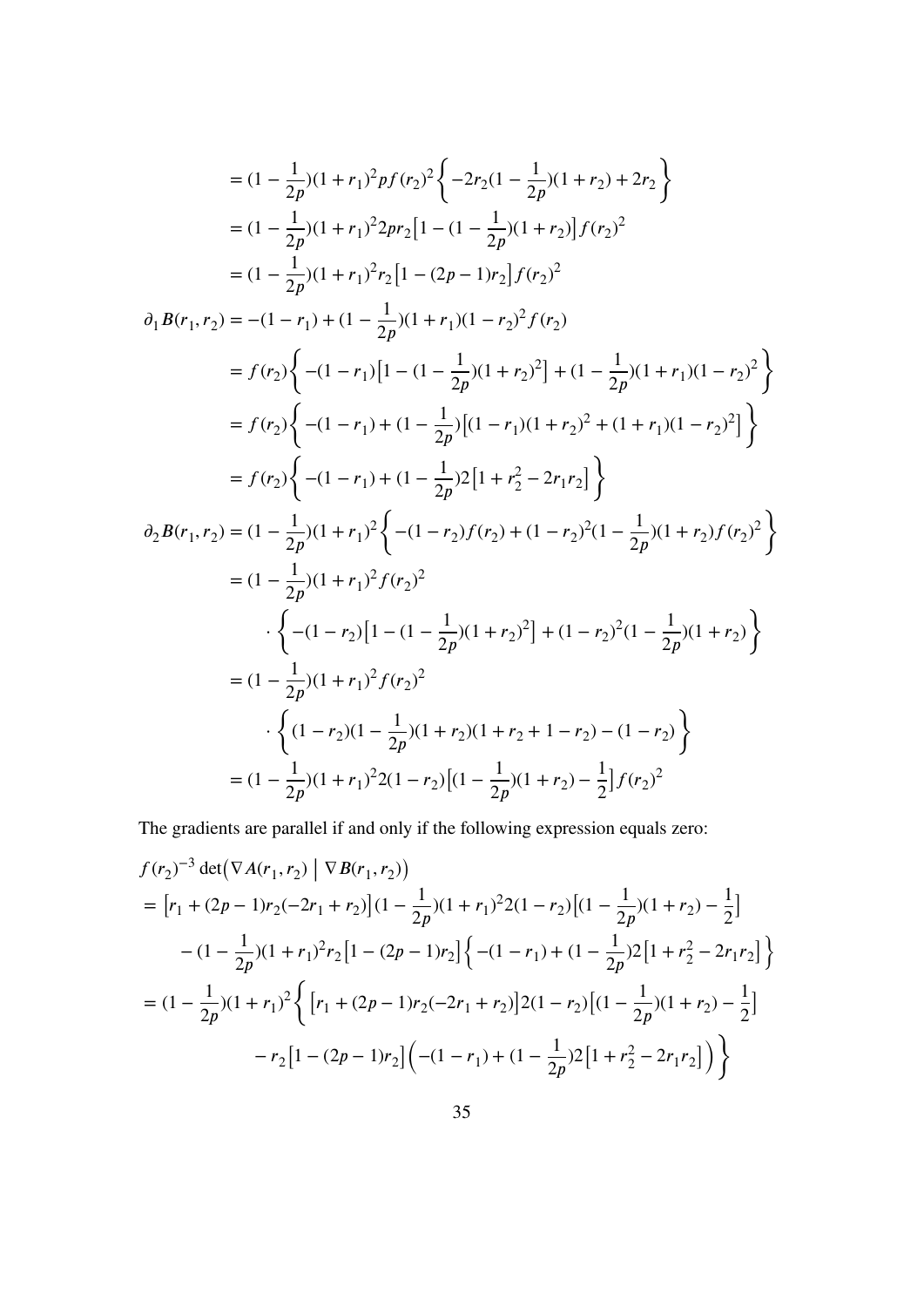$$
= (1 - \frac{1}{2p})(1 + r_1)^2
$$
  
\n
$$
\begin{aligned}\n&\cdot \left\{ \left[ (r_1 - r_2) + r_2 + (2p - 1)r_2(-2(r_1 - r_2) - r_2) \right] 2(1 - r_2) \left[ (1 - \frac{1}{2p})(1 + r_2) - \frac{1}{2} \right] \right. \\
&\quad \left. - r_2 \left[ 1 - (2p - 1)r_2 \right] \\
&\quad \cdot \left( -1 + (r_1 - r_2) + r_2 + (1 - \frac{1}{2p})2 \left[ 1 - r_2^2 - 2(r_1 - r_2)r_2 \right] \right) \right\} \\
&= (1 - \frac{1}{2p})(1 + r_1)^2 \\
&\quad \cdot \left\{ (r_1 - r_2) \left( \left[ 1 - 2(2p - 1)r_2 \right] 2(1 - r_2) \left[ (1 - \frac{1}{2p})(1 + r_2) - \frac{1}{2} \right] \right. \\
&\quad \left. - r_2 \left[ 1 - (2p - 1)r_2 \right] \left[ 1 - 4r_2(1 - \frac{1}{2p}) \right] \right) \\
&\quad + \left( r_2 \left[ 1 - (2p - 1)r_2 \right] 2(1 - r_2) \left[ (1 - \frac{1}{2p})(1 + r_2) - \frac{1}{2} \right] \right. \\
&\quad \left. - r_2 \left[ 1 - (2p - 1)r_2 \right] \left[ -1 + r_2 + (1 - \frac{1}{2p})2(1 - r_2^2) \right] \right) \right\} \\
&= (1 - \frac{1}{2p})(1 + r_1)^2(r_1 - r_2) \\
&\quad \cdot \left\{ \left[ 1 - 2(2p - 1)((1 + r_2) - 1)]2[2 - (1 + r_2)] \left[ (1 - \frac{1}{2p})(1 + r_2) - \frac{1}{2} \right] \right.\n\end{aligned}
$$

$$
[-(1 + r_2) + 1][2p - (2p - 1)(1 + r_2)][5 - \frac{2}{p} - 4(1 + r_2)(1 - \frac{1}{2p})]
$$
  
\n
$$
= (1 - \frac{1}{2p})(1 + r_1)^2(r_1 - r_2)
$$
  
\n
$$
\left\{ (1 + r_2)^2 \Big[ -2(2p - 1) - 8(2p - 1)(1 - \frac{1}{2p}) - [1 + 2(2p - 1)]2(1 - \frac{1}{2p}) + (2p - 1)(5 - \frac{2}{p}) + 4(2p - 1) + 4(2p - 1)(1 - \frac{1}{2p}) \Big] + (1 + r_2) \Big[ 4(2p - 1) + [1 + 2(2p - 1)] + 4[1 + 2(2p - 1)](1 - \frac{1}{2p}) \Big]
$$

$$
+(1+r_2)\left[4(2p-1)+[1+2(2p-1)]+4[1+2(2p-1)](1-\frac{1}{2p}-2p(5-\frac{2}{p})-(2p-1)(5-\frac{2}{p})-4(2p-1)\right]
$$

$$
+\left[-2[1+2(2p-1)]+2p(5-\frac{2}{p})\right]\}
$$

$$
=(1-\frac{1}{2p})(1+r_1)^2(r_1-r_2)
$$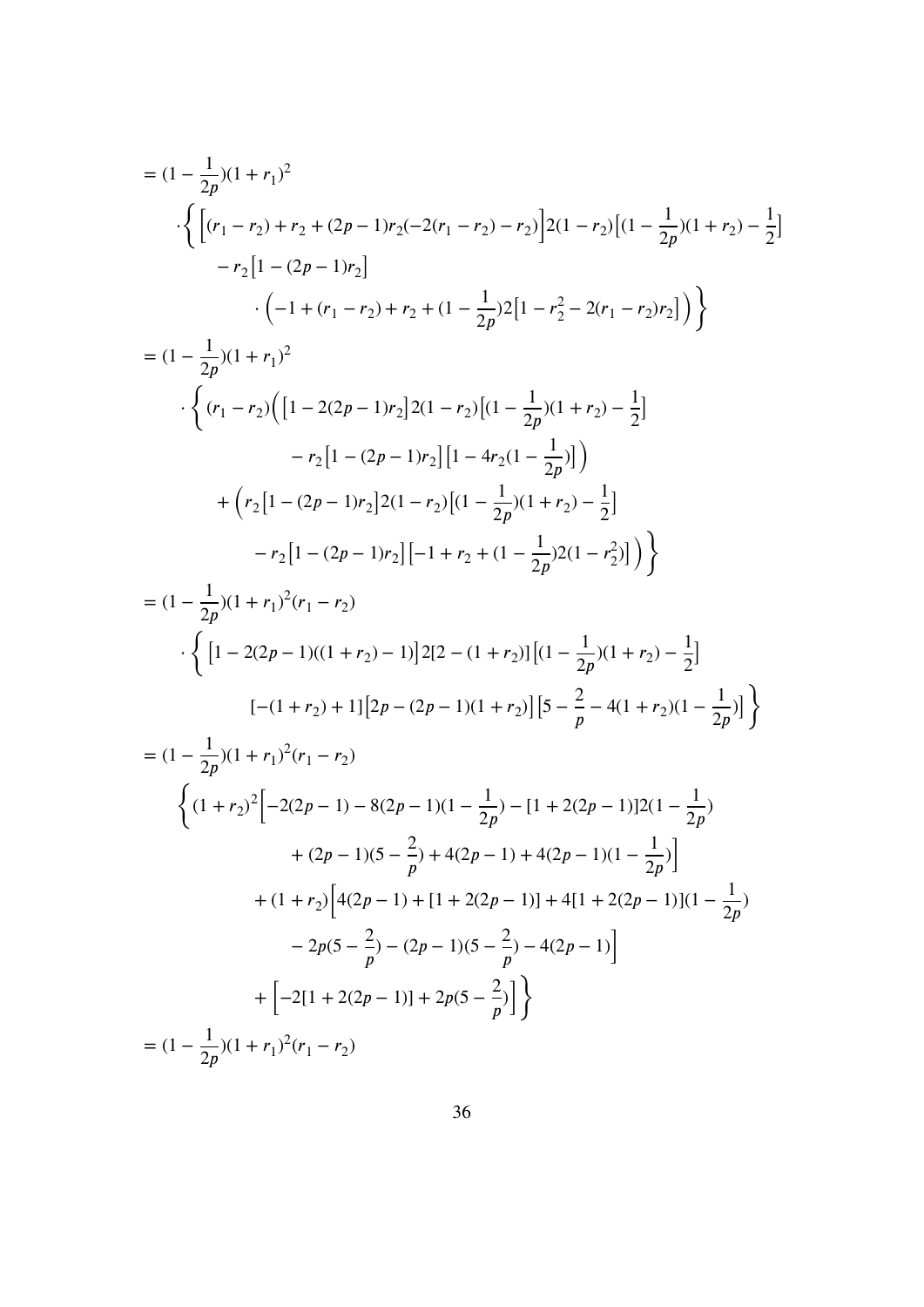$$
\begin{aligned}\n& \cdot \left\{ (1+r_2)^2 (1-\frac{1}{2p}) \Big[ -4p - 8(2p-1) - 2 - 4(2p-1) \Big] \\
&+ 2p(5-\frac{2}{p}) + 8p + 4(2p-1) \Big] \\
&+ (1+r_2) \Big[ p(8+4+16-10-10-8) \\
&+ (-4-1+4-8-8+4+5+4+4) + \frac{1}{p}(2-2) \Big] \\
&+ [2p-2] \right\} \\
&= (1-\frac{1}{2p})(1+r_1)^2 (r_1-r_2) \Big\{ (1+r_2)^2 (1-\frac{1}{2p}) [-2p+2] + [2p-2] \Big\} \\
&= -2(1-p)(1-\frac{1}{2p})(1+r_1)^2 (r_1-r_2) \frac{1}{f(r_2)}\n\end{aligned}
$$

This equals zero if and only if  $r_1 = r_2$ . Hence  $B(r_1, r_2)$  has exactly one local extremum on  $D_c \cap \{r_1, r_2 \ge 0\}$  that is not an endpoint, because  $A(r, r) = A_{\infty}(r)$  is strictly increasing for  $r \ge 0$ . So let  $(\tilde{r}, \tilde{r}) \in D_c \cap \{r_1, r_2 \ge 0\}$  be that unique extremum. If it is a local mininmum, it is also the global minimum, because if there was another point  $(r_1, r_2) \in D_c \cap \{r_1, r_2 \ge 0\}$  with  $B(r_1, r_2) < B(\tilde{r}, \tilde{r})$ , there would have to be a second local extremum in between  $(\tilde{r}, \tilde{r})$  and  $(r_1, r_2)$ .

Since for  $r \ge r_{\text{min}}$  we have  $\frac{d}{dr}A(r, r) > 0$  and by Lemma [3.5](#page-32-0) also  $\frac{d}{dr}B(r, r) > 0$ ,  $\nabla A$ and  $\nabla B$  must be parallel and not antiparallel at  $(\tilde{r}, \tilde{r})$ . Further by our computation

$$
sign det(\nabla A(r_1, r_2) | \nabla B(r_1, r_2)) = sign(r_2 - r_1).
$$

That means that if we move from  $(\tilde{r}, \tilde{r})$  along  $D_c \cap \{r_1, r_2 \ge 0\}$  in the direction where  $r_1$  increases and  $r_2$  decreases, det( $\nabla A \mid \nabla B$ ) becomes negative which means that  $\nabla B$ bends into the direction of motion, implying that  $B$  increases. Since it gets the other sign if we move the other way,  $B$  also increases in that direction. Thus our local extremum is a minimum and we are done.  $\Box$ 

### **4 Extensions of Theorem [3.1](#page-25-0)**

#### **4.1** The Case  $E = [0, b)$

The main result of this subsection is the following Theorem [4.1.](#page-38-0)

<span id="page-38-0"></span>**Theorem 4.1.** *Let*  $p > \frac{2}{3}$ ,  $E \subset [0, 1)$  *and*  $S = \{a_1I_1, a_2I_2, ...\}$  *be a set of compatible E*-dominant intervals with some coefficients, where for  $i = 1, 2...$  we have  $I_{i+1} \subset I_i$ .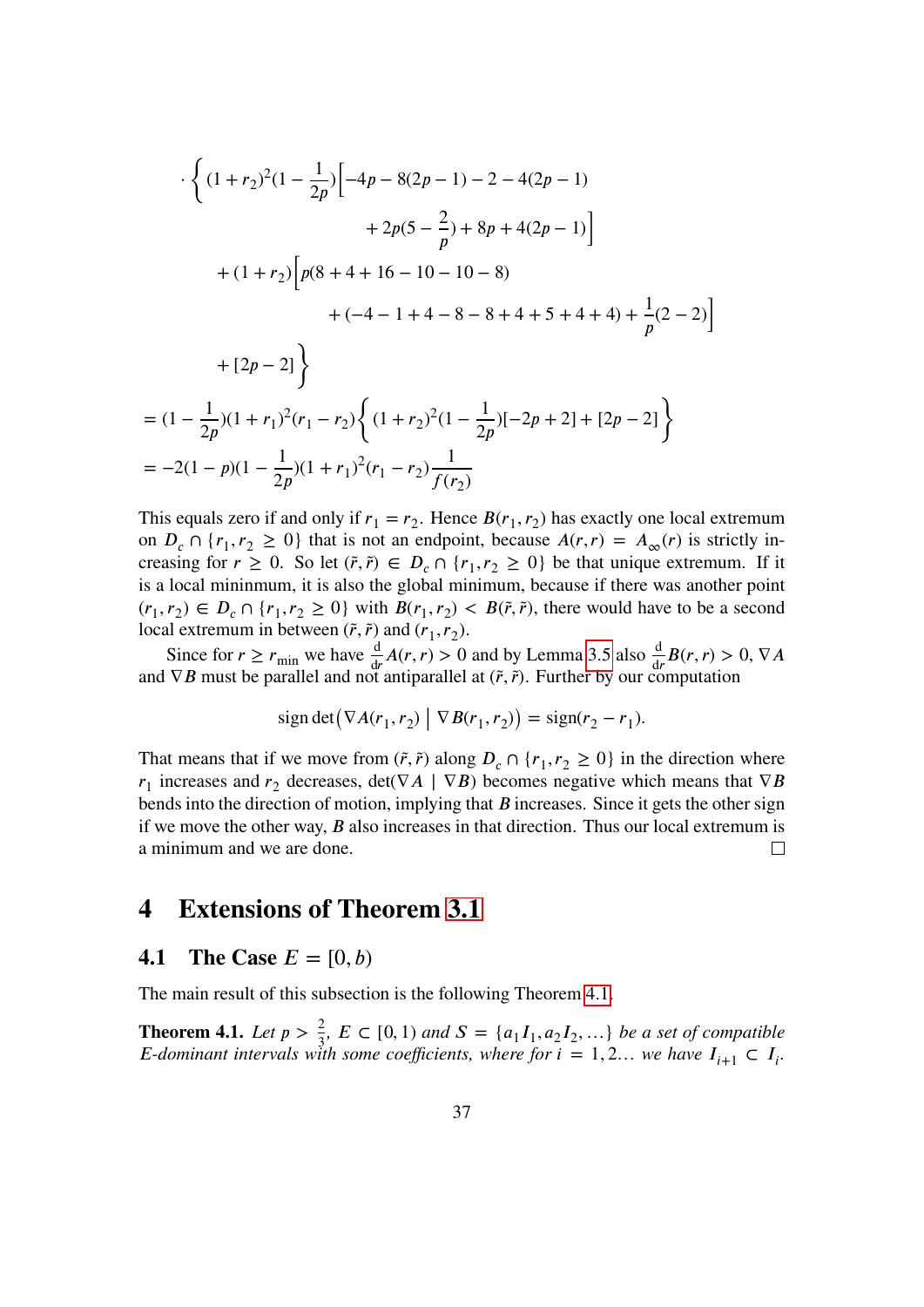*Then there is a T with*  $\mathbb{I}(T) = \mathbb{I}_p$  *and such that* 

$$
\frac{B_{[0,p)}(T)}{A_{[0,p)}(T)} \le \frac{B_E(S)}{A_E(S)}.
$$

<span id="page-39-0"></span>**Corollary 4.2.** Let  $p > \frac{2}{3}$ ,  $b \in [0, 1]$  and  $E = [0, b)$  and S be a set of compatible Edominant intervals with some coefficients. Then there is a T with  $\mathbb{I}(T) = \mathbb{I}_p$  such that

$$
\frac{B_{[0,p)}(T)}{A_{[0,p)}(T)} \le \frac{B_E(S)}{A_E(S)}.
$$

*Proof of Corollary* [4.2.](#page-39-0) By Lemma [A.10](#page-72-0) we may remove those intervals from S that do not contain  $b$ , since all their respective restricted Haar functions are orthogonal to all other restricted Haar functions. Then call the remaining intervals  $I_1, I_2, \ldots$  Because they are compatible and all contain  $b$ , they can be ordered in such a way such that for  $i = 1, 2, ...$  we have  $I_{i+1} \subset I_i$ .  $\Box$ 

We first show a few lemmas and propositions that provide the steps in the proof of Theorem [4.1.](#page-38-0)

**Definition.** For vectors  $u, v \neq 0$  we define

$$
\mathfrak{\lhd} [u, v] := \frac{\langle u, v \rangle}{\|u\| \|v\|}.
$$

If  $0 \in \{u, v\}$  we set

$$
\sphericalangle [u, v] \coloneqq 0.
$$

**Definition.** For  $E \subset [0, 1)$ , an ordered set of compatible intervals

$$
\mathbb{I} = \{I_1, I_2, \dots\}
$$

is called *nested* if for all  $i = 1, 2, ...$  we have

$$
I_{i+1} \subset \mathfrak{r}(I_i).
$$

*Remark.* Let  $\mathbb{I}$  be compatible and nested and for all  $I \in \mathbb{I}$ ,  $I \neq [-1, 1)$  assume  $\mathcal{I}(I) \cap$  $|E| \geq |\mathfrak{r}(I) \cap E|$ . Then for any  $I, J \in \mathbb{I}$  we have  $\mathcal{A}[h_{I,E}, h_{J,E}] \leq 0$ .

**Definition.** For a nested sequence  $S = \{a_0I_0, a_1I_1, ...\}$  define

$$
U(S) := \left\{ k \ge 1 \mid |a_k| > | \sum_{i=0}^{k-1} a_i| \right\}.
$$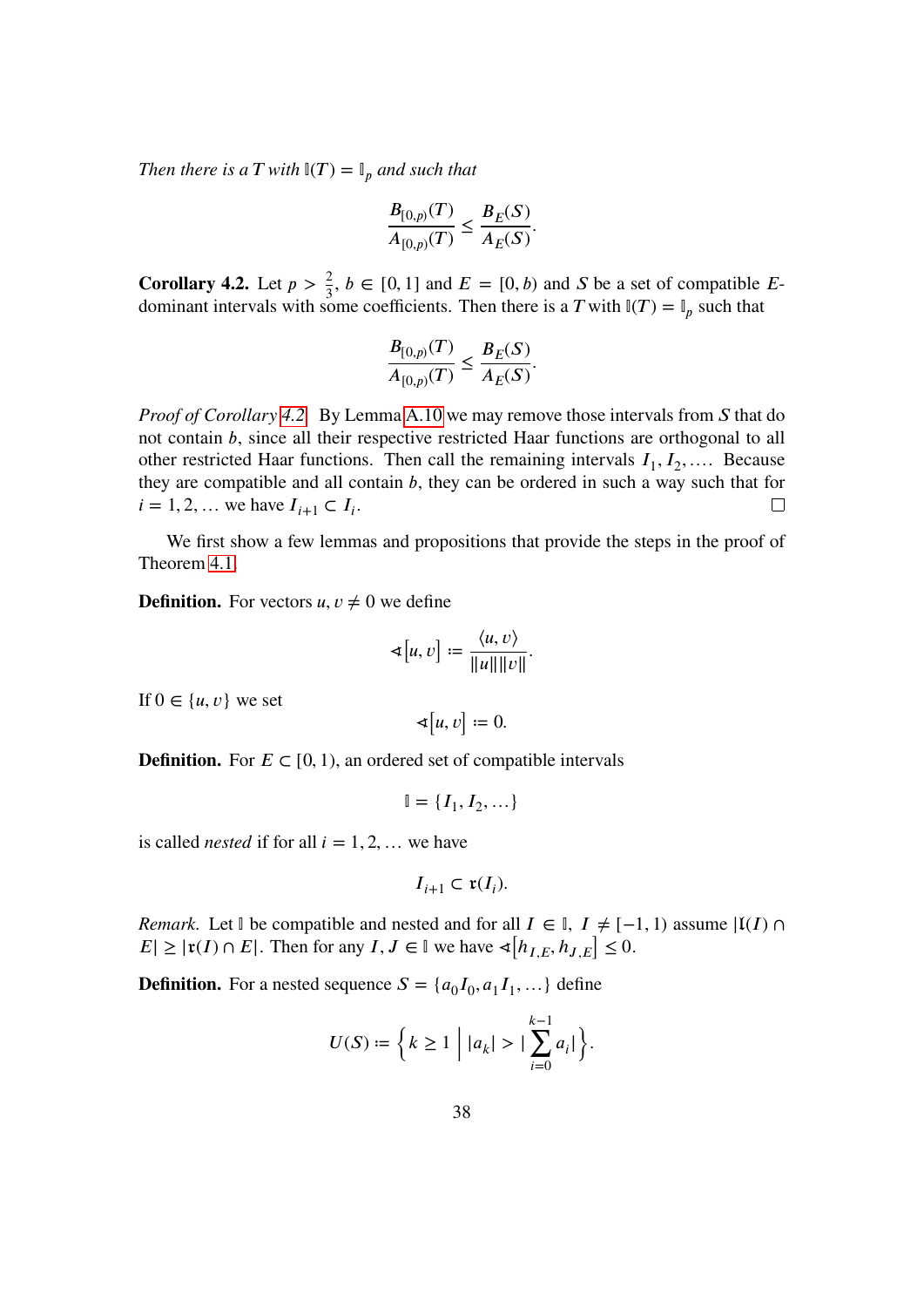<span id="page-40-2"></span>**Proposition 4.3.** Let  $p > \frac{2}{3}$ ,  $E \subset [0, 1)$  and  $S = \{a_0I_0, ..., a_nI_n\}$  be a nested sequence of compatible E-dominant intervals. Then there is an  $E'$  and a nested sequence T of compatible  $E'$ -dominant intervals with

<span id="page-40-0"></span>
$$
\frac{B_{E'}(T)}{A_{E'}(T)} \le \frac{B_E(S)}{A_E(S)}\tag{45}
$$

and  $U(T) = \emptyset$ .

*Proof.* Assume  $U(S) \neq \emptyset$  and take  $k = \min U(S)$ . Abbreviate

$$
S_0 := \{a_0I_0, ..., a_{k-1}I_{k-1}\},\,
$$
  

$$
S_1 := \{a_kI_k, ..., a_nI_n\}.
$$

We will prove the proposition by induction on  $|S_1| = |S| - \min U(S)$ . In case  $U(S) = \emptyset$ we set min  $U(S) = |S|$ . This is the base case where there is nothing to be done. So assume  $k = \min U(S) < |S|$ .

If  $F_E(S_0)1_{I_{k-1}} = 0$  then  $F_E(S_0)$  and  $F_E(S_1)$  are orthogonal so that by Lemma [A.9,](#page-71-0) [\(45\)](#page-40-0) holds for  $\hat{E}' = E$  and  $T = S_0$  or  $T = S_1$ . For the case  $T = S_0$  we are done because  $U(S_0) = \emptyset$ . Since  $S_1 \neq \emptyset$  which by definition implies min  $U(S_1) \geq 1$  we have for the case  $T = S_1$  that  $|S_1| - \min U(S_1) < |S_1| = |S| - \min U(S)$  so that we may apply the inductive hypothesis to  $S_1$ .

Thus it remains to consider  $F_E(a_0I_0, ..., a_{k-1}I_{k-1})\mathbb{1}_{I_k} \neq 0$ . Now for  $|\mathfrak{l}(I_k) \cap E| \geq 0$  $|\mathfrak{r}(I_k) \cap E|$  set

$$
u := F_E(a_0I_0, ..., a_{k-1}I_k) \mathbb{1}_{I_k} = (\sum_{i=0}^{k-1} a_i) \mathbb{1}_{I_k \cap E},
$$
  

$$
v := \pm (\sum_{i=0}^{k-1} a_i) h_{I_k, E},
$$
  

$$
a := \pm \frac{a_k}{\sum_{i=0}^{k-1} a_i},
$$

where we take (e.g.) the positive sign for the case of equality. Since  $p > \frac{1}{2}$  we have  $\langle u, v \rangle$  > - $||u|| ||v||$  and by the choice of the signs also  $\langle u, v \rangle \leq 0$ . Furthermore since  $I_k \in U(S)$  we have  $|a| > 1$ . Hence we may apply Lemma [A.11.](#page-72-1) Replacing b by  $b(\sum_{i=0}^{k-1} a_i)^{-1}$ , [\(115\)](#page-72-2) becomes

<span id="page-40-1"></span>
$$
||F_E(a_0I_0, ..., a_kI_k)\mathbb{1}_{I_k}||_2^2 = ||F_E(a_0I_0, ..., a_{k-1}I_{k-1}, \sum_{i=0}^{k-1} a_iI_k)\mathbb{1}_{I_k}||_2^2
$$
  
+ 
$$
||b\mathbb{1}_{I_k \cap E} \pm bh_{I_k, E}||_2^2
$$
 (46)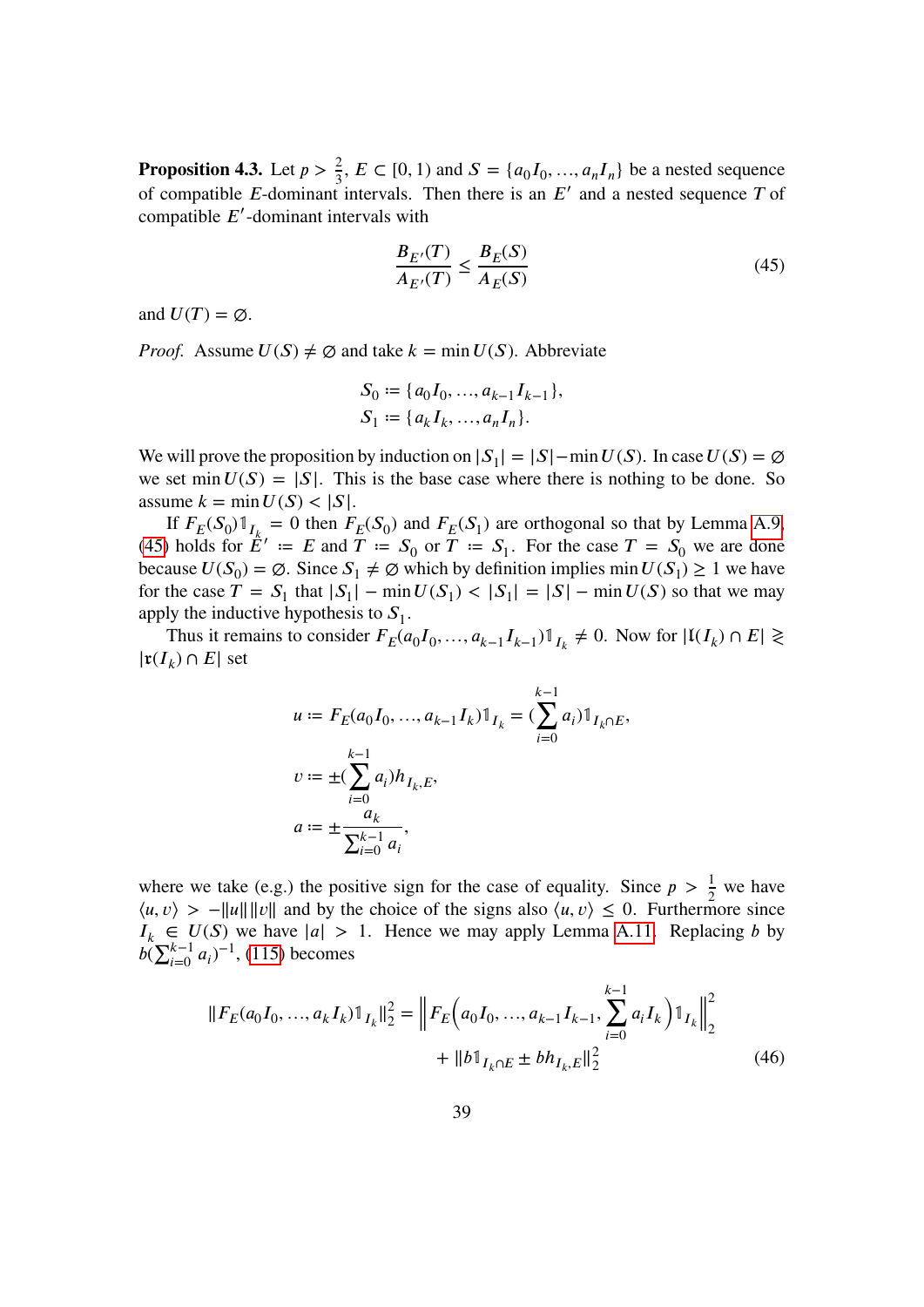holds.

Now define  $E^{\perp}$  as follows: If we are in the case  $|\mathfrak{l}(I_k) \cap E| \geq |\mathfrak{r}(I_k) \cap E|$  simply set  $E^{\perp}$  = E. For later use define  $J = \mathfrak{r}(I_k)$ .

In the other case  $|I(I_k) \cap E| < |\mathfrak{r}(I_k) \cap E|$  set  $E^{\perp} \setminus I_k := E \setminus I_k$ . Set  $E^{\perp} \cap$  $\mathfrak{l}(I_k) := E \cap \mathfrak{r}(I_k) - \frac{1}{2}|I_k|$ . Set *J* to be the interval with the same left boundary as 2  $\mathfrak{r}(I_k)$  but length  $\frac{|E \cap I(I_k)|}{|E \cap \mathfrak{r}(I_k)|}$  $\frac{|E \cap I(I_k)|}{|E \cap I(k)|} |\mathfrak{r}(I_k)| < |\mathfrak{r}(I_k)|$ . Then set  $E^{\perp} \cap \mathfrak{r}(I_k)$  to be a translated and dilated version of  $E \cap \mathfrak{r}(I_k)$  according to the transformation  $\mathfrak{l}(I_k) \to J$ . Then we have  $|E^{\perp} \cap \mathfrak{l}(I_k)| = |E \cap \mathfrak{r}(I_k)|, |E^{\perp} \cap \mathfrak{r}(I_k)| = |E \cap \mathfrak{l}(I_k)|.$ 

This means in both cases we have  $||b||_{I_k \cap E} \pm bh_{I_k, E}||_2^2$  $\frac{2}{2} = ||b \mathbb{1}_{I_k \cap E^{\perp}} + bh_{I_k, E^{\perp}}||_2^2$  $rac{2}{2}$  so that we may rewrite [\(46\)](#page-40-1) as

$$
||F_E(a_0I_0, ..., a_kI_k)\mathbb{1}_{I_k}||_2^2 = ||F_E(a_0I_0, ..., a_{k-1}I_{k-1}, \sum_{i=0}^{k-1} a_iI_k)\mathbb{1}_{I_k}||_2^2
$$
  
+ 
$$
||b\mathbb{1}_{I_k \cap E^{\perp}} + bh_{I_k, E^{\perp}}||_2^2.
$$
 (47)

Now while the function on the left hand side of [\(47\)](#page-41-0) also has mass on  $\mathfrak{l}(I_k)$ , both functions on the right are only supported on  $\mathfrak{r}(I_k)$ . In particular

 $F_E(a_0I_0, ..., a_{k-1}I_{k-1}, \sum_{i=0}^{k-1} a_iI_k) \mathbb{1}_{I_k}$  is just a scaled version of  $F_E(a_0I_0, ..., a_kI_k) \mathbb{1}_{I_k}$ and  $b \mathbb{1}_{I_k \cap E^{\perp}} + b h_{I_k, E^{\perp}}$  is additionally dilated according to the transformation  $\mathfrak{r}(I_k) \to J$ . This means that for

<span id="page-41-4"></span><span id="page-41-3"></span><span id="page-41-1"></span><span id="page-41-0"></span>
$$
F_{\text{tail}} := F_E(a_{k+1}I_{k+1},...,a_nI_n)
$$

and  $F_{\text{tail}}^{\perp}$ , which shall be  $F_{\text{tail}}$  dilated according to the transformation  $\mathfrak{r}(I_k) \to J$ , and  $c^{\parallel}, c^{\perp}$  with those signs such that the right hand sides of [\(48\)](#page-41-1) are negative, we have<sup>[7](#page-41-2)</sup>

$$
\begin{split} \mathcal{A}\big[F_{E}(a_{0}I_{0},...,a_{k}I_{k})\mathbb{1}_{I_{k}},F_{\text{tail}}\big] &\geq \mathcal{A}\big[F_{E}\big(a_{0}I_{0},...,a_{k-1}I_{k-1},\sum_{i=0}^{k-1}a_{i}I_{k}\big)\mathbb{1}_{I_{k}},c^{\parallel}F_{\text{tail}}\big] \\ &= \mathcal{A}\big[b\mathbb{1}_{I_{k}\cap E^{\perp}}+bh_{I_{k},E^{\perp}},c^{\perp}F_{\text{tail}}^{\perp}\big].\end{split} \tag{48}
$$

Also fix the absolute values of  $c^{\parallel}, c^{\perp}$  such that

$$
(c^{\parallel})^2 |\mathfrak{r}(I_k)| + (c^{\perp})^2 |J| = \mathfrak{r}(I_k),
$$
  
\n
$$
(c^{\perp})^2 |J| = \sqrt{|\mathfrak{r}(I_k)|} \sqrt{|\mathfrak{r}(I_k)|^2} + b h_{I_k, E^{\perp}}|_2^2
$$
\n(49)

$$
\frac{\overline{c^{(k)}}^{(k+1)}}{(c^{(k)})^2 |\mathfrak{r}(I_k)|} = \frac{1}{\|F_E(a_0 I_0, \dots, a_{k-1} I_{k-1}, \sum_{i=0}^{k-1} a_i I_k) \mathbb{1}_{I_k}\|_2^2}.\tag{50}
$$

Now we add dilated and scaled versions of  $F<sub>tail</sub>$  to both sides of [\(47\)](#page-41-0) and get by [\(48\)](#page-41-1), [\(49\)](#page-41-3), [\(50\)](#page-41-4) that

$$
||F_E(S)\mathbb{1}_{I_k}||_2^2 \ge ||F_E(a_0I_0, ..., a_{k-1}I_{k-1}, \sum_{i=0}^{k-1} a_iI_k) \mathbb{1}_{I_k} + c||F_{tail}||_2^2
$$

<span id="page-41-2"></span><sup>&</sup>lt;sup>7</sup>[\(48\)](#page-41-1) also holds for any other function supported on  $\mathfrak{r}(I_k)$  instead of  $F_{\text{tail}}$ .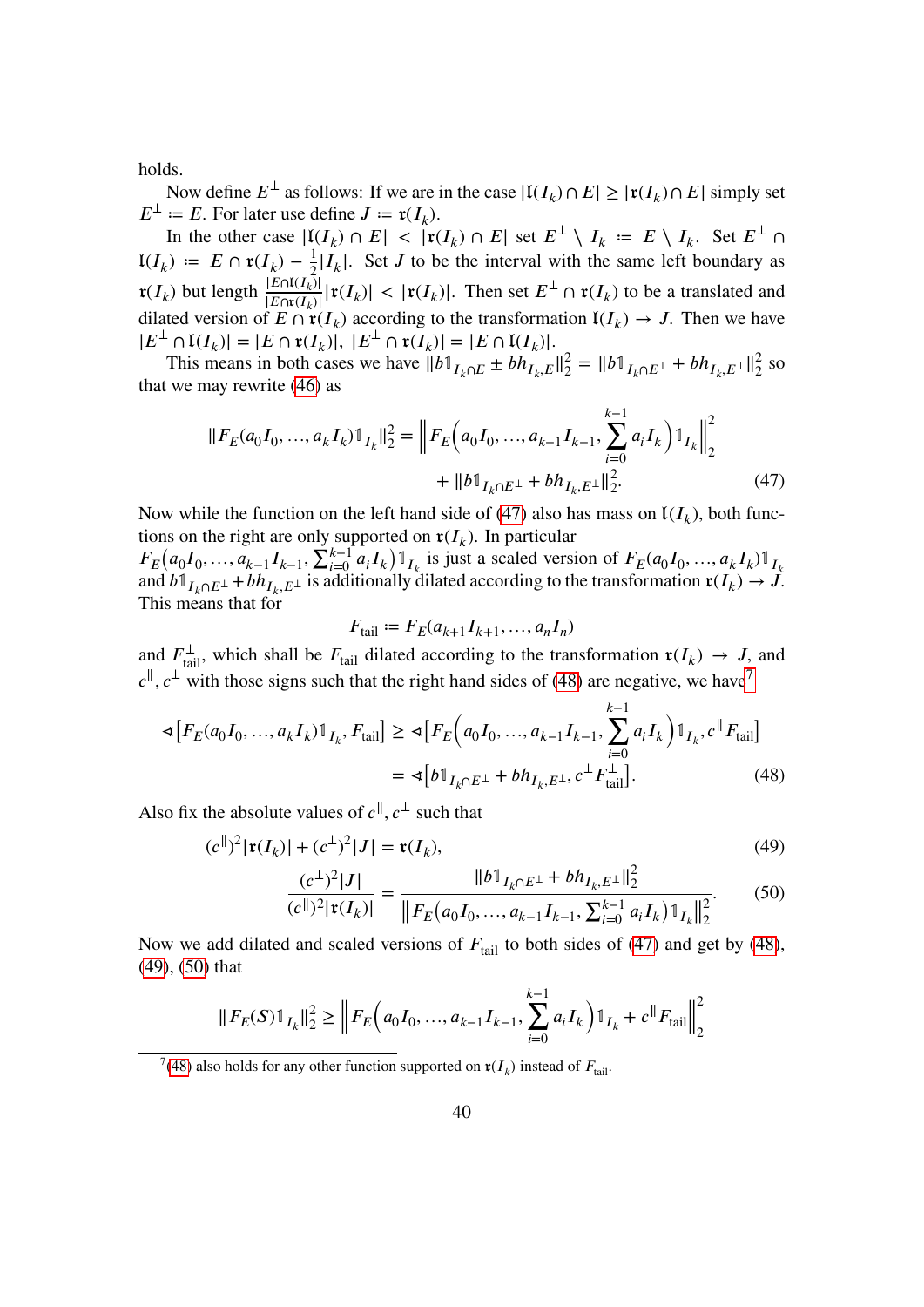<span id="page-42-1"></span><span id="page-42-0"></span>
$$
+ \|b\mathbb{1}_{I_k \cap E^{\perp}} + bh_{I_k, E^{\perp}} + c^{\perp} F_{\text{tail}}^{\perp} \|_2^2.
$$

Adding  $||F_E(S)1||_I^2$  $\frac{2}{2}$  to both sides we get

$$
||F_E(S)||_2^2 \ge ||F_E(a_0I_0, ..., a_{k-1}I_{k-1}, \sum_{i=0}^{k-1} a_iI_k) + c||F_{tail}||_2^2
$$
  
+  $||b||_{I_k \cap E^{\perp}} + bh_{I_k, E^{\perp}} + c^{\perp}F_{tail}^{\perp}||_2^2.$  (51)

Furthermore by [\(116\)](#page-72-3) we have

$$
||a_{k}h_{I_{k},E}||_{2}^{2} \le ||\sum_{i=0}^{k-1} a_{i}h_{I_{k},E}||_{2}^{2} + ||b||_{I_{k} \cap E}||_{2}^{2} + ||bh_{I_{k},E}||_{2}^{2}
$$
  

$$
= ||\sum_{i=0}^{k-1} a_{i}h_{I_{k},E}||_{2}^{2} + ||b||_{I_{k} \cap E^{\perp}}||_{2}^{2} + ||bh_{I_{k},E^{\perp}}||_{2}^{2}.
$$
 (52)

For  $i = k + 1, ..., n$  set  $I_i^{\perp}$  $t_i^{\perp}$  to be the translate and dilate of  $I_i$  according to the transformation  $\mathfrak{r}(I_k) \to J$ . Then adding  $\sum_{i \neq k} ||a_i h_{I_i, E}||_2^2$  $\frac{2}{2}$  to both sides of [\(52\)](#page-42-0) and applying [\(49\)](#page-41-3) we get

$$
\sum_{i=0}^{\infty} \|a_i h_{I_i, E}\|_2^2 \le \sum_{i=0}^{k-1} \|a_i h_{I_i, E}\|_2^2 + \|\sum_{i=0}^{k-1} a_i h_{I_k, E}\|_2^2 + \sum_{i=k+1}^{\infty} \|c \|h_{I_i, E}\|_2^2
$$
  
+ 
$$
\|b\|_{I_k \cap E^{\perp}}\|_2^2 + \|bh_{I_k, E^{\perp}}\|_2^2 + \sum_{i=k+1}^{\infty} \|c^{\perp}a_i h_{I_i^{\perp}, E}\|_2^2.
$$
 (53)

Now set

$$
T_1 := \left\{ a_0 I_0, \dots, a_{k-1} I_{k-1}, \left( \sum_{i=0}^{k-1} a_i \right) I_k, c^\parallel a_{k+1} I_{k+1}, \dots, c^\parallel a_n I_n \right\}, \qquad E_1 := E,
$$
  

$$
T_2 := \left\{ b^\parallel I_k, b^\parallel I_k, c^\perp a_{k+1} I_{k+1}^\perp, \dots, c^\perp a_n I_n^\perp \right\}, \qquad E_2 := E^\perp.
$$

Then combining [\(51\)](#page-42-1) and [\(53\)](#page-42-2) we see that by Lemma [A.25](#page-86-0) there is an  $i \in \{1, 2\}$  with

$$
\frac{B_{E_i}(T_i)}{A_{E_i}(T_i)} \le \frac{B_E(S)}{A_E(S)}.
$$

Also we have

$$
|T_i| - \min U(T_i) \le (n+1) - (k+1) < (n+1) - k = |S| - \min U(S)
$$

so that we may apply the inductive hypothesis to  $T_i$ ,  $E_i$ .

<span id="page-42-2"></span> $\hfill \square$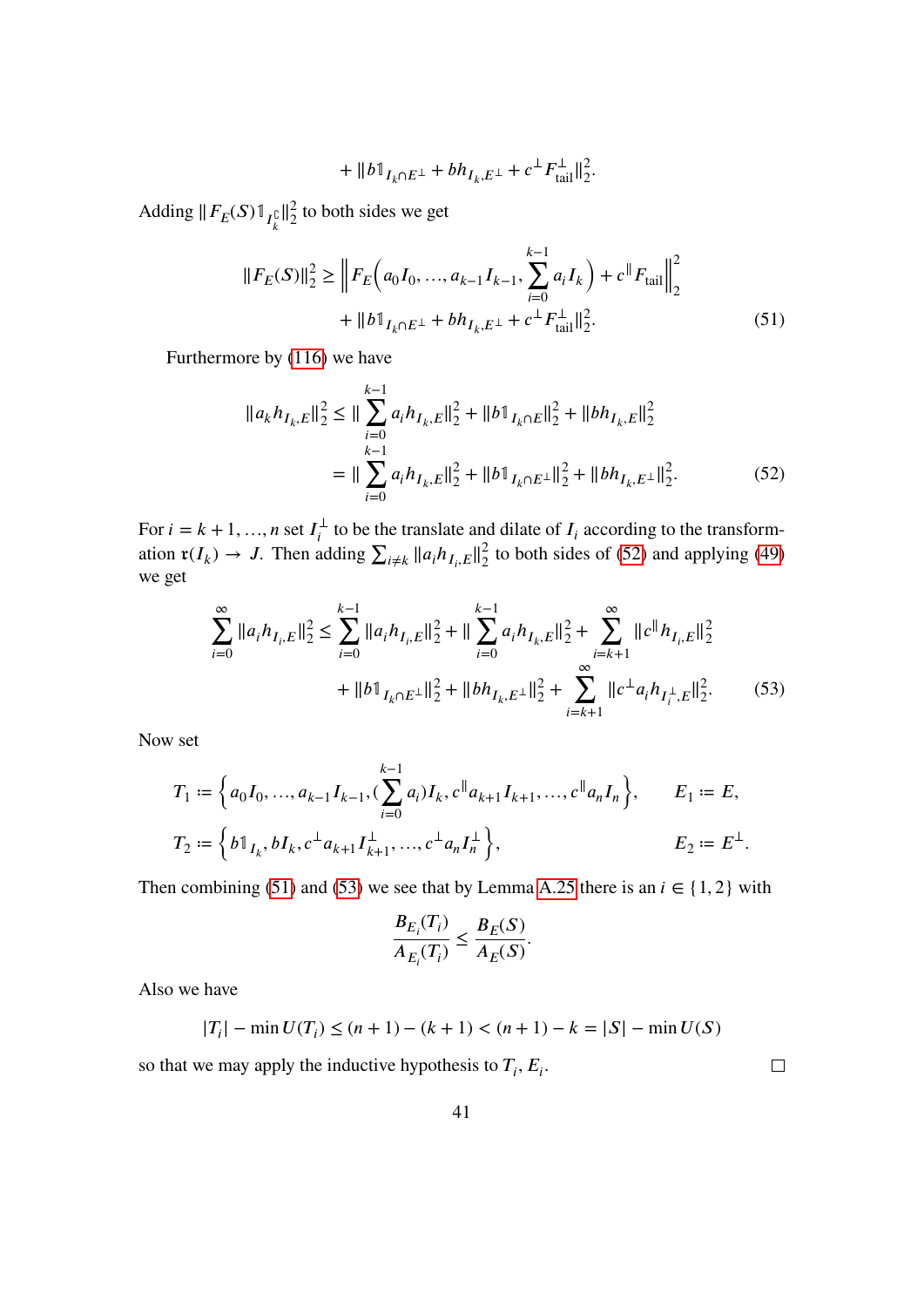<span id="page-43-2"></span>**Proposition 4.4.** Let  $p > \frac{2}{3}$ . Let  $E \subset [0, 1)$  and  $S = \{a_1I_1, a_2I_2, ...\}$  be compatible, E-dominant and nested with  $U(S) = \emptyset$ . Then there is an  $E' \subset [0, 1)$  and a T which is compatible, E'-dominant and nested with  $U(T) = \emptyset$  and

$$
\frac{B_{E'}(T)}{A_{E'}(T)} \le \frac{B_E(S)}{A_E(S)}
$$

and where for each  $I \in \mathbb{I}(T)$ ,  $I \neq [-1, 1)$  we have

<span id="page-43-0"></span>
$$
|\mathfrak{l}(I) \cap E'| \ge |\mathfrak{r}(I) \cap E'|.
$$
 (54)

*Proof.* We prove the proposition by induction on the number of indices *i* for which [\(54\)](#page-43-0) fails for  $I_i$ , E. In the base case there are no such indices so there is nothing to be done. So assume such indices exist and let  $i$  be the largest index for which [\(54\)](#page-43-0) fails. Since  $U(S) = \emptyset$  we have  $|a_i| \leq |\sum_{j=1}^{i-1} a_j|$ . Since we may simply remove  $a_i I_i$  from S if  $a_i = 0$ it suffices to consider  $\sum_{j=1}^{i-1} a_j \neq 0$ . Then by rescaling we may pass to  $\sum_{j=1}^{i-1} a_j = 1$ . Abbreviate

$$
S_0 := \{a_1 I_1, \dots, a_{i-1} I_{i-1}\},
$$
  

$$
S_1 := \{a_{i+1} I_{i+1}, a_{i+2} I_{i+2}, \dots\}.
$$

Then  $F_E(S_0) \mathbb{1}_{I_i} = \mathbb{1}_{I_i \cap E}$ . Now there are two cases to consider:

**Case**  $a_i \ge 0$  Since [\(54\)](#page-43-0) fails we have that  $\leq \lfloor \mathbb{1}_{I_i \cap E}, h_{I_i, E} \rfloor \ge 0$ . Therefore there is an  $a \ge a_i$  s.t.

<span id="page-43-1"></span>
$$
\|\mathbb{1}_{I_i \cap E} + a_i h_{I_i, E}\|_2^2 = \|\mathbb{1}_{I_i \cap E}\|_2^2 + \|ah_{I_i, E}\|_2^2 = \|\mathbb{1}_{I_i \cap E}\|_2^2 + \|a\mathbb{1}_{I_i \cap E}\|_2^2. \tag{55}
$$

Now decompose  $I_i$  into two intervals  $I_{\parallel} \cup I_{\perp} = I_i$  and take  $\tilde{E}$  such that

- $\tilde{E} \setminus I_i = E \setminus I_i$ ,
- $|\tilde{E} \cap I_i| = |E \cap I_i|,$
- $I_{\parallel} \cap \tilde{E}$  is a dilate and translate of  $\mathfrak{r}(I_i) \cap E$ ,
- $\|1_{I_i \cap E} + a_i h_{I_i, E}\|_L^2$  $\frac{2}{L^2(\mathfrak{r}(I_i))} = ||\mathbb{1}_{I_i \cap \tilde{E}}||_I^2$  $\frac{2}{L^2(I_{\parallel})} + ||a \mathbb{1}_{I_i \cap \tilde{E}}||_L^2$  $_{L^2(I_{\parallel})}^2$ .

This is possible due to [\(55\)](#page-43-1) and  $\frac{|\mathfrak{r}(I_i) \cap E|}{|\mathfrak{r}(I)|}$  $\frac{|I_i \cap E|}{|\mathfrak{r}(I_i)|} \geq \frac{|I_i \cap E|}{|I_i|}$  $\frac{I_{\text{max}}}{|I_i|}$ . Now  $\mathbb{1}_{I_{\parallel}\cap\tilde{E}}$  and  $a\mathbb{1}_{I_{\parallel}\cap\tilde{E}}$  are translated, dilated and scaled versions of  $(\mathbb{1}_{I_i \cap E} + a_i h_{I_i,E}) \mathbb{1}_{\mathfrak{r}(I_i)}$ . Take  $S_1^1$  $\int_1^1$  and  $S_1^2$  $\frac{1}{1}$  to be their respective corresponding translated, dilated and scaled versions of  $S_1$ . Then

$$
A_E(S_1) = A_{\tilde{E}}(S_1^1) + A_{\tilde{E}}(S_1^2),
$$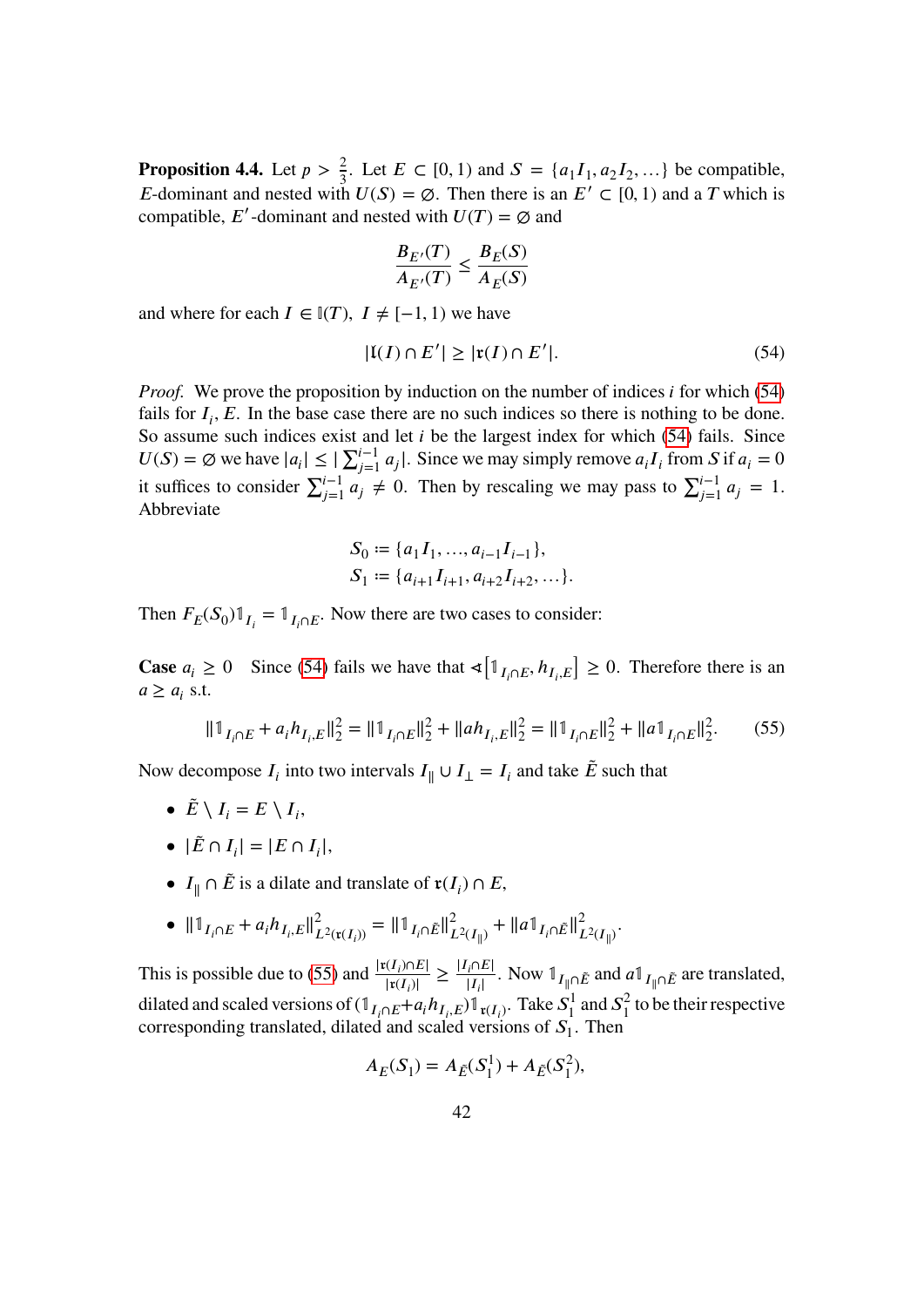$\|\mathbb{1}_{\mathfrak{x}(I_i)\cap E} + a_i h_{I_i, E\cap \mathfrak{x}(I_i)} + F_E(S_1)\|_2^2 = \|\mathbb{1}_{I_{\|\cap \tilde{E}}} + F_{\tilde{E}}(S_1^1)\|_2^2 + \|a\mathbb{1}_{I_{\|\cap \tilde{E}}} + F_{\tilde{E}}(S_1^2)\|_2^2$ and thus, recalling that  $F_E(S_0) \mathbb{1}_{I_i} = \mathbb{1}_{I_i \cap E}$  and hence also  $F_{\tilde{E}}(S_0) \mathbb{1}_{I_i} = \mathbb{1}_{I_i \cap \tilde{E}}$ , we get

$$
A_{E}(S) = A_{E}(S_{0}) + ||a_{i}h_{I_{i},E}||_{2}^{2} + A_{E}(S_{1})
$$
  
\n
$$
\leq A_{E}(S_{0}) + ||a_{1_{I_{i}\cap E}}||_{2}^{2} + A_{E}(S_{1}^{1}) + A_{E}(S_{1}^{2})
$$
  
\n
$$
= A_{E}(S_{0} \cup S_{1}^{1}) + A_{E}((a_{1_{I_{i}\cap E}}) \cup S_{1}^{2})
$$
  
\n
$$
B_{E}(S) = ||F_{E}(S_{0})||_{L^{2}(I_{i}^{c})}^{2}
$$
  
\n
$$
+ ||F_{E}(S_{0}) + a_{i}h_{I_{i},E}||_{L^{2}(I_{i})}^{2}
$$
  
\n
$$
- ||F_{E}(S_{0}) + a_{i}h_{I_{i},E}||_{L^{2}(\tau(I_{i}))}^{2}
$$
  
\n
$$
+ ||F_{E}(S)||_{L^{2}(\tau(I_{i}))}^{2}
$$
  
\n
$$
+ ||F_{E}(S)||_{L^{2}(\tau(I_{i}))}^{2}
$$
  
\n
$$
+ ||F_{E}(S_{0})||_{L^{2}(I_{i})}^{2} + ||a_{1_{I_{i}\cap E}}||_{2}^{2}
$$
  
\n
$$
- ||F_{E}(S_{0})||_{L^{2}(I_{i})}^{2} - ||a_{1_{I_{i}\cap E}}||_{2}^{2}
$$
  
\n
$$
+ ||F_{E}(S_{0} \cup S_{1}^{1})||_{L^{2}(I_{i})}^{2} + ||a_{1_{I_{i}\cap E}} + F_{E}(S_{1}^{2})||_{2}^{2}
$$
  
\n
$$
= ||F_{E}(S_{0})||_{L^{2}(I_{i}^{c})}^{2} + ||F_{E}(S_{0})||_{L^{2}(I_{i})}^{2} - ||F_{E}(S_{0})||_{L^{2}(I_{i})}^{2} + ||F_{E}(S_{0} \cup S_{1}^{2})||_{L^{2}(I_{i})}^{2}
$$
  
\n
$$
+ ||a_{1_{I_{i}\cap E}}||_{2}^{2} - ||a_{1_{I_{i}\cap E}}||_{2}^{2} + ||a_{1_{I_{i}\cap E}} + F_{E}(S_{1}^{2
$$

The way they were scaled, both  $S_0 \cup S_1^1$  and  $\{a \mathbb{1}_{I_i \cap \tilde{E}}\} \cup S_1^2$  still satisfy  $U = \emptyset$ . They also have at least one interval less that violates [\(54\)](#page-43-0) w.r.t.  $\tilde{E}$  than  $S$  does w.r.t.  $E$ , and by Lemma [A.25](#page-86-0) one of them has a smaller  $\frac{B}{A}$  than S. We apply the induction hypothesis to this sequence and are done with the first case.

**Case**  $a_i$  ≤ 0 Since  $U(S) = \emptyset$  we have  $|a_i|$  ≤ 1. Also, if  $a_i = -1$  then all coefficients in  $S_1$  must be zero so that we may remove  $S_1$  completely. Then we can simply turn  $|I(I_i) \cap E| < |I(I_i) \cap E|$  around while preserving A and B, by swapping  $I(I_i) \cap E$ and  $\mathfrak{r}(I_i) \cap E$  and flipping the sign of  $a_i$ . That way all properties of the proposition are preserved and also [\(54\)](#page-43-0) holds for all intervals because we assumed that it already holds for  $I_1, ..., I_{i-1}$  anyways.

So it suffices to consider  $-1 < a_i \leq 0$ . Then by Lemma [A.17](#page-79-0) there is an *a* with  $|a_i| \leq |a| \leq 1$  and

<span id="page-44-0"></span>
$$
\|1\|_{I_i \cap E} + a_i h_{I_i, E}\|_{L^2(\mathfrak{r}(I_i))}^2 \le \|1\|_{I_i \cap E} - a h_{I_i, E}\|_{L^2(\mathfrak{t}(I_i))}^2,\tag{56}
$$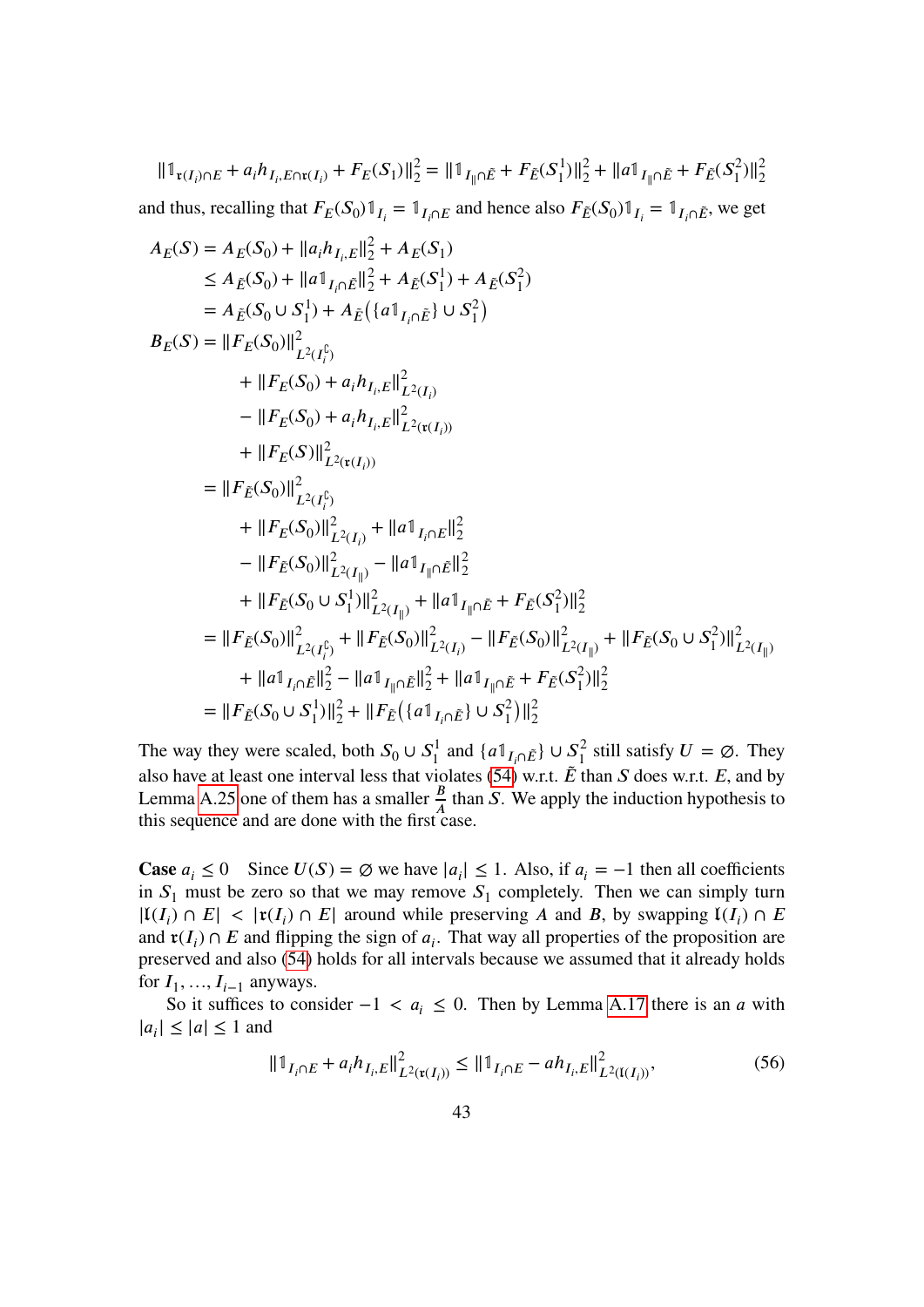$$
\|\mathbb{1}_{I_i \cap E} + a_i h_{I_i, E}\|_2^2 = \|\mathbb{1}_{I_i \cap E} - a h_{I_i, E}\|_2^2.
$$
 (57)

Now decompose  $\mathfrak{r}(I_i)$  into two intervals  $I_{\parallel} \cup I_{\perp} = \mathfrak{r}(I_i)$  and take  $\tilde{E}$  such that

- $\tilde{E} \setminus I_i = E \setminus I_i$ , •  $|\tilde{E} \cap \mathfrak{l}(I_i)| = |E \cap \mathfrak{r}(I_i)|, |\tilde{E} \cap \mathfrak{r}(I_i)| = |E \cap \mathfrak{l}(I_i)|$  which means  $\|\mathbb{1}_{I_i \cap E} - ah_{I_i,E}\|_{I_i}^2$  $\sum_{L^2(I(I_i))}^2 = ||\mathbb{1}_{I_i \cap \tilde{E}} + ah_{I_i, \tilde{E}}||_I^2$  $\frac{2}{L^2(\mathfrak{r}(I_i))}$  $\|\mathbb{1}_{I_i \cap E} - ah_{I_i,E}\|_{I_i}^2$  $\sum_{L^2(\mathfrak{r}(I_i))}^2 = ||\mathbb{1}_{I_i \cap \tilde{E}} + ah_{I_i, \tilde{E}}||_I^2$  $_{L^2(I(I_i))}^L$
- $I_{\parallel} \cap \tilde{E}$  is a dilate and translate of  $\mathfrak{r}(I_i) \cap E$ ,
- $\|1_{I_i \cap E} + a_i h_{I_i, E}\|_L^2$  $\sum_{L^2(\mathfrak{r}(I_i))}^2 = ||\mathbb{1}_{I_i \cap \tilde{E}} + ah_{I_i, \tilde{E}}||_I^2$  $_{L^{2}(I_{\parallel})}^{\prime}$ .

This is possible due to [\(56\)](#page-44-0) and  $\frac{|\mathfrak{r}(I_i) \cap E|}{|\mathfrak{r}(I)|}$  $\frac{|f(I_i) \cap E|}{|\mathfrak{r}(I_i)|} \geq \frac{|\mathfrak{l}(I_i) \cap E|}{|\mathfrak{l}(I_i)|}$  $\frac{|(I_i) \cap E|}{|{\mathfrak l}(I_i)|} = \frac{|{\mathfrak r}(I_i) \cap \tilde{E}|}{|{\mathfrak r}(I_i)|}$  $\frac{|\mathfrak{x}(I_i)\cap E|}{|\mathfrak{x}(I_i)|}$ . Now let  $\tilde{S}_1$  be  $S_1$ translated and dilated according to  $\mathfrak{r}(I_i) \to I_{\parallel}$ , and with coefficients scaled according to  $1 + a_i \mapsto 1 + a$ . Then  $A_{\tilde{E}}(\tilde{S}_1) = A_E(S_1)$  and

$$
\|\mathbb{1}_{I_i \cap E} + a_i h_{I_i, E} + F_E(S_1)\|_{L^2(\mathfrak{r}(I_i))}^2 = \|\mathbb{1}_{I_i \cap \tilde{E}} + a h_{I_i, E} + F_{\tilde{E}}(\tilde{S_1})\|_{L^2(I_{\parallel})}^2.
$$

Therefore recalling that  $F_E(S_0) \mathbb{1}_{I_i} = \mathbb{1}_{I_i \cap E}$  and  $F_{\tilde{E}}(S_0) \mathbb{1}_{I_i} = \mathbb{1}_{I_i \cap \tilde{E}}$  we get

$$
A_{E}(S) = A_{E}(S_{0}) + ||a_{i}h_{I_{i},E}||_{2}^{2} + A_{E}(S_{1})
$$
  
\n
$$
\leq A_{E}(S_{0}) + ||ah_{I_{i},E}||_{2}^{2} + A_{E}(S_{1})
$$
  
\n
$$
= A_{E}(S_{0} \cup \{aI_{i}\} \cup \tilde{S}_{1}),
$$
  
\n
$$
B_{E}(S) = ||F_{E}(S_{0})||_{L^{2}(I_{i}^{c})}^{2}
$$
  
\n
$$
+ ||F_{E}(S_{0}) + a_{i}h_{I_{i},E}||_{L^{2}(I_{i})}^{2}
$$
  
\n
$$
- ||F_{E}(S_{0}) + a_{i}h_{I_{i},E}||_{L^{2}(\mathfrak{x}(I_{i}))}^{2}
$$
  
\n
$$
+ ||F_{E}(S_{0}) + a_{i}h_{I_{i},E} + F_{E}(S_{1})||_{L^{2}(\mathfrak{x}(I_{i}))}^{2}
$$
  
\n
$$
= ||F_{E}(S_{0})||_{L^{2}(I_{i}^{c})}^{2}
$$
  
\n
$$
+ ||F_{E}(S_{0}) + ah_{I_{i},E}||_{L^{2}(I_{i})}^{2}
$$
  
\n
$$
- ||F_{E}(S_{0}) + ah_{I_{i},E}||_{L^{2}(I_{i})}^{2}
$$
  
\n
$$
+ ||F_{E}(S_{0}) + ah_{I_{i},E}||_{L^{2}(I_{i})}^{2}
$$
  
\n
$$
+ ||F_{E}(S_{0}) + ah_{I_{i},E} + F_{E}(\tilde{S}_{1})||_{L^{2}(I_{i})}^{2}
$$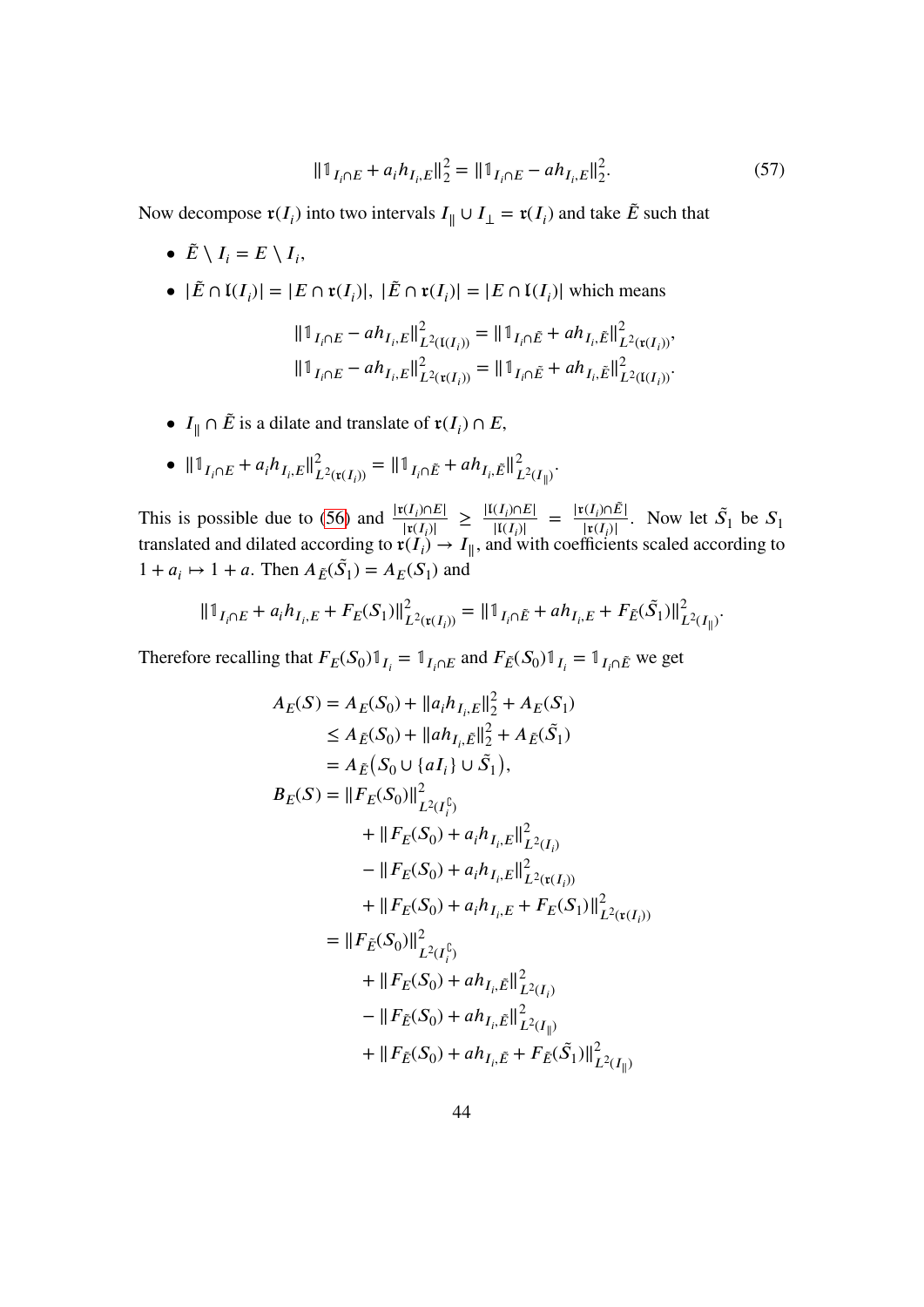$$
= || F_{\tilde{E}}(S_0) \cup \{aI_i\} \cup \tilde{S}_1 \rangle ||_2^2
$$

The way it is scaled,  $S_0 \cup \{aI_i\} \cup \tilde{S}_1$  still satisfies  $U = \emptyset$ . It also has one interval less that violates [\(54\)](#page-43-0) w.r.t.  $\tilde{E}$  and a smaller  $\frac{B}{A}$  than S w.r.t. E. So we may apply the induction hypothesis to  $S_0 \cup \{aI_i\} \cup \tilde{S}_1$  and are also done with the second case.  $\Box$ 

<span id="page-46-0"></span>**Lemma 4.5.** Let  $p \ge \frac{2}{3}$  and  $E \subset [0, 1)$ . Assume  $n \ge 0$  and  $a_0, ..., a_{n-1}, a \ge 0$  and let

$$
S = \{a_0 I_0^p, \dots, a_{n-1} I_{n-1}^p, aI\}
$$

be compatible, E-dominant, with  $I \subset \mathfrak{r}(I_{n-1}^p)$  and  $U(S) = \emptyset$  and where for all  $J \in$  $\mathbb{I}(S), J \neq [-1, 1)$  we have  $|\mathfrak{l}(J) \cap E| \geq |\mathfrak{r}(J) \cap E|$ . Furthermore assume  $n = 0$  or  $E = [0, p)$ . Then there are  $a'_0$  $a'_0, ..., a'_n \ge 0$  such that

$$
S' = \{a'_0I_0^p, ..., a'_nI_n^p\}
$$

satisfies

$$
U(S') = \emptyset,
$$
  
\n
$$
A_{[0,p)}(S') \ge A_E(S),
$$
  
\n
$$
B_{[0,p)}(S') \le B_E(S),
$$
  
\n
$$
||F_{[0,p)}(S')||_{L^2(\mathfrak{r}(I_n^p))}^2 \ge ||F_E(S)||_{L^2(\mathfrak{r}(I))}^2.
$$

*Proof.* First consider  $n = 0$ . Take  $a_0$  s.t.

$$
||a'_01_{[0,p)}||_2^2 = ||ah_{I,E}||_2^2.
$$

This is already the inequality for both  $A$  and  $B$ . For the last one observe

$$
||a'_01_{[0,p)}||^2_{L^2(\mathfrak{r}(I_0^p))} = ||a'_01_{[0,p)}||^2_{L^2([0,1))} = ||ah_{I,E}||^2_{2} \ge ||ah_{I,E}||^2_{L^2(\mathfrak{r}(I))}.
$$

Also  $U({a'_0}I_0^p)$  $\binom{p}{0}$ ) =  $\varnothing$ .

It remains to take care of the other case  $n \ge 1$  and  $E = [0, p)$ . This goes in a couple of steps.

1. First enlarge *I* while keeping  $\frac{|I \cap E|}{|I|}$  constant until  $I \cap E = \mathfrak{r}(I_{n-1}^p) \cap E$ . This is possible because  $|\mathfrak{r}(I_{n-1}^p) \cap E| \leq p |\mathfrak{r}(I_{n-1}^p)|$  and  $|I \cap E| \geq p |I|$ . At the same time decrease *a* so that  $||ah_{I,E}||_2^2$  $\frac{2}{2}$  stays constant. Then  $A_E(S)$  stays constant.  $B_E(S)$ decreases because  $h_{I,E}$  becomes more parallel to  $\mathbb{1}_{I\cap E}$ , which can be seen as a consequence of Lemma [A.7.](#page-71-1) Furthermore by Lemma [A.18,](#page-81-0)  $||F_E(S)||^2_{L^2(\mathfrak{r}(I))}$  increases. Since  $a$  decreases also  $U(S)$  stays empty.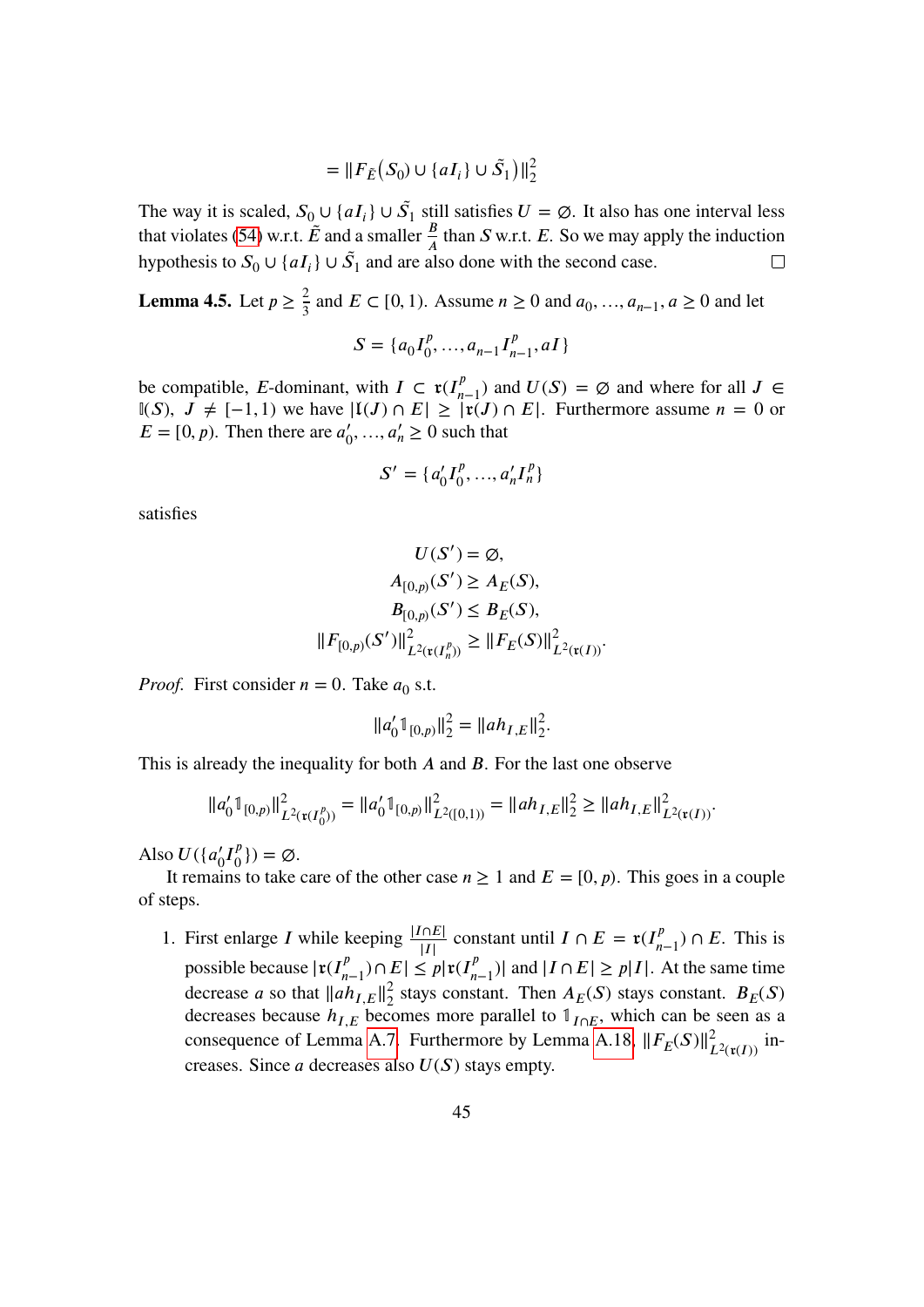- 2. Now we want to extend  $I$  further to the right. We do this according to Lemma [A.19](#page-81-1) applied to the intervals  $E \cap I_n^p \subset I \subset I_n^p$  and coefficients  $0 \le a \le \sum_{i=0}^{n-1} a_i$ . If *I* ends up being  $I_n^p$  $\frac{p}{n}$  then we are done.
- 3. Otherwise we obtain  $a = \sum_{i=0}^{n-1} a_i$ . That means that on  $\mathfrak{l}(I) \cap E = \mathfrak{l}(I)$  the function  $F_E(a_0 I_0^p)$  $\overline{a_0^p}, \ldots, a_{n-1} I_{n-1}^p, aI$  vanishes. Now we keep extending I to the right. However this alone would decrease  $B$  and also

<span id="page-47-0"></span>
$$
||F_{[0,p)}(a_0I_0^p, ..., a_{n-1}I_{n-1}^p, aI)||_{L^2(\mathfrak{r}(I))}^2
$$
\n(58)

because  $I(I) \cap E$  grows and  $\mathfrak{r}(I) \cap E$  shrinks. In order to compensate the loss in [\(58\)](#page-47-0) we additionally increase  $a_{n-1}$  and a by the same amount such that [\(58\)](#page-47-0) stays unchanged. That way  $F_E(a_0 I_0^p)$  $a_0^{\mu}$ , ...,  $a_{n-1}I_{n-1}^{\nu}$ , aI) stays zero on  $\mathfrak{l}(I)$ , decreases on  $I(I_{n-1}^p)$  and remains unchanged on  $(I_{n-1}^p)^{\tilde{C}}$ , which means that *B* decreases. A increases due to the growth of  $\overline{I}$ ,  $a_{n-1}$  and  $\overline{a}$ . We want to do this until  $\overline{I}$  becomes  $I_n^p$  $\frac{p}{n}$ .

However if  $n \ge 2$  we need to stop if  $a_{n-1}$  reaches  $\sum_{i=0}^{n-2} a_i$  before that, so that we don't violate  $U(S) = \emptyset$ . In that case  $F_E(a_0 I_0^p)$  $a_0^p, \ldots, a_{n-1}^p I_{n-1}^p, aI$  becomes zero on  $\mathfrak{I}(I_{n-1}^p)$ . Then we repeat this step by increasing  $a_{n-2}$  and  $a_{n-1}$  by the same amount, and *a* as much as  $a_{n-2} + a_{n-1}$ . We further repeat this step for  $n-3, n-4, ...$ until either I becomes  $I_n^p$  and we are done, or we arrive at the point where we want to increase  $a_0$ . In the latter case however, we may increase as long as we like without ever violating  $U(S) = \emptyset$  so that eventually I will become  $I_n^{\rho}$  and we are done.

 $\Box$ 

<span id="page-47-1"></span>**Proposition 4.6.** Let  $p \ge \frac{2}{3}$ ,  $0 \le n \le N$ ,  $E \subset [0, 1)$  and

$$
S = \{a_0 I_0^p, ..., a_{n-1} I_{n-1}^p, a_n I_n, ..., a_N I_N\}
$$

be a compatible E-dominant nested sequence with positive coefficients and  $U(S) = \emptyset$ and such that for all  $J \in \mathbb{I}(S), J \neq [-1, 1)$  we have  $|\mathfrak{l}(J) \cap E| \geq |\mathfrak{r}(J) \cap E|$ . Furthermore assume that for  $i = 0, ..., n - 1$  we have  $I(I_i^p) \subset E$ . Let  $n = 0$  or  $|E| = p$ . Then there is an  $E' \subset [0, 1)$  with  $|E'| = p$  and where for  $i = 0, ..., n$  we have  $\mathfrak{l}(I_i^p) \subset E'$ , and there is a compatible nested  $E'$ -dominant sequence

$$
S' = \{a'_0I_0^p, ..., a'_nI_n^p, a'_{n+1}I'_{n+1}, ..., a'_N I'_N\}
$$

with positive coefficients,  $U(S') = \emptyset$  and s.t. for all  $J \in \mathbb{I}(S')$ ,  $J \neq [-1, 1)$  we have  $|{\mathfrak l}(J) \cap E'| \geq |{\mathfrak r}(J) \cap E'|$  and

$$
\frac{B_{E'}(S')}{A_{E'}(S')} \leq \frac{B_{E}(S)}{A_{E}(S)}.
$$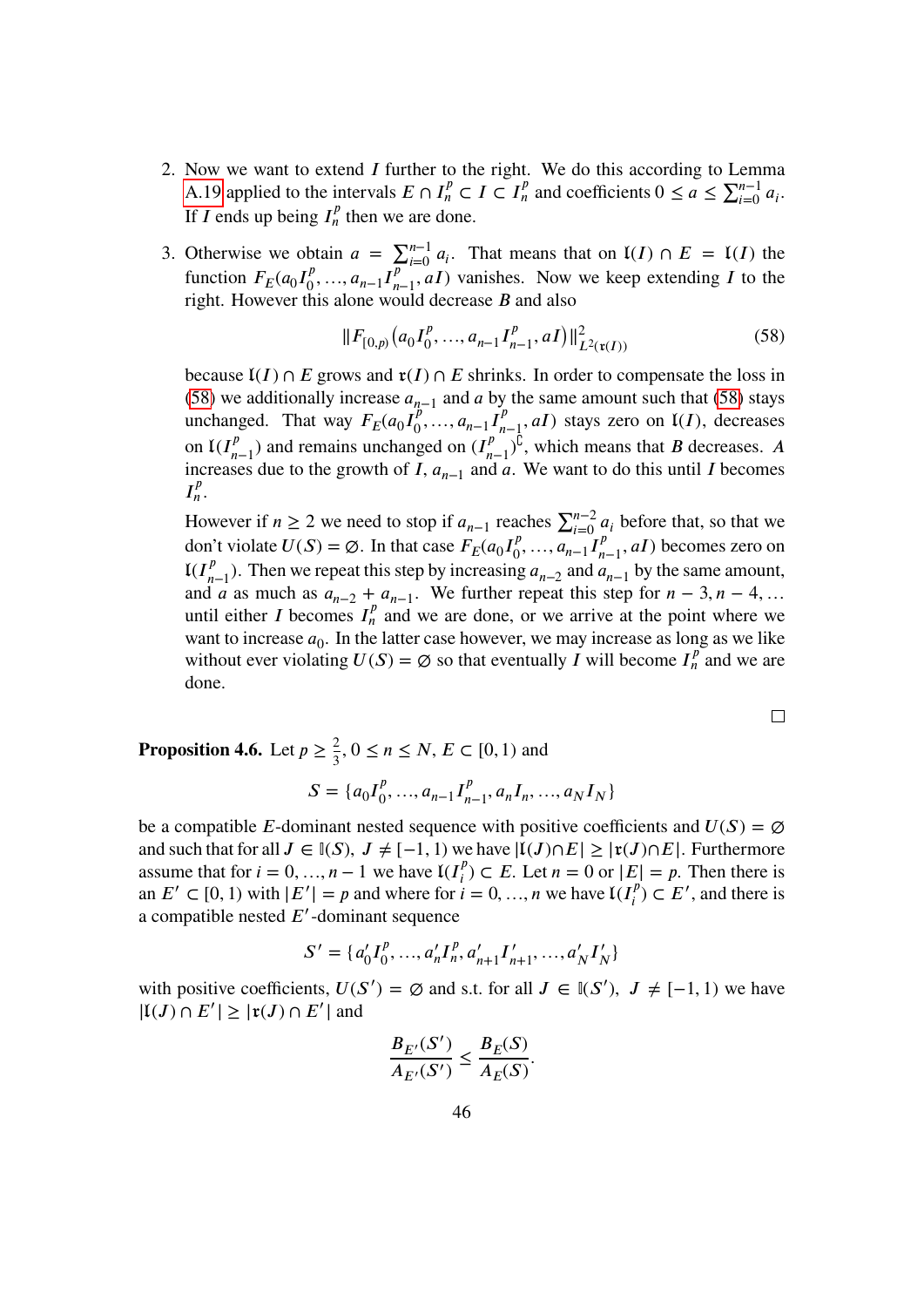*Proof.* Set

$$
S_0 := \{a_0 I_0^p, ..., a_{n-1} I_{n-1}^p, a_n I_n\},
$$
  

$$
S_1 := \{a_{n+1} I_{n+1}, ..., a_N I_N\}.
$$

First we would like to apply Lemma [4.5](#page-46-0) to  $E, S_0$ . We show that this is also possible for  $n \geq 1$  even though there Lemma [4.5](#page-46-0) requires  $E = [0, p)$ : Recall that for any k we have  $\bigcup_{i=1}^{k} I(I_i^p) \subset [0, p)$  and  $[0, p) \setminus \bigcup_{i=1}^{k} I(I_i^p) \subset \mathfrak{r}(I_k^p)$  and  $|I_k^p \cap [0, p)| = p|I_k^p|$ . Thus for any E with  $|E| = p$  and  $\bigcup_{i=1}^{n-1} I(I_i^p) \subset E$  and  $|I_{n-1}^p \cap E| \ge p |I_{n-1}^p|$  must have  $E \setminus \bigcup_{i=1}^{n-1} I(I_i^p) \subset \mathfrak{r}(I_{n-1}^p)$ . This means  $|\mathfrak{r}(I_{n-1}^p) \cap E| = |\mathfrak{r}(I_{n-1}^p) \cap [0, p)|$ . So instead of E and  $I_n$  we may take [0, p) and the interval  $\tilde{I}_n$  which satisfies

$$
|\mathfrak{l}(I_n) \cap E| = |\mathfrak{l}(\tilde{I}_n) \cap [0, p)|,
$$
  

$$
|\mathfrak{r}(I_n) \cap E| = |\mathfrak{r}(\tilde{I}_n) \cap [0, p)|.
$$

Such  $\tilde{I}_n$  exists by  $|I(I_n) \cap E| \geq |I(I_n) \cap E|$ . Apply Lemma [4.5](#page-46-0) to  $[0, p)$ ,  $S_0$  with  $\tilde{I}_n$ instead of  $I_n$ . By Lemma [A.12](#page-73-0) the result of Lemma [4.5](#page-46-0) also holds for  $E$ ,  $S_0$ .

So let  $S'_0$ be given by Lemma [4.5.](#page-46-0) If  $S_1 = \emptyset$  we set  $E' := [0, p)$  and  $S' := S'_0$  and are done with the proof. Otherwise note that

<span id="page-48-1"></span><span id="page-48-0"></span>
$$
F_E(S_0) \mathbb{1}_{\mathfrak{r}(I_n)} = \sum_{i=0}^n a_i \mathbb{1}_{\mathfrak{r}(I_n) \cap E}
$$
 (59)

$$
F_{[0,p)}(S_0') \mathbb{1}_{\mathfrak{r}(I_n^p)} = \sum_{i=0}^n a_i' \mathbb{1}_{\mathfrak{r}(I_n^p) \cap [0,p)}
$$
(60)

Since  $U(S) \neq \emptyset$  and not all coefficients are zero we have  $a_0 > 0$ , and since all coeffi-cients are positive this means [\(60\)](#page-48-0) is not zero. By Lemma [4.5](#page-46-0) (60) has a greater  $L^2$ -norm than [\(59\)](#page-48-1) and by the E-dominantness of  $I_n$  we have

$$
\frac{|\mathfrak{r}(I_n^p) \cap [0, p)|}{|\mathfrak{r}(I_n^p)|} = 2p - 1 \le \frac{|\mathfrak{r}(I_n) \cap E|}{|\mathfrak{r}(I_n)|}.
$$

That means there is an interval  $I \subset \mathfrak{r}(I_n^p)$  with

<span id="page-48-2"></span>
$$
||F_{[0,p)}(S'_0)1_I||_2^2 = ||F_E(S_0)1_{I_{n+1}}||_2^2,
$$
  
\n
$$
\frac{|I \cap [0,p)|}{|I|} = \frac{|I_{n+1} \cap E|}{|I_{n+1}|}.
$$
\n(61)

Take E' with  $E' \setminus I = [0, p) \setminus I$  and s.t.  $E' \cap I$  is the image of  $E \cap I_{n+1}$  under the linear transformation  $I_{n+1} \rightarrow I$ . Now denote

$$
S_1' := \{a'_{n+1}I'_{n+1},...,a'_{N}I'_{N}\}\
$$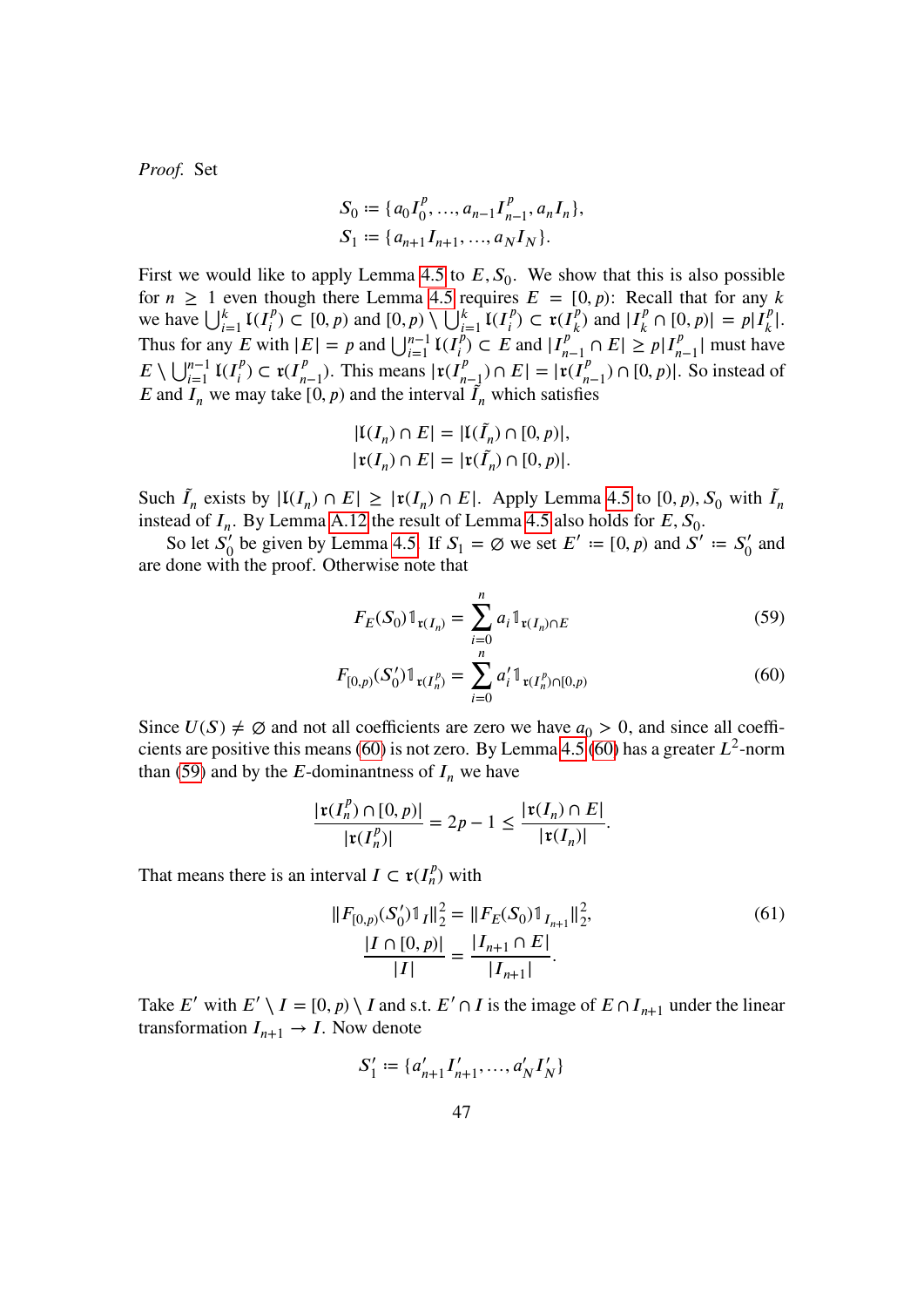where  $\mathbb{I}(S'_1)$  is the image of  $\mathbb{I}(S_1)$  under  $I_{n+1} \to I$  and  $a'_{n+1}, a'_{n+2}, \dots$  are  $a_{n+1}, a_{n+2}, \dots$ multiplied by  $\frac{\sqrt{|I_{n+1}|}}{\sqrt{|I|}}$  so that  $A_{E'}(S'_1) = A_E(S_1)$  and with [\(61\)](#page-48-2) we have

$$
||F_E(S)\mathbb{1}_{I_{n+1}}||_2^2 = ||F_{E'}(S')\mathbb{1}_I||_2^2.
$$

Define  $S' = S'_0 \cup S'_1$ . By the way  $a'_{n+1}, a'_{n+2}, \dots$  are scaled,  $U(S')$  stays just the same, i.e. empty. Also  $|E'| = p$  and for  $i = 0, ..., n$  we have  $\mathfrak{l}(I_i) \subset E'$ . Then according to Lemma [4.5](#page-46-0) we have

$$
A_E(S) = A_E(S_0) + A_E(S_1) \le A_{E'}(S'_0) + A_{E'}(S'_1).
$$

Also by Lemma [4.5](#page-46-0) we have

$$
||F_E(S_0)||_2^2 \ge ||F_{E'}(S_0')||_2^2
$$

and by  $(61)$  and the choice of  $E'$  we have

$$
||F_E(S_0)\mathbb{1}_{I_{n+1}}||_2^2 = ||F_{E'}(S_0')\mathbb{1}_I||_2^2.
$$

Therefore eventually we get

$$
||F_E(S)||_2^2 = ||F_E(S_0)||_2^2 - ||F_E(S_0)1_{I_{n+1}}||_2^2 + ||F_E(S)1_{I_{n+1}}||_2^2
$$
  
\n
$$
\geq ||F_{E'}(S'_0)||_2^2 - ||F_{E'}(S'_0)1_I||_2^2 + ||F_{E'}(S')1_I||_2^2
$$
  
\n
$$
= ||F_{E'}(S')||_2^2.
$$

 $\Box$ 

*Proof of Theorem [4.1.](#page-38-0)* First we want to pass to a nested S. We achieve this by going inductively through all  $i = 1, 2, ...$  with  $\mathbb{I}_{i+1} \subset \mathfrak{t}(I_i)$  and reflecting the intervals  $I_{i+1}, I_{i+2},...$  and  $E \cap I_i$  around the midpoint of  $I_i$ . We also have to flip the signs of  $a_i, a_{i+1}, \ldots$  because a reflected Haar function is minus a Haar function. After that, A and *B* have not changed.

Now by Proposition [4.3](#page-40-2) we may pass to a nested S with  $U(S) = \emptyset$ . Then by Pro-position [4.4](#page-43-2) we may additionally demand that for all  $I \in \mathbb{I}(S)$ ,  $I \neq [-1, 1)$  we have  $|{\rm I}(I) \cap E| \geq |{\rm r}(I) \cap E|$ . Then for any two  $I, J \in {\rm I}(S)$  we have  $\triangleleft[h_{I,E}, h_{J,E}] \leq 0$ , so that by Lemma [A.1](#page-68-0) it suffices to consider the case that all coefficients are positive. Further let *I* be the largest interval in  $\mathbb{I}(S)$ . If  $I \neq [-1, 1)$  then  $I \subset [0, 1)$ . Then translate and dilate S such that  $I = [0, 1)$ . Now we may replace I by  $[-1, 1)$  because all other intervals in  $\mathbb{I}(S)$  are contained in  $\mathfrak{r}(I)$  by nestedness, and  $h_{I \cap E}$  equals  $\mathbb{I}_E$  on  $\mathfrak{r}(I)$ , and it equals  $-\mathbb{1}_E$  on  $\mathfrak{l}(I)$ . Thus  $A_E(S)$  and  $B_E(S)$  don't change after the replacement.

Now we inductively apply Proposition [4.6](#page-47-1) and eventually for some  $N$  pass to an  $E$ and an S with  $\mathbb{I}(S) = \mathbb{I}_{N}^{p}$  which is E-dominant and where for all  $n = 1, ..., N$  we have  $\mathfrak{I}(I_n^p)$  ⊂ E and  $|E| = p$ . As we already argued in in beginning of the proof of Lemma [4.5,](#page-46-0) this already implies  $A_E(S) = A_{[0,p)}(S)$  and  $B_E(S) = B_{[0,p)}(S)$  by Lemma [A.12.](#page-73-0) Now we add the remaining intervals of  $\hat{\mathbb{I}}^p$  with zero coefficients.  $\Box$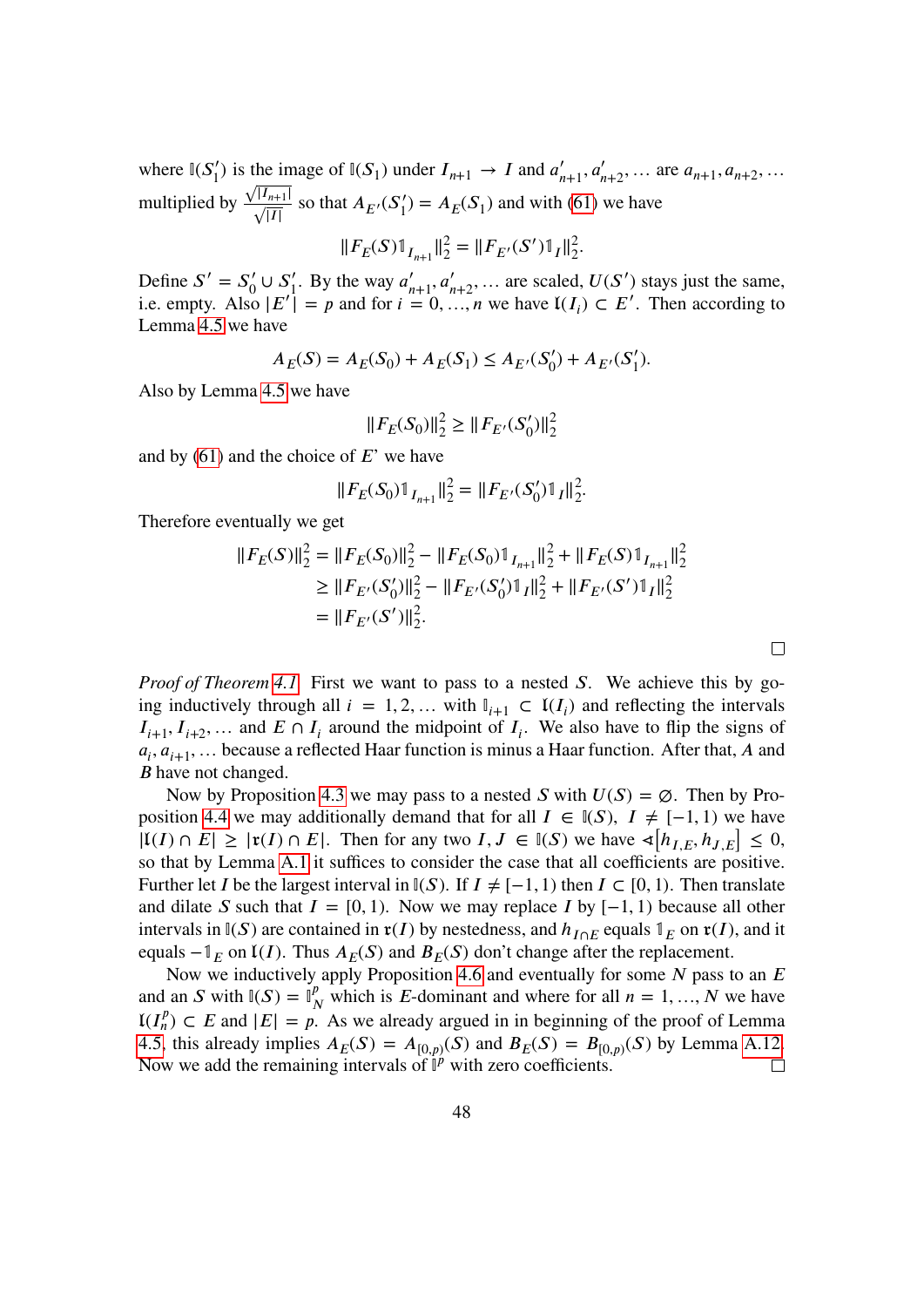### **4.2 The Case of** 4.5 **Scales**

The main statement in this section is the following Theorem [4.7.](#page-50-0)

<span id="page-50-0"></span>**Theorem 4.7.** *Let*  $p \geq \frac{2}{3}$ ,  $E \subset [0, 1)$  *and*  $|E \cap [0, \frac{1}{2})| \geq |E \cap [\frac{1}{2}, 1)|$ . *Let*  $I_1, I_2, ...$  *be disjoint subintervals of*  $[0, \frac{1}{2})$ *. Let*  $J_1, J_2, ...$  *be disjoint subintervals of*  $[\frac{1}{2}]$  $\frac{1}{2}$ , 1),  $I_1$ ,  $I_2$ , .... Let  $\{K_{ij} \mid i,j = 1,2,...\}$  *be disjoint intervals so that for all i, j we have*  $K_{ij} \subset J_i$ . *Furthermore all intervals are assumed compatible and* E, p-dominant. Let

$$
S = \{a_0[-1, 1), a[0, 1), a_1I_1, a_2I_2, ..., b_1J_1, b_2J_2, ...\} \cup \{c_{ij}K_{ij} \mid i, j \in \mathbb{N}\}.
$$

*Then there is a T with*  $\mathbb{I}(T) = \mathbb{I}_p$  such that

<span id="page-50-1"></span>
$$
\frac{B_{[0,p)}(T)}{A_{[0,p)}(T)} \le \frac{B_E(S)}{A_E(S)}.\tag{62}
$$

*Remark.* If we only consider  $S \subset \mathcal{D}$ , then Theorem [4.7](#page-50-0) states that [\(62\)](#page-50-1) holds whenever S contains only intervals of the scales  $2^1$ ,  $2^0$ ,  $2^{-1}$ ,  $2^{-2}$ , and those intervals of scale  $2^{-3}$ that are contained in  $[0, \frac{1}{2})$ .

The propositions that follow provide the main steps of the proof of Theorem [4.7.](#page-50-0) Most of them are also somehow special cases of Theorem [4.7](#page-50-0) in that they reduce certain compatible sets to a nested sequences. Theorem [4.7](#page-50-0) can also be seen as the combination of a few individual reductions to nested sequences which happen to work together.

<span id="page-50-2"></span>**Proposition 4.8.** Let  $p \ge \frac{1}{2}$ ,  $E \subset I$  and  $J_1, J_2, \dots \subset I$  be disjoint and E-dominant and  $a, a_1, a_2, \dots \in \mathbb{R}$ . Then there is an  $\tilde{E}$  with  $|\tilde{E}| = |E|$  and an  $\tilde{E}$ -dominant interval  $\tilde{J}$  with

$$
|\tilde{J} \cap \tilde{E}| \le \sum_{i=1,2,\dots} |J_i \cap E|,
$$
  

$$
|\tilde{J} \cap \tilde{E}^{\mathbb{C}}| \le \sum_{i=1,2,\dots} |J_i \cap E^{\mathbb{C}}|
$$

and  $\tilde{a}$  with

$$
||a||_{\tilde{E}}||_2^2 + ||\tilde{a}h_{\tilde{J},\tilde{E}}||_2^2 = ||a||_E||_2^2 + \sum_{i=1,2,\dots} ||a_i h_{J_i,E}||_2^2,
$$
  

$$
||a||_{\tilde{E}} + \tilde{a}h_{\tilde{J},\tilde{E}}||_2^2 \le ||a||_E + \sum_{i=1,2,\dots} a_i h_{J_i,E}||_2^2.
$$

*Proof.* By symmetry it suffices to consider the case that  $a \ge 0$  and that for  $i = 1, 2, ...$ we have  $|I(J_i) \cap E| \geq |I(J_i) \cap E|$ . Then it suffices to consider  $a_1, a_2, ... \geq 0$  which follows from  $i \neq j$ :  $J_i \cap J_j = \emptyset$  for  $a = 0$  and from Lemma [A.1](#page-68-0) for  $a > 0$ .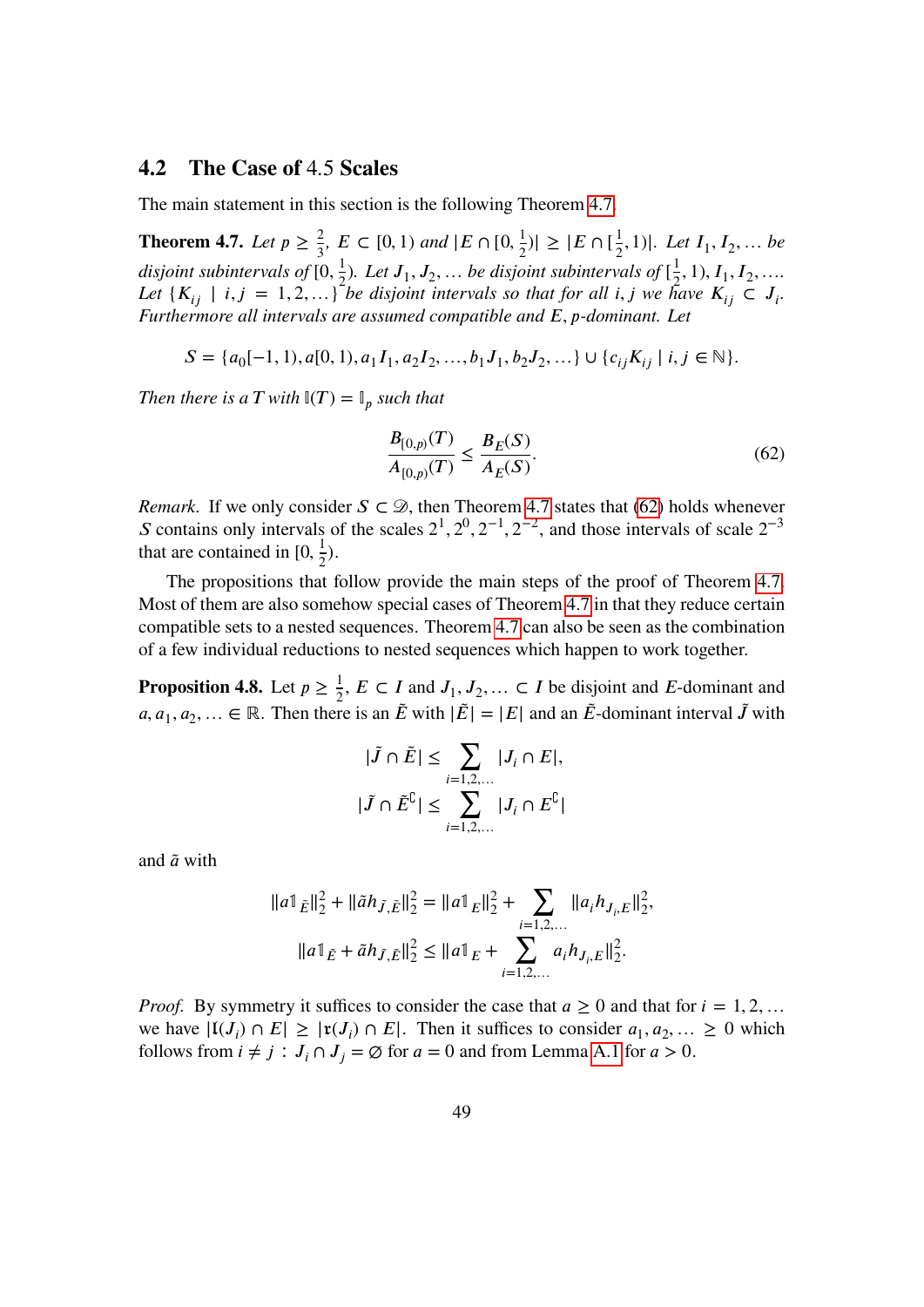Now for each  $i = 1, 2, ...$  take  $E'_i \subset J_i$  and  $J'_i$  $\sum_{i}^{\prime}$  so that  $|E'_{i}| = |E \cap J_{i}|$  and  $J'_{i}$  $i'$  is most antiparallel to  $I_i$  w.r.t.  $E'_i$ '' Further set  $a'_i = \sqrt{\frac{|J_i \cap E|}{|J'_i \cap E'}}$  $\frac{\partial_i \Pi}{\partial_i \cap E'} a_i$  and

$$
E' := \bigcup_{i=1,2,\dots} E'_i \cup \left( E \setminus \bigcup_{i=1,2,\dots} J_i \right).
$$

Then

$$
|J'_i \cap E' | \le |J_i \cap E|, \qquad |J'_i \cap E'^{\complement}| \le |J_i \cap E^{\complement}|, \qquad ||a'_i h_{J'_i, E'}||_2^2 = ||a_i h_{J_i, E}||_2^2
$$

and we have

$$
||a||_{E'} + \sum_{i=1,2,...} a'_i h_{J'_i,E}||_2^2 \le ||a||_E + \sum_{i=1,2,...} a_i h_{J_i,E}||_2^2
$$

which follows from  $i \neq j$ :  $J_i \cap J_j = \emptyset$  for  $a = 0$  and from Lemma [A.13](#page-73-1) if  $a > 0$ . Furthermore all restricted Haar functions w.r.t. most antiparallel intervals are translates and dilates of one another. Thus if we take  $\tilde{a}$  in such a way that

$$
\sum_{i=1,2,\dots} \|\tilde{a}h_{J'_i,E'}\|_2^2 = \sum_{i=1,2,\dots} \|a'_i h_{J'_i,E'}\|_2^2,
$$

then

$$
||a||_{E'} + \sum_{i=1,2,...} \tilde{a}h_{J'_i,E'}||_2^2 \le ||a||_{E'} + \sum_{i=1,2,...} a'_i h_{J'_i,E'}||_2^2
$$

which follows from  $i \neq j$ :  $J_i \cap J_j = \emptyset$  for  $a = 0$ , and from Lemma [A.7](#page-71-1) for  $a > 0$ because for all  $i = 1, 2, ...$  we have  $|J'_i \cap E'| = p|J'_i|$  and  $\mathfrak{l}(J'_i) \subset E'$ . So we may take an  $\tilde{E} \subset I$  and an interval  $\tilde{J} \subset I$  with

$$
|\tilde{E}| = |E'|,
$$
  
\n
$$
|\tilde{J}| = |J'_1| + |J'_2| + ...,
$$
  
\n
$$
|\tilde{J} \cap \tilde{E}| = p|\tilde{J}|,
$$
  
\n
$$
\tilde{L}(\tilde{J}) \subset \tilde{E}
$$

so that

$$
|\tilde{J} \cap \tilde{E}| = \sum_{i=1,2,...} |J'_i \cap E'| \le \sum_{i=1,2,...} |J_i \cap E|,
$$
  

$$
|\tilde{J} \cap \tilde{E}^{\mathbb{C}}| = \sum_{i=1,2,...} |J'_i \cap E'^{\mathbb{C}}| \le \sum_{i=1,2,...} |J_i \cap E^{\mathbb{C}}|,
$$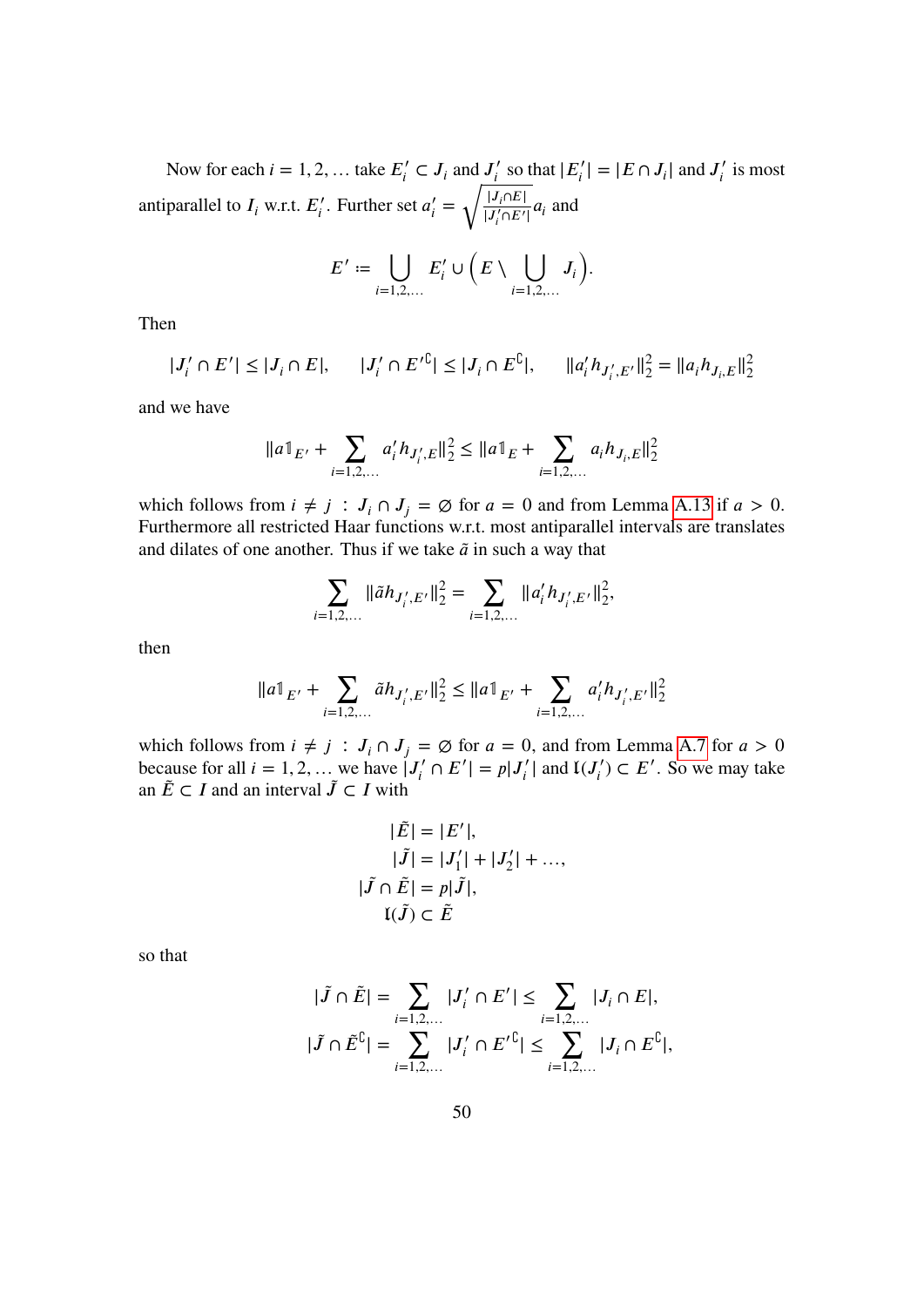$$
\|\tilde{a}h_{\tilde{J},\tilde{E}}\|_{2}^{2} = \sum_{i=1,2,...} \|a'_{i}h_{J'_{i},E'}\|_{2}^{2},
$$
  

$$
\|a\|_{\tilde{E}} + \tilde{a}h_{\tilde{J},\tilde{E}}\|_{2}^{2} = \|a\|_{E'} + \sum_{i=1,2,...} a'_{i}h_{J'_{i},E}\|_{2}^{2}.
$$

<span id="page-52-6"></span>**Proposition 4.9.** Let  $1 \ge p_1 \ge p_2 \ge 0$  and  $p := \frac{p_1 + p_2}{2}$  $rac{+p_2}{2} \geq \frac{1}{2}$  $\frac{1}{2}$ . Let  $E = [0, \frac{p_1}{2}) \cup [\frac{1}{2}, \frac{1+p_2}{2}]$  $\frac{r p_2}{2})$ and let *I* be most *p*-antiparallel to  $[0, \frac{1}{2})$ . Then for  $S = \{a_0[-1, 1), a[0, 1), a_I I\}$  we have

$$
\frac{B_{[0,p)}([ -1, 1), [0, 1))}{A_{[0,p)}([ -1, 1), [0, 1))} \leq \frac{B_E(S)}{A_E(S)}.
$$

*Proof.* For  $a_0 = 0$  we might as well consider  $\{a[-1, 1), a_I I\}$  instead of S, and then the proposition follows from Lemma [A.13.](#page-73-1) For  $a_0 \neq 0$  it suffices to consider  $a_0 = 1$  after rescaling. Then we split the proof into the cases  $a \le 0$ ,  $a \ge 1$ ,  $0 \le a \le 1$ .

**Case**  $a \le 0$  Here it suffices to consider  $a_I \ge 0$  because  $\mathbb{1}_E + ah_{[0,1),E}$  is positive on I  $\cap$  E. Set  $\tilde{E} := [0, \frac{p_1}{2}]$  $\frac{p_1}{2}) \cup [\frac{1}{2}, \frac{1+p_1}{2}]$  $\frac{r p_1}{2}$ ). Then

<span id="page-52-0"></span>
$$
\mathcal{A}[h_{[-1,1),E}, h_{[0,1),E}] \le 0 = \mathcal{A}[h_{[-1,1),E}, h_{[0,1),E}]. \tag{63}
$$

Now take  $\tilde{a} \geq 0$  s.t.

<span id="page-52-1"></span>
$$
||h_{[-1,1),E} + ah_{[0,1),E}||_2 = ||\tilde{a}h_{[-1,1),\tilde{E}} + \tilde{a}h_{[0,1),\tilde{E}}||_2 = ||2\tilde{a}1_{[0,\frac{p_1}{2})}||_2^2.
$$
 (64)

Then by [\(63\)](#page-52-0) and  $a \ge 0$  we have

<span id="page-52-3"></span>
$$
||h_{[-1,1),E}||_2^2 + ||ah_{[0,1),E}||_2^2 \le ||\tilde{a}h_{[-1,1),\tilde{E}}||_2^2 + ||\tilde{a}h_{[0,1),\tilde{E}}||_2^2 = ||2\tilde{a}1_{[0,\frac{p_1}{2})}||_2^2. \tag{65}
$$

(64) reads 
$$
\frac{p_1}{2}(1+|a|)^2 + \frac{p_2}{2}(1-|a|)^2 = \frac{p_1}{2}(2\tilde{a})^2
$$
 which implies  
  $1+|a| \le 2\tilde{a}.$  (66)

Furthermore note that on  $[0, \frac{1}{2})$  the functions  $h_{I,E}$  and  $h_{I,E}$  are equal, and  $h_{[-1,1],E}$  +  $ah_{[0,1),E}$  attains the value  $1+|a|$ . Therefore using  $\langle a_I h_{I,E}, \mathbb{1}_{[0,\frac{p_1}{2})}\rangle \leq 0$  and [\(66\)](#page-52-2) we have

<span id="page-52-5"></span>
$$
\langle a_I h_{I,E}, h_{[-1,1),E} + ah_{[0,1),E} \rangle = (1+|a|) \langle a_I h_{I,E}, \mathbb{1}_{[0,\frac{p_1}{2})} \rangle \ge \langle a_I h_{I,\tilde{E}}, 2\tilde{a} \mathbb{1}_{[0,\frac{p_1}{2})} \rangle. \tag{67}
$$

Now by [\(65\)](#page-52-3) we get

<span id="page-52-4"></span><span id="page-52-2"></span>
$$
A_E(S) = A_{[0,\frac{p_1}{2})}(2a[-1,1), a_I I)
$$
\n(68)

and by [\(68\)](#page-52-4),  $\langle h_{[-1,1)}, h_{[-1,1]}, h_{[-1,1]}\rangle \ge 0$  and [\(67\)](#page-52-5) we get

$$
B_E(S) \ge B_{[0,\frac{p_1}{2})} (2a[-1,1), a_II).
$$

Then the proposition for this case  $a \leq 0$  follows by translation, dilation, scaling and Lemma [A.5](#page-70-0) and Lemma [A.13.](#page-73-1)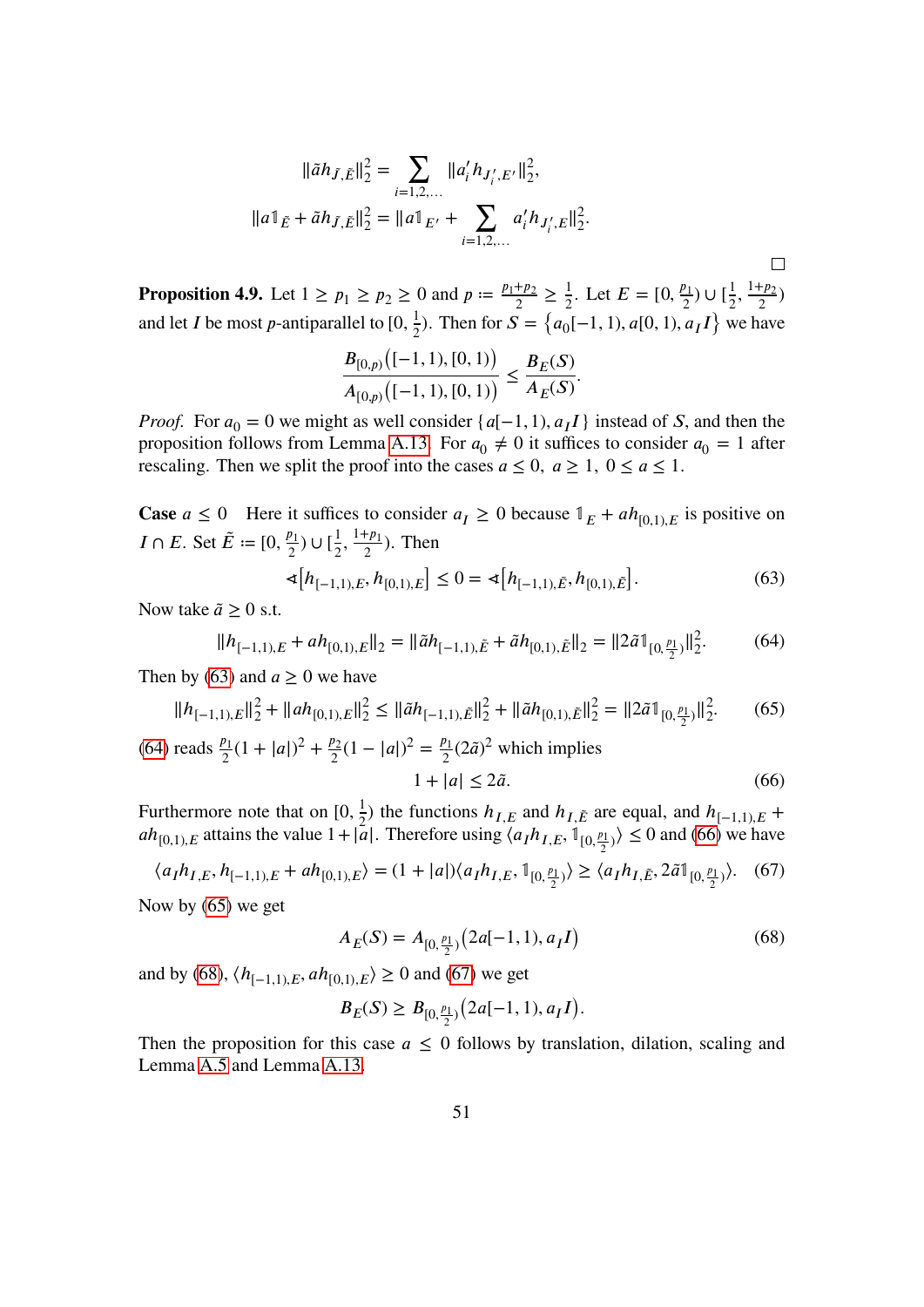**Case**  $a \ge 1$  Consider  $\tilde{S} = \{a[-1, 1), [0, 1), -a_I I\}$  instead. Then  $A_E(S) = A_E(\tilde{S})$ since  $||h_{[-1,1),E}||_2 = ||h_{[0,1),E}||_2$ . Also  $B_E(S) = B_E(\tilde{S})$  because  $h_{[-1,1),E} + ah_{[0,1),E}$  and  $ah_{[-1,1),E} + h_{[0,1),E}$  are equal on  $[\frac{1}{2}]$  $\frac{1}{2}$ , 1) and equal up to a factor –1 on [0,  $\frac{1}{2}$ ). Now  $\frac{B}{A}$  does not change if we further pass to  $\{[-1, 1), \frac{1}{a}[0, 1), -\frac{a_I}{a}I\}$ . Hence it suffices to consider the case  $0 \le a \le 1$ .

**Case**  $0 \le a \le 1$ 

$$
\langle h_{[-1,1),E} + ah_{[0,1),E}, h_{I,E} \rangle = \langle (1-a) \mathbb{1}_{I \cap E}, h_{I,E} \rangle = (1-a) \langle \mathbb{1}_{I \cap E}, h_{I,E} \rangle \le 0.
$$

Hence we may always pass to the case  $a_I \geq 0$ . Then

$$
\langle ah_{[0,1),E}, a_I h_{I,E} \rangle = aa_I \langle -\mathbb{1}_{E \cap I}, h_{I,E} \rangle \ge 0
$$

and thus

<span id="page-53-0"></span>
$$
\frac{B_E(S)}{A_E(S)} \ge \frac{B_E(S) - 2\langle ah_{[0,1),E}, a_I h_{I,E}\rangle}{A_E(S)} = \frac{A_E(S) + 2\langle h_{[-1,1),E}, ah_{[0,1),E} + a_I h_{I,E}\rangle}{A_E(S)}
$$
(69)

Now for some  $0 \le r \le p_1$  to be chosen soon, set

$$
E_{\parallel} := [0, \frac{r}{2}) \cup [\frac{1}{2}, \frac{1 + r(2p - 1)}{2}),
$$
  

$$
E_{\perp} := [\frac{r}{2}, \frac{p_1}{2}) \cup [\frac{1 + r(2p - 1)}{2}, \frac{1 + p_2}{2}).
$$

Note that  $r(2p - 1) = r(p_1 + p_2 - 1) \le rp_2 \le p_2$ . So  $E_{\parallel} \cup E_{\perp}$  is a partition of E which means that

$$
h_{[0,1),E} = h_{[0,1),E_{\parallel}} + h_{[0,1),E_{\perp}}
$$

is an orthogonal decomposition and with

<span id="page-53-2"></span><span id="page-53-1"></span>
$$
S':=S\setminus \{ah_{[0,1),E}\}\cup\{ah_{[0,1),E_{\parallel}}\}
$$

we have  $A_E(S) = A_E(S') + ||ah_{[0,1),E_{\perp}}||_2^2$  $\frac{2}{2}$  by Lemma [A.8.](#page-71-2) Hence the right hand side of [\(69\)](#page-53-0) equals

$$
\frac{A_E(S') + ||h_{[0,1),E_{\parallel}}||_2^2 + 2\langle h_{[-1,1),E}, ah_{[0,1),E} + a_I h_{I,E}\rangle}{A_E(S') + ||h_{[0,1),E_{\parallel}}||_2^2}.
$$
\n(70)

Now since  $p_1 \ge p_2$  and  $a, a_I \ge 0$  we have  $\langle h_{[-1,1),E}, ah_{[0,1),E} + a_I h_{I,E} \rangle \le 0$  so that by Lemma [A.25,](#page-86-0) [\(70\)](#page-53-1) is

$$
\geq \frac{A_E(S') + 2\langle h_{[-1,1),E}, ah_{[0,1),E} + a_I h_{I,E}\rangle}{A_E(S')}.\tag{71}
$$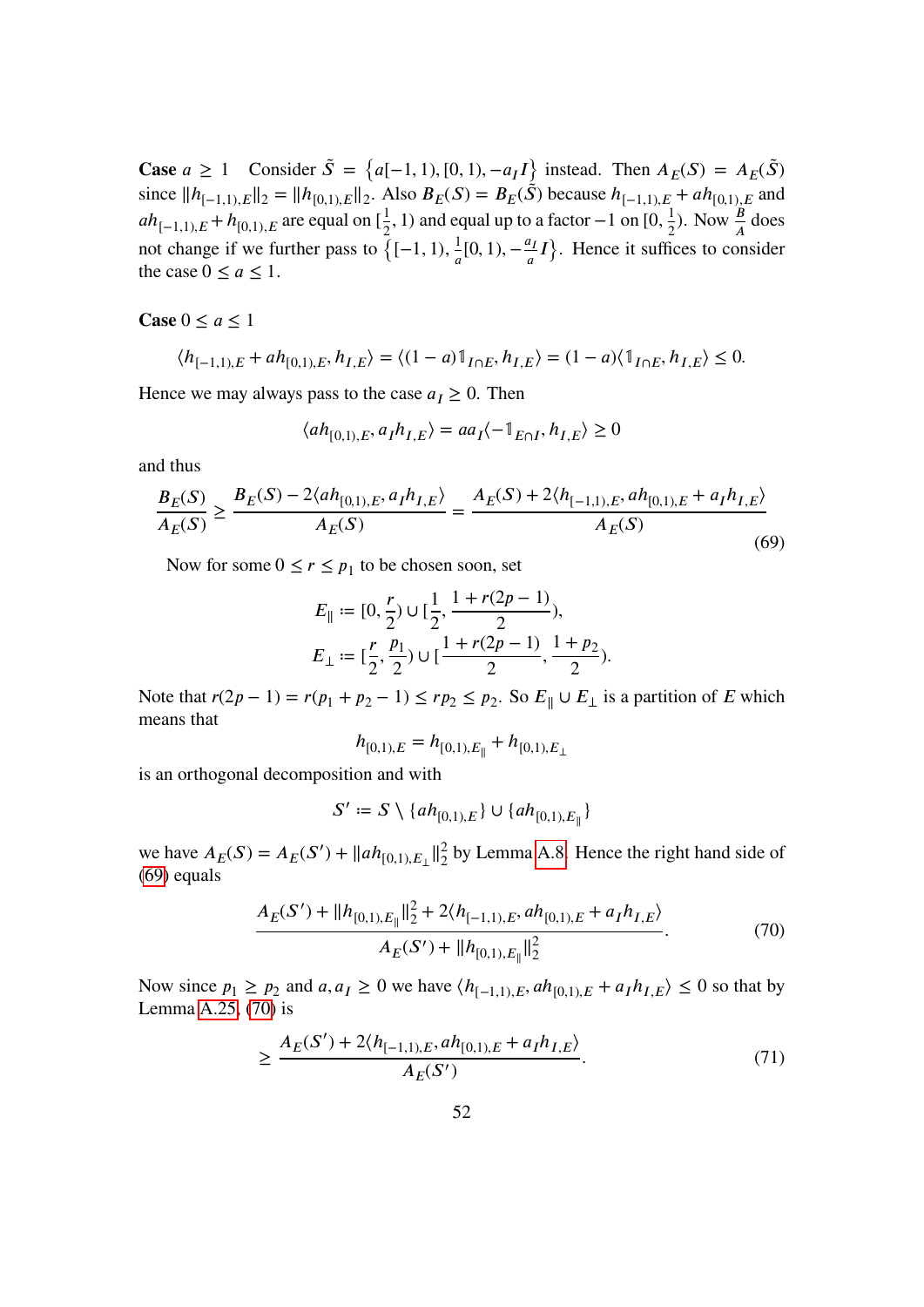Now we want to take  $r$  s.t.

$$
|E_{\perp} \cap [\frac{1}{2}, 1)| = |E_{\perp} \cap [0, \frac{1}{2})|
$$
(72)  

$$
\Leftrightarrow p_2 - r(2p - 1) = p_1 - r
$$
  

$$
\Leftrightarrow r := \frac{p_1 - p_2}{2(1 - p)} = \frac{p_1 - p}{1 - p} \ge 0,
$$
  

$$
\Leftrightarrow p_1 - r = \frac{p_1(1 - p) - (p_1 - p)}{1 - p} = \frac{p(1 - p_1)}{1 - p} \ge 0
$$

Note that for  $p = 1$  we may take *r* arbitrarily in [0, 1]. [\(72\)](#page-54-0) makes  $h_{[0,1),E_{\perp}}$  orthogonal to  $h_{[-1,1),E}$  so that [\(71\)](#page-53-2) equals

<span id="page-54-1"></span><span id="page-54-0"></span>
$$
\frac{A_E(S') + 2\langle h_{[-1,1),E}, ah_{[0,1),E_{\parallel}} + a_I h_{I,E}\rangle}{A_E(S')}.
$$
\n(73)

Further note that

$$
|E_{\parallel}| = \frac{r}{2} + \frac{r(2p - 1)}{2} = rp,
$$
  

$$
\frac{|E_{\parallel} \cap [\frac{1}{2}, 1)|}{|E_{\parallel}|} = \frac{p - \frac{1}{2}}{p} = \frac{|[0, p) \cap [\frac{1}{2}, 1]|}{|[0, p)|}
$$

and since *I* is most antiparallel to  $[0, \frac{1}{2})$  w.r.t.  $[0, \frac{p_1}{2})$  we have

$$
r + 2|I| = \frac{p_1 - p}{1 - p} + 2(\frac{1}{2} - \frac{\frac{p_1}{2} - p\frac{1}{2}}{1 - p}) = 1.
$$

That means there are  $E_1, E_2 \subset [0, 1)$  such that  $E_{\parallel}, E_1, E_2$  are disjoint with

$$
E_{\parallel} \cup E_1 \cup E_2 = [0, p),
$$
  
\n
$$
|E_1| = |E_2| = p|I|,
$$
  
\n
$$
\frac{|E_{\parallel} \cap [\frac{1}{2}, 1)|}{|E_{\parallel}|} = \frac{|E_1 \cap [\frac{1}{2}, 1)|}{|E_1|} = \frac{|E_2 \cap [\frac{1}{2}, 1)|}{|E_2|} = \frac{|[0, p) \cap [\frac{1}{2}, 1)|}{|[0, p)|}.
$$

Then we have

$$
||h_{[-1,1),(0,p)}||_2^2 = ||h_{[-1,1),E}||_2^2,
$$
  
\n
$$
||h_{[0,1),E_1}||_2^2 = ||h_{I,E}||_2^2,
$$
  
\n
$$
\langle h_{[-1,1),(0,p)}, h_{[0,1),E}||_2 \rangle = \langle h_{[-1,1),E}, h_{[0,1),E}||_2 \rangle,
$$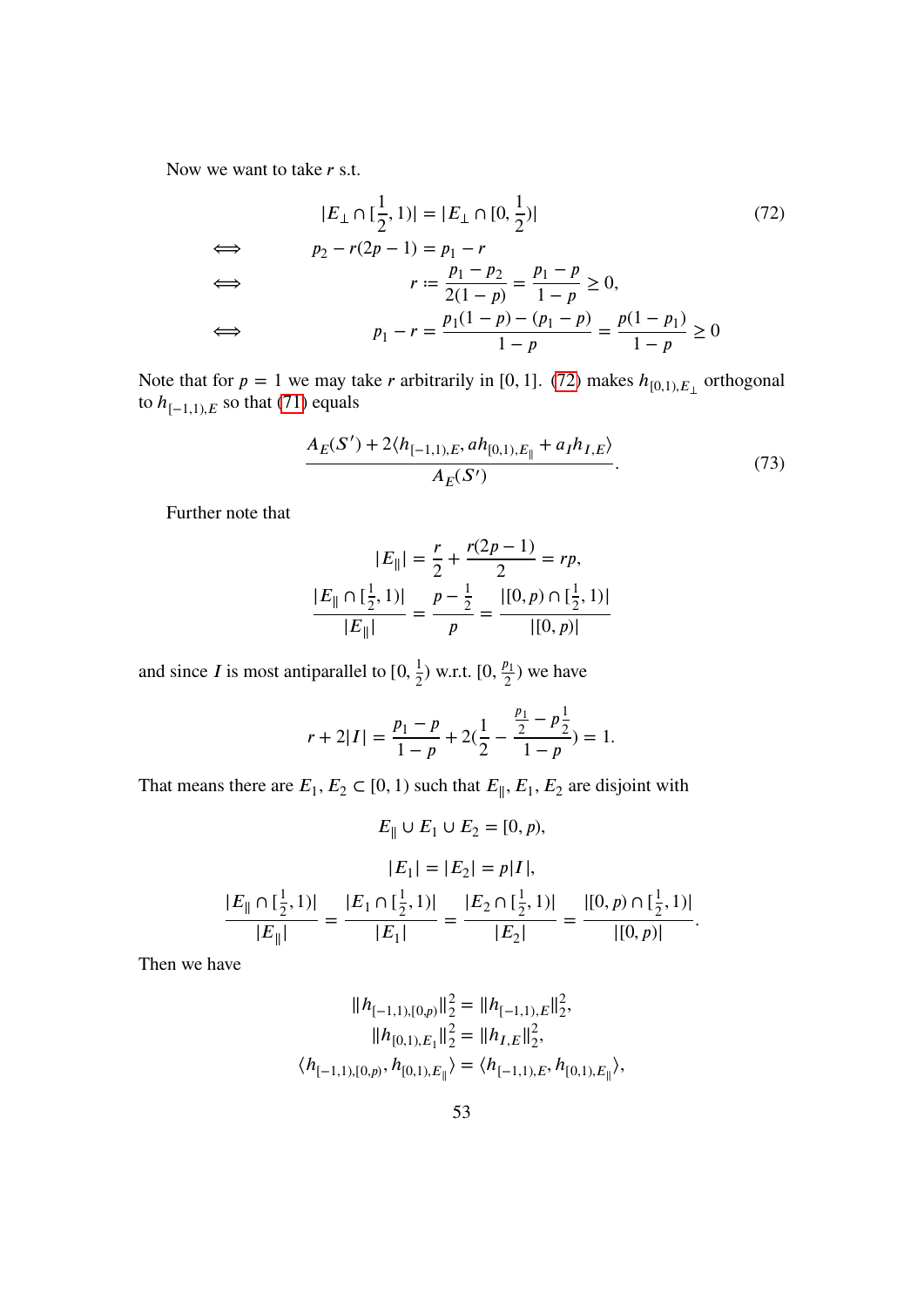$$
\langle h_{[-1,1),(0,p)}, h_{[0,1),E_1} \rangle = \langle h_{[-1,1),E}, h_{I,E} \rangle.
$$

Therefore with

$$
\tilde{S} \coloneqq \left\{h_{[-1,1),[0,p)},ah_{[0,1),E_{\parallel}},a_Ih_{[0,1),E_1}\right\}
$$

we can replace [\(73\)](#page-54-1) summand for summand by

$$
\frac{A_{[0,p)}(\tilde{S})+2\langle h_{[-1,1),(0,p)},ah_{[0,1),E_{\parallel}}+a_Ih_{[0,1),E_1}\rangle}{A_{[0,p)}(\tilde{S})}
$$

and since  $h_{[0,1),E_{\parallel}}$  and  $h_{[0,1),E_1}$  are orthogonal this equals

<span id="page-55-0"></span>
$$
= \frac{B_{[0,p)}([ -1, 1), ah_{[0,1),E_{\parallel}}, a_I h_{[0,1),E_1})}{A_{[0,p)}([ -1, 1), ah_{[0,1),E_{\parallel}}, a_I h_{[0,1),E_1})}
$$
  

$$
= \frac{B_{[0,p)}([ -1, 1), ah_{[0,1),E_{\parallel}}, a_I h_{[0,1),E_1}, 0 h_{[0,1),E_2})}{A_{[0,p)}([ -1, 1), ah_{[0,1),E_{\parallel}}, a_I h_{[0,1),E_1}, 0 h_{[0,1),E_2})}.
$$
(74)

Since by Lemma [A.12](#page-73-0) the functions  $h_{[0,1),E_{\parallel}}, h_{[0,1),E_1}, h_{[0,1),E_2}$  can be seen as translates and dilates of one another, when we take  $\tilde{a} \geq 0$  s.t.

$$
\|ah_{[0,1),E_{\parallel}}\|_2^2+\|a_Ih_{[0,1),E_1}\|_2^2+\|0h_{[0,1),E_2}\|_2^2=\sum_{X\in\{E_{\parallel},E_1,E_2\}}\|\tilde{a}h_{[0,1),X}\|_2^2
$$

then by Lemma [A.7,](#page-71-1) [\(74\)](#page-55-0) is greater than

$$
\frac{B_{[0,p)}([ -1, 1), \tilde{a}h_{[0,1),E_{\parallel}}, \tilde{a}h_{[0,1),E_{1}}, \tilde{a}h_{[0,1),E_{2}})}{A_{[0,p)}([ -1, 1), \tilde{a}h_{[0,1),E_{\parallel}}, \tilde{a}h_{[0,1),E_{1}}, \tilde{a}h_{[0,1),E_{2}})}.
$$

By Lemma [A.8](#page-71-2) we have

$$
= \frac{B_{[0,p)}([ -1, 1), \tilde{a}[0, 1))}{A_{[0,p)}([ -1, 1), \tilde{a}[0, 1))}
$$

and by Lemma [A.5](#page-70-0) we have

$$
\geq \frac{B_{[0,p)}\big([-1,1),[0,1)\big)}{A_{[0,p)}\big([-1,1),[0,1)\big)}.
$$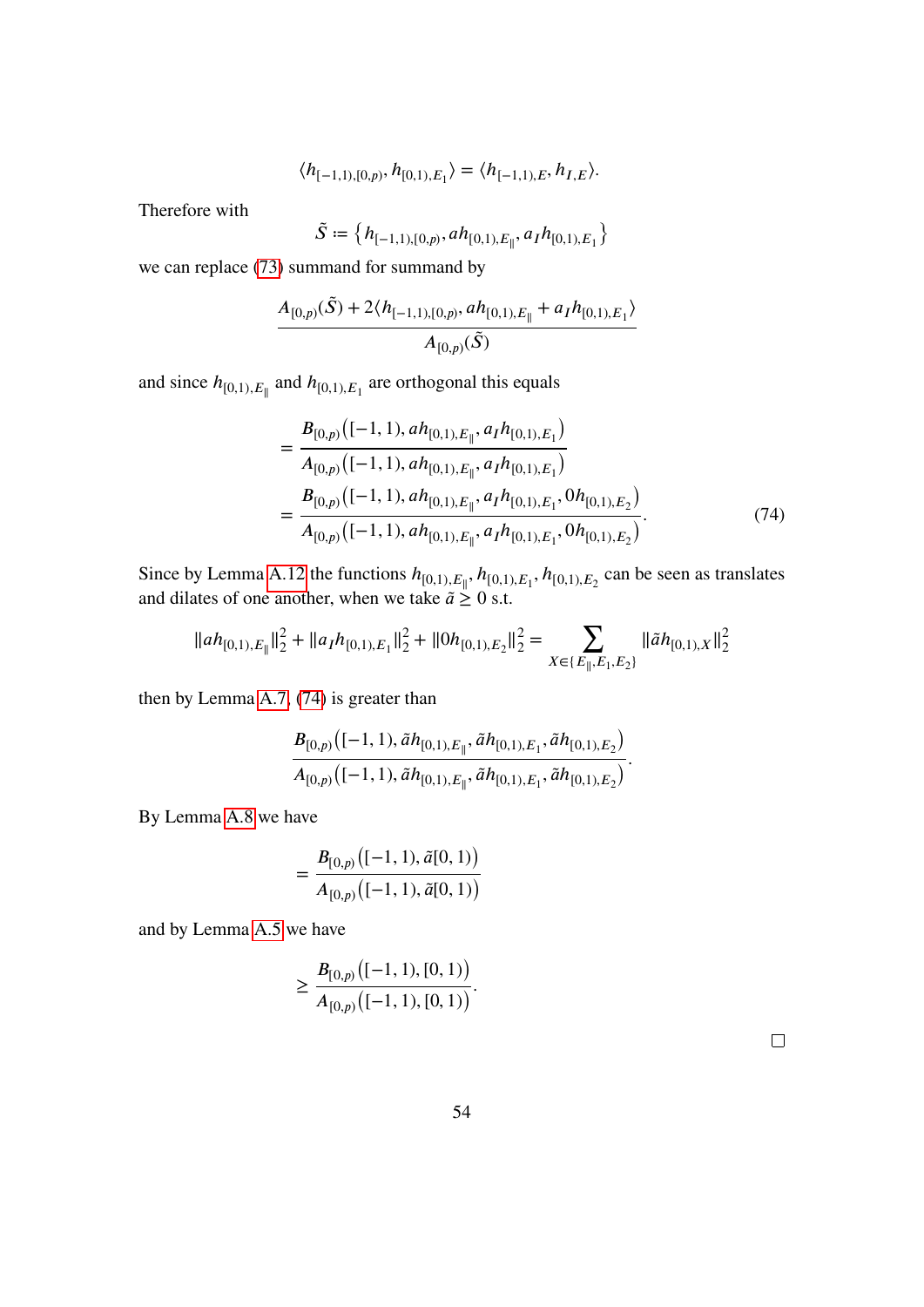<span id="page-56-1"></span>**Proposition 4.10.** Let  $p \ge \frac{2}{3}$ . Let *I* be an interval, Let  $1 \ge b_1 \ge b_2 \ge 0$ , and with  $b =$  $\frac{b_1+b_2}{2}$  assume  $b \ge p$ . Let  $E \subset I$  with  $|{\mathfrak{l}}(I) \cap E| = b_1 |{\mathfrak{l}}(I)|$ ,  $|{\mathfrak{r}}(I) \cap E| = b_2 |{\mathfrak{r}}(I)|$ . Further assume that  $\mathfrak{r}(I) \cap E$ ,  $\mathfrak{l}(I) \cap E$  are intervals with the same left boundary as  $\mathfrak{r}(I)$ ,  $\mathfrak{r}(I)$ respectively and  $J_1, J_2$  are the respective most antiparallel intervals of  $\mathfrak{l}(I), \mathfrak{r}(I)$ . Let  $a, a<sub>I</sub>, a<sub>1</sub>, a<sub>2</sub> \in \mathbb{R}$ . Denote

$$
S := \{a1_I, a_II, a_1J_1, a_2J_2\}.
$$

Then there is an  $E' \subset I$  with  $|E'| = |E|$ , an interval partition

<span id="page-56-0"></span>
$$
I = I'_{\parallel} \cup I'_{\perp},
$$

an interval  $J'_{\parallel}$  $\mathcal{L}_{\parallel}$   $\subset$   $\mathfrak{r}(I_{\parallel}')$  and  $a_{\text{even}}$ ,  $a_{\text{odd}} \in \mathbb{R}$  such that

<span id="page-56-2"></span>
$$
S'_{\parallel,1} := \{ a \mathbb{1}_{I'_{\parallel}}, a_I I'_{\parallel}, a_2 J'_{\parallel} \},
$$
  
\n
$$
S'_{\parallel,2} := \{ a \mathbb{1}_{I'_{\perp}}, a_{\text{even}} I'_{\perp} \},
$$
  
\n
$$
S'_{\perp} := \{ a_I \mathbb{1}_{I'_{\perp}}, a_{\text{odd}} I'_{\perp} \}
$$

are each compatible  $E'$ -dominant nested sequences and

$$
A_E(S) = A_{E'}(S'_{\parallel,1} \cup S'_{\parallel,2}) + A_{E'}(S'_{\perp}),
$$
\n(75)

$$
B_E(S) = B_{E'}(S'_{\parallel,1} \cup S'_{\parallel,2}) + B_{E'}(S'_{\perp}).
$$
\n(76)

*Remark.* [\(75\)](#page-56-0) can be written as

$$
A_E(S \setminus \{a\mathbb{1}_I\}) = ||a_I h_{I'_\parallel, E'}||_2^2 + ||a_2 h_{J'_\parallel, E'}||_2^2 + ||a_{\text{even}} h_{I'_\perp, E'}||_2^2
$$
  
+ 
$$
||a_I \mathbb{1}_{I'_\perp, E'}||_2^2 + ||a_{\text{odd}} h_{I'_\perp, E'}||_2^2.
$$

*Proof of Proposition [4.10.](#page-56-1)* For  $p = 1$  all functions in S are orthogonal which makes the statement uninteresting and obvious. Hence only consider  $p < 1$  from now on. By translating and dilating it suffices to consider the case  $I = [0, 1)$ , and by scaling we may pass to  $a = 1$ .

**Claim.**

$$
|J_1| \le |J_2|.
$$

*Proof.* By Lemma [A.13](#page-73-1) and  $b_1 \geq p$  we have

$$
|J_1| = \frac{1}{1-p} \frac{1-b_1}{2},
$$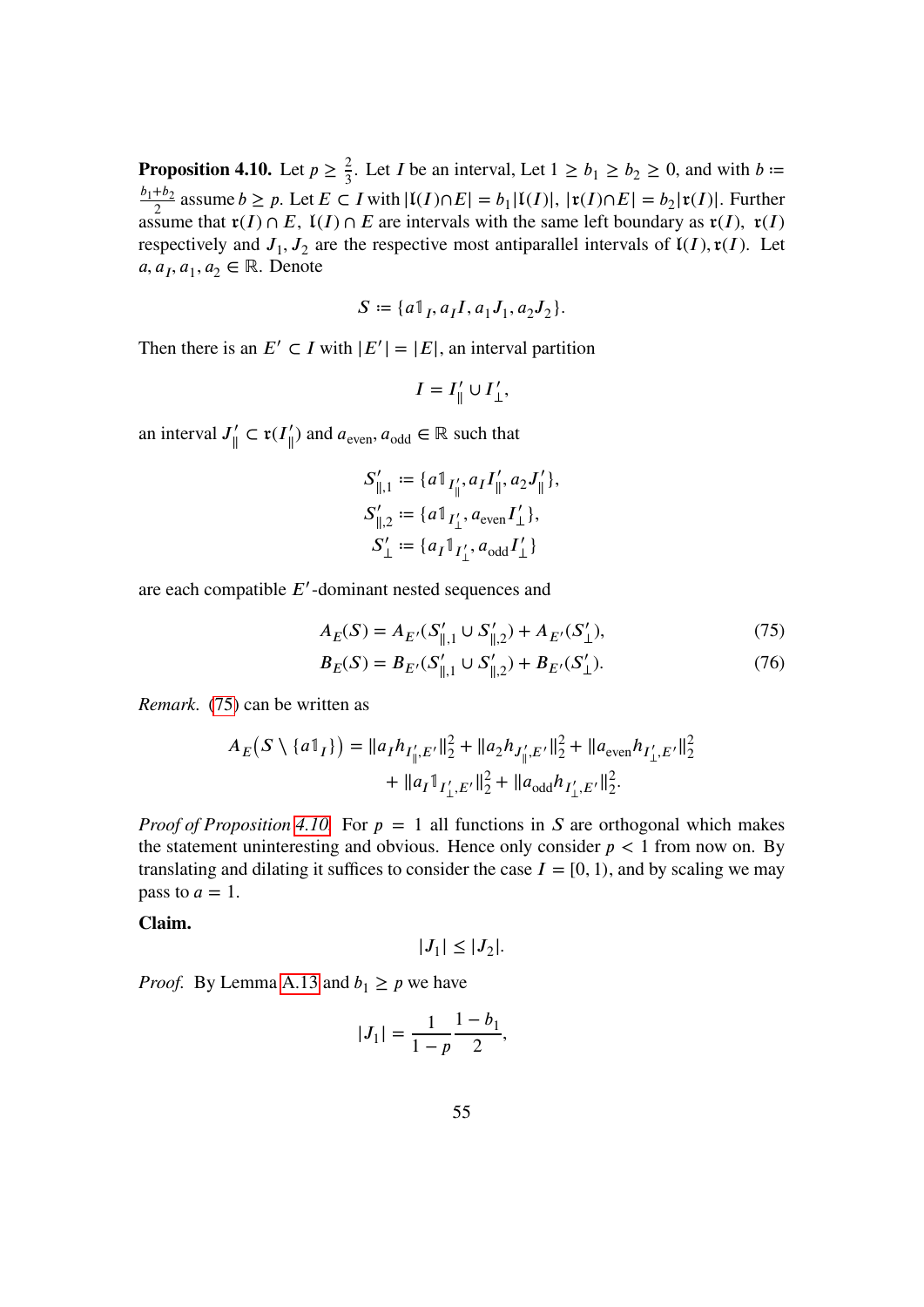$$
|J_2| = \begin{cases} \frac{1}{p} \frac{b_2}{2} & b_2 \le p \\ \frac{1}{1-p} \frac{1-b_2}{2} & b_2 \ge p \end{cases}.
$$

Note that  $|J_2|$  is linearly increasing in  $b_2$  for  $b_2 \leq p$  and linearly decreasing for  $b_2 \geq p$ . Hence it is minimal for  $b_2$  equal to one of the boundaries. For  $b_1$  fixed, the lower bound for  $b_2$  is given by  $\frac{b_1+b_2}{2} \ge p$ , i.e.  $b_2 = 2p - b_1$  and the upper bound is  $b_2 = b_1$ . If  $b_2 = b_1$ then  $|J_2| = |J_1|\sqrt{2}$ . At the lower bound we have  $b = p$  which implies  $b_2 \leq p$  since  $b_1 \geq p$ . Therefore

$$
|J_2| = \frac{b_2}{2} \frac{1}{p} = \frac{1}{2} \frac{2p - b_1}{p},
$$
  
\n
$$
|J_2| - |J_1| = \frac{(2p - b_1)(1 - p) - (1 - b_1)p}{2p(1 - p)} = \frac{-b_1 + p + 2pb_1 - 2p^2}{2p(1 - p)}
$$
  
\n
$$
= \frac{(2p - 1)(b_1 - p)}{2p(1 - p)} \ge 0,
$$

which proves the claim.

Now we may partition

$$
J_2=J_{2,\perp}\cup J_{2,\parallel}
$$

in such a way that

$$
\frac{|I(J_2) \cap J_{2,\perp}|}{|J_{2,\perp}|} = \frac{|I(J_2) \cap J_{2,\parallel}|}{|J_{2,\parallel}|} = \frac{1}{2},\tag{77}
$$

$$
J_{2,\perp} \cap I(J_2) \subset I(J_2) \subset E,
$$
  
\n
$$
J_{2,\parallel} \cap I(J_2) \subset I(J_2) \subset E,
$$
\n(78)

$$
\frac{|J_{2, \parallel} \cap E|}{|J_{2, \parallel}|} = \frac{|J_{2, \perp} \cap E|}{|J_{2, \perp}|} = \frac{|J_2 \cap E|}{|J_2|} = p. \tag{79}
$$

Of course it won't be an interval partition this time. Orthogonally decompose

$$
h_{J_2,E} = h_{J_2,E \cap J_{2,\perp}} + h_{J_2,E \cap J_{2,\parallel}}
$$

and set

$$
\begin{aligned} h_{\text{even}} &:= +h_{J_1,E} + h_{J_2,E \cap J_{2,\perp}}, \\ h_{\text{odd}} &:= -h_{J_1,E} + h_{J_2,E \cap J_{2,\perp}}. \end{aligned}
$$

<span id="page-57-2"></span><span id="page-57-1"></span><span id="page-57-0"></span> $\Box$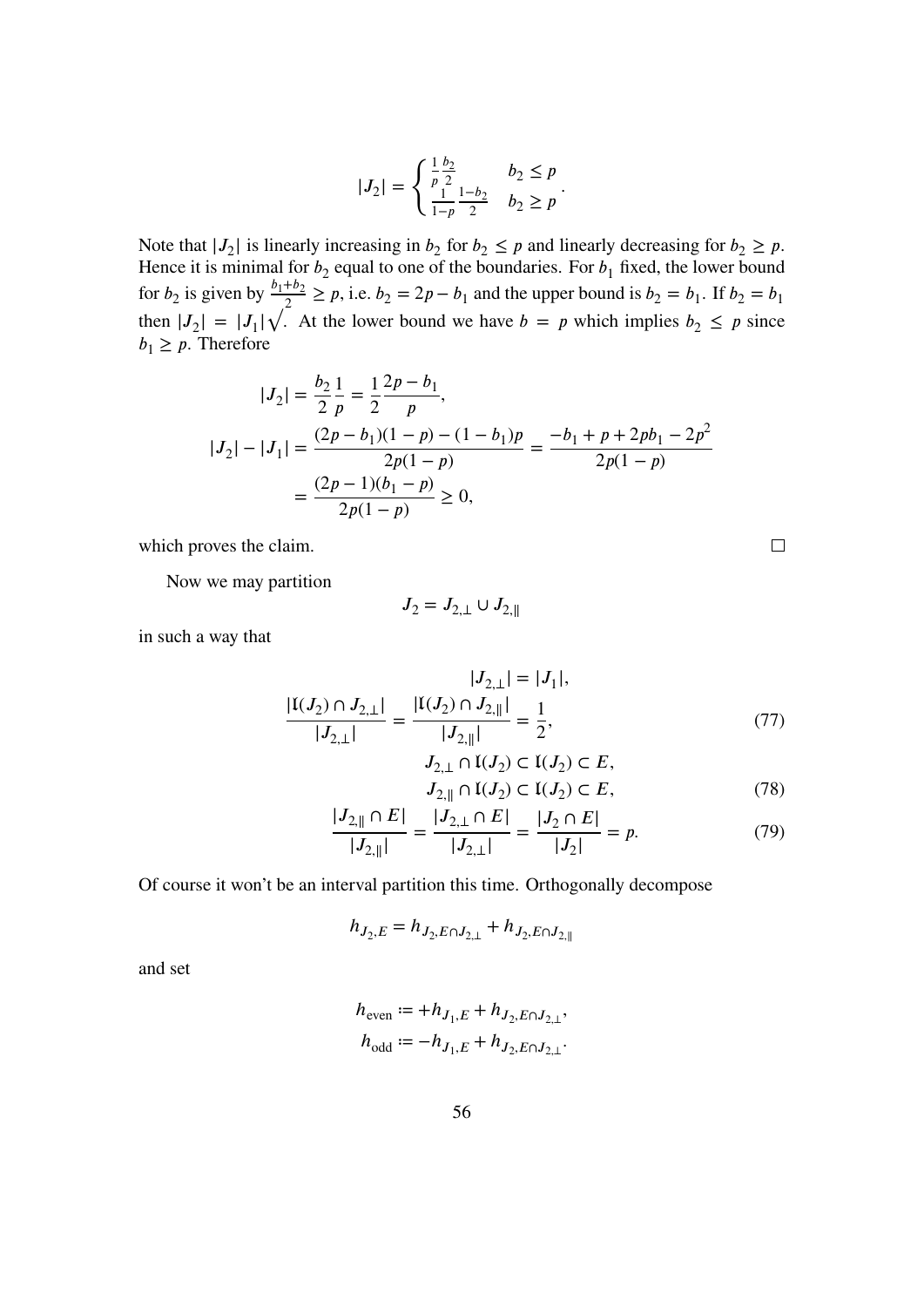Then  $h_{\text{even}}$  and  $h_{\text{odd}}$  are orthogonal. Set  $a_{\text{even}}$ ,  $a_{\text{odd}}$  such that

$$
a_1 h_{J_1, E} + a_2 \mathbb{1}_{J_{2, \perp}} h_{J_2, E} = a_{\text{even}} h_{\text{even}} + a_{\text{odd}} h_{\text{odd}}.
$$

Now define

$$
I_{\perp} \coloneqq J_1 \cup J_{2,\perp}
$$
  

$$
I_{\parallel} \coloneqq [0,1) \setminus I_{\perp}
$$

and orthogonally decompose

$$
h_{[0,1),E} = h_{[0,1),I_{\perp} \cap E} + h_{[0,1),I_{\parallel} \cap E}.
$$

Now define

$$
S_{\parallel,1} := \{ \begin{array}{ccc} 1_{I_{\parallel} \cap E}, & a_{[0,1)} h_{[0,1),E \cap I_{\parallel}}, & a_2 h_{J_2,E \cap J_{2,\parallel}} \end{array} \},
$$
  
\n
$$
S_{\parallel,2} := \{ \begin{array}{ccc} 1_{I_{\perp} \cap E}, & a_{[0,1)} h_{[0,1),E \cap I_{\perp}}, & a_2 h_{J_2,E \cap J_{2,\parallel}} \end{array} \},
$$
  
\n
$$
S_{\perp} := \{ \begin{array}{ccc} a_{[0,1)} h_{[0,1),E \cap I_{\perp}}, & a_{\text{odd}} h_{\text{odd}} \end{array} \}
$$

Since we only did orthogonal decompositions and recombinations and  $S_{\parallel,1}$ ,  $S_{\parallel,2}$ ,  $S_{\perp}$ span orthogonal spaces, a few applications of Lemma [A.8](#page-71-2) show that

<span id="page-58-0"></span>
$$
A_E(S) = A_E(S_{\parallel,1}) + A_E(S_{\parallel,2}) + A_E(S_{\perp}),
$$
\n(80)

<span id="page-58-1"></span>
$$
B_E(S) = B_E(S_{\parallel,1}) + B_E(S_{\parallel,2}) + B_E(S_{\perp}).
$$
\n(81)

Now define

$$
I'_{\perp} := \left[0, \frac{1 - b_1}{1 - p}\right),
$$
  
\n
$$
I'_{\parallel} := \left[\frac{1 - b_1}{1 - p}, 1\right),
$$
  
\n
$$
E' := \left[0, \frac{p(1 - b_1)}{1 - p}\right) \cup \left[\frac{1 - b_1}{1 - p}, 1 - \frac{b_1 - b_2}{2}\right)
$$

and the interval  $J'_{\parallel}$  $|J'_{\parallel}| = |J_{2,\parallel}|$  and  $|J'_{\parallel} \cap E'| = p|J'_{\parallel}|$ . We will see soon that such  $J'_{\parallel}$ ∥ exists. Note that

$$
1 - \frac{b_1 - b_2}{2} = 1 + b - b_1 = \frac{1 + b - b_1 - p - pb + pb_1}{1 - p}
$$
  
= 
$$
\frac{1 - b_1 + (b - p) + p(b_1 - b)}{1 - p} \ge \frac{1 - b_1}{1 - p},
$$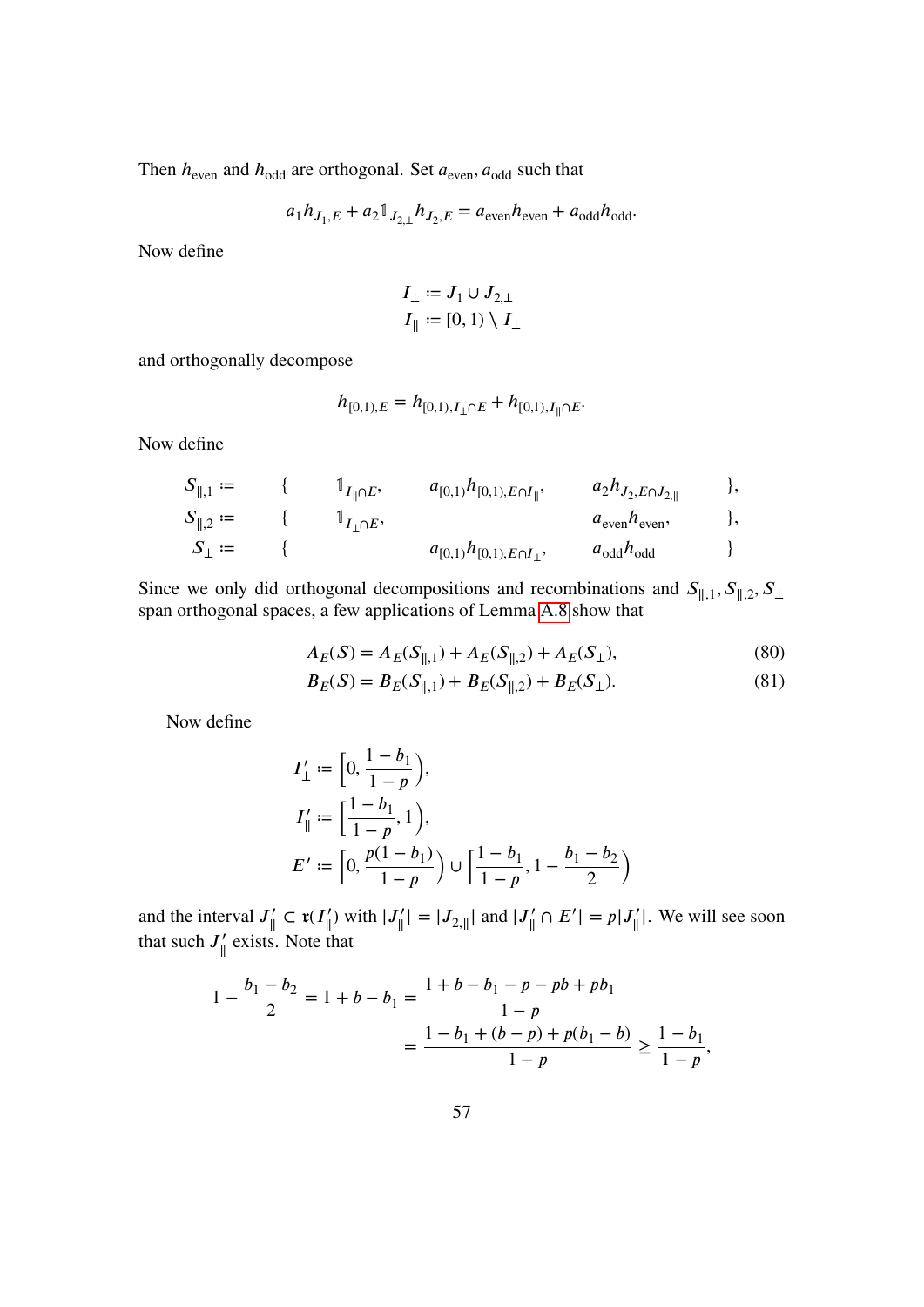$$
|E'| = \frac{p(1-b_1) - (1-b_1) + (1-p)(1+b-b_1)}{1-p} = \frac{(1-p)b}{1-p} = b = |E|.
$$

Now we would like to show that the three linear maps induced by

$$
\begin{array}{ccc}\n\mathcal{F}: S_{\parallel,1} \rightarrow S_{\parallel,1}^{\prime} & & h_{[0,1),I_{\parallel}\cap E} \rightarrow \mathbb{1}_{I_{\parallel}^{\prime}\cap E^{\prime}} \\
& h_{J_{2},J_{2,\parallel}\cap E} \rightarrow h_{J_{\parallel}^{\prime},E^{\prime}} \\
\mathcal{F}: S_{\parallel,2} \rightarrow S_{\parallel,2}^{\prime} & & h_{[0,1),I_{\perp}\cap E} \rightarrow \mathbb{1}_{I_{\perp}^{\prime}\cap E^{\prime}} \\
\mathcal{F}: S_{\perp} \rightarrow S_{\perp}^{\prime} & & h_{[0,1),I_{\perp}\cap E} \rightarrow \mathbb{1}_{I_{\perp}^{\prime}\cap E^{\prime}} \\
& h_{\text{total}} \rightarrow h_{I_{\perp}^{\prime},E^{\prime}} \rightarrow h_{I_{\perp}^{\prime},E^{\prime}}\n\end{array}\n\bigg\},
$$

are isometries.

Claim.  $J'_{\parallel}$  $\int_{\parallel}$  exists,  $I_{\parallel}$  $\int_{\parallel}^{'}$ ,  $I'_{\perp}$ ,  $J'_{\parallel}$  are  $E'$ -dominant, and for

$$
\begin{cases}\nT = S_{\parallel,1}, \\
\mathcal{J} = \mathcal{F}\n\end{cases}\n\qquad \text{and} \qquad\n\begin{cases}\nT = S_{\parallel,2}, \\
\mathcal{J} = \mathcal{G}\n\end{cases}
$$

and  $f \in T$ ,  $i \in \{-1, 1\}$  we have

$$
\left| \mathcal{F}(f)^{-1}(\{i\}) \right| = \left| f^{-1}(\{i\}) \right|.
$$

Assume the claim holds. Then  $S'_{\parallel,1}$ ,  $S'_{\parallel,2}$ ,  $S'_{\perp}$  are each nested sequences because for  $T = I_{\parallel}', I_{\perp}', J_{\parallel}'$  we have  $\mathfrak{l}(T) \subset E'$ . Also note that

$$
\text{supp}(h_{[0,1),I_{\parallel}\cap E}) \subset \mathbb{1}_{I_{\parallel}\cap E}^{-1}(\{1\}),
$$
  
\n
$$
\text{supp}(h_{J_2,J_{2,\parallel}\cap E}) \subset h_{[0,1),I_{\parallel}\cap E}^{-1}(\{1\}),
$$
  
\n
$$
\text{supp}(h_{\text{even}}) \subset \mathbb{1}_{I_{\perp}\cap E}^{-1}(\{1\}),
$$

and the same holds true for their images under  $\mathcal F$  and  $\mathcal G$  respectively. This means by the claim and Lemma [A.12](#page-73-0) that  $\mathcal{F}, \mathcal{G}$  are isometries. Furthermore

$$
h_{[0,1),I_{\perp} \cap E} = h_{[0,1)} \cdot \mathbb{1}_{I_{\perp},E},
$$

$$
h_{\text{odd}} = h_{[0,1)} \cdot h_{\text{even}}
$$

which implies that also  $\mathcal X$  is an isometry since  $\mathcal G$  is one. Now [\(75\)](#page-56-0) and [\(76\)](#page-56-2) follow from [\(80\)](#page-58-0) and [\(81\)](#page-58-1) because  $S'_{\parallel,1}$  and  $S'_{\parallel,2}$  span orthogonal spaces. Thus it suffices to prove the claim in order to finish the proof of the proposition.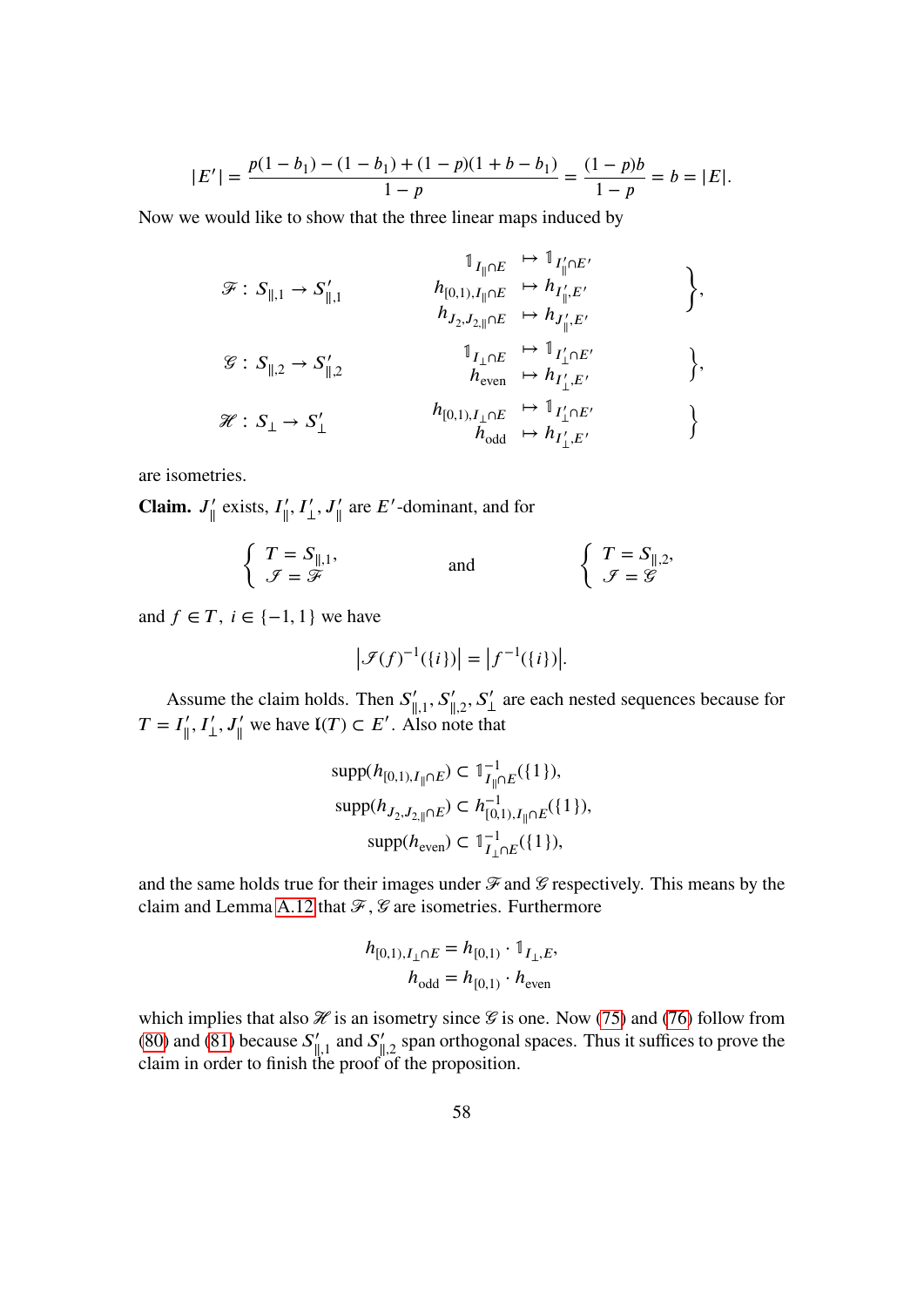*Proof of claim.*

$$
|I_{\parallel}'| = 1 - \frac{1 - b_1}{1 - p} = 1 - 2|J_1| = |I_{\parallel}|
$$
\n(82)

$$
|I'_{\perp}| = 1 - |I'_{\parallel}| = 1 - |I_{\parallel}| = |I_{\perp}| \tag{83}
$$

$$
|I_{\perp} \cap E| = |(J_1 \cap E) \cup (J_{2,\perp} \cap E)| = p|J_1| + p|J_{2,\perp}| = p|I_{\perp}| = p|I_{\perp}'| = |I_{\perp}' \cap E'|
$$
\n(84)

[\(84\)](#page-60-0) proves the claim for  $\mathbb{1}_{I_{\perp} \cap E}$ . [\(84\)](#page-60-0) also contains that  $I'_{\perp}$  $\frac{1}{\sqrt{2}}$  is E'-dominant and that

<span id="page-60-1"></span>
$$
|I_{\parallel} \cap E| = |E| - |I_{\perp} \cap E| = |E'| - |I'_{\perp} \cap E'| = |I'_{\parallel} \cap E'|.
$$
 (85)

[\(85\)](#page-60-1) proves the claim for  $\mathbb{I}_{I_{\parallel} \cap E}$ . And since  $b \geq p$  we have

<span id="page-60-5"></span><span id="page-60-2"></span><span id="page-60-0"></span>
$$
|I_{\parallel}| = 1 - |I_{\perp}| = 1 - 2|J_1|,
$$
  

$$
|I_{\parallel} \cap E| = |E| - |I_{\perp} \cap E| = b - 2p|J_1| \ge p|I_{\parallel}|
$$

so that we get by [\(82\)](#page-60-2) and [\(85\)](#page-60-1) that  $I'_{\parallel}$  $\int_{\parallel}$  is E'-dominant.

Recall that  $J_1$  is most antiparallel to  $[0, \frac{1}{2})$  w.r.t.  $[0, \frac{b_1}{2})$  and that  $b_1 \geq p$ . Hence  $|J_1 \setminus E| = (1-p)|J_1| = \frac{1}{2} - b_1 = |[0, \frac{1}{2}) \setminus E|$  and thus  $[0, \frac{1}{2}) \setminus E \subset J_1$ . Therefore

$$
I_{\parallel} \cap [0, \frac{1}{2}) \cap E = ([0, \frac{1}{2}) \setminus J_1) \cap E = [0, \frac{1}{2}) \setminus J_1 = I_{\parallel} \cap [0, \frac{1}{2}) = [0, \frac{1}{2}) \setminus J_1,
$$
\n(86)

$$
\implies |I_{\parallel} \cap [0, \frac{1}{2}) \cap E| = \frac{1}{2} - \frac{1}{2} \frac{1 - b_1}{1 - p} = \frac{1}{2} \frac{b_1 - p}{1 - p}.
$$

Now since  $I'_{\parallel}$  $\int_{\parallel}$  and  $I_{\parallel}'$  $\vert \vert \cap E' \vert$  are intervals with the same left boundary,  $\vert I'_{\vert \vert} \cap E' \vert$  is  $E'$ dominant and  $p \geq \frac{1}{2}$ , we have

$$
|\mathfrak{l}(I'_{\parallel}) \cap E'| = |\mathfrak{l}(I'_{\parallel})| = \frac{1}{2}(1 - \frac{1 - b_1}{1 - p}) = |I_{\parallel} \cap [0, \frac{1}{2})| = |I_{\parallel} \cap [0, \frac{1}{2}) \cap E|
$$
 (87)

so that by [\(82\)](#page-60-2) and [\(87\)](#page-60-3) also

<span id="page-60-4"></span><span id="page-60-3"></span>
$$
|\mathfrak{r}(I'_{\parallel})| = |I_{\parallel} \cap [\frac{1}{2}, 1)|. \tag{88}
$$

Furthermore

$$
|I_{\parallel} \cap [\frac{1}{2}, 1) \cap E| = |I_{\parallel} \cap E| - |I_{\parallel} \cap E \cap [0, \frac{1}{2})|
$$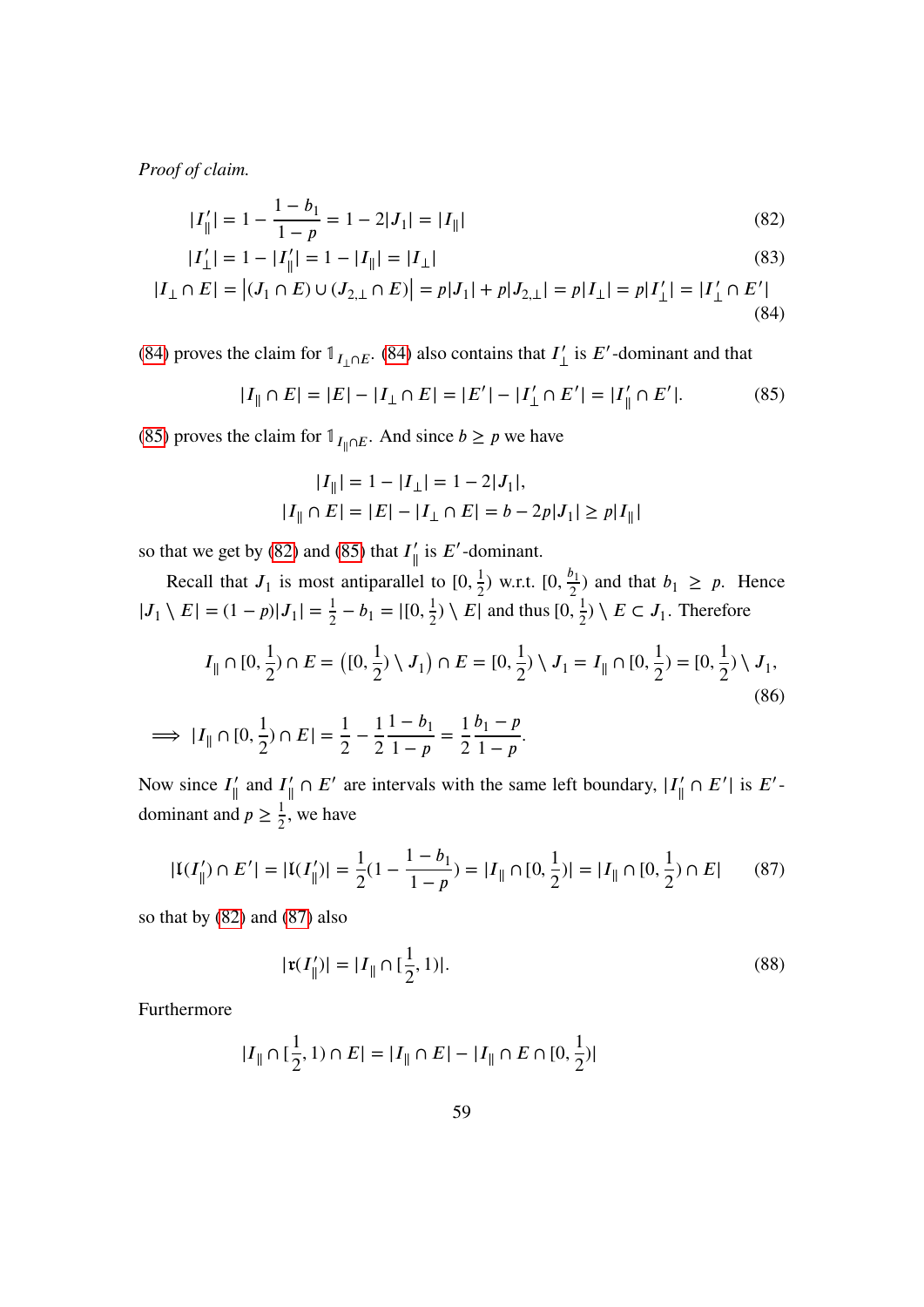and by [\(82\)](#page-60-2),[\(85\)](#page-60-1) and [\(87\)](#page-60-3) we have

$$
= |I'_{\parallel} \cap E'| - |I(I'_{\parallel}) \cap E'| = |\mathfrak{r}(I'_{\parallel}) \cap E'| \tag{89}
$$

[\(87\)](#page-60-3) and [\(89\)](#page-61-0) prove the claim for  $h_{[0,1),I_{\parallel} \cap E}$ .

Now to  $h_{J_2, J_{2, \|} \cap E}$ . Note that  $\mathfrak{r}(I_{\|}')$  and  $\mathfrak{r}(I_{\|}') \cap E'$  are intervals with the same left boundary. Therefore when considering [\(77\)](#page-57-0), [\(78\)](#page-57-1) and [\(79\)](#page-57-2), it suffices to find an interval  $J'_\parallel$  $|J'_{\parallel} \subset \mathfrak{r}(I'_{\parallel})$  with  $|J'_{\parallel} \cap E'| = |J_{2, \parallel} \cap E|$  and  $|J'_{\parallel}| = |J_{2, \parallel}|$ . And since  $J_{2, \parallel} \subset I_{\parallel} \cap [\frac{1}{2}, 1)$ , the existence of such an interval  $J'_{\parallel}$  $\frac{7}{\parallel}$  follows from [\(88\)](#page-60-4) and [\(89\)](#page-61-0). So the claim also holds for  $h_{J_2,J_{2,\parallel}\cap E}$ .

For  $h_{\text{even}}$  we have by [\(84\)](#page-60-0) that

<span id="page-61-1"></span>
$$
supp(h_{even}) = |J_1 \cap E| + |J_{2,\perp} \cap E| = |I_\perp \cap E| = |I'_\perp \cap E'| \tag{90}
$$

and by [\(83\)](#page-60-5) that

<span id="page-61-2"></span>
$$
|h_{\text{even}}^{-1}(\{-1\})| = \frac{1}{2}|J_1| + \frac{1}{2}|J_{2,\perp}| = \frac{1}{2}|I_{\perp}| = \frac{1}{2}|I'_{\perp}| = h_{I'_{\perp},E'}^{-1}(\{-1\}).\tag{91}
$$

[\(90\)](#page-61-1) and [\(91\)](#page-61-2) prove the claim for  $h_{\text{even}}$ .

The claim is proven and thus so is the proposition.

*Proof of Theorem [4.7.](#page-50-0)* By Proposition [4.8](#page-50-2) it suffices to consider the case that for each *i* the sequence  $K_{i1}, K_{i2},...$  has length 2 and  $K_{i1} \subset \mathfrak{l}(J_i)$ ,  $K_{i2} \subset \mathfrak{r}(J_i)$ . Furthermore abbreviate

$$
S_0 \coloneqq \left\{ a_0[-1,1), a[0,1), a_1 I_1, a_2 I_2, \dots \right\}.
$$

Then for each  $i = 1, 2, ...$  with  $||F_E(S_0)||_{L^2(J_i)} = 0$  take  $S_{J_i} := \{b_i J_i, c_{i1} K_{i1}, c_{i2} K_{i2}\}\)$ , so that  $S_{J_i}$  is the subset of S that consists of all elements contained in  $J_i$ . Then  $F_E(S \setminus S_{J_i})$ and  $F_E(S_{J_i})$  are orthogonal. That means by Lemma [A.9](#page-71-0) that  $S \setminus S_{J_i}$  or  $S_{J_i}$  has a smaller ratio  $\frac{B}{A}$  than S. Therefore it suffices to prove Theorem [4.7](#page-50-0) for each  $S_{J_i}$  instead of S, and for those S where for all  $i = 1, 2, ...$  we have

$$
||F_E(S_0)||_{L^2(J_i)} > 0,
$$
\n(92)

which by the way implies for  $j = 1, 2$  that also

$$
||F_E(S_0)||_{L^2(K_{ij})} > 0.
$$
\n(93)

For the proof for  $S_{J_i}$ , note that

$$
S_{J_i,1} := \{ b_i \mathbb{1}_{\mathbb{I}(J_i) \cap E}, -c_{i1} K_{i1} \},
$$
  

$$
S_{J_i,2} := \{ b_i \mathbb{1}_{\mathfrak{r}(J_i) \cap E}, c_{i2} K_{i2} \}
$$

<span id="page-61-0"></span> $\Box$ 

<span id="page-61-4"></span><span id="page-61-3"></span> $\Box$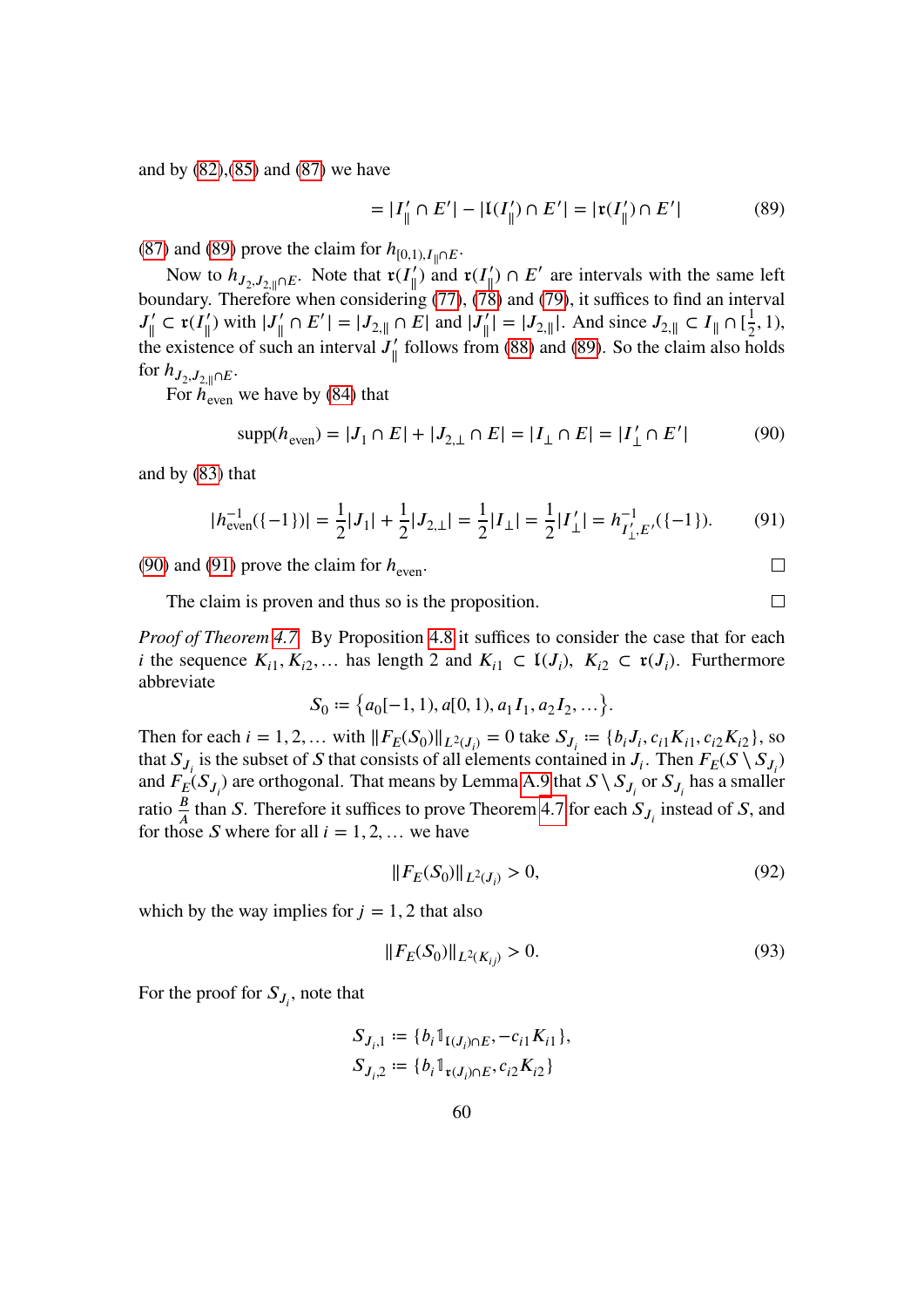are orthogonal and we have by Lemma [A.8](#page-71-2) that

$$
A_E(S_{J_i}) = A_E(S_{J_i,1} \cup S_{J_i,2}),
$$
  

$$
B_E(S_{J_i}) = B_E(S_{J_i,1} \cup S_{J_i,2})
$$

so that by Lemma [A.9](#page-71-0) it suffices to consider  $S_{J_i,1}$  and  $S_{J_i,2}$  separately. And from Lemma [A.13](#page-73-1) it follows that for  $j = 1, 2$  we have

$$
\frac{B_{[0,p)}\big([-1,1),[0,1)\big)}{A_{[0,p)}\big([-1,1),[0,1)\big)} \leq \frac{B_E(S_{J_i,j})}{A_E(S_{J_i,j})},
$$

which, after adding the remaining intervals of  $\mathbb{I}^p$  with coefficient 0 to the left hand side, finishes the proof of Theorem [4.7](#page-50-0) for  $S_{J_i}$  instead of S.

Thus it remains to consider such S which for  $i = 1, 2, ...$  satisfy [\(92\)](#page-61-3) from now on. By Proposition [4.8](#page-50-2) applied to  $[0, \frac{1}{2})$ , there are  $\tilde{E}$ ,  $a'_1$  $I'_1 \in \mathbb{R}, I'_1 \subset [0, \frac{1}{2})$  such that  $\tilde{S}_0 := \{a_0[-1, 1), a[0, 1), a'_1 I'_1\}$  $\binom{1}{1}$  is  $\tilde{E}$ -dominant and

<span id="page-62-0"></span>
$$
A_{\tilde{E}}(\tilde{S}_0) = A_E(S_0),
$$
  

$$
B_{\tilde{E}}(\tilde{S}_0) \le B_E(S_0).
$$

Then by Proposition [4.9](#page-52-6) we have

$$
\frac{B_{[0,p)}\big([-1,1), [0,1)\big)}{A_{[0,p)}\big([-1,1), [0,1)\big)} \leq \frac{B_{\tilde{E}}(\tilde{S}_0)}{A_{\tilde{E}}(\tilde{S}_0)}.
$$

Now rescale the coefficients in  $S$  in such a way that

$$
B_E(S_0) = B_{[0,p)}\big([-1,1), [0,1)\big). \tag{94}
$$

Then since  $\frac{B_{\tilde{E}}(\tilde{S}_0)}{4\pi(\tilde{S}_0)}$  $\frac{B_{\tilde{E}}(S_0)}{A_{\tilde{E}}(\tilde{S}_0)} \leq \frac{B_{E}(S_0)}{A_{E}(S_0)}$  $\frac{B_E(S_0)}{A_E(S_0)}$  we have

<span id="page-62-3"></span><span id="page-62-2"></span><span id="page-62-1"></span>
$$
A_E(S_0) \le A_{[0,p)}\big([-1,1), [0,1)\big). \tag{95}
$$

[\(94\)](#page-62-0) and [\(95\)](#page-62-1) also hold if we replace  $[0, p)$  by some  $E'$  with

$$
|E'| = p,\t\t[0, \frac{1}{2}) \subset E'.
$$
\t(96)

Due to [\(94\)](#page-62-0) and since for  $i = 1, 2, ...$  we have [\(92\)](#page-61-3) and  $\frac{|J_i \cap E|}{|J_i|} \ge p \ge 2p - 1 =$  $\frac{|[\frac{1}{2},1)\cap E'|}{|E|}$  $\frac{[E_1,1][E_1]}{[[\frac{1}{2},1][\frac{1}{2}]}$ , we can take an E' with [\(96\)](#page-62-2) and disjoint  $J'_1$  $I'_1, J'_2, ... \subset [\frac{1}{2}, 1)$  in such a way that for  $i = 1, 2, \dots$  we have

$$
\frac{|\mathfrak{l}(J_i') \cap E'|}{|\mathfrak{l}(J_i')|} = \frac{|\mathfrak{l}(J_i) \cap E|}{|\mathfrak{l}(J_i)|}, \qquad \frac{|\mathfrak{r}(J_i') \cap E'|}{|\mathfrak{r}(J_i')|} = \frac{|\mathfrak{r}(J_i) \cap E|}{|\mathfrak{r}(J_i)|}, \qquad (97)
$$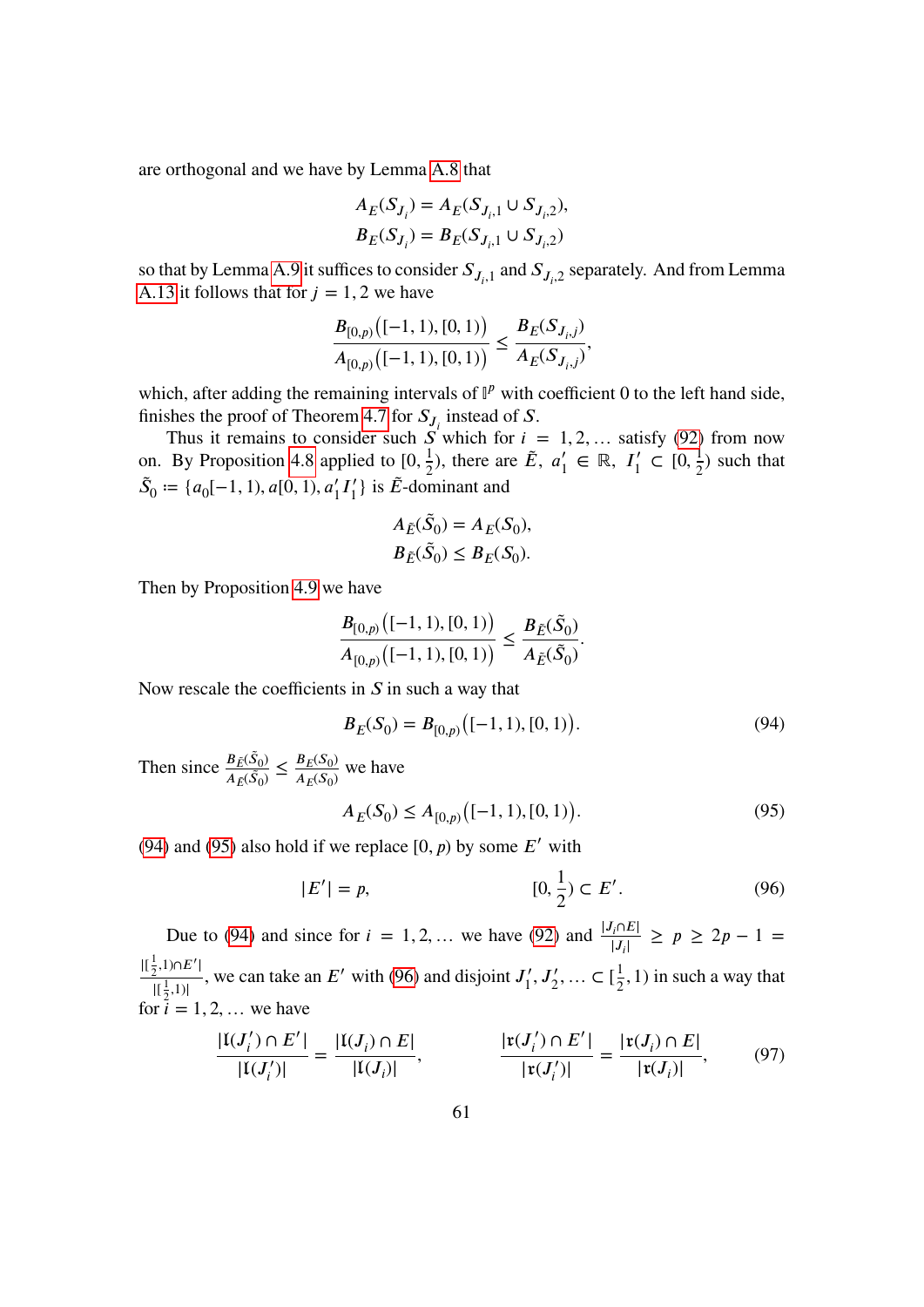<span id="page-63-0"></span>
$$
||F_{E'}([ -1, 1), [0, 1))||^2_{L^2(J_i')} = ||F_E(S_0)||^2_{L^2(J_i)}.
$$
\n(98)

Due to [\(98\)](#page-63-0) and since for  $i = 1, 2, ...$  we have [\(93\)](#page-61-4) and [\(97\)](#page-62-3), we can redistribute E' on  $\mathfrak{t}(J_i')$  and  $\mathfrak{r}(J_i')$  respectively and take  $K_{i1}' \subset \mathfrak{t}(J_i')$  and  $K_{i2}' \subset \mathfrak{r}(J_i')$  in such a way that for  $j = 1, 2$  we have

$$
\frac{|\mathfrak{l}(K'_{ij}) \cap E'|}{|\mathfrak{l}(K'_{ij})|} = \frac{|\mathfrak{l}(K_{ij}) \cap E|}{|\mathfrak{l}(K_{ij})|}, \qquad \frac{|\mathfrak{r}(K'_{ij}) \cap E'|}{|\mathfrak{r}(K'_{ij})|} = \frac{|\mathfrak{r}(K_{ij}) \cap E|}{|\mathfrak{r}(K_{ij})|}, \qquad (99)
$$

<span id="page-63-1"></span>
$$
||F_{E'}([ -1, 1), [0, 1))||_{L^{2}(K'_{ij})}^{2} = ||F_{E}(S_{0})||_{L^{2}(K_{ij})}^{2}.
$$
\n(100)

Now [\(98\)](#page-63-0) and [\(100\)](#page-63-1) further imply

<span id="page-63-3"></span><span id="page-63-2"></span>
$$
\frac{|K'_{ij} \cap E'|}{|J'_i \cap E'|} = \frac{|K_{ij} \cap E|}{|J_i \cap E|}.
$$
\n(101)

Now for  $i = 1, 2, ..., (97)$  $i = 1, 2, ..., (97)$  and [\(98\)](#page-63-0) imply that when we take  $b_i'$  $s_i$  such that

<span id="page-63-4"></span>
$$
||b_i' h_{J_i',E'}||_2^2 = ||b_i h_{J_i,E}||_2^2,
$$
\n(102)

and with the sign of  $b_i$  times the sign of  $F_E(S_0)$  on  $J_i$ , then

<span id="page-63-6"></span>
$$
\langle b_i' h_{J_i',E'}, F_{E'}([ -1, 1), [0, 1) \rangle \rangle = \langle b_i h_{J_i, E}, F_E(S_0) \rangle.
$$
 (103)

Similarly for  $j = 1, 2, (99)$  $j = 1, 2, (99)$  and [\(100\)](#page-63-1) imply that when we take  $c'_{ij}$  such that

<span id="page-63-5"></span>
$$
||c'_{ij}h_{K'_{ij},E'}||_2^2 = ||c_{ij}h_{K_{ij},E}||_2^2,
$$
\n(104)

and with the sign of  $c'_{ij}$  times the sign of  $F_E(S_0)$  on  $J_i$ , then

<span id="page-63-7"></span>
$$
\langle c'_{ij} h_{K'_{ij}, E'}, F_{E'}([-1, 1), [0, 1)] \rangle = \langle c_{ij} h_{K_{ij}, E}, F_E(S_0) \rangle.
$$
 (105)

Now by [\(97\)](#page-62-3), [\(99\)](#page-63-2), [\(101\)](#page-63-3), [\(102\)](#page-63-4), [\(104\)](#page-63-5) and the choice of the signs we also have

<span id="page-63-8"></span>
$$
\langle c'_{ij}h_{K'_{ij},E'}, b'_{i}h_{J'_{i},E'} \rangle = \langle c_{ij}h_{K_{ij},E}, b_{i}h_{J_{i},E} \rangle. \tag{106}
$$

Now using [\(94\)](#page-62-0), [\(102\)](#page-63-4), [\(103\)](#page-63-6), [\(104\)](#page-63-5), [\(105\)](#page-63-7), [\(106\)](#page-63-8) we get that

$$
F_E(S_0) \mapsto F_{E'}([-1, 1), [0, 1)),
$$
  

$$
i = 1, 2, ..., j = 1, 2:
$$

$$
b_i h_{J_i, E} \mapsto b'_i h_{J'_i, E'},
$$

$$
c_{ij} h_{K_{ij}, E} \mapsto c'_{ij} h_{K'_{ij}, E'}
$$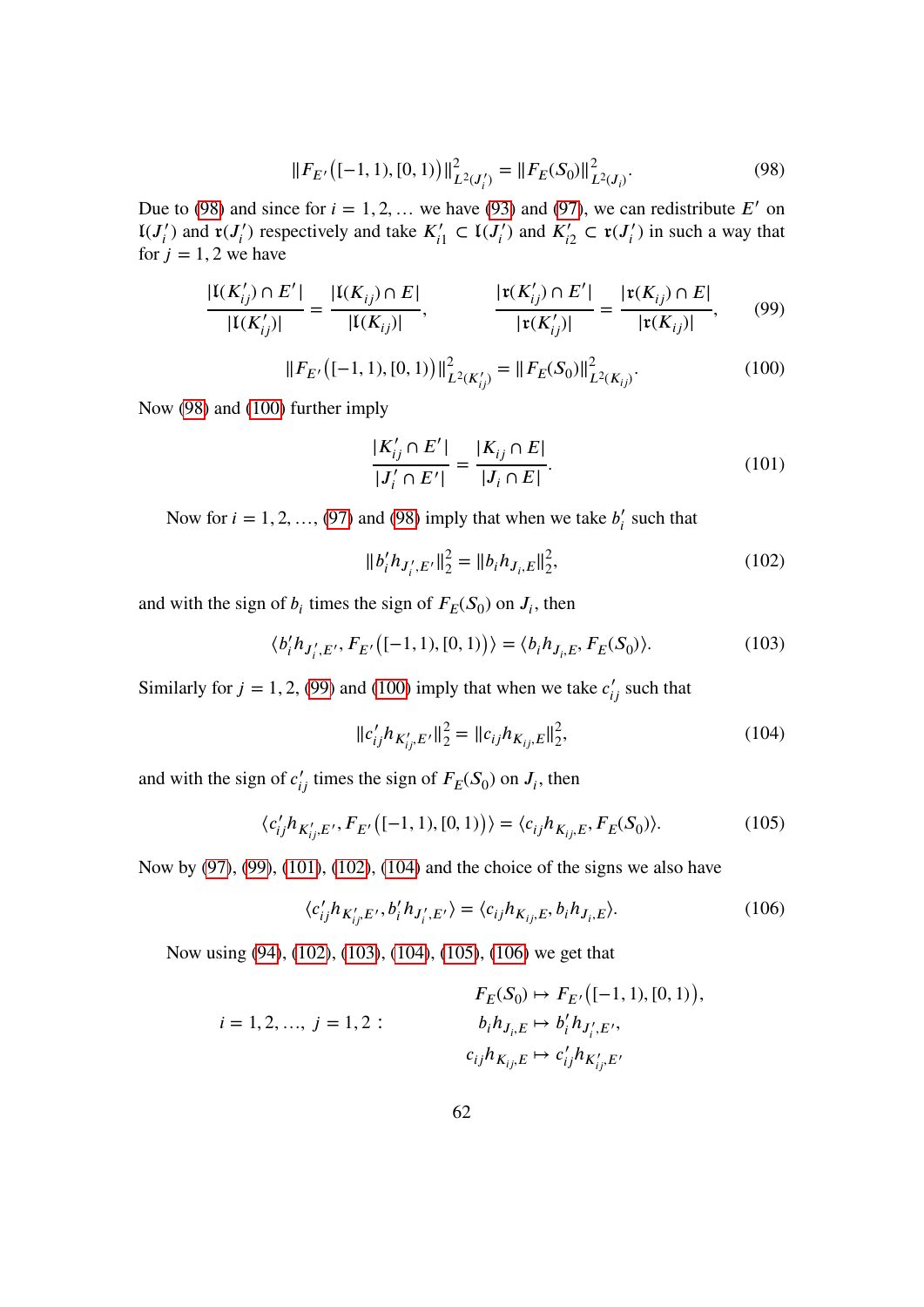induces an isometry. So with

$$
S' := \{ [-1, 1), [0, 1) \} \cup \{ b'_1 J'_1, b'_2 J'_2, \dots \} \cup \{ c'_{i1} K'_{i1}, c'_{i2} K'_{i2} \mid i = 1, 2, \dots \}
$$

and recalling [\(95\)](#page-62-1) we have

$$
A_{E'}(S') = A_{E'}([ -1, 1), [0, 1]) + A_{E'}(b'_i J'_i, c'_{i1} K'_{i1}, c'_{i2} K'_{i2} | i = 1, 2, ...)
$$
  
\n
$$
\geq A_E(S_0) + A_E(b_i J_i, c_{i1} K_{i1}, c_{i2} K_{i2} | i = 1, 2, ...)
$$
  
\n
$$
= A_E(S),
$$
  
\n
$$
B_{E'}(S') = B_{E'}(F_{E'}([-1, 1), [0, 1)), b'_i J'_i, c'_{i1} K'_{i1}, c'_{i2} K'_{i2} | i = 1, 2, ...)
$$
  
\n
$$
= B_E(F_E(S_0), b_i J_i, c_{i1} K_{i1}, c_{i2} K_{i2} | i = 1, 2, ...)
$$
  
\n
$$
= B_E(S).
$$

Now by an application of Lemma [A.16](#page-77-0) and Lemma [A.9](#page-71-0) it suffices to consider the case that  $J_1'$  $I_1, I_2', \ldots$  consists of only one interval J'. So we also drop the index *i* at the K's. It also suffices to consider the case that  $K_1'$  $\mathcal{I}'_1, K'_2$  are most antiparallel to  $\mathfrak{t}(J')$  and  $\mathfrak{r}(J')$  respectively. After possibly swapping  $\mathfrak{l}(J')$  with  $\mathfrak{r}(J')$  and flipping the sign of b', it suffices to consider the case that

$$
\frac{|\mathrm{I}(J')\cap E'|}{|\mathrm{I}(J')|}\geq \frac{|\mathrm{r}(J')\cap E'|}{|\mathrm{r}(J')|}.
$$

Now we apply Proposition [4.10](#page-56-1) to  $J'$  and

$$
S_{\rm r} := \{2\mathbb{1}_{J'\cap E'}, b'h_{J',E'}, c'_1h_{K'_1,E'}, c'_2h_{K'_2,E'}\}.
$$

Note that  $2\mathbb{1}_{E'\cap J'} = \mathbb{1}_{E'\cap J'} + h_{[0,1),E'\cap J'}$ . Proposition [4.10](#page-56-1) states that we may rearrange E' into some  $\tilde{E}$ , divide J' into two intervals  $I'_{\parallel}$  $\int_{\parallel}$  and  $I'_{\perp}$  $\frac{1}{\mu}$  and replace  $S_r$  by three nested sequences  $S'_{\parallel,1}$ ,  $S'_{\parallel,2}$ ,  $S'_{\perp}$  with

$$
A_{E'}(S_r) = A_{\tilde{E}}(S'_{\parallel,1} \cup S'_{\parallel,2}) + A_{\tilde{E}}(S'_{\perp}),
$$
  

$$
B_{E'}(S_r) = B_{\tilde{E}}(S'_{\parallel,1} \cup S'_{\parallel,2}) + B_{\tilde{E}}(S'_{\perp}).
$$

Furthermore  $S'_{\parallel,1}$  and  $S'_{\parallel,2}$  are supported on  $I'_{\parallel}$  $\int_{\parallel}$  and  $I'_{\perp}$  $\int_{\perp}$  respectively and we have 21  $_{\tilde{E} \cap I_{\parallel}'} \in$  $S'_{\parallel,1}$ ,  $2\mathbb{1}_{\tilde{E}\cap I'_{\perp}} \in S'_{\parallel,1}$ . Note, that

$$
2\mathbb{1}_{\tilde{E}\cap I_{\parallel}'} + 2\mathbb{1}_{\tilde{E}\cap I_{\perp}'} = \mathbb{1}_{\tilde{E}\cap J'} + h_{[0,1),\tilde{E}\cap J'}.
$$

Now define

$$
\tilde{S} := \left\{ [-1, 1), [0, 1) \right\} \cup (S'_{\parallel, 1} \setminus \{ 21_{I'_{\parallel} \cap \tilde{E}} \}) \cup (S'_{\parallel, 2} \setminus \{ 21_{I'_{\perp} \cap \tilde{E}} \})
$$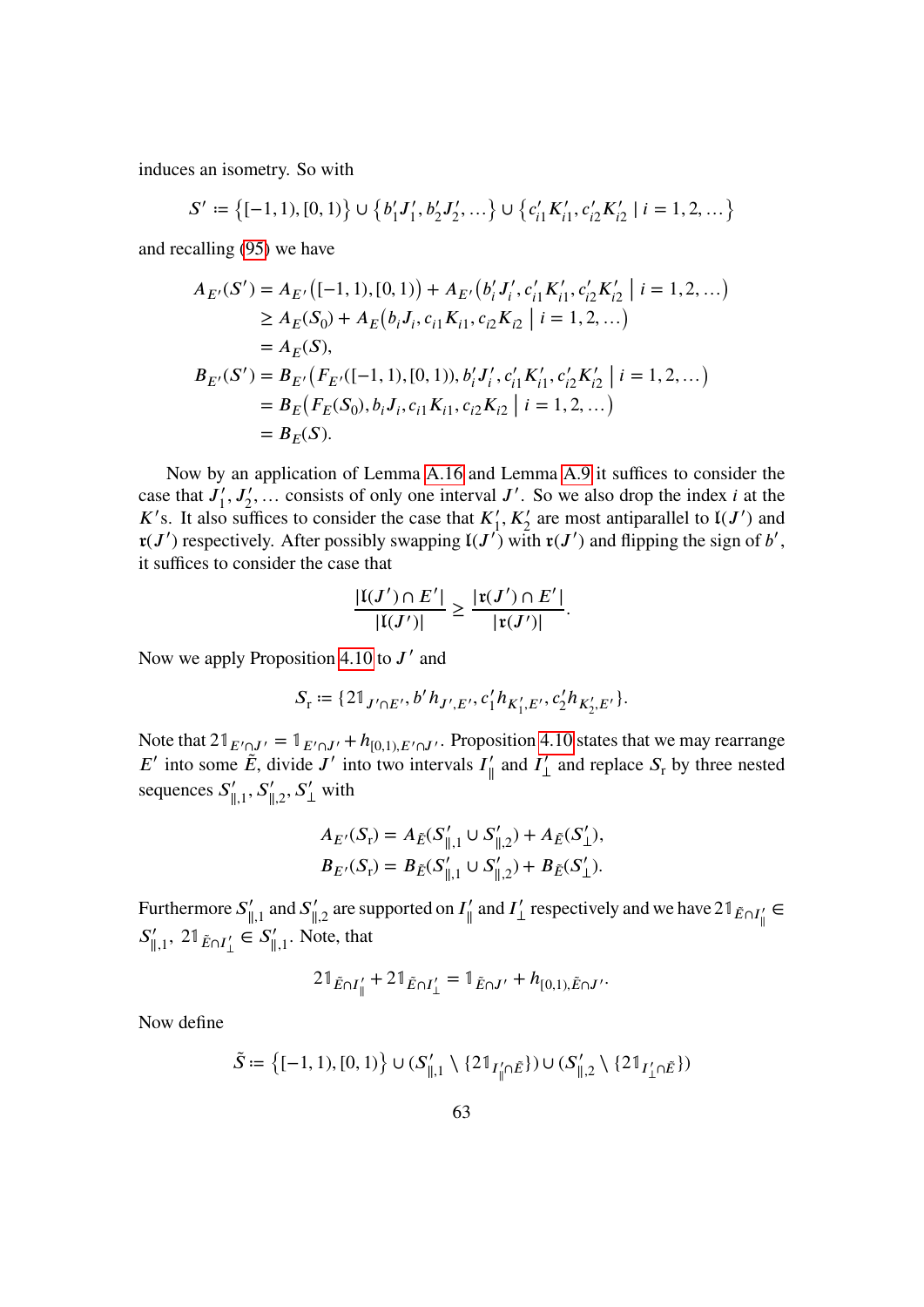$$
= \{ [-1, 1), [0, 1), b'I'_{\parallel}, a_{\text{even}} I'_{\perp}, c'_2 J'_{\parallel} \}.
$$

Then using the remark after Proposition [4.10](#page-56-1) we get also for the original set

$$
S' = \{ [-1, 1), [0, 1), b' J', c'_1 K'_1, c'_2 K'_2 \}
$$

that

$$
A_{E'}(S') = A_{\tilde{E}}(\tilde{S}) + A_{\tilde{E}}(S'_{\perp}),
$$
  

$$
B_{E'}(S') = B_{\tilde{E}}(\tilde{S}) + B_{\tilde{E}}(S'_{\perp}).
$$

By Lemma [A.25](#page-86-0) there is a  $T \in \{ \tilde{S}, S' \}$  $\langle \rangle$  for which we have

$$
\frac{B_{E'}(T)}{A_{E'}(T)} \le \frac{B_{E'}(S')}{A_{E'}(S')}.
$$

If  $T = S'_{\perp}$  then T is already of the form that we can apply Theorem [4.1](#page-38-0) to it and are done. If  $T = \tilde{S}$  we first apply Lemma [A.16](#page-77-0) and Lemma [A.9](#page-71-0) to replace T by a single nested sequence to which we thereafter can apply Theorem [4.1.](#page-38-0)  $\Box$ 

## **5 On Question [1](#page-6-0)**

For  $E \subset [0, 1)$  and a set of intervals I define

$$
H_E(\mathbb{I}) \coloneqq \big\{ h_{I,E} \bigm| I \in \mathbb{I} \big\}.
$$

<span id="page-65-0"></span>**Proposition 5.1.** Let  $[0, 1) = E_0 \cup E_1$  be a partition. Further assume  $n \ge 0$  and that  $E_0$  and  $E_1$  are unions of intervals of scale  $2^n$ . Assume that  $|E_1| > 0$ . Then there is a partition  $\mathcal{D} = \mathcal{D}_0 \cup \mathcal{D}_1$  such that  $H(\mathcal{D}_0)_{E_0}$  and  $H(\mathcal{D}_1)_{E_1}$  are Riesz basic sequences and

$$
\mathbb{1}_{E_1} \notin \text{span}(H_{E_1}(\mathcal{D}_1)).
$$

However for any such partition we have

$$
\mathbb{1}_{E_0} \in \text{span}(H_{E_0}(\mathcal{D}_0)).
$$

*Remark.* A few things about Proposition [5.1](#page-65-0) should be stressed:

- Proposition [5.1](#page-65-0) doesn't claim anything about the constants of the Riesz basic sequences.
- If for some *i* we have  $|E_i| = 0$ , then  $E_{1-i} = [0, 1)$  $E_{1-i} = [0, 1)$  $E_{1-i} = [0, 1)$  and we can answer Question 1 affirmatively by setting  $\mathcal{D}_i := \emptyset$  and  $\mathcal{D}_{1-i} := \emptyset$ . Furthermore if  $|E_i| = 0$  then no matter how we choose  $\mathcal{D}_i \subset \mathcal{D}$  we have  $\mathbb{1}_{E_i} = 0 \in \text{span}(H_{E_i}(\mathcal{D}_i)).$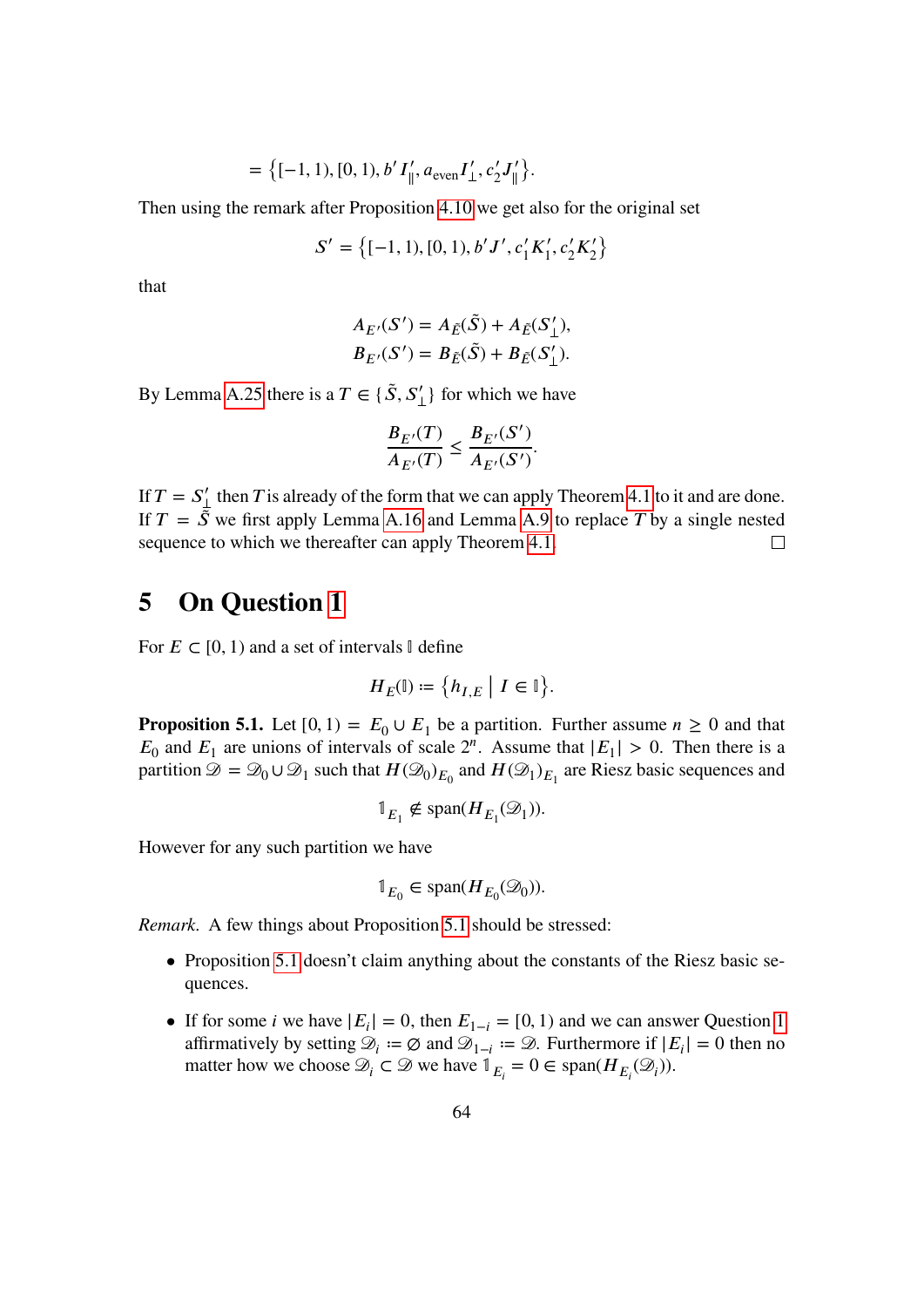• Hence  $|E_0| > 0$  and  $|E_1| > 0$  hold for any interesting partition  $[0, 1) = E_0 \cup E_1$ . In that case Proposition [5.1](#page-65-0) says that it is not possible to get a partition  $\mathcal{D} = \mathcal{D}_0 \cup \mathcal{D}_1$ with

$$
\mathbb{1}_{E_0} \notin \text{span}(H_{E_0}(\mathcal{D}_0)),
$$
  

$$
\mathbb{1}_{E_1} \notin \text{span}(H_{E_1}(\mathcal{D}_1)),
$$

but we always have the two options

 $\mathbb{1}_{E_0} \in \text{span}(H_{E_0}(\mathcal{D}_0)),$  $1_{E_1} \notin \text{span}(H_{E_1}(\mathcal{D}_1))$ (and  $\begin{aligned} 1_{E_0} \notin \text{span}(H_{E_0}(\mathcal{D}_0)), \\ 0 & 1_{E_1} \in \text{span}(H_{E_1}(\mathcal{D}_1)) \end{aligned}$  $1_{E_1} \in \text{span}(H_{E_1}(\mathcal{D}_1))$ .

The case

$$
\mathbb{1}_{E_0} \in \text{span}(H_{E_0}(\mathcal{D}_0)),
$$
  

$$
\mathbb{1}_{E_1} \in \text{span}(H_{E_1}(\mathcal{D}_1))
$$

is not very desirable, also because if we also want to add  $[-1, 1)$  to  $\mathcal{D}_i$  for some *i*, then we need  $\mathbb{1}_{E_i} \notin \text{span}(H_{E_i}(D_i)).$ 

• The partitions are not unique. There are choices being made in the proof so that there actually are exponentially in  $n$  many such partitions.

*Proof of Proposition* [5.1.](#page-65-0) If for some *i* a dyadic interval *I* is contained in  $E_i$  then we have to put *I* into  $\mathcal{D}_i$ . Hence all the intervals *I* of size  $2^{-n}$  and higher are already distributed into  $\mathcal{D}_0$ ,  $\mathcal{D}_1$  and for all such  $I \in \mathcal{D}_i$   $h_{I,E_i} = h_I$  is orthogonal to all other restricted Haar functions. Hence it suffices to find a partition of the finite set of dyadic intervals of size at most  $2^{-n}$ . That means being a Riesz basic sequence just means being a linearly independent set.

We proceed by induction on *n*. First consider the case  $n = 0$ . Then  $E_1 = [0, 1)$  and we must have  $\mathcal{D}_1 = \mathcal{D}$ . Then  $\mathcal{D}_0$ ,  $\mathcal{D}_1$  are Riesz basic sequences and  $\mathbb{1}_{E_0} = 0 \in \text{span}\,\mathcal{D} =$ span $(H_{E_0}(\mathcal{D}_0)).$ 

Now assume the proposition holds for  $n \geq 0$  and let  $E_0$ ,  $E_1$  be unions of intervals of size  $2^{-(n+1)}$ . If we have  $|E_0| = 0$  then we are back to scale  $2^0$ . Otherwise for  $i = 0, 1$ define

$$
E_{0i} := [0, \frac{1}{2}) \cap E_i,
$$
  

$$
E_{1i} := [\frac{1}{2}, 1) \cap E_i.
$$

Then for any j,  $i = 1, 2, E_{ii}$  translated and dilated to [0, 1) is a union of dyadic intervals of size  $2^{-n}$ .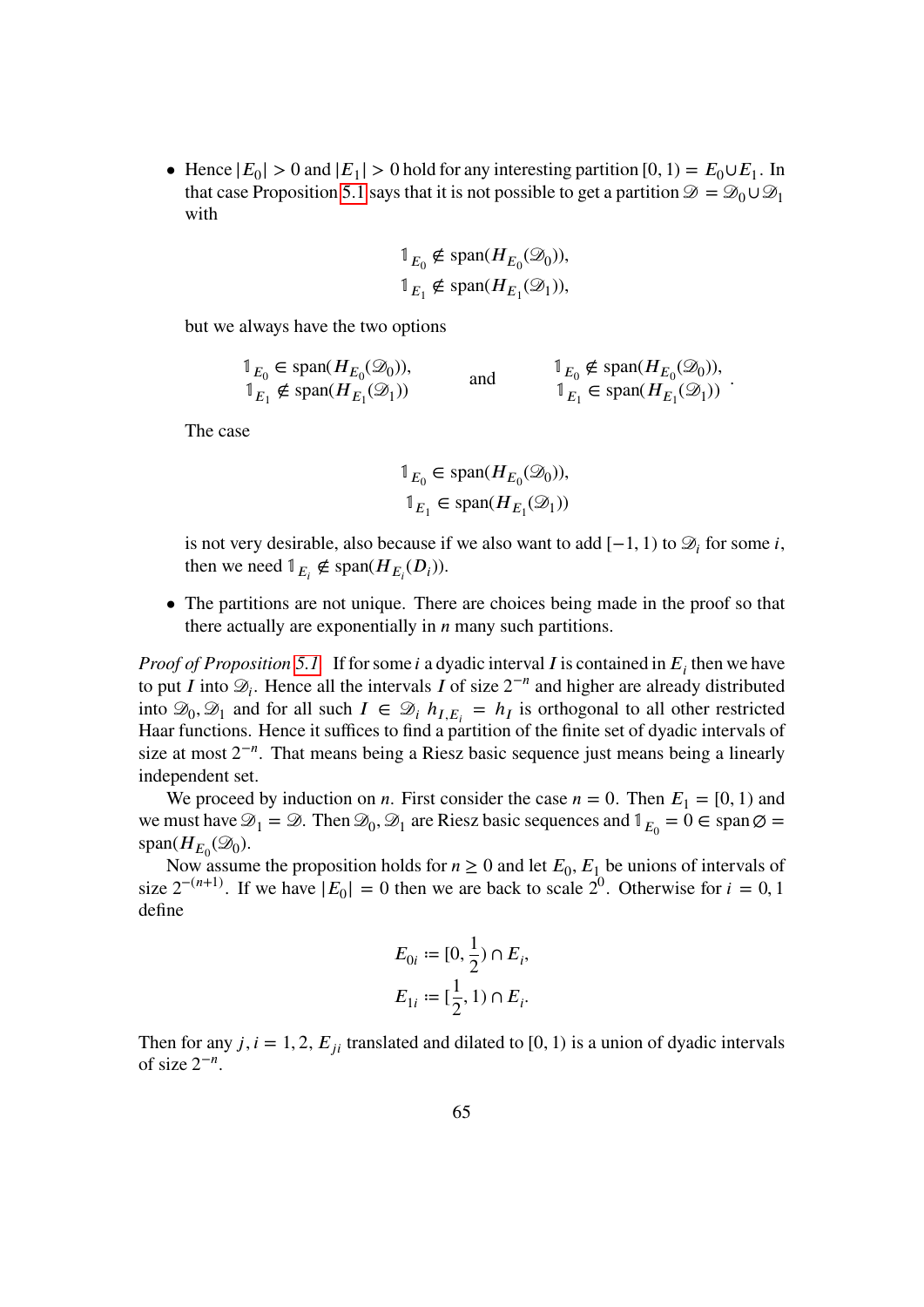We first show the existence of a partition  $\mathcal{D}_0 \cup \mathcal{D}_1$  of  $\mathcal{D}$  into Riesz basic sequences with

$$
\mathbb{1}_{E_1} \notin \text{span}\, H_{E_1}(\mathcal{D}_1).
$$

Since we have  $|E_1| > 0$  and already handled the case  $|E_0| = 0$ , it suffices to consider the case

$$
|E_{00}| > 0, \t\t |E_{11}| > 0
$$

after possibly swapping  $[0, \frac{1}{2})$  with  $[\frac{1}{2}]$  $\frac{1}{2}$ , 1). Then by inductive hypothesis there are partitions

$$
\mathcal{D}_{00} \cup \mathcal{D}_{01} = \{ I \subset [0, \frac{1}{2}) \mid I \in \mathcal{D} \},\
$$
  

$$
\mathcal{D}_{10} \cup \mathcal{D}_{11} = \{ I \subset [\frac{1}{2}, 1) \mid I \in \mathcal{D} \}
$$

such that for all  $j, i = 0, 1$  the set  $H_{E_i}(\mathcal{D}_{ji})$  is linearly independent and

<span id="page-67-1"></span>
$$
\mathbb{1}_{[0,\frac{1}{2}) \cap E_0} \notin \text{span}(H_{E_0}(\mathcal{D}_{00})),\tag{107}
$$

<span id="page-67-0"></span>
$$
\mathbb{1}_{[\frac{1}{2},1)\cap E_1} \notin \text{span}(H_{E_1}(\mathcal{D}_{11})).
$$
 (108)

Define

$$
\mathcal{D}_0 := \mathcal{D}_{00} \cup \mathcal{D}_{10} \cup \{ [0, 1) \},
$$
  

$$
\mathcal{D}_1 := \mathcal{D}_{01} \cup \mathcal{D}_{11}.
$$

Now for  $i = 0, 1$  the set  $H_{E_i}(\mathcal{D}_{0i} \cup \mathcal{D}_{1i})$  is linearly independent. Hence  $H_{E_1}(\mathcal{D}_1)$  is linearly independent. Its span does not contain  $\mathbb{1}_{E_1}$  because of [\(108\)](#page-67-0).  $H_{E_0}(\mathcal{D}_0)$  is linearly independent as well because of [\(107\)](#page-67-1).

Now we show that for all partitions  $\mathcal{D}_0 \cup \mathcal{D}_1$  which are Riesz basic sequences with

<span id="page-67-2"></span>
$$
\mathbb{1}_{E_1} \notin \text{span}\, H_{E_1}(\mathcal{D}_1) \tag{109}
$$

we must have

<span id="page-67-3"></span>
$$
\mathbb{1}_{E_0} \in \text{span}\, H_{E_0}(\mathcal{D}_0). \tag{110}
$$

For  $i = 0, 1$  define

$$
\mathcal{D}_{0i} := \left\{ I \in \mathcal{D}_i \mid I \subset [0, \frac{1}{2}) \right\},\
$$
  

$$
\mathcal{D}_{1i} := \left\{ I \in \mathcal{D}_i \mid I \subset [\frac{1}{2}, 1) \right\}.
$$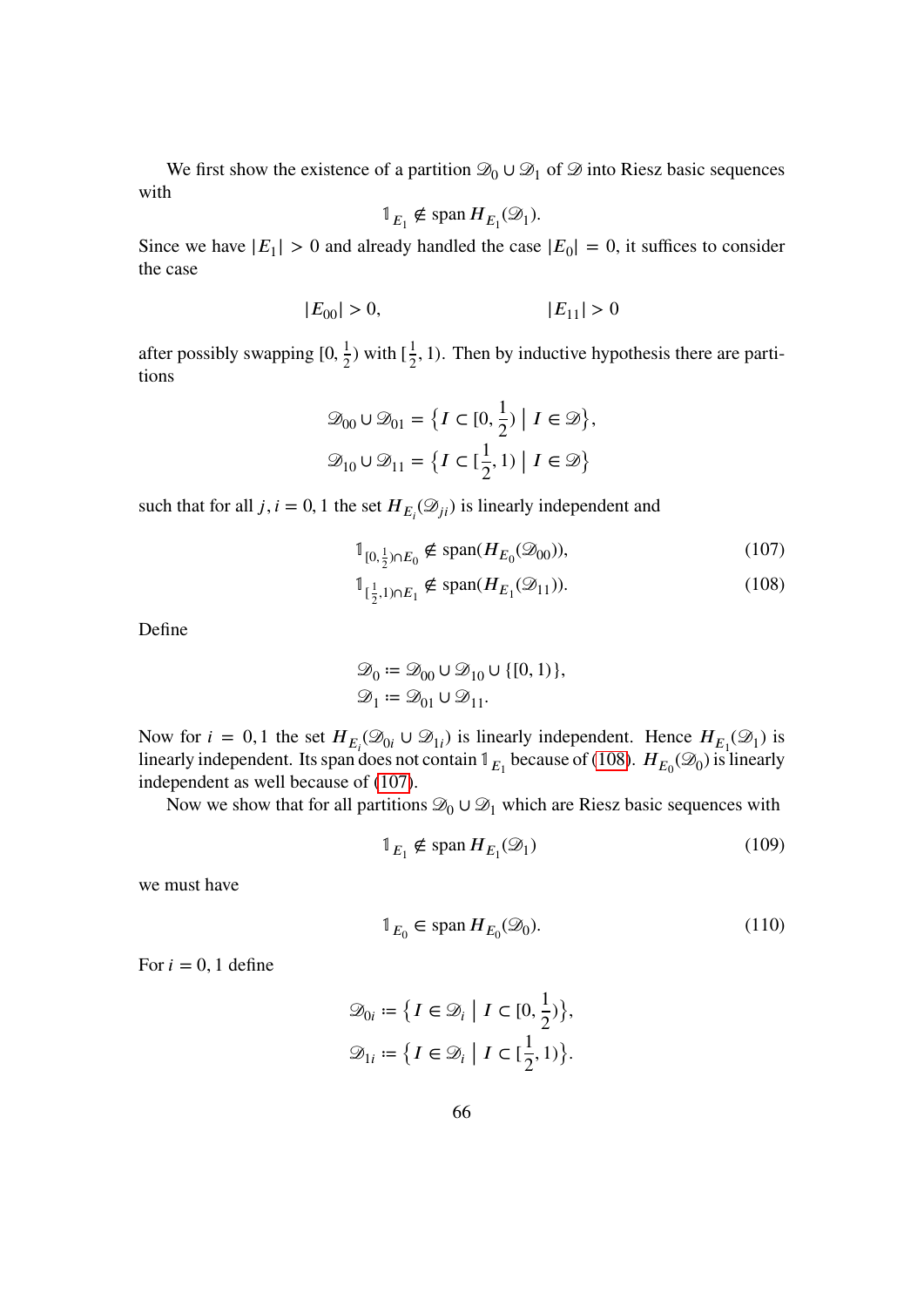Then for *j*, *i* = 0, 1 the set  $H_{E_i}(\mathcal{D}_{ji})$  is a Riesz basic sequence. Due to [\(109\)](#page-67-2), one of

$$
\mathbb{1}_{[0,\frac{1}{2}) \cap E_1} \notin \text{span}\, H_{E_1}(\mathcal{D}_{01}),\tag{111}
$$

$$
\mathbb{1}_{\left[\frac{1}{2},1\right]\cap E_1} \notin \text{span}\, H_{E_1}(\mathcal{D}_{11})\tag{112}
$$

has to hold. After possibly swapping  $[0, \frac{1}{2})$  and  $[\frac{1}{2}]$  $\frac{1}{2}$ , 1) it suffices to consider [\(112\)](#page-68-1). Then by inductive hypothesis we must have

<span id="page-68-2"></span>
$$
\mathbb{1}_{[\frac{1}{2},1)\cap E_0} \in \text{span}\, H_{E_0}(\mathcal{D}_{10}).\tag{113}
$$

Now if  $[0, 1) \in \mathcal{D}_0$  then [\(110\)](#page-67-3) follows from [\(113\)](#page-68-2). If  $[0, 1) \in \mathcal{D}_1$  then [\(109\)](#page-67-2) requires [\(111\)](#page-68-3) to hold as well, which by inductive hypothesis implies

<span id="page-68-4"></span>
$$
\mathbb{1}_{[0,\frac{1}{2}) \cap E_0} \in \text{span}\, H_{E_0}(\mathcal{D}_{00}).\tag{114}
$$

<span id="page-68-3"></span><span id="page-68-1"></span> $\Box$ 

Now [\(113\)](#page-68-2) and [\(114\)](#page-68-4) imply [\(110\)](#page-67-3).

# **A Elementary Lemmas**

This appendix consists of a bunch of lemmas that are used in this thesis. They are put here instead of into the main text for the following reasons:

- Some lemmas are used many times and throughout large parts of the thesis.
- Some lemmas hold in a more general setting than in the setting of the thesis.
- Some lemmas and their proofs are not very interesting or surprising.

### **A.1 Lemmas on Inner Product Spaces**

Some lemmas do not only hold in the setting of restricted Haar functions but also more generally in the setting of a vector space with a scalar product. We list these lemmas in this subsection.

<span id="page-68-0"></span>**Lemma A.1.** Let  $v_1, ..., v_n$  be vectors such that for any  $i \neq j$  we have

$$
\langle v_i, v_j \rangle \le 0
$$

and  $a_1, ..., a_n \in \mathbb{R}$ . Then

$$
\|\sum_{i=1}^n |a_i|v_i\|^2 \le \|\sum_{i=1}^n a_i v_i\|^2.
$$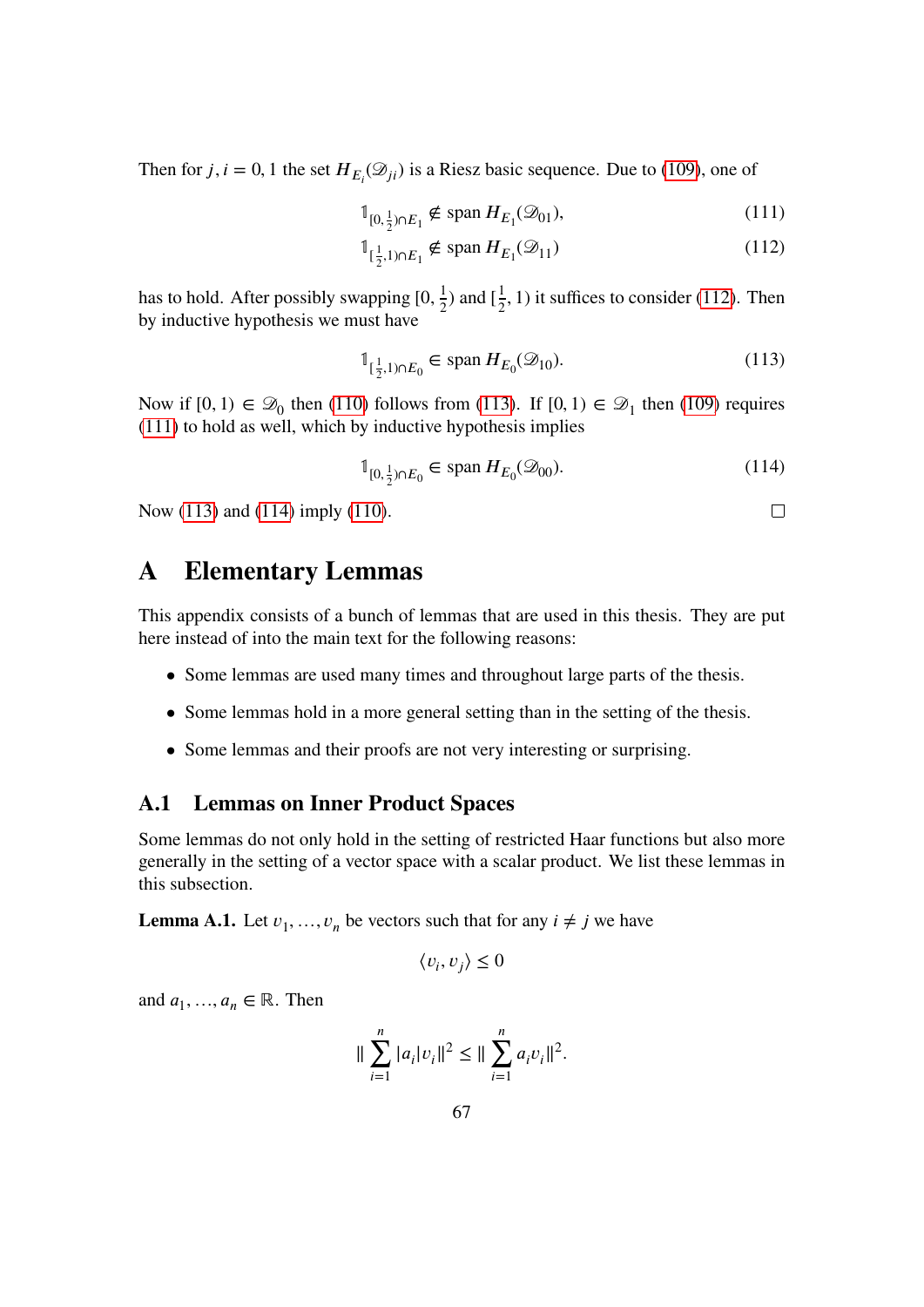*Proof.*

$$
\|\sum_{i=1}^{n} a_i v_i\|^2 = \sum_{i,j=1}^{n} a_i a_j \langle v_i, v_j \rangle = \sum_{i=1}^{n} a_i^2 \|v_i\|^2 + \sum_{i \neq j} a_i a_j \langle v_i, v_j \rangle
$$
  

$$
\geq \sum_{i=1}^{n} |a_i|^2 \|v_i\|^2 + \sum_{i \neq j} |a_i a_j| \langle v_i, v_j \rangle = \|\sum_{i=1}^{n} |a_i| v_i\|^2.
$$

**Lemma A.2.** Let  $F$  and  $G$  be Riesz basic sequences that are orthogonal to one another and with constants  $c_F$  and  $c_G$ . Then  $F \cup G$  is a Riesz basic sequence with constant  $max(c_F, c_G)$ .

*Proof.* Let 
$$
a \in l^2(F \cup G)
$$
. Then  
\n
$$
\sum_{v \in F \cup G} |a_v|^2 = \sum_{v \in F} |a_v|^2 + \sum_{v \in G} |a_v|^2
$$
\n
$$
\leq \max(c_F, c_G)(\|\sum_{v \in F} a_v v\|^2 + \|\sum_{v \in G} a_v v\|^2)
$$
\n
$$
= \max(c_F, c_G)\|\sum_{v \in F} a_v v + \sum_{v \in G} a_v v\|^2
$$

**Lemma A.3.** Let  $F$  and  $G$  be Bessel sequences that are orthogonal to one another and with constants  $c_F$  and  $c_G$ . Then  $F \cup G$  is a Bessel sequence with constant max $(c_F, c_G)$ .

*Proof.* Let *u* be a vector in the surrounding space. Denote by  $\pi_F$  and  $\pi_G$  the projections onto span  $F$  and span  $G$  respectively. Then

$$
\sum_{v \in F \cup G} \langle v, u \rangle^2 = \sum_{v \in F} \langle v, u \rangle^2 + \sum_{v \in G} \langle v, u \rangle^2
$$
  
= 
$$
\sum_{v \in F} \langle \pi_F(u), v \rangle^2 + \sum_{v \in G} \langle \pi_G(u), v \rangle^2
$$
  
\$\leq\$ max $(c_F, c_G)$ ( $||\pi_G(u)||^2 + ||\pi_G(u)||^2)$   
\$\leq\$ max $(c_F, c_G)$ || $u||^2$ 

 $\Box$ 

 $\Box$ 

**Lemma A.4.** Let *u*, *v* be vectors and  $v \neq 0$ . Then the infimum over  $a \in \mathbb{R}$  of

 $||u + av||^2$ 

is attained at

$$
a = -\frac{\langle u, v \rangle}{\|v\|^2}.
$$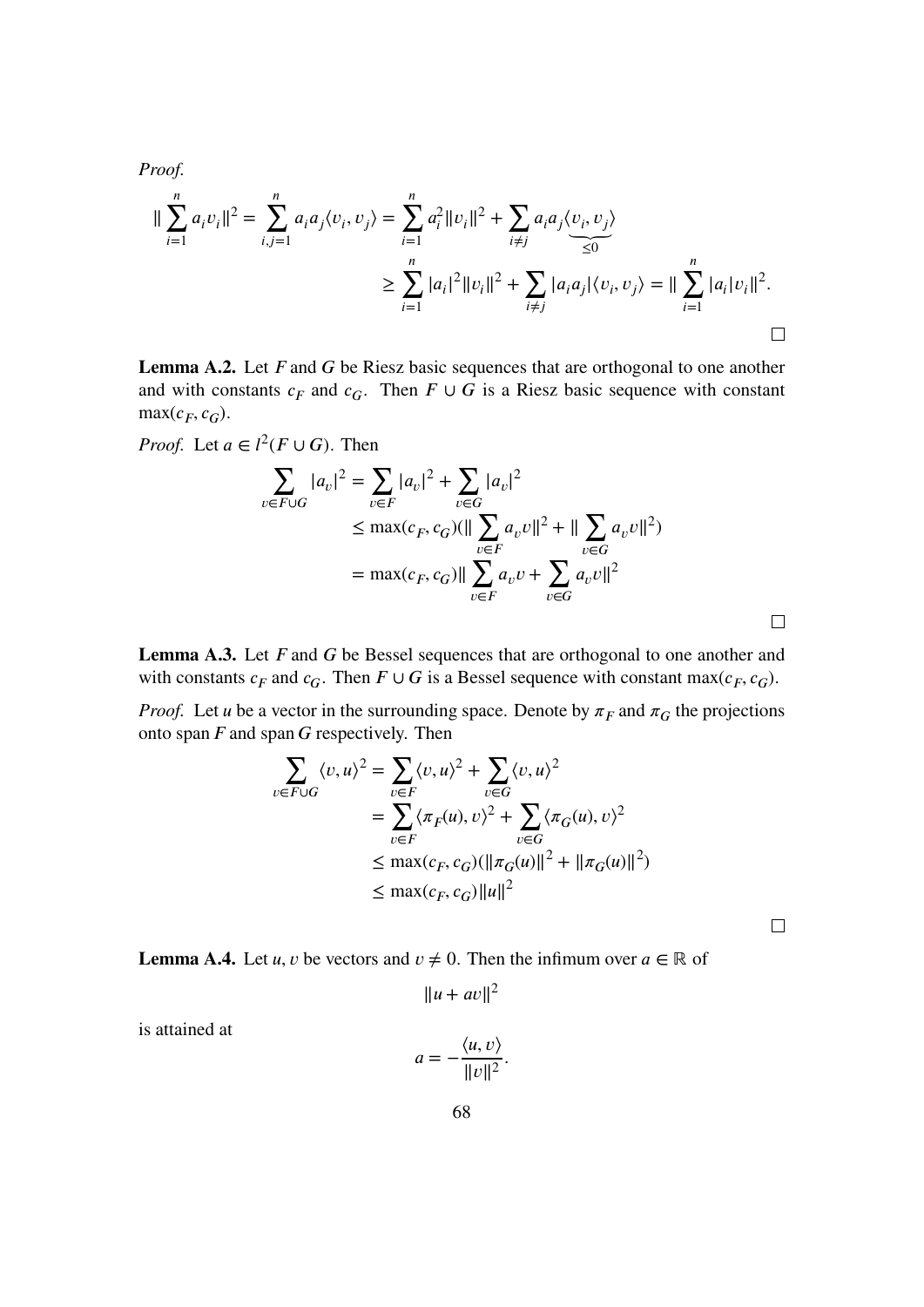*Proof.*

$$
||u + av||2 = ||u||2 + 2a\langle u, v \rangle + a2 ||v||2
$$

is a second degree polynomial with positive leading coefficient which attains its infimum at  $a = -\frac{\langle u, v \rangle}{\|v\|^2}$  $\Box$  $\frac{\langle u, v \rangle}{\|v\|^2}$ .

<span id="page-70-0"></span>**Lemma A.5.** Let *u*, *v* be vectors with  $||u|| = ||v||$ . Then the infimum over  $a \in \mathbb{R}$  of

$$
\frac{\|u + av\|^2}{\|u\|^2 + \|av\|^2}
$$

is attained at

$$
a=-\operatorname{sign}\langle u,v\rangle.
$$

Lemma [A.5](#page-70-0) applied to the setting  $|(0, \frac{1}{2}) \cap E| > |[\frac{1}{2}]$  $\frac{1}{2}$ , 1)  $\cap$  E and  $u := \mathbb{1}_{[0, \frac{1}{2}) \cap E}$ ,  $v :=$  $h_{[0,1),E}$  was the first idea to Proposition [4.9.](#page-52-6) It also already proves it for the case  $a_I = 0$ . The observation that sign $\langle u, v \rangle = -1$  and  $\mathbb{1}_E + h_{[0,1),E}$  is supported on  $\left[\frac{1}{2}\right]$  $\frac{1}{2}$ , 1) then led to the role of Proposition [4.9](#page-52-6) in the proof of Theorem [4.7.](#page-50-0)

*Proof.* By scaling it suffices to consider  $||u|| = ||v|| = 1$ . Then the fraction is equal to

$$
\frac{1+2a\langle u,v\rangle+a^2}{1+a^2}=1+2\langle u,v\rangle\frac{a}{1+a^2}.
$$

If  $\langle u, v \rangle = 0$  then any choice for a works. Now consider  $\langle u, v \rangle \neq 0$ . For  $|a| \to \infty$  we have  $\frac{a}{1+a^2} \to 0$  while for  $a \ge 0$  we have  $\frac{a}{1+a^2} \ge 0$ . That means the optima will be attained at

$$
0 = \frac{\partial}{\partial a} \frac{a}{1 + a^2} = \frac{1 + a^2 - 2a^2}{(1 + a^2)^2} = \frac{1 - a^2}{(1 + a^2)^2} \qquad \Longleftrightarrow \qquad a \in \{-1, 1\}.
$$

Note that of the two the infimum is attained at  $a = -\text{sign}\langle u, v \rangle$ .

Lemma [A.6](#page-70-1) is only used to prove Lemma [A.7.](#page-71-1)

<span id="page-70-1"></span>**Lemma A.6.** Let u, v, w be vectors and  $u \perp v$  and  $v \perp w$ . Then

$$
\sup_{a,b\in\mathbb{R}}|\mathbf{a}[u,av+bw]\rangle|=|\mathbf{a}[u,w]|.
$$

*Proof.* If  $v = 0$  then argument on the left hand side is constantly equal to the right hand side except for  $b = 0$ . If  $w = 0$  then both sides vanish. Hence it suffices to consider  $||v||$ ,  $||w|| = 1$ . Furthermore because the argument on the left hand side vanishes for  $a = b = 0$ , it suffices to consider  $a^2 + b^2 = 1$ . Then

$$
|\mathcal{A}[u, av + bw]| = |a\langle uv \rangle + b\langle uw \rangle| = |b\langle uw \rangle|
$$

which is maximal for  $a = 0, b = 1$ .

 $\Box$ 

 $\Box$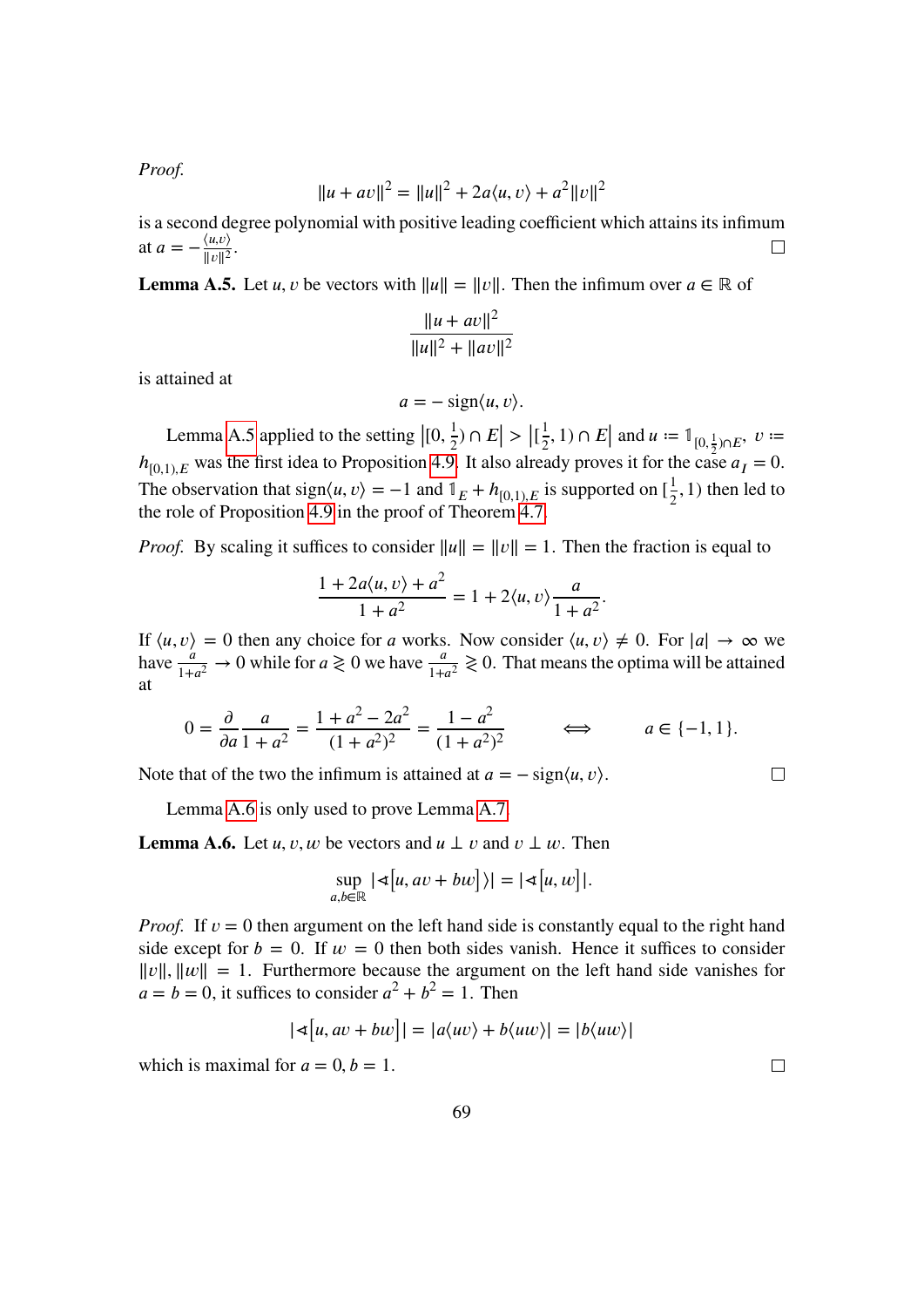<span id="page-71-1"></span>**Lemma A.7.** Let  $E \subset \mathbb{R}$  and supp $(f) \subset E$  and g be dilate and translate of f such that supp(f) and supp(g) are disjoint subsets of E. Then for all  $v \in \text{span}{f, g}$  we have

$$
\sup_{a,b\in\mathbb{R}}|\mathbf{A}[\mathbb{1}_E,af+bg]|=|\mathbf{A}[\mathbb{1}_E,f+g]|.
$$

Note that Lemma [A.7](#page-71-1) can be extended inductively to sets of more than two functions that are disjointly supported translates and dilates of one another.

*Proof of Lemma [A.7.](#page-71-1)* First note that

$$
f+g
$$
, 
$$
\frac{f}{\|f\|_2^2} - \frac{g}{\|g\|_2^2}
$$

are orthogonal and span span $\{f, g\}$ .  $\frac{f}{\|\cdot\| f}$  $|| f ||_2^2$  $-\frac{g}{\ln |q|}$  $\frac{g}{\|g\|_2^2}$  is orthogonal to  $\mathbb{1}_E$  since

$$
\langle \mathbb{1}_E, g \rangle = \int g = \frac{\int g}{\int f} \langle \mathbb{1}_E, f \rangle = \frac{\text{supp}(g)}{\text{supp}(f)} \langle \mathbb{1}_E, f \rangle = \frac{\|g\|_2^2}{\|f\|_2^2} \langle \mathbb{1}_E, f \rangle.
$$

Therefore by Lemma [A.6,](#page-70-1)  $f + g$  optimizes the supremum.

<span id="page-71-2"></span>**Lemma A.8.** Let  $E \subset [0, 1)$ ,  $S \subset L^2(E)$  and let  $u, v \in L^2(E)$  be orthogonal to one another. Then

$$
A_E(S \cup \{u + v\}) = A_E(S \cup \{u, v\}),
$$
  
\n
$$
F_E(S \cup \{u + v\}) = F_E(S \cup \{u, v\}),
$$
  
\n
$$
B_E(S \cup \{u + v\}) = B_E(S \cup \{u, v\}).
$$

*Proof.* The equality for  $F$  is evident from the definition and implies the equality for  $B$ . For *A* it follows from  $||v + u||_2^2 = ||v||_2^2 + ||u||_2^2$ .  $\Box$ 

Lemma [A.9](#page-71-0) is a corollary of Lemma [A.25.](#page-86-0)

<span id="page-71-0"></span>**Lemma A.9.** Let  $V_1$  and  $V_2$  be two sets of vectors where  $\sum_{v \in V_1} v$  and  $\sum_{v \in V_2} v$  are orthogonal. Then there is an  $i \in \{1, 2\}$  with

$$
\frac{\|\sum_{v\in V_i} v\|_2^2}{\sum_{v\in V_i} \|v\|_2^2} \le \frac{\|\sum_{v\in V_1 \cup V_2} v\|_2^2}{\sum_{v\in V_1 \cup V_2} \|v\|_2^2}.
$$

*Proof.* Lemma [A.9](#page-71-0) follows from

$$
\|\sum_{v\in V_1\cup V_2} v\|_2^2 = \|\sum_{v\in V_1} v\|_2^2 + \|\sum_{v\in V_2} v\|_2^2,
$$
  

$$
\sum_{v\in V_1\cup V_2} \|v\|_2^2 = \sum_{v\in V_1} \|v\|_2^2 + \sum_{v\in V_2} \|v\|_2^2,
$$

and Lemma [A.25.](#page-86-0)

 $\Box$ 

 $\Box$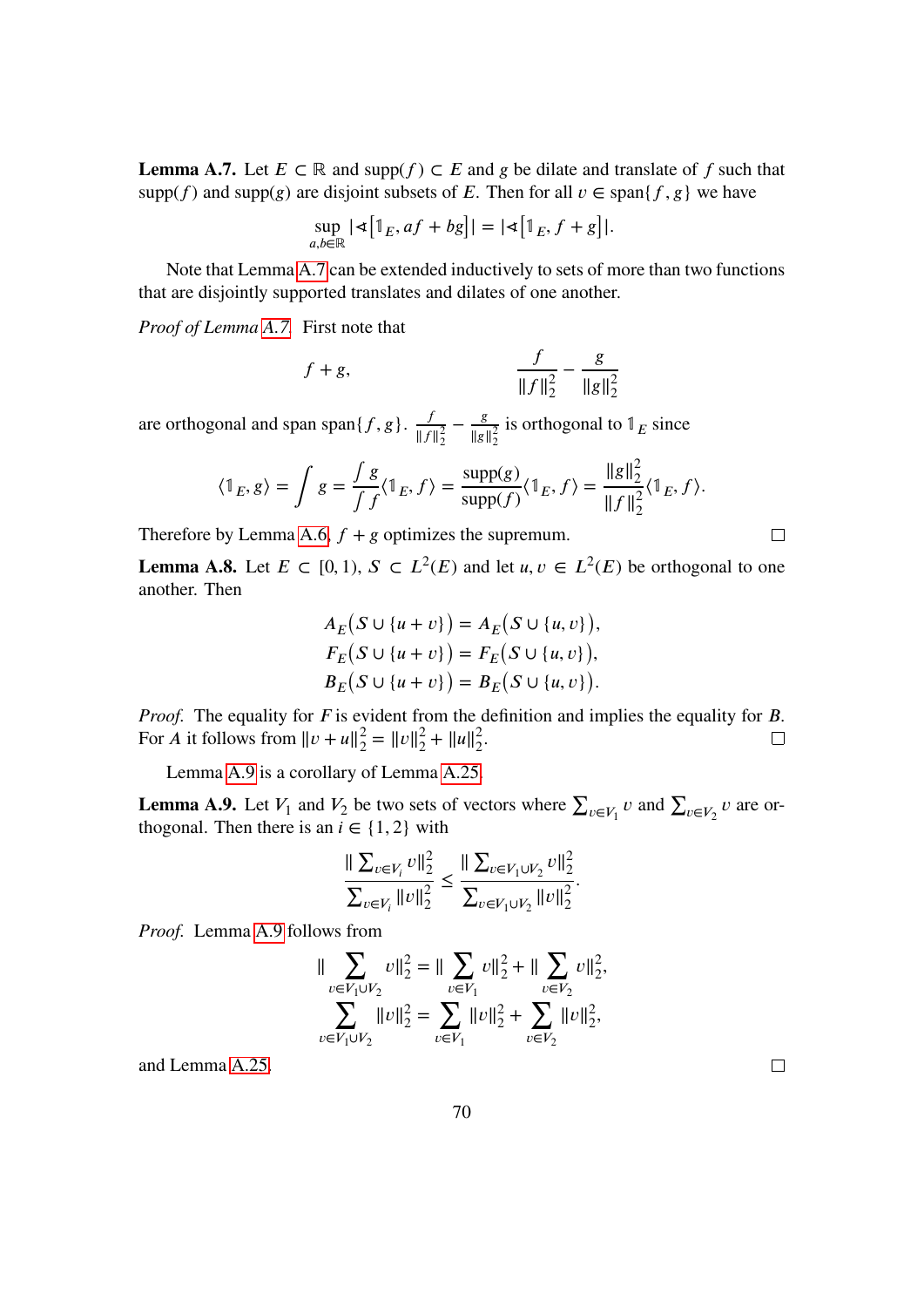<span id="page-72-0"></span>**Lemma A.10.** Let  $V$  be a finite set of vectors to all of which  $u$  is orthogonal. Further assume

$$
||u + \sum_{v \in V} v||^2 \le ||u||^2 + \sum_{v \in V} ||v||^2.
$$

Then

$$
\frac{\|\sum_{v\in V}v\|^2}{\sum_{v\in V}||v||^2} \le \frac{\|u + \sum_{v\in V}v\|^2}{\|u\|^2 + \sum_{v\in V}v\|^2}
$$

Lemma [A.8](#page-71-0) and [A.10](#page-72-0) will often be used in conjunction: First a function  $f \in S$  will be orthogonally split into  $f = u + v$ , of which u will be orthogonal also to all other functions in S. Then  $\{f\}$  can be replaced by  $\{u, v\}$  in S by Lemma [A.8,](#page-71-0) after which u can again be discarded using Lemma [A.10.](#page-72-0) That means  $f$  has been replaced by its part  *that is more (anti-)parallel to the other functions in*  $*S*$ *.* 

*Proof of Lemma [A.10.](#page-72-0)* By orthogonality we have

$$
||u + \sum_{v \in V} v||^2 = ||u||^2 + ||\sum_{v \in V} v||^2
$$

so that the assumption of the lemma implies

$$
\frac{\|\sum_{v\in V}v\|^2}{\sum_{v\in V}||v||^2} \le 1 = \frac{\|u\|^2}{\|u\|^2}.
$$

Then Lemma [A.10](#page-72-0) follows from by Lemma [A.9](#page-71-1) applied to  $V$  and  $\{u\}$ .

**Lemma A.11.** Let  $||u|| = ||v||$ ,  $-||u|| ||v|| < \langle u, v \rangle \leq 0$  and  $|a| \geq 1$ . Then there is a  $b \geq 0$  s.t.

<span id="page-72-1"></span>
$$
||u + av||2 = ||u + v||2 + ||bu + bv||2.
$$
 (115)

 $\Box$ 

Furthermore for any such  $b$  we have

$$
||av||2 \le ||v||2 + ||bu||2 + ||bv||2.
$$
 (116)

*Proof.* Since  $-\|u\| \|v\| < \langle u, v \rangle$  implies  $\|u\| > 0$ , it suffices to consider  $\|u\| = \|v\| = 1$ after rescaling. By Lemma [A.5](#page-70-0) and  $|a| \ge 1$  we have

$$
||u + v||2 \le \frac{||u||2 + ||v||2}{||u||2 + ||av||2} ||u + av||2 \le ||u + av||2.
$$

This means that a *b* that satisfies [\(115\)](#page-72-1) exists, because by  $\langle u, v \rangle > -1$  we have  $||u + v||^2$ 0.

Write  $x = -\langle u, v \rangle$ . Then [\(115\)](#page-72-1) reads

$$
1 - 2xa + a^2 = 1 - 2x + 1 + b^2(1 - 2x + 1) = 2(1 - x)(1 + b^2)
$$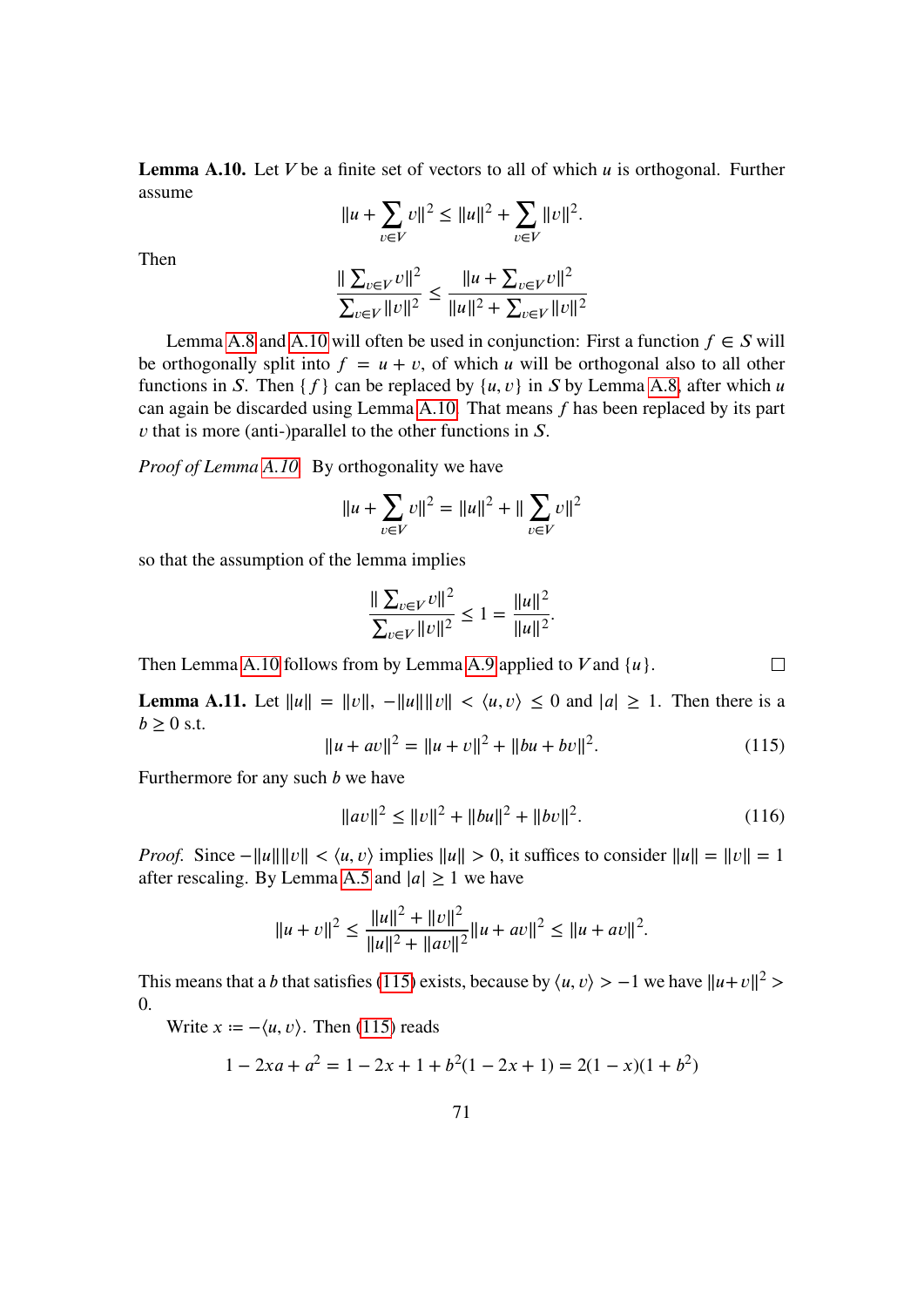and we have to show

Now

$$
1 + 2b2 - a2 = 2(1 + b2) - 1 - a2 = \frac{1 - 2xa + a2}{1 - x} - 1 - a2
$$
  
= 
$$
\frac{1 - 2xa + a2 - 1 + x - a2 + a2x}{1 - x}
$$
  
= 
$$
\frac{-2xa + x + a2x}{1 - x}
$$
  
= 
$$
\frac{x(a - 1)2}{1 - x} \ge 0.
$$

 $a^2 \leq 1 + 2b^2$ .

### **A.2 Lemmas on Restricted Haar Functions**

<span id="page-73-0"></span>**Lemma A.12.** Let  $f, f', g, g'$  :  $[0, 1) \rightarrow \{-1, 0, 1\}$  with supp  $g \subset f^{-1}(\{1\})$  and supp  $g' \subset f'^{-1}(\{1\})$  and

$$
|\sup f| = |\sup f'|,
$$
  
\n
$$
|g^{-1}(\{1\})| = |g'^{-1}(\{1\})|,
$$
  
\n
$$
|g^{-1}(\{-1\})| = |g'^{-1}(\{-1\})|.
$$

Then the linear map induced by

$$
f \mapsto f',
$$
  
\n
$$
f \mathbb{1}_{f=1} \mapsto f' \mathbb{1}_{f'=1},
$$
  
\n
$$
f \mathbb{1}_{f=-1} \mapsto f' \mathbb{1}_{f'=-1},
$$
  
\n
$$
g \mapsto g'
$$
  
\n
$$
g \mathbb{1}_{g=1} \mapsto g' \mathbb{1}_{g'=1},
$$
  
\n
$$
g \mathbb{1}_{g=-1} \mapsto g' \mathbb{1}_{g'=-1}
$$

is an isometry.

*Proof.* straightforward calculation.

Lemma [A.12](#page-73-0) can clearly be extended to sets of more than two functions.

<span id="page-73-1"></span>**Lemma A.13.** Let  $p \in [\frac{1}{2}, 1)$  and I be an interval and  $E \subset I$ . Then there are unique  $E_{\parallel}$ ,  $I_{\parallel}$  with  $E_{\parallel} \subset I$ ,  $|E_{\parallel}| = |E|$  and  $I_{\parallel}$  is the most *p*-antiparallel interval to *I* with respect to  $E_{\parallel}$ . Furthermore for all E, p-dominant  $J \subset I$  we have

<span id="page-73-2"></span>
$$
\mathbf{A}[\mathbb{1}_{[0,p)}, h_{[0,1),[0,p)}] \le \mathbf{A}[\mathbb{1}_{E_{\parallel}}, h_{I_{\parallel},E_{\parallel}}] \le \mathbf{A}[\mathbb{1}_E, h_{J,E}].
$$
 (117)

 $\Box$ 

 $\hfill \square$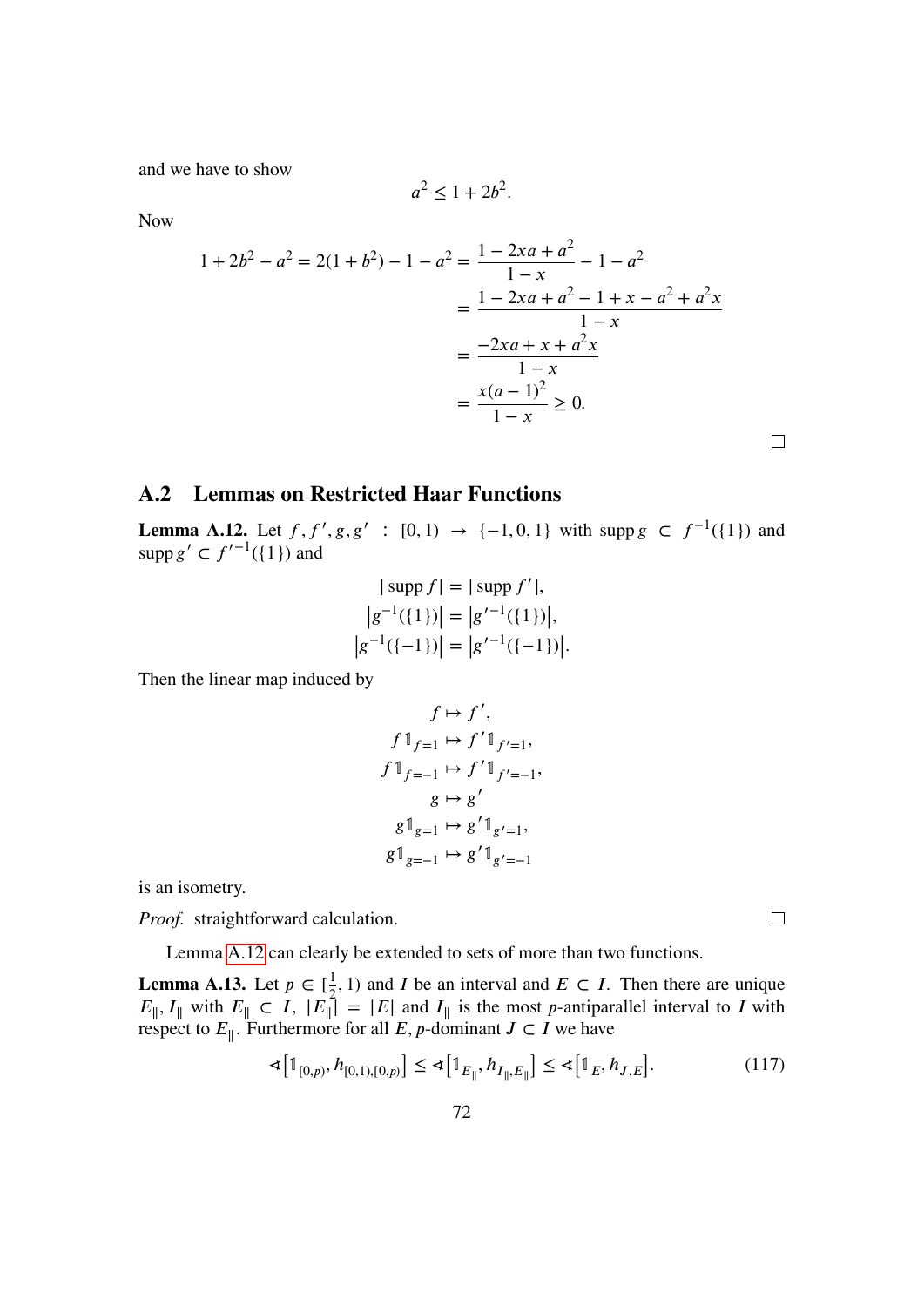*Remark.* Here are some examples of most antiparallel intervals:

- If  $I_{\parallel}$  is most antiparallel to some interval I w.r.t. E and  $I_{\parallel} \subset J \subset I$  then  $I_{\parallel}$  is also most antiparallel to  $J$  w.r.t.  $E$ .
- I is most antiparallel to I w.r.t. E if and only if I and  $E \cap I$  are intervals with the same left boundary and  $|I \cap E| = p$ . In particular [0, 1) is most antiparallel to  $[0, 1)$  w.r.t.  $[0, p)$ .

*Proof of Lemma [A.13.](#page-73-1)* We first prove the existence of a most antiparallel interval I<sub>||</sub>. For that it suffices to consider the case that  $I = [0, |I|)$ . Now set  $E_{\parallel} := [0, |E|)$  and

$$
I_{\parallel} \coloneqq \left\{ \begin{aligned} &\left[0,\frac{|E|}{p}\right) & |E| \leq p|I| \\ &\left[\frac{|E| - p|I|}{1-p}, |I|\right) & |E| \geq p|I| \end{aligned} \right. .
$$

For  $|E| \leq p|I|$  it is evident from the definition that  $I_{\parallel}$  is most p-antiparallel to I w.r.t  $E_{\parallel}$ . For  $|E| \ge p|I|$  we have  $\frac{|E|-p|I|}{1-p} \ge 0$  and  $\frac{|E|-p|I|}{1-p} \le \frac{|I|-p|I|}{1-p} = |I|$ . Also

$$
|I_{\parallel}| = \frac{|I|(1-p) - (|E| - p|I|)}{1-p} = \frac{|I| - |E|}{1-p},
$$
  

$$
|E_{\parallel} \cap I_{\parallel}| = \frac{|E|(1-p) - (|E| - p|I|)}{1-p} = \frac{p(|I| - |E|)}{1-p} = p|I_{\parallel}|.
$$

Hence  $I_{\parallel}$  is most antiparallel.

 $E_{\parallel}$  is clearly the unique interval contained in *I* with the same left boundary as *I* and  $|E_{\parallel}| = |E|$ .  $I_{\parallel}$  is the unique most antiparallel interval to I w.r.t.  $E_{\parallel}$ , because I =  $E_{\parallel} \cup (I \setminus E_{\parallel})$  is an interval partition and the definition of being most antiparallel fixes  $|\mathfrak{l}(I_{\parallel}) \cap E_{\parallel}|$  and  $|\mathfrak{r}(I_{\parallel}) \cap E|$ .

Now we prove the first inequality in [\(117\)](#page-73-2). First calculate

$$
\mathcal{A}\left[\mathbb{1}_{E_{\parallel}}, h_{I_{\parallel},E_{\parallel}}\right] = \frac{(p - \frac{1}{2})|I_{\parallel}| - \frac{1}{2}|I_{\parallel}|}{\sqrt{p|I_{\parallel}|}\sqrt{|E_{\parallel}|}} = \frac{p - 1}{\sqrt{p}} \frac{\sqrt{|I_{\parallel}|}}{\sqrt{|E_{\parallel}|}}.
$$

The same calculation holds for  $E_{\parallel} = [0, p)$ ,  $I_{\parallel} = [0, 1)$  so that

$$
\mathcal{A}\big[\mathbb{1}_{[0,p)}, h_{[0,1),[0,p)}\big] = \frac{p-1}{\sqrt{p}} \frac{1}{\sqrt{p}}.
$$

Now

$$
|E_{\parallel}| \le p|I| \, : \, \frac{|I_{\parallel}|}{|E_{\parallel}|} = \frac{1}{p},
$$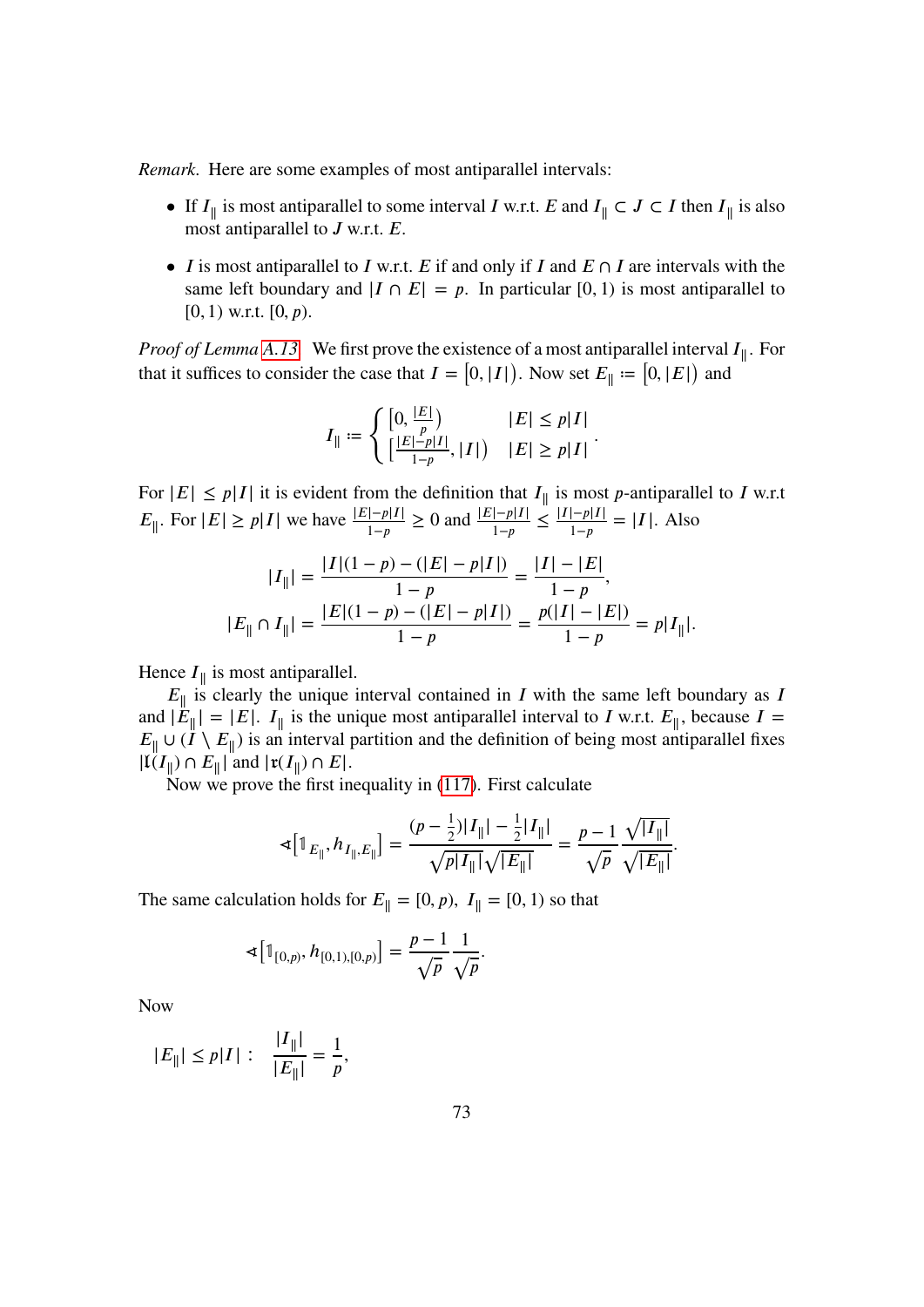$$
|E_{\parallel}| \ge p|I| \; : \quad \frac{|I_{\parallel}|}{|E_{\parallel}|} = \frac{\frac{|I|(1-p)-(|E_{\parallel}|-p|I|)}{1-p}}{|E_{\parallel}|} = \frac{|I|-|E_{\parallel}|}{(1-p)|E_{\parallel}|} = \frac{\frac{|I|}{|E_{\parallel}|}-1}{1-p} \le \frac{\frac{1}{p}-1}{1-p} = \frac{1}{p}.
$$

This proves the first inequality.

Now for the second inequality in [\(117\)](#page-73-2) let  $E_{\parallel} \subset I$ ,  $|E_{\parallel}| = |E|$  and  $I_{\parallel}$  be most antiparallel to *I* w.r.t.  $E_{\parallel}$ . Since *J* is *E*-dominant we have

$$
\frac{|\mathfrak{r}(J) \cap E|}{|\mathfrak{l}(J) \cap E|} \ge 2p - 1,
$$

and it suffices to consider the case

$$
\frac{|\mathfrak{x}(J)\cap E|}{|\mathfrak{l}(J)\cap E|}<1.
$$

since otherwise  $\triangleleft[\mathbb{1}_E, h_{I,E}] \geq 0$ . That means there is a partition

$$
J = J_{\parallel} \cup J_{\perp}
$$

such that

$$
\frac{|\mathfrak{r}(J) \cap J_{\parallel}|}{|\mathfrak{l}(J) \cap J_{\parallel}|} = \frac{|\mathfrak{r}(J) \cap J_{\perp}|}{|\mathfrak{l}(J) \cap J_{\perp}|} = \frac{|\mathfrak{r}(J) \cap J_{\perp} \cap E|}{|\mathfrak{l}(J) \cap J_{\perp} \cap E|} = 1,
$$
  

$$
\frac{|\mathfrak{r}(J) \cap J_{\parallel} \cap E|}{|\mathfrak{l}(J) \cap J_{\parallel} \cap E|} = 2p - 1,
$$
  

$$
|J_{\parallel} \cap E| = p|J_{\parallel}|,
$$

and  $|J_{\parallel}| > 0$ . Now we have an orthogonal decomposition

$$
h_{J,E} = h_{J,E \cap J_{\parallel}} + h_{J,E \cap J_{\perp}}
$$

where  $h_{J,E\cap J_\perp}$  is orthogonal to  $\mathbb{1}_E$ . Thus because  $\leq \left[\mathbb{1}_E, h_{J,E\cap J_\parallel}\right] < 0$  we have

<span id="page-75-0"></span>
$$
\mathbf{A}\left[\mathbb{1}_E, h_{J,E \cap J_{\parallel}}\right] \le \mathbf{A}\left[\mathbb{1}_E, h_{J,E}\right] \tag{118}
$$

 $\Box$ 

**Claim.**

$$
|J_{\parallel}| \leq |I_{\parallel}|.
$$

*Proof.*

$$
|E| \le p|I| : |J_{\parallel}| = \frac{|J_{\parallel} \cap E|}{p} \le \frac{|E|}{p} = |I_{\parallel}|,
$$
  

$$
|E| \ge p|I| : |J_{\parallel}| = \frac{|J_{\parallel} \setminus E|}{1 - p} \le \frac{|I| - |E|}{1 - p} = |I_{\parallel}|.
$$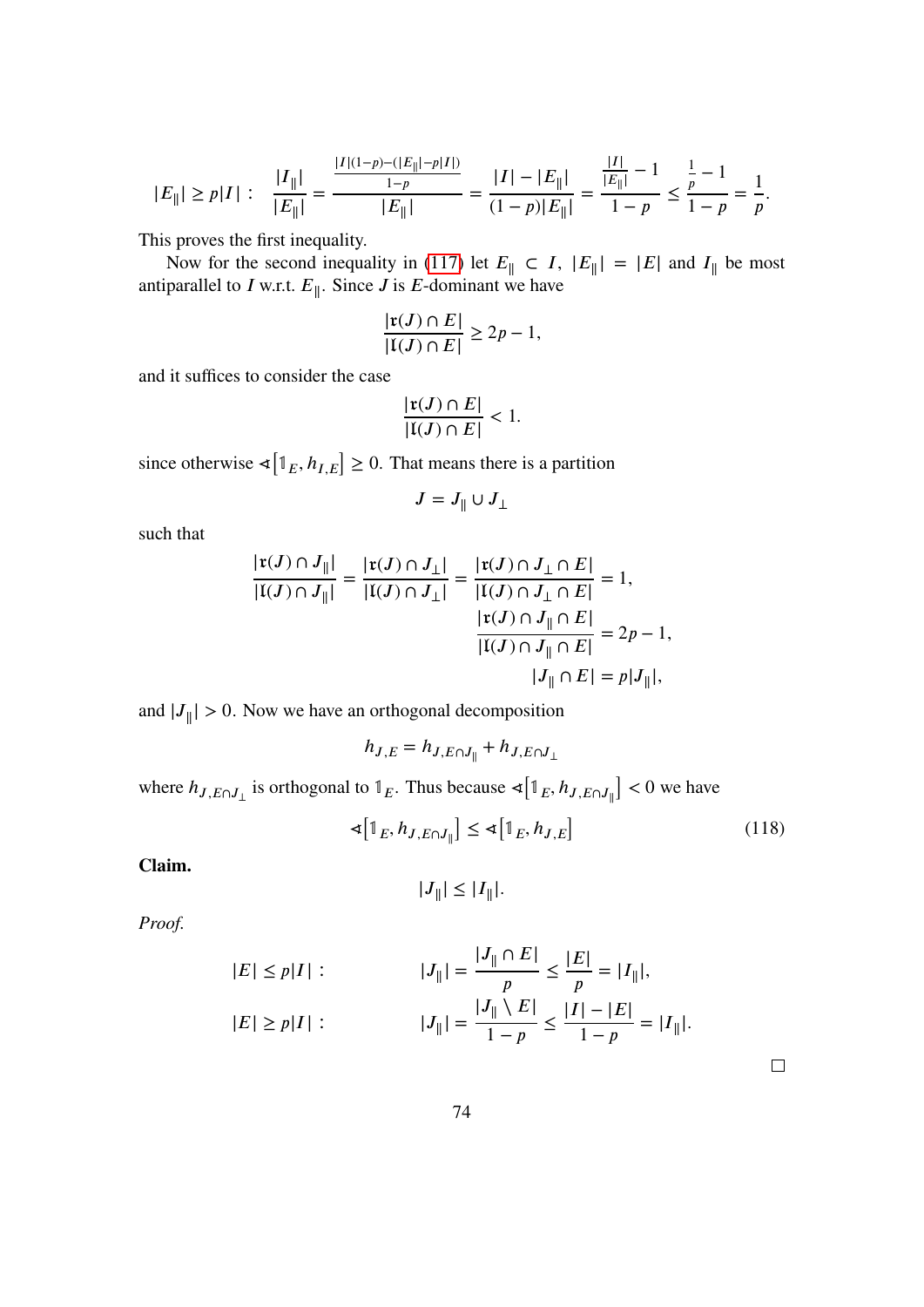By the claim we may take  $D \subset E \setminus J_{\parallel}$  such that

$$
\frac{|J_{\parallel}|}{|E \setminus D|} = \frac{|I_{\parallel}|}{|E_{\parallel}|}.
$$

Note that the definition of most antiparallel implies that  $\mathfrak{l}(I_{\parallel}) \subset E_{\parallel}$ . So

$$
\frac{|\mathfrak{r}(J) \cap J_{\parallel} \cap E|}{|\mathfrak{l}(J) \cap J_{\parallel} \cap E|} = (2p - 1) = \frac{|\mathfrak{r}(I_{\parallel}) \cap E_{\parallel}|}{|\mathfrak{l}(I_{\parallel}) \cap E_{\parallel}|}
$$

and we have by Lemma [A.12](#page-73-0) that

<span id="page-76-0"></span>
$$
\mathbf{A}\left[\mathbb{1}_{E\setminus D}, h_{J, E\cap J_{\parallel}}\right] = \mathbf{A}\left[\mathbb{1}_{E_{\parallel}}, h_{I_{\parallel}, E_{\parallel}}\right].\tag{119}
$$

Now because [\(119\)](#page-76-0)  $\leq$  0 and  $\mathbb{1}_E = \mathbb{1}_{E \setminus D} + \mathbb{1}_D$  is an orthogonal decomposition and  $\mathbb{1}_D \perp h_{J,E \cap J_{\parallel}}$  we get

<span id="page-76-1"></span>
$$
\mathbf{A}[\mathbb{1}_E, h_{J, E \cap J_{\parallel}}] \ge \mathbf{A}[\mathbb{1}_{E \setminus D}, h_{J, E \cap J_{\parallel}}]. \tag{120}
$$

 $(118)$ ,  $(119)$  and  $(120)$  prove the second inequality in  $(117)$ .

<span id="page-76-2"></span>**Lemma A.14.** Let  $E \subset [0, 1)$  and S be a compatible E-dominant sequence with [-1, 1) ∈  $\mathbb{I}(S)$ . Then there is an  $E' \subset [0, 1)$  and a compatible E'-dominant sequence S' with  $[-1, 1) \notin \mathbb{I}(S)$  and

$$
\frac{B_{E'}(S')}{A_{E'}(S')} = \frac{B_{E}(S)}{A_{E}(S)}.
$$

*Proof.* By rescaling it suffices to consider the case that the coefficient in front of [−1, 1) is 1. Then let  $E_1$  be E translated and dilated to  $[0, \frac{1}{2})$  and  $E_2 = E_1 + \frac{1}{2}$  $\frac{1}{2}$ . Define  $S_1, S_2$ similarly, applied to  $S \setminus \{[-1, 1)\}\$ . Further define  $\tilde{E}' = E_1 \cup E_2$  and  $S' = \{[0, 1)\} \cup$  $(-S_1) \cup S_2$ . Then

$$
A_E(S) = \frac{1}{2} A_E(S) + \frac{1}{2} A_E(S)
$$
  
\n
$$
= ||1_{E_1}||_2^2 + A_{E_1}(S_1) + ||1_{E_1}||_2^2 + A_{E_2}(S_2)
$$
  
\n
$$
= ||-1_{E_1} + 1_{E_2}||_2^2 + A_{E_1}(-S_1) + A_{E_2}(S_2)
$$
  
\n
$$
= A_{E'}(S')
$$
  
\n
$$
B_E(S) = \frac{1}{2} B_E(S) + \frac{1}{2} B_E(S)
$$
  
\n
$$
= ||1_{E_1} + F_{E_1}(S_1)||_2^2 + ||1_{E_2} + F_{E_2}(S_2)||_2^2
$$
  
\n
$$
= ||-1_{E_1} - F_{E_1}(S_1)||_2^2 + ||1_{E_2} + F_{E_2}(S_2)||_2^2
$$
  
\n
$$
= ||-1_{E_1} - F_{E_1}(S_1) + 1_{E_2} + F_{E_2}(S_2)||_2^2
$$
  
\n
$$
= B_{E'}(S')
$$

Also,  $[0, 1)$ ,  $\mathbb{I}(S_1)$ ,  $\mathbb{I}(S_2)$  are all E'-dominant.

 $\Box$ 

 $\Box$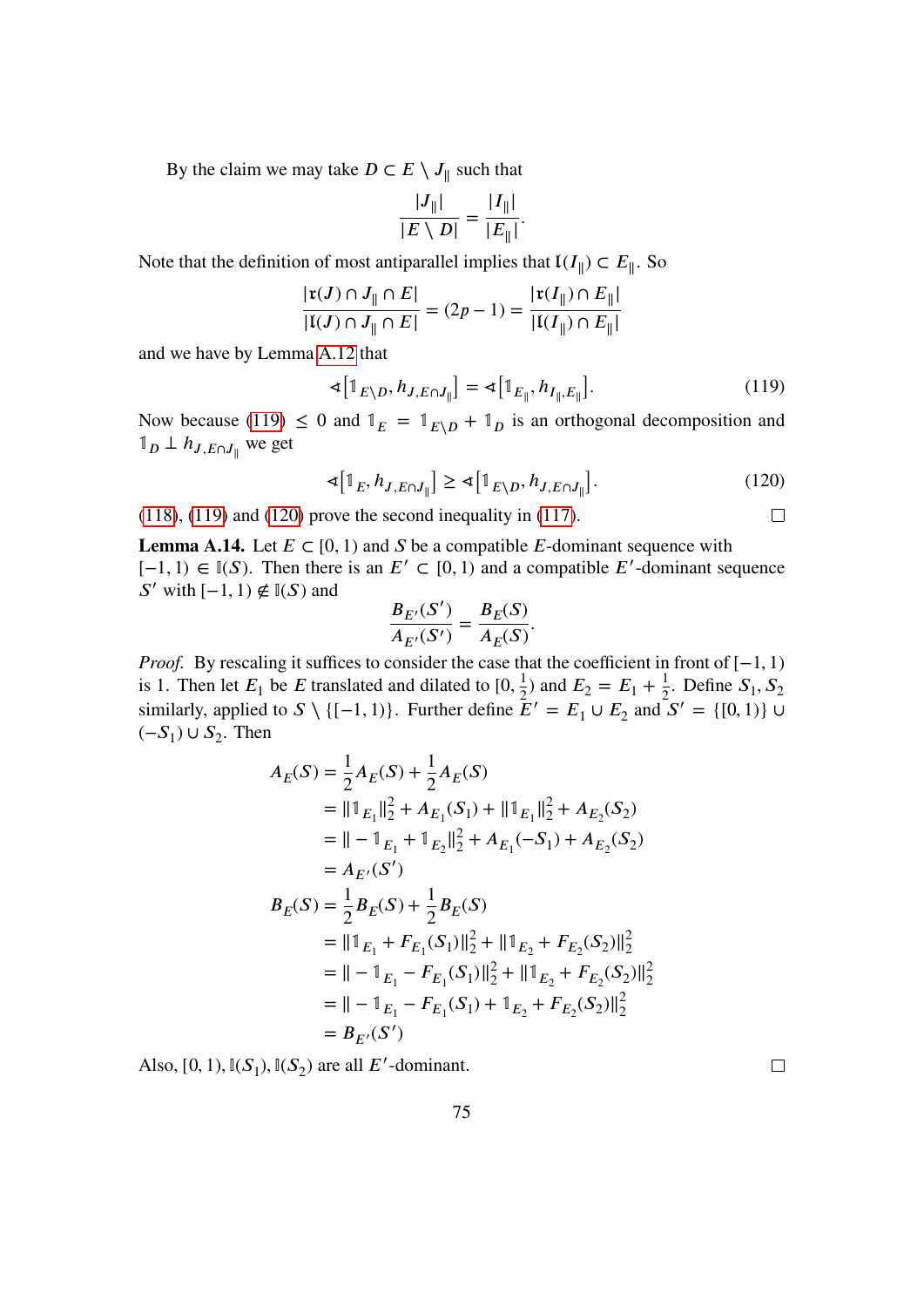*Remark.* The proof shows that if  $\mathbb{I}(S) \subset \mathcal{D}$  then we can also take  $\mathbb{I}(S') \subset \mathcal{D}$ .

**Lemma A.15.** Let  $p \in [0, 1]$ . For  $i = 1, 2, \ldots$  let  $E_i \subset [0, 1)$  and let  $\mathbb{I}_i$  consist of compatible  $E_i$ , *p*-dominant intervals so that  $\{\frac{h_{I,E_i}}{\|h_{I,E_i}\|}$  $\frac{m_{i, E_i}}{\|h_{I, E_i}\|_2}$  |  $I \in \mathbb{I}_i$ } is a Riesz basic sequence with maximal constant at most  $\frac{1}{i}$ . Then there is an  $E \subset [0, 1)$  and a compatible  $E$ , pdominant  $\mathbb{I} \subset \mathcal{D}$  such that  $\{\frac{h_{I,E}}{\|\mathbf{h}_{E,E}\|}\}$  $\frac{H_{I,E}}{\|h_{I,E}\|_2}$  |  $I \in \mathbb{I}$  is not a Riesz basic sequence.

*Proof.* By Lemma [A.14](#page-76-2) it suffices to consider the case  $[-1, 1) \notin I_i$  so that all intervals in  $\mathbb{I}_i$  are contained in [0, 1). Then let E and  $\mathbb{I}$  be a disjoint union of translates and dilates of  $E_1, E_2, \ldots$  and  $\mathbb{I}_1, \mathbb{I}_2, \ldots$  respectively. For example work with dyadic numbers and define

$$
E := \bigcup_{i=1,2,...} 0.\underbrace{1...1}_{i-1 \text{ times}} + 2^{-i}E_i,
$$

$$
\mathbb{I} := \bigcup_{i=1,2,...} 0.\underbrace{1...1}_{i-1 \text{ times}} + 2^{-i}\mathbb{I}_i.
$$

Then I is compatible and E, p-dominant, and for all  $i = 1, 2, ...$  the maximal constant of  $\left\{\frac{h_{I,E}}{\|h_{I,E}\|}\right\}$  $\frac{h_{I,E}}{\|h_{I,E}\|_2}$  |  $I \in \mathbb{I}$ } can be at most  $\frac{1}{i}$ , because it contains a translate and dilate of  $h_{I,E_i}$  $\frac{m_{i,E_i}}{||h_{I,E_i}||_2}$  |  $I \in \mathbb{I}_i$ . Hence the maximal constant has to be zero which means that it is  $\{$ no Riesz basic sequence.  $\Box$ 

<span id="page-77-0"></span>**Lemma A.16.** Let  $\frac{1}{2} \leq p \leq 1$  and  $E \subset [0, 1)$  with  $[0, \frac{1}{2}) \subset E$  and  $|E| \geq p$ . Let  $J_0, J_1, \ldots \subset \left[\frac{1}{2}, 1\right]$  be disjoint *E*-dominant intervals and for  $i = 0, 1, \ldots$  let  $T_i$  be a finite subset of  $L^2(J_i)$ . Assume

<span id="page-77-1"></span>
$$
S = \{h_{[-1,1),E}, ah_{[0,1),E}\} \cup T_0 \cup T_1 \cup \dots
$$
\n(121)

Then there is a partition into intervals  $[0, 1) = I'_0 \cup I'_1 \cup ...$  and for each  $i = 0, 1, ...$  there is a translate  $J_i'$  $\mathcal{I}'_i$ ,  $T'_i$  of  $J_i$ ,  $T_i$  with  $J_i \subset \mathfrak{r}(I'_i)$ . Take  $E' \subset [0, 1)$  with  $|E'| = |E|$ ,  $\mathfrak{t}(I'_i) \subset E'$ and such that  $E' \cap J'_i$  is the image of  $E \cap J_i$  under the translation  $J_i \to J'_i$ . Then

$$
A_E(S) = \sum_i A_{E'}(\{\mathbb{1}_{I'_i \cap E}, ah_{I'_i, E}\} \cup T'_i)
$$
  

$$
B_E(S) = \sum_i B_{E'}(\{\mathbb{1}_{I'_i \cap E}, ah_{I'_i, E}\} \cup T'_i)
$$

This Lemma [A.16](#page-77-0) may be used in conjunction with Lemma [A.9](#page-71-1) in order to pass from an S of the form [\(121\)](#page-77-1) to one where the sequence  $T_0, T_1, \ldots$  consists of only one element.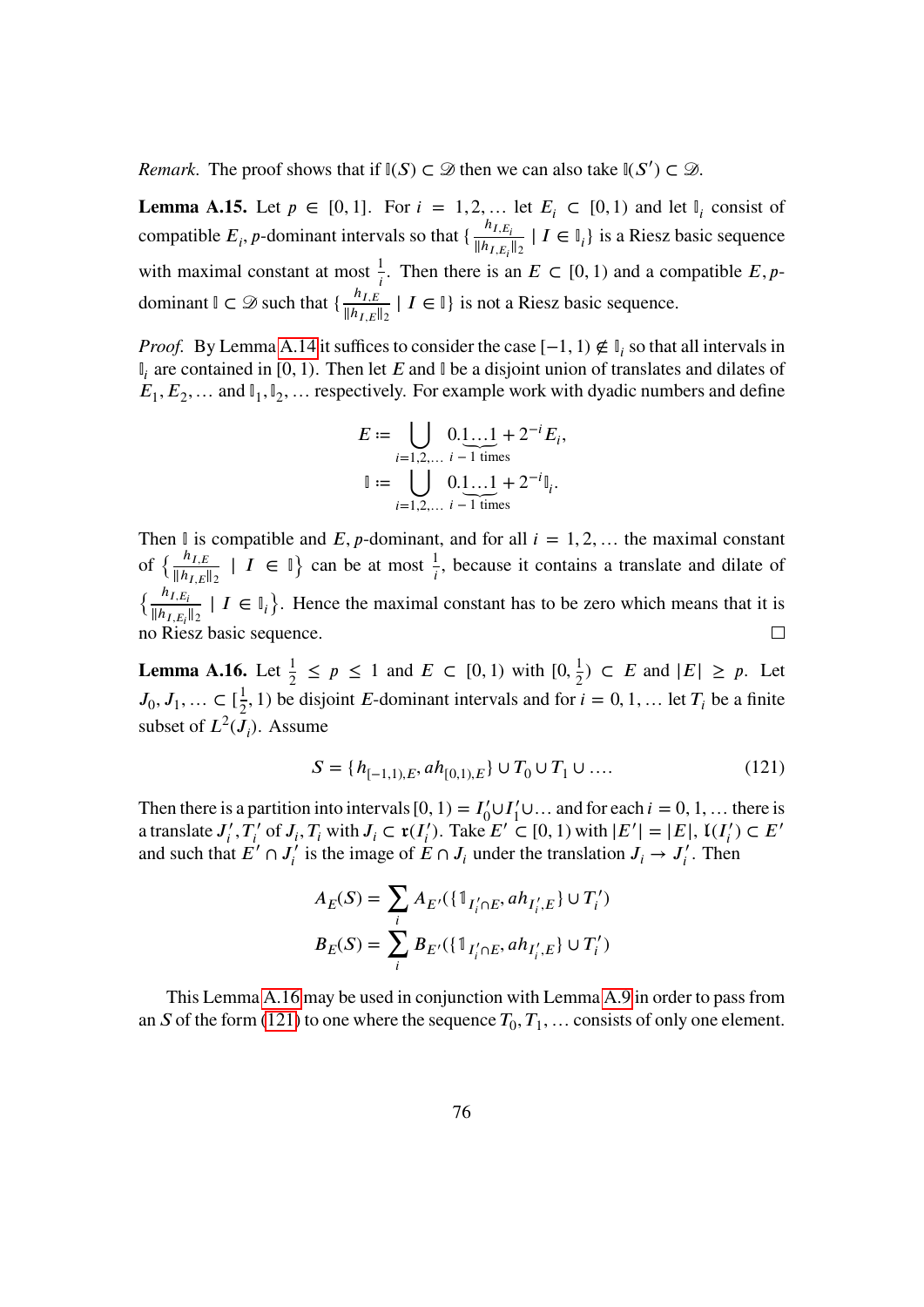*Proof of Lemma [A.16.](#page-77-0)* We would first like to redistribute  $E \cap [\frac{1}{2}, 1)$  and translate  $T_0, T_1, ...$ isometrically so that there is an interval partition

<span id="page-78-1"></span>
$$
[\frac{1}{2}, 1) = I_{01} \cup I_{11} \cup I_{21} \cup \dots \tag{122}
$$

such that for all  $i = 0, 1, ...$  we have  $J_i \subset I_{i1}$  and

<span id="page-78-0"></span>
$$
\frac{|E \cap I_{i1}|}{|I_{i1}|} \ge 2p - 1.
$$
 (123)

This can be done as follows: For  $i = 0, 1, \dots$  define  $I_{i1} := J_i$ . Then [\(123\)](#page-78-0) holds. If [\(122\)](#page-78-1) holds or

<span id="page-78-2"></span>
$$
\frac{\left| ( \lfloor \frac{1}{2}, 1 ) \setminus \bigcup_{i=0,1,...} I_{i1} ) \cap E \right|}{\left| ( \frac{1}{2}, 1 ) \setminus \bigcup_{i=0,1,...} I_{i1} \right|} \ge 2p - 1 \tag{124}
$$

add  $\left[\frac{1}{2}\right]$  $(\frac{1}{2}, 1) \setminus \bigcup_{i=0,1,...} I_{i1}$  to  $I_{01}$ . Otherwise, since

$$
\frac{|E \cap [\frac{1}{2}, 1)|}{|[\frac{1}{2}, 1)|} \ge 2p - 1
$$

there must be a *j* s.t.  $\frac{|I_{j1} \cap E|}{|I_{j1}|}$  $\frac{|j_1 \cap E|}{|I_{j_1}|} > 2p - 1$ . Then add as much of  $\left[\frac{1}{2}\right]$  $(\frac{1}{2}, 1) \setminus \bigcup_{i=0,1,...} I_{i1} \setminus E$ to  $I_{j1}$  so that [\(124\)](#page-78-2) holds or  $\frac{|I_{j1} \cap E|}{|I_{j1}|} = 2p - 1$ . If (124) still doesn't hold, then there are  $j', j'', \ldots$  for which we can repeat the procedure until [\(124\)](#page-78-2) holds. After that, add  $\left[\frac{1}{2}\right]$  $\frac{1}{2}$ , 1)  $\bigcup_{i=0,1,...} I_{i1}$  to  $I_{01}$ . Now redistribute and/or translate  $E \cap [\frac{1}{2}, 1)$  and  $I_{01}$ ,  $I_{11}$ , ... and  $T_0, T_1, \ldots$  isometrically so that  $I_{01}, I_{11}, \ldots$  are intervals. Then [\(122\)](#page-78-1) holds as an interval partition and [\(123\)](#page-78-0) holds.

Now for  $i = 0, 1, \ldots$  set

$$
I_{i0} \coloneqq I_{i1} - \frac{1}{2},
$$
  
\n
$$
I_i \coloneqq I_{i0} \cup I_{i1},
$$
  
\n
$$
E_i \coloneqq E \cap I_i.
$$

Then

$$
h_{[-1,1),E} = \sum_{i=0,1,...} h_{[-1,1),E_i},
$$

$$
h_{[0,1),E} = \sum_{i=0,1,...} h_{[0,1),E_i}
$$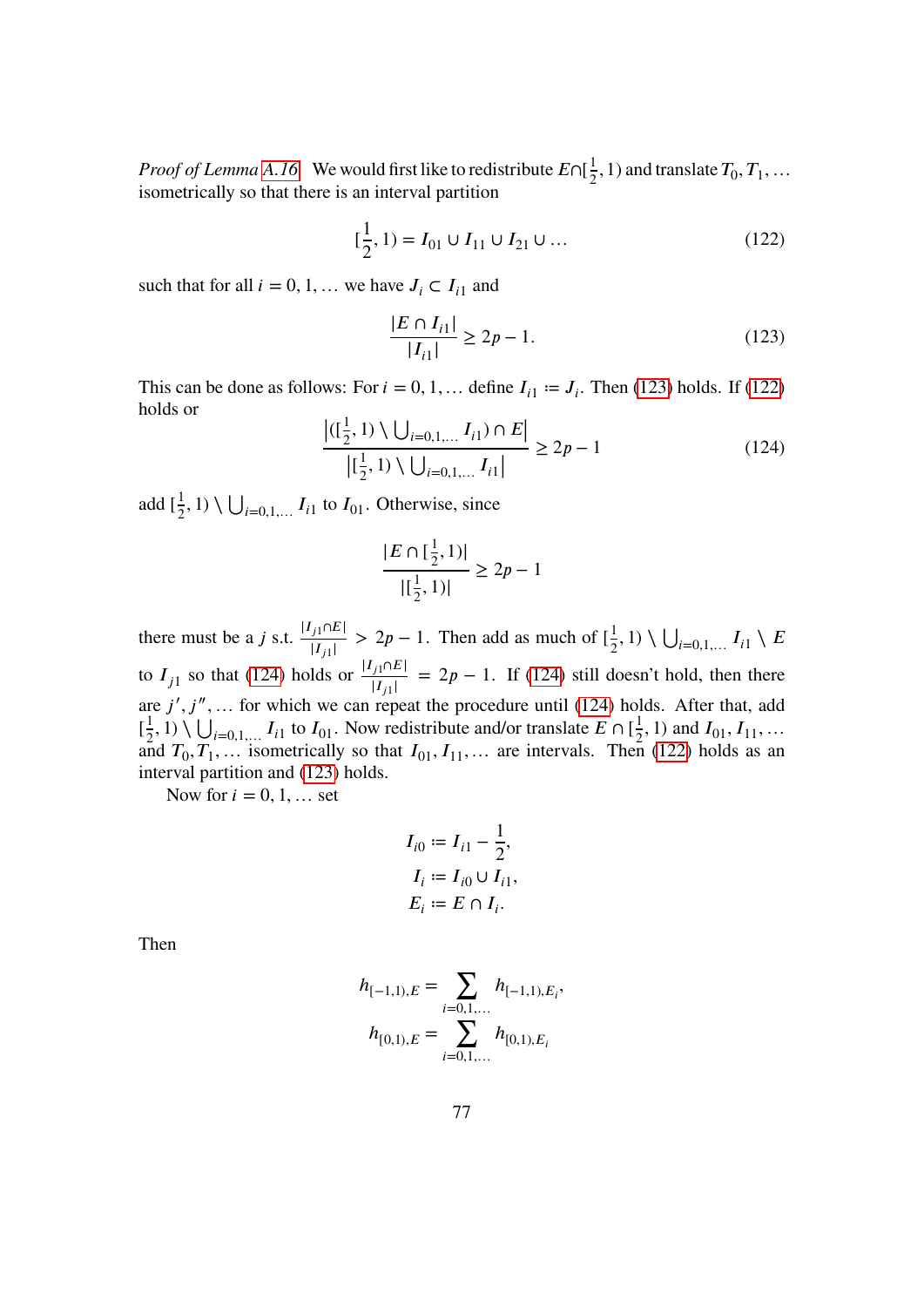are orthogonal decompositions. Now for  $i = 0, 1, \ldots$  define

$$
S_i' := \{h_{[-1,1),E_i}, ah_{[0,1),E_i}\} \cup T_i.
$$

Then  $S'_0$  $\mathcal{S}'_0$ ,  $\mathcal{S}'_1$ , ... are pairwise orthogonal and by Lemma [A.8](#page-71-0) we have

$$
A_E(S) = A_E(S'_0 \cup S'_1 \cup ...),
$$
  
\n
$$
B_E(S) = B_E(S'_0 \cup S'_1 \cup ...).
$$

Now for each *i* redistribute translate  $I_{i0}$  and  $I_{i1}$  next to each other such that they become the left and right halves of  $I_i$  which is now an interval. Redistribute the domains in  $S_i'$ i and  $E_i$  accordingly, i.e. such that that  $S'_i$  $i'$  is of the form

$$
\{\mathbb{1}_{I_i\cap E_i}, ah_{I_i,E_i}\}\cup T'_i.
$$

Set  $E' := E_0 \cup E_1 \cup ...$  and the lemma follows.

**Lemma A.17.** Let *I* be an interval,  $0 \le b_1, b_2 \le 1$ ,  $b := \frac{b_1 + b_2}{2}$  and  $E \subset I$  with  $|I(I) \cap$  $|E| = b_1 |V(I)|$ ,  $|\mathfrak{r}(I) \cap E| = b_2 |\mathfrak{r}(I)|$ . Then the infimum over  $a \in \mathbb{R}$  of

$$
\|\mathbf{1}_E + ah_{I,E}\|_2^2
$$

is attained at

$$
a = a_{\min} \coloneqq \frac{b_1 - b_2}{2b}.
$$

Furthermore if  $b \geq \frac{2}{3}$  then for all  $|a| \leq 1$  and

$$
\begin{cases}\nI_1 = \mathfrak{l}(I), \\
I_2 = \mathfrak{r}(I)\n\end{cases}\n\qquad \text{and} \qquad\n\begin{cases}\nI_1 = \mathfrak{r}(I), \\
I_2 = \mathfrak{l}(I)\n\end{cases}
$$

there is an a' with the same sign as a and  $|a| \le |a'| \le 1$  and

$$
\|1\|_{E} + ah_{I,E}\|_{L^{2}(I_{1})}^{2} \le \|1\|_{E} + a'h_{I,E}\|_{L^{2}(I_{2})}^{2},
$$
\n
$$
\|1\|_{E} + ah_{I,E}\|_{2}^{2} = \|1\|_{E} + a'h_{I,E}\|_{2}^{2}.
$$
\n(126)

*Proof.* By translation and dilation it suffices to consider  $I = [0, 1)$ . Then the value for where the infimum is attained follows Lemma [A.4](#page-69-0) and

<span id="page-79-1"></span>
$$
||h_{[0,1),E}||_2^2 = |E| = b,
$$
  

$$
\langle \mathbb{1}_E, h_{[0,1),E} \rangle = \frac{b_2 - b_1}{2}.
$$

<span id="page-79-0"></span> $\Box$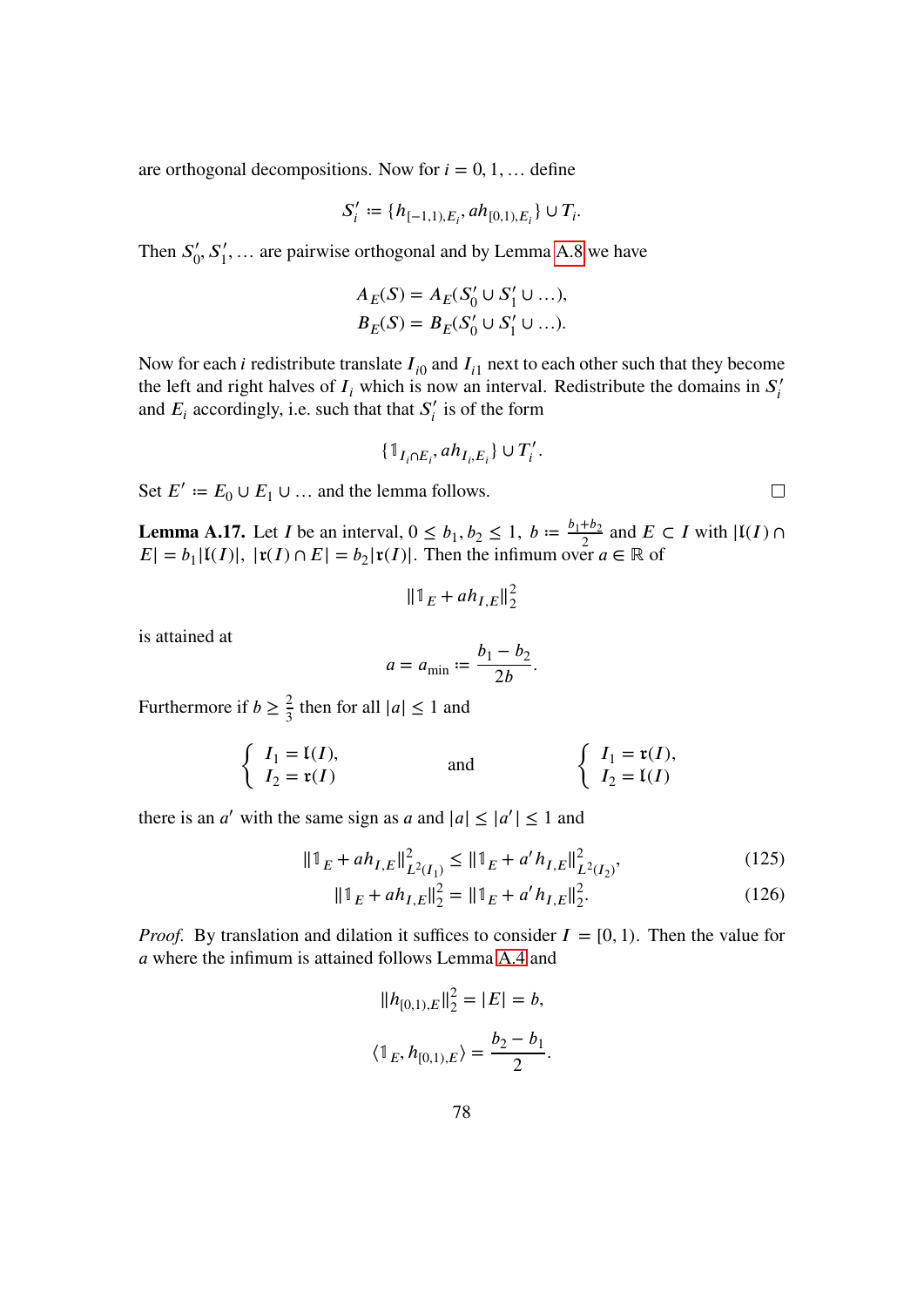For the second part, the changes  $I_1 \leftrightarrow I_2$ ,  $a \mapsto -a$  and  $b_1 \leftrightarrow b_2$  all have the same effect. Hence it suffices to consider the case  $I_1 = \mathfrak{l}(I)$ ,  $I_2 = \mathfrak{r}(I)$  and  $a \ge 0$ .

If  $b_1 \leq b_2$  then [\(125\)](#page-79-0) and [\(126\)](#page-79-1) hold for  $a' = a$ . It remains to consider  $b_1 \geq b_2$ . Rewrite  $a = a_{\min} + \varepsilon$  and  $a' = a_{\min} + \delta$ . Then

$$
\|\mathbb{1}_{E} + a'h_{[0,1),E}\|_{L^{2}(\left[\frac{1}{2},1\right))}^{2} - \|\mathbb{1}_{E} + ah_{[0,1),E}\|_{L^{2}([0,\frac{1}{2}))}^{2}
$$
\n
$$
= \frac{b_{2}}{2}[1 + a_{\min} + \delta]^{2} - \frac{b_{1}}{2}[1 - a_{\min} - \varepsilon]^{2}
$$
\n
$$
= \frac{b_{2}}{2}\frac{(2b + b_{1} - b_{2} + 2b\delta)^{2}}{(2b)^{2}} - \frac{b_{1}}{2}\frac{(2b - b_{1} + b_{2} - 2b\varepsilon)^{2}}{(2b)^{2}}
$$
\n
$$
= \frac{b_{2}}{2}\frac{(2b_{1} + 2b\delta)^{2}}{(2b)^{2}} - \frac{b_{1}}{2}\frac{(2b_{2} - 2b\varepsilon)^{2}}{(2b)^{2}}
$$
\n
$$
= \frac{(b_{1} - b_{2})b_{1}b_{2} + 2b_{1}b_{2}b(\delta + \varepsilon) + b^{2}(b_{2}\delta^{2} - b_{1}\varepsilon^{2})}{2b^{2}}
$$
\n(127)

We set  $\delta = |\varepsilon|$ . Then [\(126\)](#page-79-1) holds because  $x \mapsto ||\mathbf{1}_E + xh_{I,E}||_2^2$  $\frac{2}{2}$  is a quadratic polynomial with minimum  $x = a_{\min}$ . Also  $a' \ge a_{\min} \ge 0$ . For  $\varepsilon \ge 0$  we have  $a' = a \le 1$ . For  $\varepsilon \le 0$ we still have  $a \ge 0$  i.e.  $\varepsilon \ge -a_{\min}$  so that  $\delta \le a_{\min}$  and

<span id="page-80-0"></span>
$$
a' \le 2a_{\min} = 2\frac{b_1 - b_2}{2b} = 2\frac{b_1 - b_2}{b_1 + b_2} = 2\frac{1 - \frac{b_2}{b_1}}{1 + \frac{b_2}{b_1}}
$$
  

$$
\le 2\frac{1 - (2b - 1)}{1 + (2b - 1)} = 2\frac{2 - 2b}{2b} = 2\frac{1 - b}{b} \le 2\frac{\frac{1}{2}}{\frac{2}{3}} = 1.
$$

Because  $b_1 \ge b_2$  the choice  $\delta = |\varepsilon|$  makes [\(127\)](#page-80-0) a quadratic polynomial in  $\varepsilon$  with negative leading coefficient, in the domains  $\varepsilon \geq 0$  and  $\varepsilon \leq 0$  each. Thus in order to ensure its positivity we only need to check it at the boundaries of the domains, which are at  $\varepsilon = -a_{\min}$ ,  $\varepsilon = 0$  and  $\varepsilon = a_{\min}$ . Of the three summands in [\(127\)](#page-80-0) the first does not depend on  $\varepsilon$ ,  $\delta$ . The second one vanishes for  $\delta = \varepsilon = 0$  and  $\delta = -\varepsilon = a_{\min}$  and is positive for  $\delta = \varepsilon = a_{\min}$ . The last one vanishes for  $\delta = \varepsilon = 0$  and is equal and negative for  $\delta = \epsilon = a_{\min}$  and  $\delta = -\epsilon = a_{\min}$ . Thus it suffices to consider  $\delta = -\epsilon = a_{\min}$  because [\(127\)](#page-80-0) is minimal there. If  $b_1 = b_2$  then [\(127\)](#page-80-0) = 0. Otherwise

$$
\frac{2b^2}{b_1 - b_2}(127) = b_1b_2 - b^2a_{\min}^2 = b_1b_2 - \frac{(b_1 - b_2)^2}{4} = \frac{3}{2}b_1b_2 - \frac{b_1^2}{4} - \frac{b_2^2}{4}
$$

$$
= b_1b_2\left[\frac{3}{2} - \frac{1}{4}(\frac{b_1}{b_2} + \frac{b_2}{b_1})\right]
$$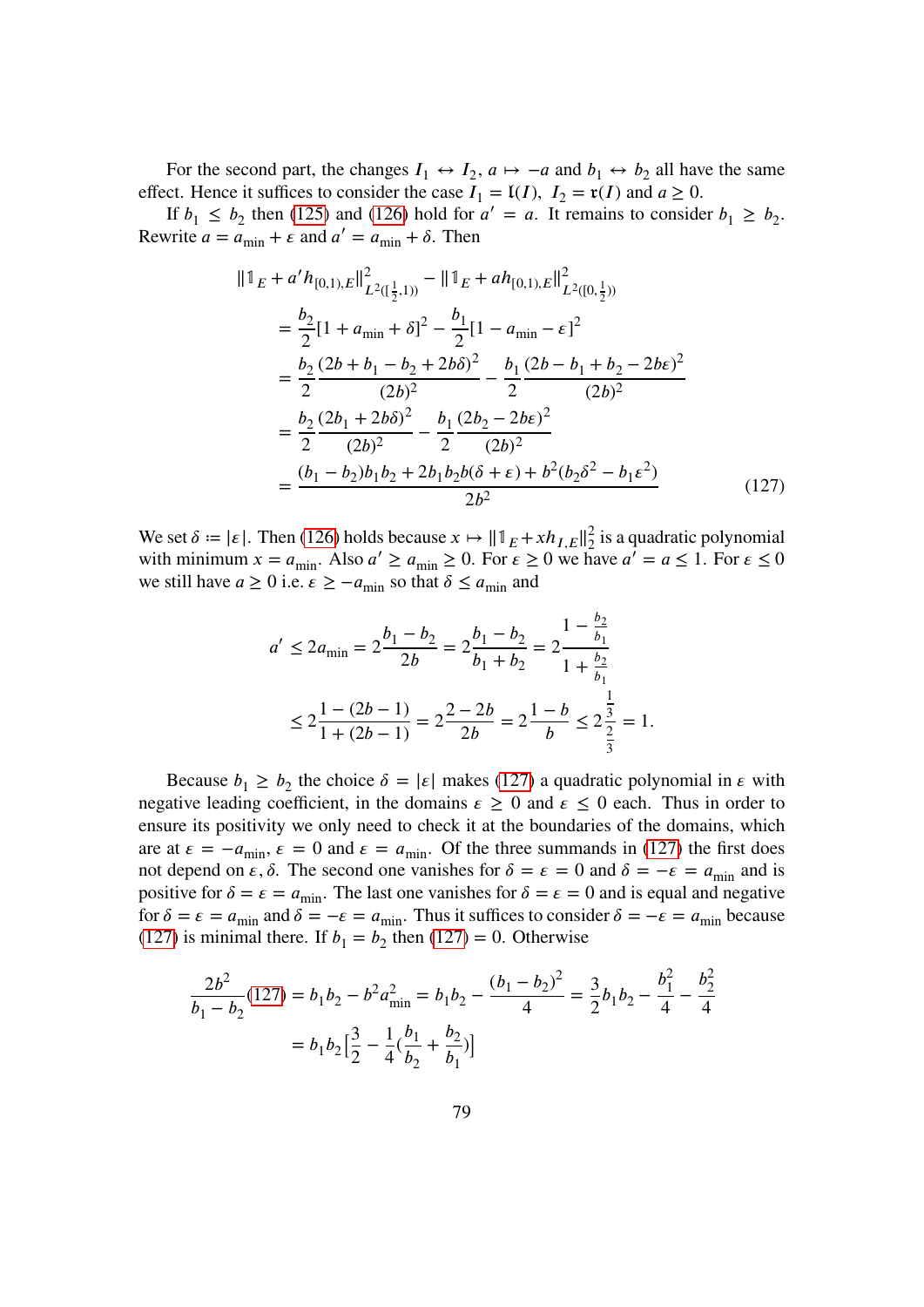<span id="page-81-1"></span>and since  $0 = \frac{d}{dx}(\frac{1}{x})$  $(\frac{1}{x} + x) = -\frac{1}{x^2} + 1 \le 0$  for  $x \le 1$  we maximize  $\frac{b_1}{b_2} + \frac{b_2}{b_1}$  $\frac{b_2}{b_1}$  for  $\frac{b_2}{b_1}$  minimal. So since  $\frac{b_2}{b_1} \ge 2b - 1 > \frac{4}{3} - 1 = \frac{1}{3}$  we get

$$
\geq b_1 b_2 \left[\frac{3}{2} - \frac{1}{4}(3 + \frac{1}{3})\right] = b_1 b_2 \left[\frac{3}{2} - \frac{1}{4}\frac{10}{3}\right] = b_1 b_2 \frac{9 - 5}{6} > 0.
$$

**Lemma A.18.** Let  $p \ge \frac{1}{2}$ ,  $E \subset I$  be intervals with the same left boundary,  $|E| = p|I|$ and  $J \subset I$  with  $|J \cap E| = p|J|$  and  $a, a_I, a_J \ge 0$ . Now if

$$
||a_J h_{J,E}||_2^2 = ||a_I h_{I,E}||_2^2
$$

then

$$
||a||_E + a_J h_{J,E}||_{L^2(\mathfrak{x}(J))}^2 \le ||a||_E + a_I h_{I,E}||_{L^2(\mathfrak{x}(I))}^2
$$

*Proof.* The assumption  $|J \cap E|a_J^2 = |I \cap E|a_I^2$  implies

$$
|J|a_J^2 = |I|a_I^2
$$

which by  $|J| \leq |I|$  also implies  $|J|^2 a_J^2$  $\frac{2}{J} \leq |I|^2 a_I^2$  $\frac{2}{I}$  and thus

 $|J|a_J \leq |I|a_I.$ 

Therefore

$$
||a||_E + a_J h_{J,E}||_{L^2(\mathfrak{x}(J))}^2 = |J|(p - \frac{1}{2})(a + a_J)^2
$$
  
=  $(p - \frac{1}{2})(|J|a^2 + 2|J|aa_J + |J|a_J^2)$   
 $\leq (p - \frac{1}{2})(|I|a^2 + 2|I|aa_I + |I|a_I^2)$   
=  $||a||_E + a_I h_{I,E}||_{L^2(\mathfrak{x}(I))}$ 

<span id="page-81-0"></span>**Lemma A.19.** Let  $E \subset J \subset I$  be three intervals with the same left boundary and  $|E| > \frac{1}{2}|I|$ . Let  $0 \le a \le a_0$ . Then there is an  $(a_{\text{max}}, J_{\text{max}})$  where  $a \le a_{\text{max}} \le a_0$ ,  $J \subset J_{\text{max}} \subset I$ , and  $J_{\text{max}}$  also has the same left boundary as I and with

 $\Box$ 

$$
||a_0||_E + a_{\max} h_{J_{\max},E}||_{L^2(\mathfrak{x}(I))}^2 = ||a_0||_E + ah_{J,E}||_{L^2(\mathfrak{x}(I))}^2
$$

and

$$
||a_01_E + a_{\text{max}} h_{J_{\text{max}},E}||_2^2 \le ||a_01_E + ah_{J,E}||_2^2
$$

and where  $a_{\text{max}} = a_0$  or  $J_{\text{max}} = I$ .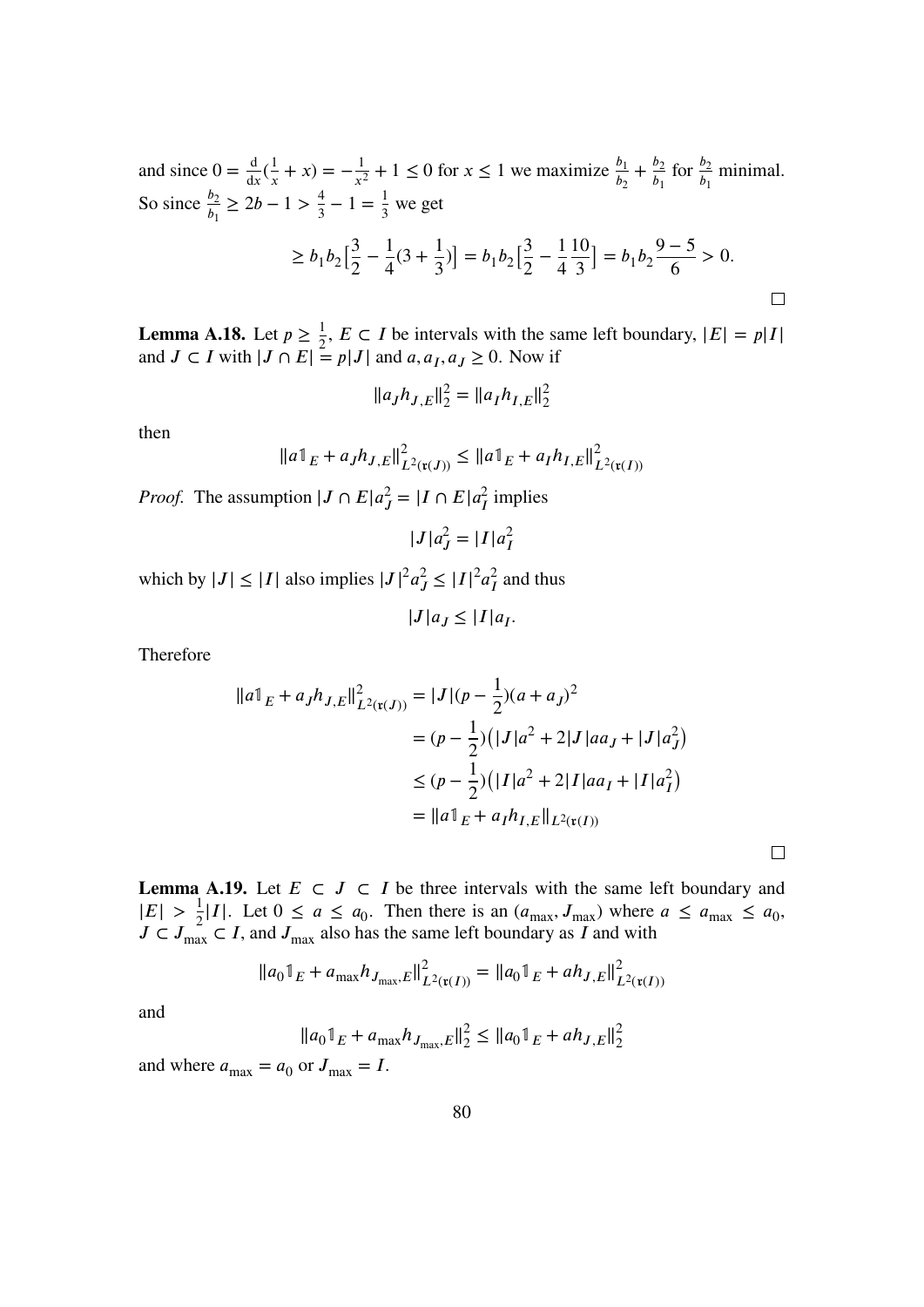*Proof.* If  $a_0 = 0$  we may just keep  $a_{\text{max}} := a = 0$ ,  $J_{\text{max}} := J$ . Otherwise if  $a_0 > 0$  by rescaling it suffices to consider  $a_0 = 1$ . Then note that

$$
\frac{1}{|E|} ||\mathbb{1}_E + ah_{J,E}||_{L^2(\mathfrak{x}(I))}^2 = (1 - \frac{|J|}{2|E|})(1 + a)^2,
$$
  

$$
\frac{1}{|E|} ||\mathbb{1}_E + ah_{J,E}||_2^2 = \frac{|J|}{2|E|}(1 - a)^2 + (1 - \frac{|J|}{2|E|})(1 + a)^2.
$$

Now Lemma [A.26](#page-87-0) allows us to increase  $a$  and extend  $J$  to the right in such a way that  $\| \mathbb{1}_E + ah_{J,E} \|_{L^2(\mathfrak{x}(J))}^2$  stays constant and  $\| \mathbb{1}_E + ah_{J,E} \|_2^2$  $\frac{2}{2}$  decreases. We do this until one of the bounds  $a = 1$ ,  $J = I$  is reached.  $\Box$ 

#### **A.3 Calculations**

Some statements in this thesis can be seen as results of simple calculations. We list most of these calculations in this subsubsection.

**Lemma A.20.** Let  $f : [0, 1] \rightarrow \mathbb{R}$  be continuous and *midpoint convex*, i.e. for all  $x, y \in [0, 1)$  we have

$$
\frac{f(x) + f(y)}{2} \ge f\left(\frac{x+y}{2}\right).
$$

Then f is also *convex*, i.e. for all  $x, y, t \in [0, 1]$  we have

$$
tf(x) + (1 - t)f(y) \ge f(tx + (1 - t)y).
$$

*Proof.* Assume f is not convex. Then there are  $x, y, t \in [0, 1]$  with

$$
tf(x) + (1 - t)f(y) < f(tx + (1 - t)y).
$$

Since both sides are continuous in t, there is an interval  $I \ni t$  such that for all  $s \in I$  the above strict inequality holds for  $s$  instead of  $t$ . Let  $J$  be the union of all such intervals I.  $J$  is also an interval. At the endpoints of  $J$  the strict inequality cannot hold anymore, for then we could extend it even further by continuity. Hence we may write  $J = (t_0, t_1)$ . Since for  $s = 0, 1$  the inequality does not hold, we have  $\{t_0, t_1\} \subset [0, 1]$ . By continuity we must have equality for  $s = t_0, t_1$ . Therefore

$$
\frac{f(t_0x + (1 - t_0)y) + f(t_1x + (1 - t_1)y)}{2}
$$
\n
$$
= \frac{t_0}{2}f(x) + \frac{1 - t_0}{2}f(y) + \frac{t_1}{2}f(x) + \frac{1 - t_1}{2}f(y)
$$
\n
$$
= \frac{t_0 + t_1}{2}f(x) + (1 - \frac{t_0 + t_1}{2})f(y)
$$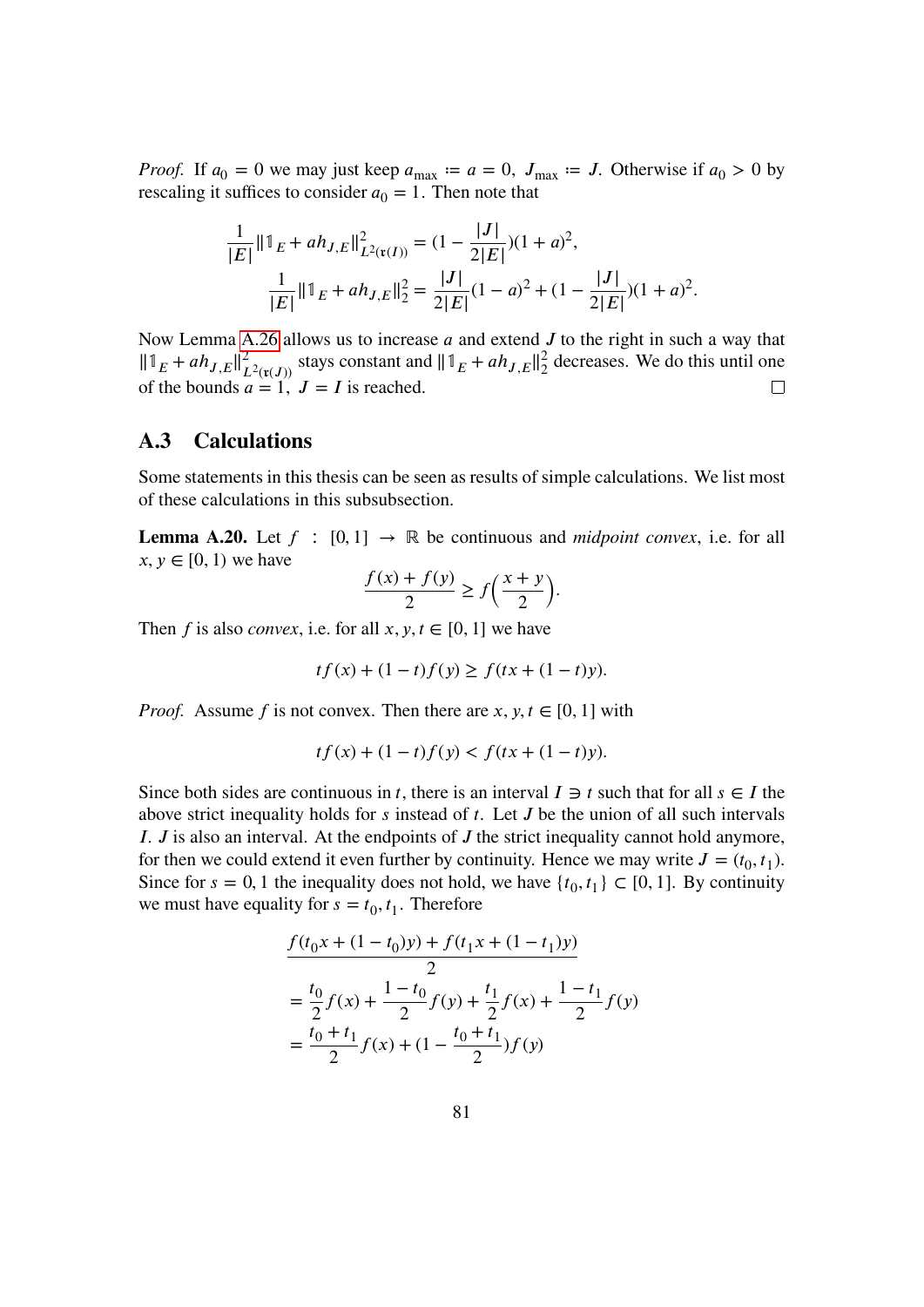and since  $\frac{t_0+t_1}{2} \in J$  we have

$$
\begin{aligned} &< f\left(\frac{t_0 + t_1}{2}x + (1 - \frac{t_0 + t_1}{2})y\right) \\ &= f\left(\frac{t_0x + (1 - t_0)y + t_1x + (1 - t_1)y}{2}\right) \end{aligned}
$$

which means that  $f$  is not midpoint convex.

 $\hfill \square$ 

<span id="page-83-0"></span>**Lemma A.21.** For  $c_- + c_+ > 2$  and  $c \in \mathbb{R}$  we have

$$
\inf_{x \in \mathbb{R}} \frac{(1-x)^2}{2} c_+ + \frac{(1+x)^2}{2} c_+ - c - x^2 = \frac{c_- + c_+}{2} - \frac{1}{2} \frac{(c_+ - c_-)^2}{c_+ + c_- - 2} - c
$$

$$
= \frac{2c_+c_- - (1+c)(c_+ + c_-) + 2c}{c_+ + c_- - 2}.
$$

*Proof.*

$$
\frac{(1-x)^2}{2}c_- + \frac{(1+x)^2}{2}c_+ - c - x^2
$$
  
=  $(\frac{c_+ + c_-}{2} - 1)x^2 + (c_+ - c_-)x + (\frac{c_+ + c_-}{2} - c)$   
=  $(\frac{c_+ + c_-}{2} - 1)(x + \frac{c_+ - c_-}{c_- + c_+ - 2})^2 - \frac{1}{2}\frac{(c_+ - c_-)^2}{c_+ + c_- - 2} + \frac{c_- + c_+}{2} - c$ 

whose minimum is

$$
\frac{c_{-}+c_{+}}{2}-\frac{1}{2}\frac{(c_{+}-c_{-})^{2}}{c_{+}+c_{-}-2}-c.
$$

Now multiplying this by  $c_+ + c_- - 2$  yields

$$
\frac{1}{2}(c_{-} + c_{+})(c_{+} + c_{-} - 2) - \frac{1}{2}(c_{+} - c_{-})^{2} - c(c_{+} + c_{-} - 2)
$$
  
= 2c\_{+}c\_{-} - (1 + c)(c\_{+} + c\_{-}) + 2c.

 $\Box$ 

**Lemma A.22.** Let  $1 < b < a$ . Then for all  $x \in \mathbb{R}$  and  $q_1, q_2 \in [0, 1]$  and  $q := \frac{q_1 + q_2}{2}$  $rac{q}{2}$  we have  $\frac{(1-x)^2}{x}$ 

$$
\frac{(1-x)^2}{2} \frac{a-q_1}{b-q_1} + \frac{(1+x)^2}{2} \frac{a-q_2}{b-q_2} - \frac{a-q}{b-q} \ge x^2
$$

*Proof.* Abbreviate

$$
a_1 = a - q_1 \qquad \qquad a_2 = a - q_2
$$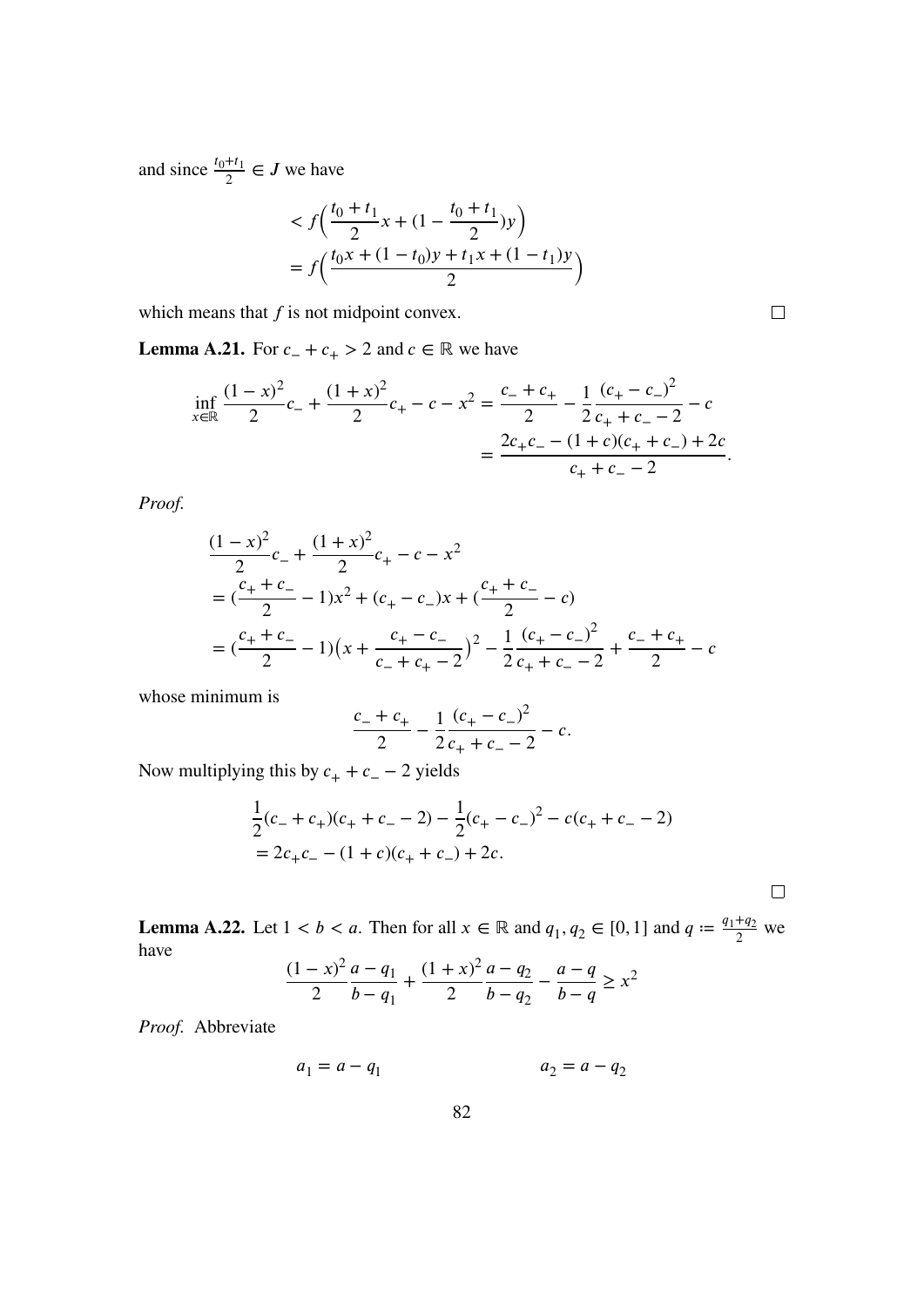$$
b_1 = b - q_1 \qquad \qquad b_2 = b - q_2
$$

Then we have to check that

$$
\frac{(1-x)^2}{2}\frac{a_1}{b_1} + \frac{(1+x)^2}{2}\frac{a_2}{b_2} - \frac{a_1 + a_2}{b_1 + b_2} - x^2 \ge 0
$$

Since  $a_1 > b_1 > 0$  and  $a_2 > b_2 > 0$  we may invoke Lemma [A.21](#page-83-0) for that, which implies that it suffices to confirm the positivity of

$$
2\frac{a_1a_2}{b_1b_2} - (1 + \frac{a_1 + a_2}{b_1 + b_2})(\frac{a_1}{b_1} + \frac{a_2}{b_2}) + 2\frac{a_1 + a_2}{b_1 + b_2}
$$
  
\n
$$
= \frac{2a_1a_2(b_1 + b_2) - (b_1 + b_2 + a_1 + a_2)(a_1b_2 + a_2b_1) + 2b_1b_2(a_1 + a_2)}{b_1b_2(b_1 + b_2)}
$$
  
\n
$$
= \frac{a_1a_2(b_1 + b_2) + b_1b_2(a_1 + a_2) - a_1b_2(a_1 + b_2) - a_2b_1(a_2 + b_1)}{b_1b_2(b_1 + b_2)}
$$
  
\n
$$
= \frac{a_1a_2b_1 + a_1a_2b_2 - a_1a_1b_2 - a_2a_2b_1 + a_1b_1b_2 + a_2b_1b_2 - a_1b_2b_2 - a_2b_1b_1}{b_1b_2(b_1 + b_2)}
$$
  
\n
$$
= \frac{(a_1 - a_2)a_2b_1 + a_1(a_2 - a_1)b_2 + a_1(b_1 - b_2)b_2 + a_2b_1(b_2 - b_1)}{b_1b_2(b_1 + b_2)}
$$

which since  $a_1 - a_2 = q_1 - q_2 = b_1 - b_2$  is

$$
= 0
$$

<span id="page-84-1"></span><span id="page-84-0"></span> $\Box$ 

**Lemma A.23.** Let  $\epsilon > 0$  and  $p = \frac{2}{3}$  $\frac{2}{3} + \varepsilon$ . Then the infimum of

$$
\frac{a-1}{b-1}
$$

under the conditions

$$
a \ge b > 1,\tag{128}
$$

$$
\frac{2p-1}{p} \frac{a-p}{b-p} \ge \frac{a - (2p-1)}{b - (2p-1)}
$$
(129)

is

$$
\frac{8}{81}\frac{1}{\epsilon^2}+\mathcal{O}(\frac{1}{\epsilon}).
$$

Furthermore

$$
a = \frac{4}{27} \frac{1}{\epsilon} + \frac{10}{9} + \frac{4}{3} \epsilon,
$$
  

$$
b = 1 + \frac{3}{2} \epsilon
$$

satisfy [\(128\)](#page-84-0), [\(129\)](#page-84-1) and  $\frac{a-1}{b-1} = \frac{8}{8}$ 81 1  $\frac{1}{\epsilon^2} + \mathcal{O}(\frac{1}{\epsilon}).$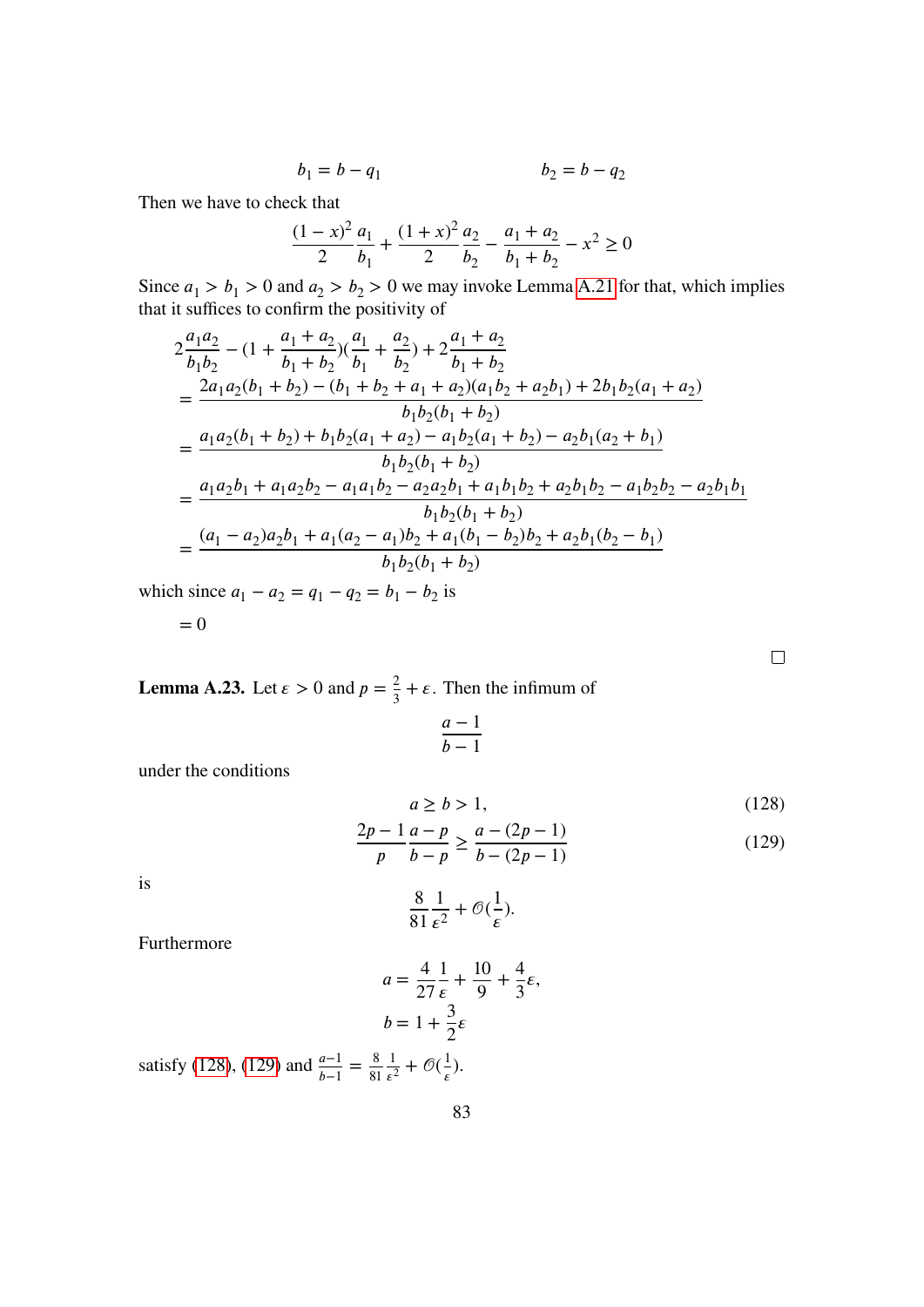*Proof.* First we check that it suffices to consider the case of equality in [\(129\)](#page-84-1): Increasing b decreases the right hand side of [\(129\)](#page-84-1) less than the left hand side because  $p > 2p - 1$ . At the same time it decreases  $\frac{a-1}{b-1}$ . Hence if the inequality in [\(129\)](#page-84-1) is strict then we can just increase *b* until it is not strict anymore. This will happen for some  $b \le a$ , since for  $a = b$  the inequality is reversed as  $2p - 1 < p$ .

Now [\(129\)](#page-84-1) holds with equality if and only if

$$
0 = \frac{(p - (1 - p))(a - p)}{p(b - p)} - \frac{a - p + 1 - p}{b - p + 1 - p}
$$
  
\n
$$
\iff 0 = (p - (1 - p))(a - p)(b - p + 1 - p) - (a - p + 1 - p)p(b - p)
$$
  
\n
$$
= p(a - p)(b - p) + p(a - p)(1 - p) - (1 - p)(a - p)(b - p) - (1 - p)^2(a - p)
$$
  
\n
$$
- p(b - p)(a - p) - p(b - p)(1 - p)
$$
  
\n
$$
= p(1 - p)(a - p) - (1 - p)(a - p)(b - p) - (1 - p)^2(a - p) - p(1 - p)(b - p)
$$

dividing by  $(1 - p)$  implies

$$
\iff 0 = p(a - p) - (a - p)(b - p) - (1 - p)(a - p) - p(b - p)
$$
  
=  $p(a - b) - (a - p)(1 - p + b - p)$   
=  $-ab + (2p - (1 - p))a + p((1 - p) - p)$   

$$
\iff a = \frac{p(p - (1 - p))}{2p - (1 - p) - b} = \frac{\frac{2}{9} + \frac{5}{3}\varepsilon + 2\varepsilon^2}{1 + 3\varepsilon - b}
$$

Thus having  $a \ge 0$  requires  $b \le 1 + 3\varepsilon$ . Plugging the result into  $\frac{a-1}{b-1}$  yields

$$
\frac{a-1}{b-1} = \frac{\frac{2}{9} + \frac{5}{3}\varepsilon + 2\varepsilon^2 - 1 - 3\varepsilon + b}{(b-1)(1+3\varepsilon - b)} = \frac{b - \frac{7}{9} - \frac{4}{3}\varepsilon + 2\varepsilon^2}{(b-1)(1+3\varepsilon - b)}.
$$

If  $\varepsilon$  is small, and since we already know  $1 \lt b \lt 1 + 3\varepsilon$ , we cannot influence the nominator a lot by our choice of  $b$ . Hence we minimize the fraction about where we maximize the denominator, i.e. for

$$
b = 1 + \frac{3}{2}\varepsilon + \mathcal{O}(\varepsilon^2),
$$

That means

$$
\frac{a-1}{b-1} = \frac{\frac{2}{9} + \mathcal{O}(\varepsilon)}{\frac{9}{4}\varepsilon^2 + \mathcal{O}(\varepsilon^3)} = \frac{8}{81}\frac{1}{\varepsilon^2} + \mathcal{O}(\frac{1}{\varepsilon}),
$$

$$
a = \frac{\frac{2}{9} + \frac{5}{3}\varepsilon + 2\varepsilon^2}{\frac{3}{2}\varepsilon + \mathcal{O}(\varepsilon^2)} = \frac{4}{27}\frac{1}{\varepsilon} + \mathcal{O}(1).
$$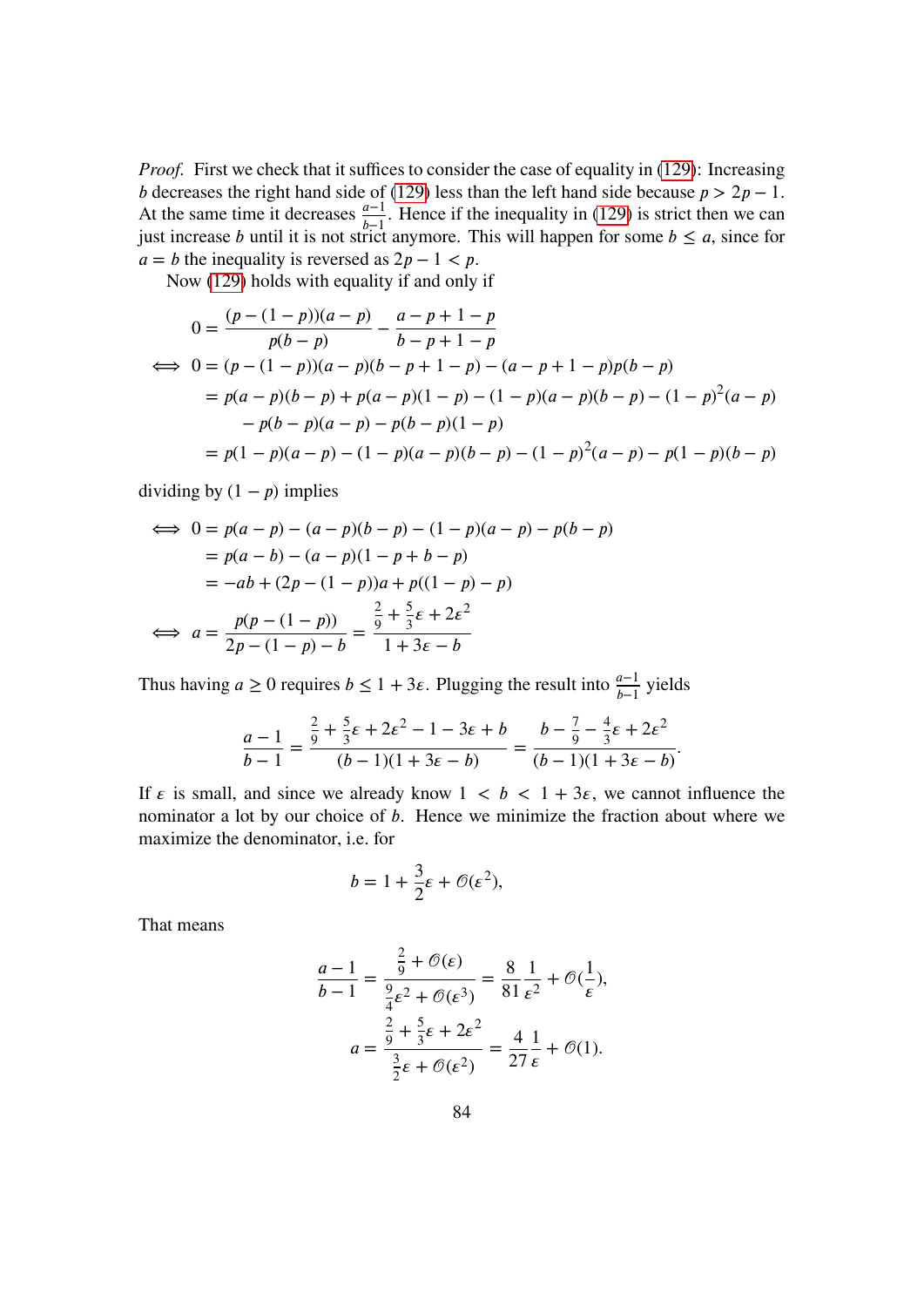If we instead take

$$
b = 1 + \frac{3}{2}\varepsilon
$$

we get the same result for  $\frac{a-1}{b-1}$  up to another  $\mathcal{O}(\frac{1}{\varepsilon})$  and

$$
a = \frac{4}{27} \frac{1}{\varepsilon} + \frac{10}{9} + \frac{4}{3} \varepsilon
$$

and

$$
a - b = \frac{4}{27} \frac{1}{\epsilon} + \frac{1}{9} - \frac{1}{6} \epsilon \ge \frac{4}{27} \cdot 3 + \frac{1}{9} - \frac{1}{6} \frac{1}{3} = \frac{8+2-1}{18} = \frac{1}{2} \ge 0
$$

**Lemma A.24.** For all  $x \in [\sqrt{2}, 2)$  we have

$$
\frac{2-x}{x-1} \le \frac{2+x}{x+1}.
$$

*Proof.*

$$
\frac{2+x}{x+1} - \frac{2-x}{x-1} = \frac{(2+x)(x-1) - (2-x)(x+1)}{x^2 - 1} = \frac{2x^2 - 4}{x^2 - 1} \ge 0.
$$

Lemma [A.25](#page-86-0) is used here to prove Lemma [A.9](#page-71-1) and in similar situations.

<span id="page-86-0"></span>**Lemma A.25.** Let  $a_1, a_2 \ge 0$ ,  $b_1, b_2 > 0$  and  $\frac{a_1}{b_1} \le \frac{a_2}{b_2}$  $\frac{a_2}{b_2}$ . Then

$$
\frac{a_1}{b_1} \le \frac{a_1 + a_2}{b_1 + b_2} \le \frac{a_2}{b_2}.
$$

*Proof.* We have

$$
(a_1 + a_2)b_1 - (b_1 + b_2)a_1 = a_2b_1 - b_2a_1 \ge 0
$$

and thus

$$
\frac{a_1 + a_2}{b_1 + b_2} \ge \frac{a_1}{b_1}.
$$

Similarly

$$
(a_1 + a_2)b_2 - (b_1 + b_2)a_2 = a_1b_2 - b_1a_2 \le 0
$$

and thus

$$
\frac{a_1+a_2}{b_1+b_2}\leq \frac{a_2}{b_2}
$$

.

 $\Box$ 

 $\Box$ 

 $\Box$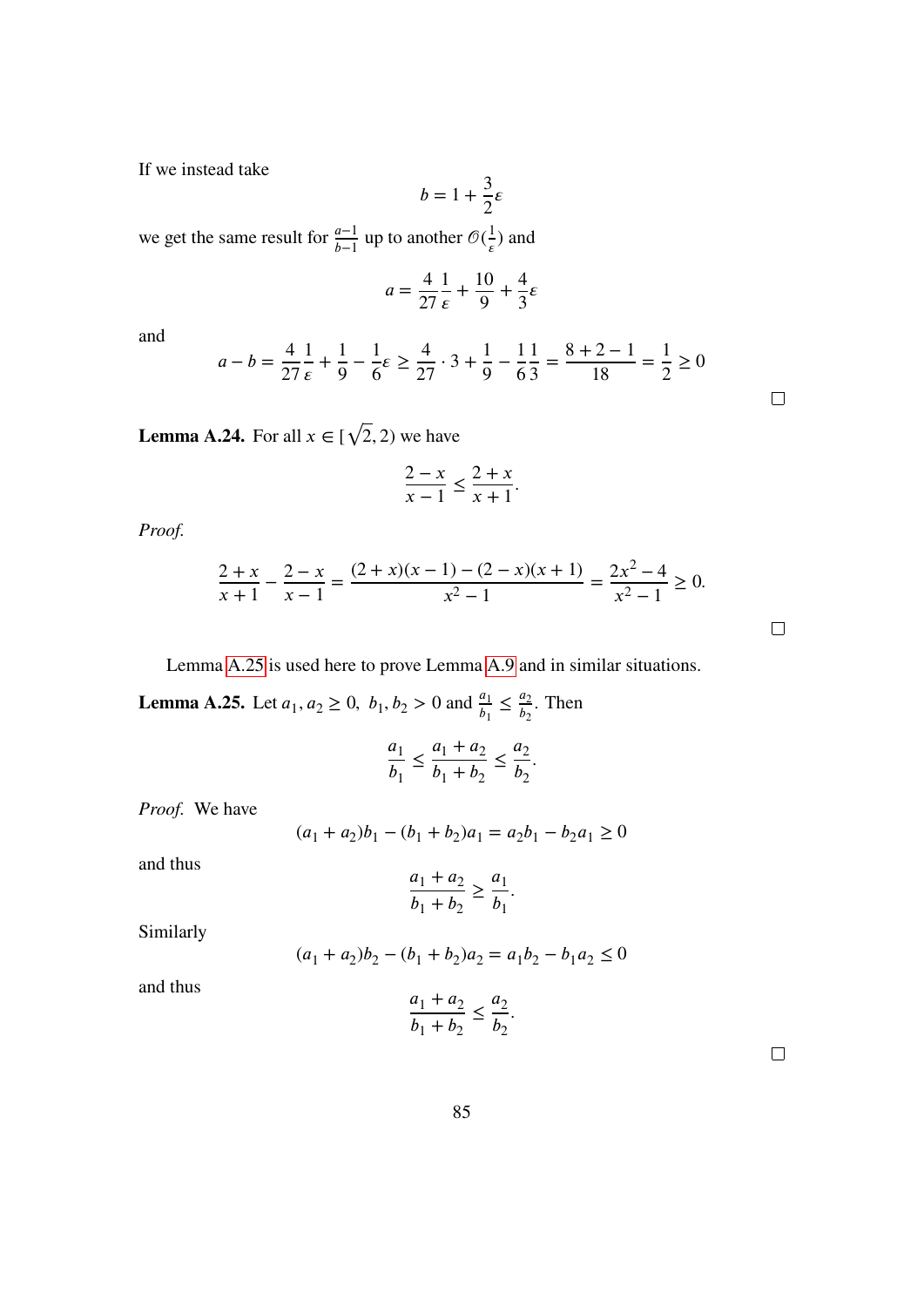Lemma [A.26](#page-87-0) is the calculation that leads to Lemma [A.19.](#page-81-0)

<span id="page-87-0"></span>**Lemma A.26.** For  $R \ge 0$  fixed, define

$$
c(a) \coloneqq 1 - \frac{R}{(1+a)^2},
$$

i.e. s.t. for all  $a > -1$  we have

$$
R = (1 - c(a))(1 + a)^2.
$$

Then for all  $0 \le a \le 1$  with  $\frac{1}{2} \le c(a) \le 1$  we have

$$
\frac{d}{da}[c(a)(1-a)^2 + (1-c(a))(1+a)^2] \le 0.
$$

*Proof.*  $c(a) \geq \frac{1}{2}$  is equivalent to

$$
\frac{R}{(1+a)^2} \le \frac{1}{2},
$$
  

$$
2R \le (1+a)^2
$$

.

Now

$$
\frac{d}{da} \left[ c(a)(1-a)^2 + (1-c(a))(1+a)^2 \right] = \frac{d}{da} \left[ c(a)(1-a)^2 + R \right]
$$
  
\n
$$
= \frac{d}{da} c(a)(1-a)^2
$$
  
\n
$$
= c'(a)(1-a)^2 - 2c(a)(1-a)
$$
  
\n
$$
= (1-a)\left[ 2\frac{R}{(1+a)^3}(1-a) - 2 + 2\frac{R}{(1+a)^2} \right]
$$
  
\n
$$
= 2\frac{1-a}{(1+a)^3} \left[ R(1-a) - (1+a)^3 + R(1+a) \right]
$$
  
\n
$$
= 2\frac{1-a}{(1+a)^3} \left[ 2R - (1+a)^3 \right]
$$
  
\n
$$
\le 2\frac{1-a}{(1+a)^3} \left[ (1+a)^2(1-(1+a)) \right]
$$
  
\n
$$
\le 0.
$$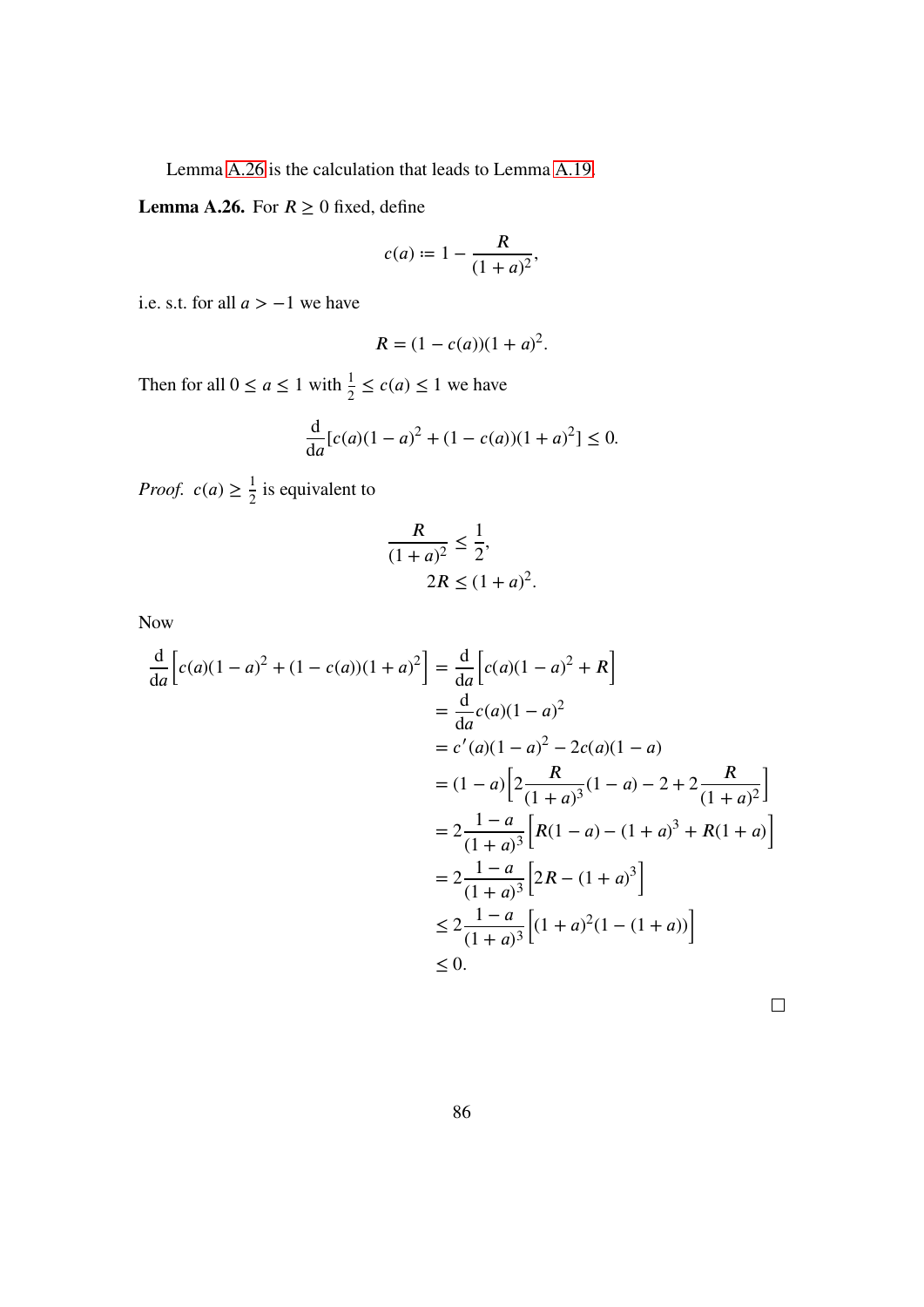## **B Notation**

• For  $a \in \mathbb{N}$  and  $b \in \mathbb{N} \cup \{\infty\}$  a tuple  $(F_i)_{i=a}^b$  we denote

$$
\{F_a, F_{a+1}, \ldots\} = \{F_a, \ldots, F_b\} = \{F_i \mid a \le i \le b\}.
$$

That means that even if  $\{F_i \mid a \le i \le b\}$  is finite we sometimes write  $\{F_a, F_{a+1}, \ldots\}$ . In fact, most of our tuples will be finite but we usually don't care about how many members they have exactly, only that they are finite. For some elements  $x, y, z, \ldots$  we write

$$
\{x, y, z, ..., F_a, F_{a+1}, ... \} = \{x, y, z, ... \} \cup \{F_a, F_{a+1}, ... \}.
$$

Similarly we write

$$
F_a + F_{a+1} + \dots = \sum_{i=a}^{b} F_i,
$$
  

$$
F_a \cup F_{a+1} \cup \dots = \bigcup_{i=a}^{b} F_i,
$$
  

$$
\dots
$$

We do that so that we don't have to introduce a variable for the length of a sequence even though we don't actually care about its value.

- We write 'positive' when we mean 'nonnegative' and 'strictly positive' when we mean 'positive'. Similarly for 'smaller, greater,…'.
- '⊂' means the same as '⊆'
- Whenever we assume a set  $E$  to be a subset of  $\mathbb R$  we implicitly assume it to be Lebesgue measurable. Since usually we only care about how E effects  $\langle h_{LE}, h_{LE} \rangle$ for  $I, J$  belonging to a finite set of intervals  $\mathbb{I}$ , by Lemma [A.12](#page-73-0) we could even assume  $E$  to be a finite union of intervals without reducing the strength of statements.
- For a subset  $E \subset \mathbb{R}$  we denotes its Lebesgue measure by  $|E|$ .
- Since we only care about subsets of real numbers in terms of integrals, we do not care about measure zero sets. That means whenever we write words like 'subset' or 'disjoint' we mean 'subset/disjoint up to measure zero'.

• 
$$
f(x) = \mathcal{O}(g(x))
$$
 means

$$
\limsup_{x\to 0} |\frac{f(x)}{g(x)}| < \infty.
$$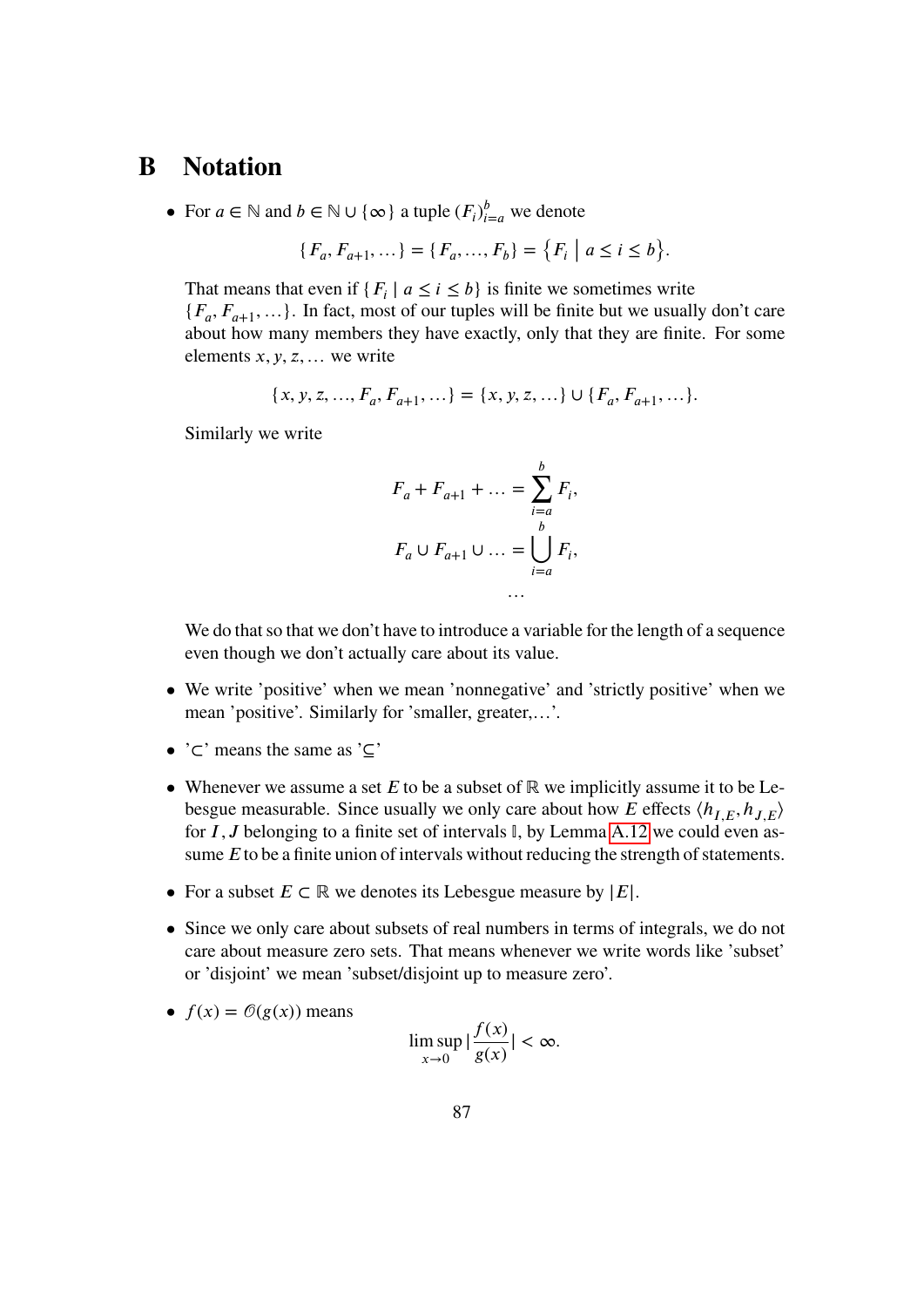# **Index**

 $(E, p)$ -dominant, [3](#page-4-0)  $A_E(S)$ , [6,](#page-7-0) [22](#page-23-0)  $A_n(r)$ , [23](#page-24-0)  $A_{\infty}$ , [23](#page-24-0)  $B_E(S)$ , [7,](#page-8-0) [22](#page-23-0)  $B_n(r)$ , [23](#page-24-0)  $B_{\infty}$ , [23](#page-24-0)  $F_E(S)$ , [6,](#page-7-0) [22](#page-23-0)  $H_E(\mathbb{I}), 63$  $H_E(\mathbb{I}), 63$ S, [6,](#page-7-0) [22](#page-23-0)  $S_n(r)$ , [23](#page-24-0)  $S_{\infty}(r)$ , [23](#page-24-0)  $\widetilde{U(S)}$ , [37](#page-38-0)  $\mathcal{D}, 3$  $\mathcal{D}, 3$  $\mathfrak{l}(I), 3$  $\mathfrak{l}(I), 3$  $\mathfrak{r}(I), 3$  $\mathfrak{r}(I), 3$  $a_I I$ , [6](#page-7-0)  $f(q)$ , [9,](#page-10-0) [11](#page-12-0)  $f(r)$ , [26](#page-27-0)  $g(q)$ , [7](#page-8-0)  $h_I$ , [3](#page-4-0)  $h_{I,E}$ , [3](#page-4-0)  $p(\mathbb{I}), 11$  $p(\mathbb{I}), 11$  $\mathbb{I}(S), 7$  $\mathbb{I}(S), 7$  $\mathbb{I}^p$ , [23](#page-24-0)  $\mathbb{I}_n^p$  $_{n}^{\nu}$ , [23](#page-24-0)  $\mu_P$ , [11](#page-12-0)  $\mu_n$ , [9](#page-10-0) Bessel sequence, [2](#page-3-0) compatible, [3](#page-4-0) convex, [80](#page-81-1) frame, [2](#page-3-0) Haar function, [3](#page-4-0) midpoint convex, [80](#page-81-1) most *p*-antiparallel interval to  $I$  w.r.t.  $E$ , [23](#page-24-0) nested, [37](#page-38-0) restricted Haar function, [3](#page-4-0) Riesz basic sequence, [2](#page-3-0)